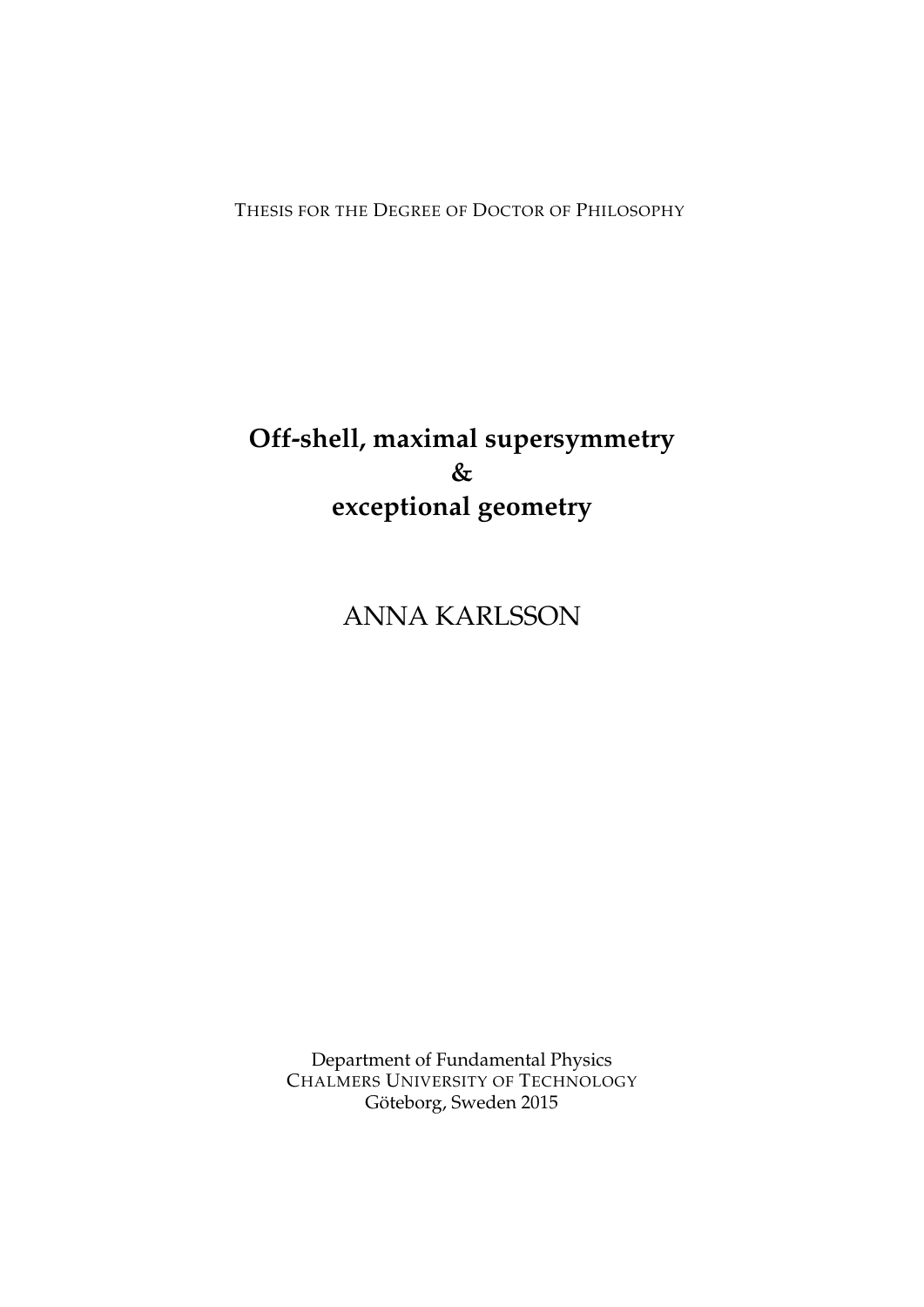### **Off-shell, maximal supersymmetry & exceptional geometry**

ANNA KARLSSON ISBN 978-91-7597-230-5

c Anna Karlsson, 2015

Doktorsavhandlingar vid Chalmers tekniska högskola Ny serie nr 3911 ISSN 0346-718X

Department of Fundamental Physics Chalmers University of Technology SE-412 96 Göteborg, Sweden Phone: +46 (0)31–772 1000

Printed by Chalmers Reproservice Chalmers University of Technology Göteborg, Sweden 2015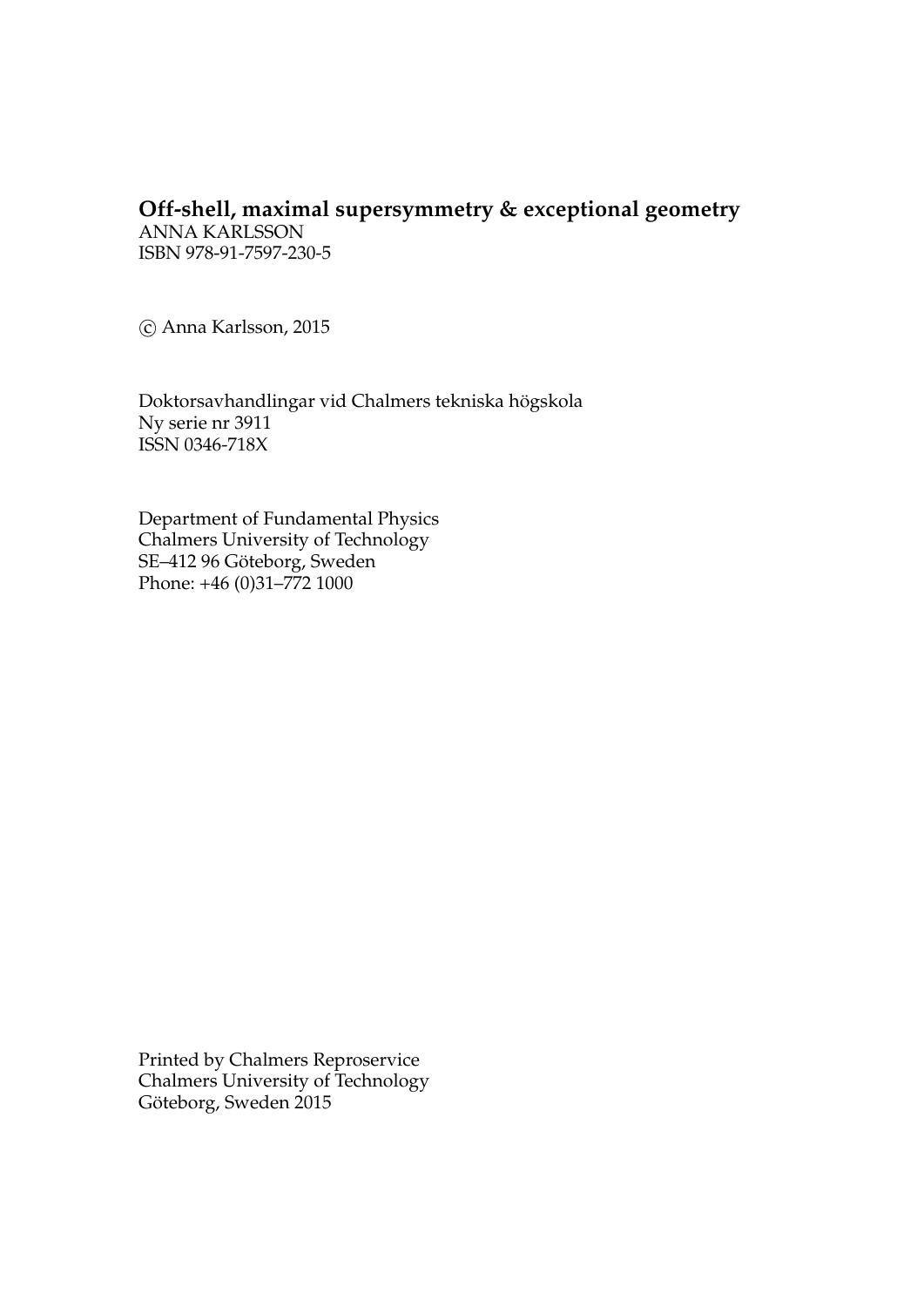#### **Off-shell, maximal supersymmetry & exceptional geometry**

ANNA KARLSSON Department of Fundamental Physics Chalmers University of Technology

#### <span id="page-2-0"></span>**Abstract**

Two lines of research are presented in this thesis, both with a focus on fundamental properties within the supersymmetric theories of high energy physics. The first features analyses based on the actions for maximal supersymmetric Yang–Mills theory and supergravity, provided by the pure spinor formalism. The second is the development of the theory of exceptional geometry.

The analyses within maximally supersymmetric Yang–Mills theory and supergravity, benefitting from the pure spinor formalism, centres around the investigations of the UV divergences of the amplitude diagrams, where the case of maximal supergravity is subject to ongoing research. There is currently an interesting development in connection to the four-dimensional theory, regarding a possible finiteness, indicated in the pure spinor formalism setting of the research articles appended to this thesis. The results are contrary to the expected divergence, currently of amplitude diagrams with more than six loops.

Exceptional geometry is an extension of supergravity that is constructed to incorporate U-duality. It is a geometric formulation with an extended space, in a way similar to in doubled geometry, where T-duality is the symmetry accommodated for. Constituting a rather recent area of research, the theory is under development with respect to the inherent symmetries, the tensor formalism, etc., regarding the properties affected by the extended space. Its recognised features, construction and concepts to be investigated are the objects of interest in this thesis.

**Keywords:** Maximal supersymmetry, maximal supergravity, pure spinors, loop amplitudes, exceptional geometry, U-duality, high energy particle physics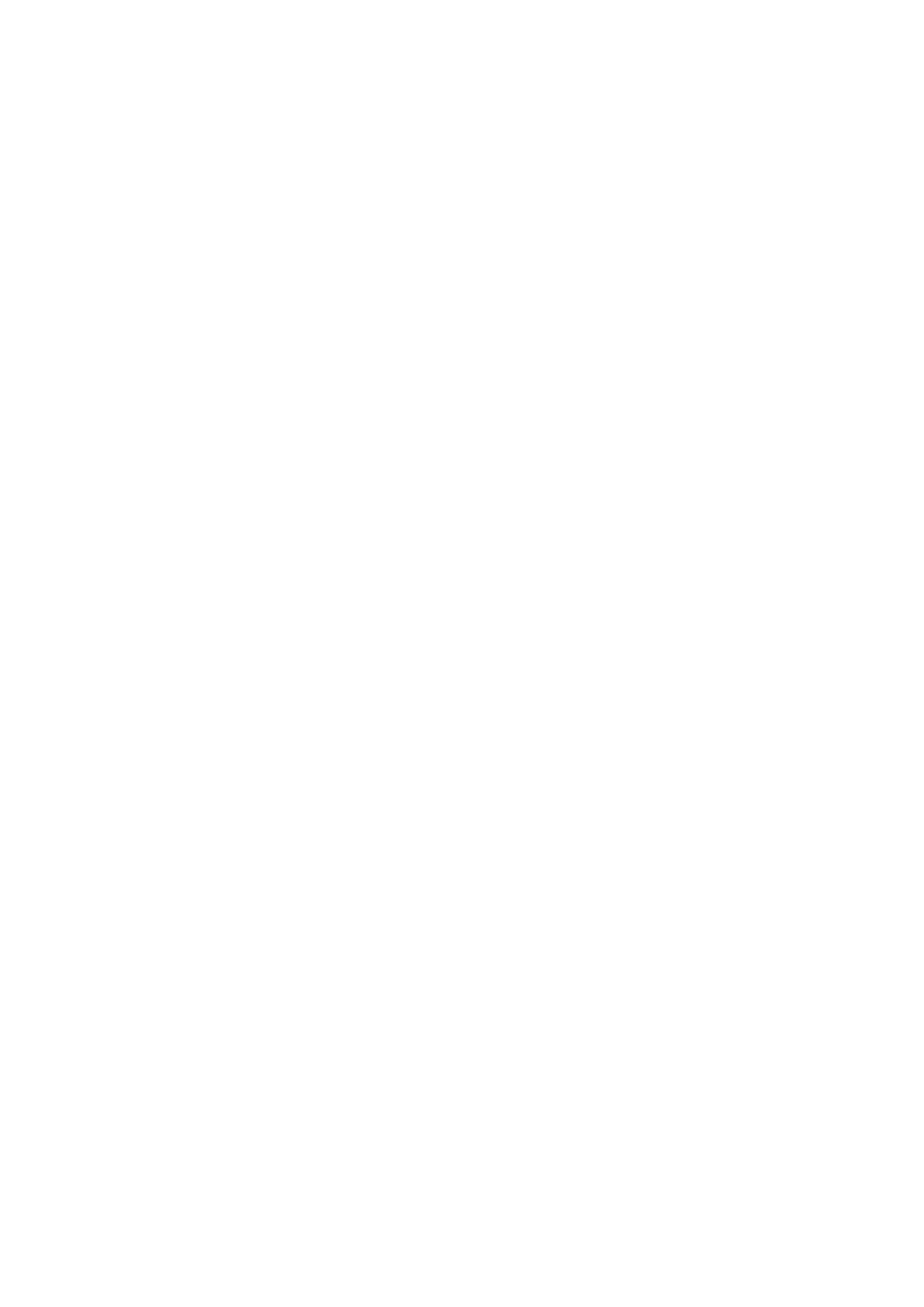#### <span id="page-4-0"></span>**List of appended research papers**

This thesis is based on the work contained in the following publications, referred to by Roman numerals in the text.

- **I**. Pure spinor superfields and Born–Infeld theory M. Cederwall and A. Karlsson [J. High Energy Phys.](http://link.springer.com/article/10.1007%2FJHEP11%282011%29134) **11** (2011) 134 [arXiv:1109.0809 \[hep-th\]](http://arxiv.org/abs/1109.0809)
- **II**. Loop amplitudes in maximal supergravity with manifest supersymmetry M. Cederwall and A. Karlsson [J. High Energy Phys.](http://link.springer.com/article/10.1007%2FJHEP03%282013%29114) **03** (2013) 114 [arXiv:1212.5175 \[hep-th\]](http://arxiv.org/abs/1212.5175)
- **III**. Exceptional geometry and tensor fields M. Cederwall, J. Edlund and A. Karlsson [J. High Energy Phys.](http://link.springer.com/article/10.1007%2FJHEP07%282013%29028) **07** (2013) 028 [arXiv:1302.6736 \[hep-th\]](http://arxiv.org/abs/1302.6736)
- **IV**. Ultraviolet divergences in maximal supergravity from a pure spinor point of view A. Karlsson [J. High Energy Phys.](http://link.springer.com/article/10.1007%2FJHEP04%282015%29165) **04** (2015) 165 [arXiv:1412.5983 \[hep-th\]](http://arxiv.org/abs/1412.5983)
- **V**. Pure spinor indications of ultraviolet finiteness in  $D = 4$  maximal supergravity A. Karlsson [arXiv: 1506.07505 \[hep-th\]](http://arxiv.org/abs/1506.07505)

#### **Other publications**

I have also written the following conference contribution, not included in this thesis:

• Loop amplitude diagrams in manifest, maximal supergravity A. Karlsson [Springer Proc. Phys.](http://link.springer.com/chapter/10.1007/978-3-319-03774-5_5) **153** (2014) 95

Ongoing research projects are mentioned in chapter [1,](#page-12-0) [4](#page-58-0) and [5.](#page-80-0)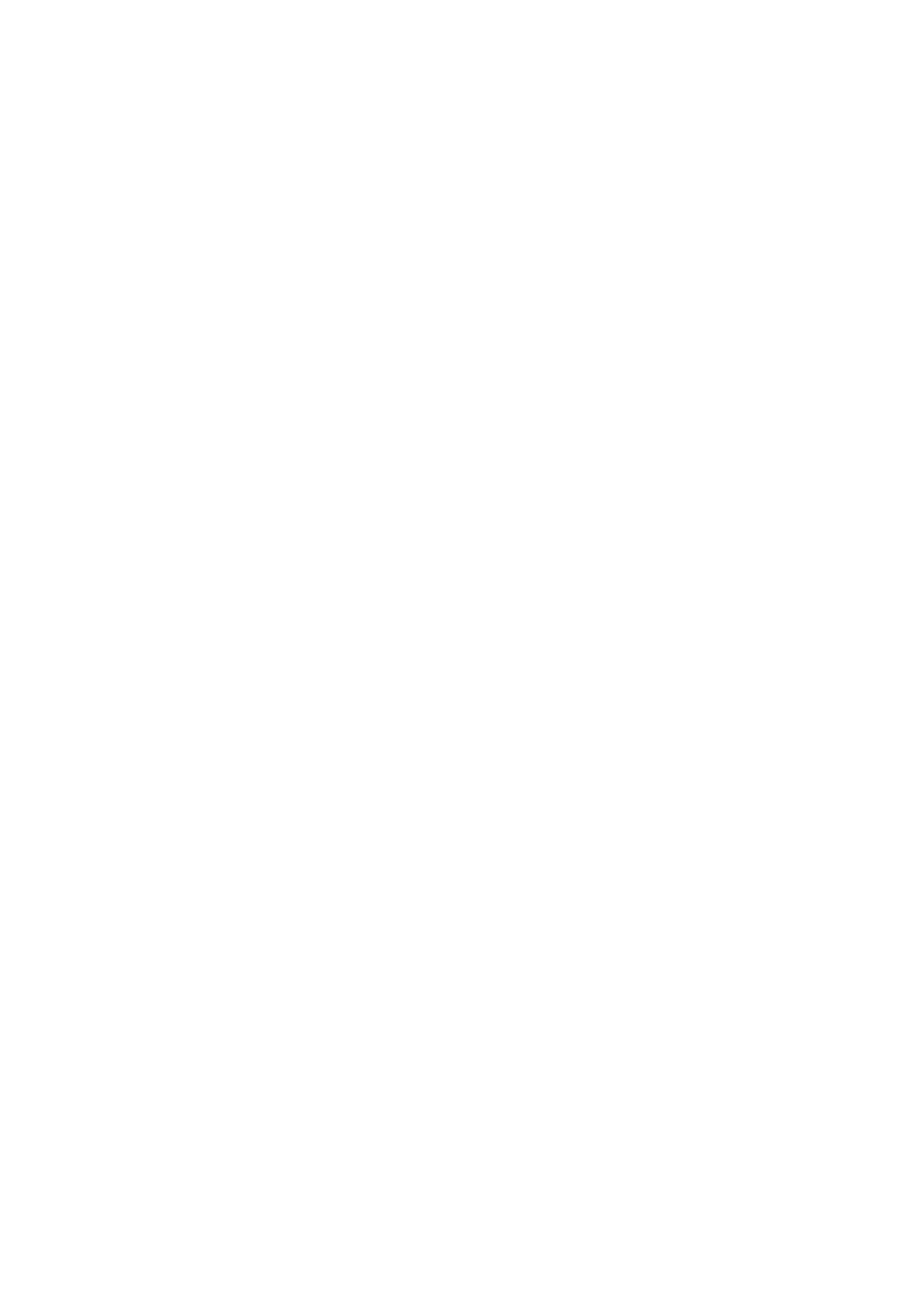#### <span id="page-6-0"></span>**Acknowledgements**

Thank you,

to my supervisor, Martin Cederwall, for being so inspiring and warm-hearted, and having such a great sense of humour,

to my mother and late grandmother, for believing in me,

to family, friends and colleagues that have been there for me in different ways, sometimes lightening up my everyday,

and to Johanna and Anton, for your helpful comments on the drafts of this thesis.

Anna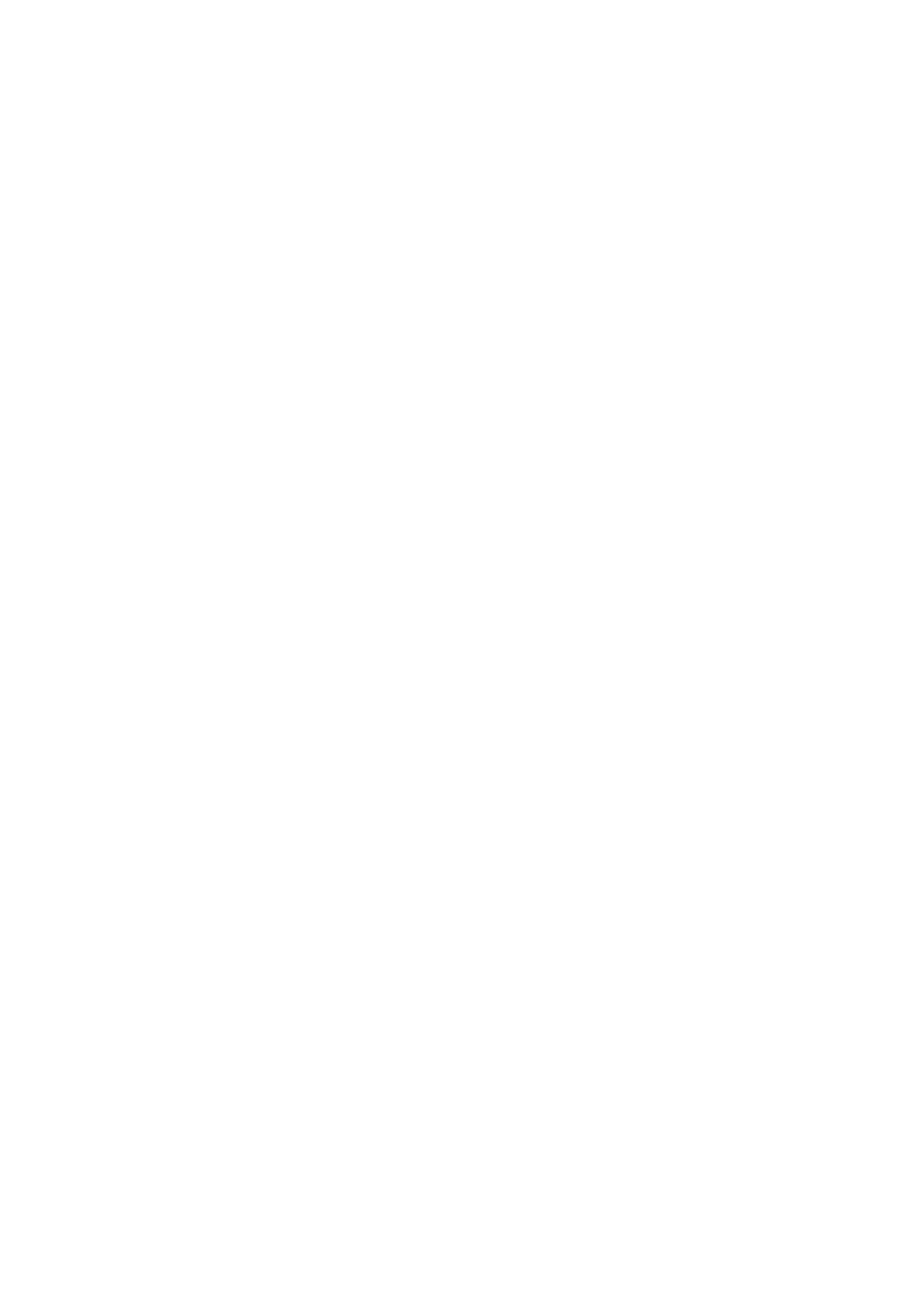*To my mother & grandparents*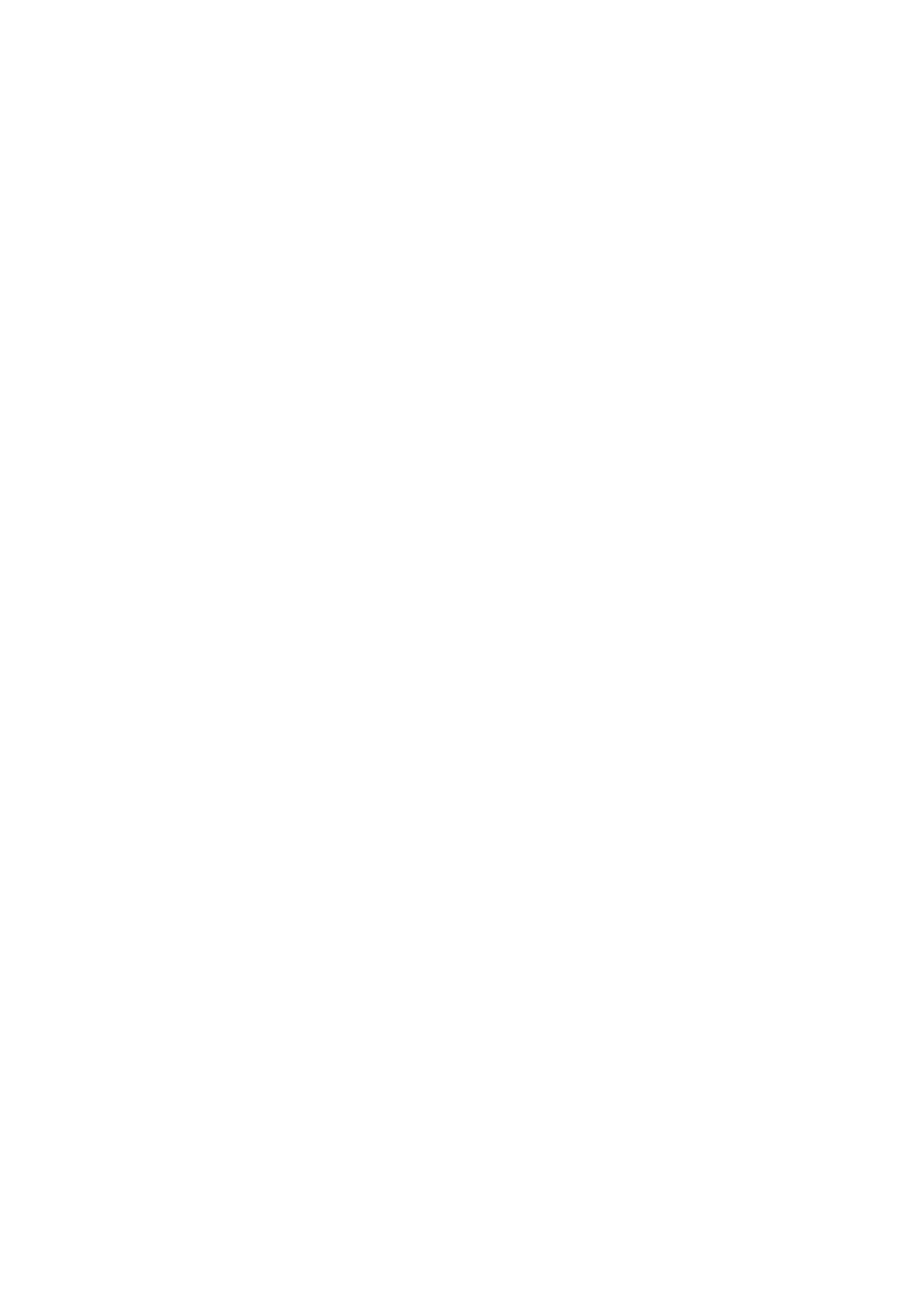# **Contents**

|                |                             |                                    | List of publications $\ldots \ldots \ldots \ldots \ldots \ldots \ldots \ldots \ldots \ldots$ | iii<br>$\mathbf{V}$<br>vii |  |  |  |
|----------------|-----------------------------|------------------------------------|----------------------------------------------------------------------------------------------|----------------------------|--|--|--|
| $\mathbf{1}$   |                             | Introduction<br>$\mathbf{1}$       |                                                                                              |                            |  |  |  |
|                | 1.1                         |                                    |                                                                                              | $\overline{2}$             |  |  |  |
|                | 1.2                         |                                    |                                                                                              | $\overline{4}$             |  |  |  |
|                | 1.3                         |                                    |                                                                                              | 5                          |  |  |  |
| $\overline{2}$ | <b>Supersymmetry basics</b> |                                    |                                                                                              |                            |  |  |  |
|                | 2.1                         |                                    |                                                                                              | $\overline{7}$             |  |  |  |
|                |                             | 2.1.1                              |                                                                                              | 8                          |  |  |  |
|                | 2.2                         |                                    |                                                                                              | $10\,$                     |  |  |  |
|                |                             | 2.2.1                              |                                                                                              | 11                         |  |  |  |
|                |                             | 2.2.2                              |                                                                                              | 12                         |  |  |  |
|                |                             | 2.2.3                              | Torsion & curvature $\dots \dots \dots \dots \dots \dots \dots$                              | 13                         |  |  |  |
|                | 2.3                         |                                    | Supersymmetric gravity & Yang-Mills theories                                                 | 14                         |  |  |  |
|                |                             | 2.3.1                              | $N$ -extended supersymmetry theories $\ldots \ldots \ldots$                                  | 14                         |  |  |  |
| 3              |                             | 17<br><b>Maximal supersymmetry</b> |                                                                                              |                            |  |  |  |
|                | 3.1                         |                                    | The component, maximally supersymmetric theories $\dots \dots$                               | 18                         |  |  |  |
|                |                             | 3.1.1                              | The supersymmetry algebra of the component theory $\ldots$                                   | 20                         |  |  |  |
|                | 3.2                         |                                    | The superspace constructions of the on-shell theories                                        | 21                         |  |  |  |
|                |                             | 3.2.1                              |                                                                                              | 22                         |  |  |  |
|                |                             | 3.2.2                              |                                                                                              | 23                         |  |  |  |
|                | 3.3                         |                                    | The pure spinor formalism construction $\dots \dots \dots \dots \dots$                       | 25                         |  |  |  |
|                |                             | 3.3.1                              | The covariant quantisation of the superstring $\ldots \ldots$                                | 26                         |  |  |  |
|                |                             | 3.3.2                              | The BRST formalism — mimicking the free theory $\dots$ .                                     | 27                         |  |  |  |
|                |                             | 3.3.3                              | The BV formalism — extending to a theory of interactions                                     | 29                         |  |  |  |
|                |                             | 3.3.4                              | The integral measure $&$ the non-minimal superspace $\ldots$                                 | 30                         |  |  |  |
|                |                             | 3.3.5                              | The actions $\ldots \ldots \ldots \ldots \ldots \ldots \ldots \ldots \ldots$                 | 31                         |  |  |  |
|                | 3.4                         |                                    | Features of the pure spinor formalism                                                        | 33                         |  |  |  |
|                |                             | 3.4.1                              |                                                                                              | 33                         |  |  |  |
|                |                             | 3.4.2                              |                                                                                              | 34                         |  |  |  |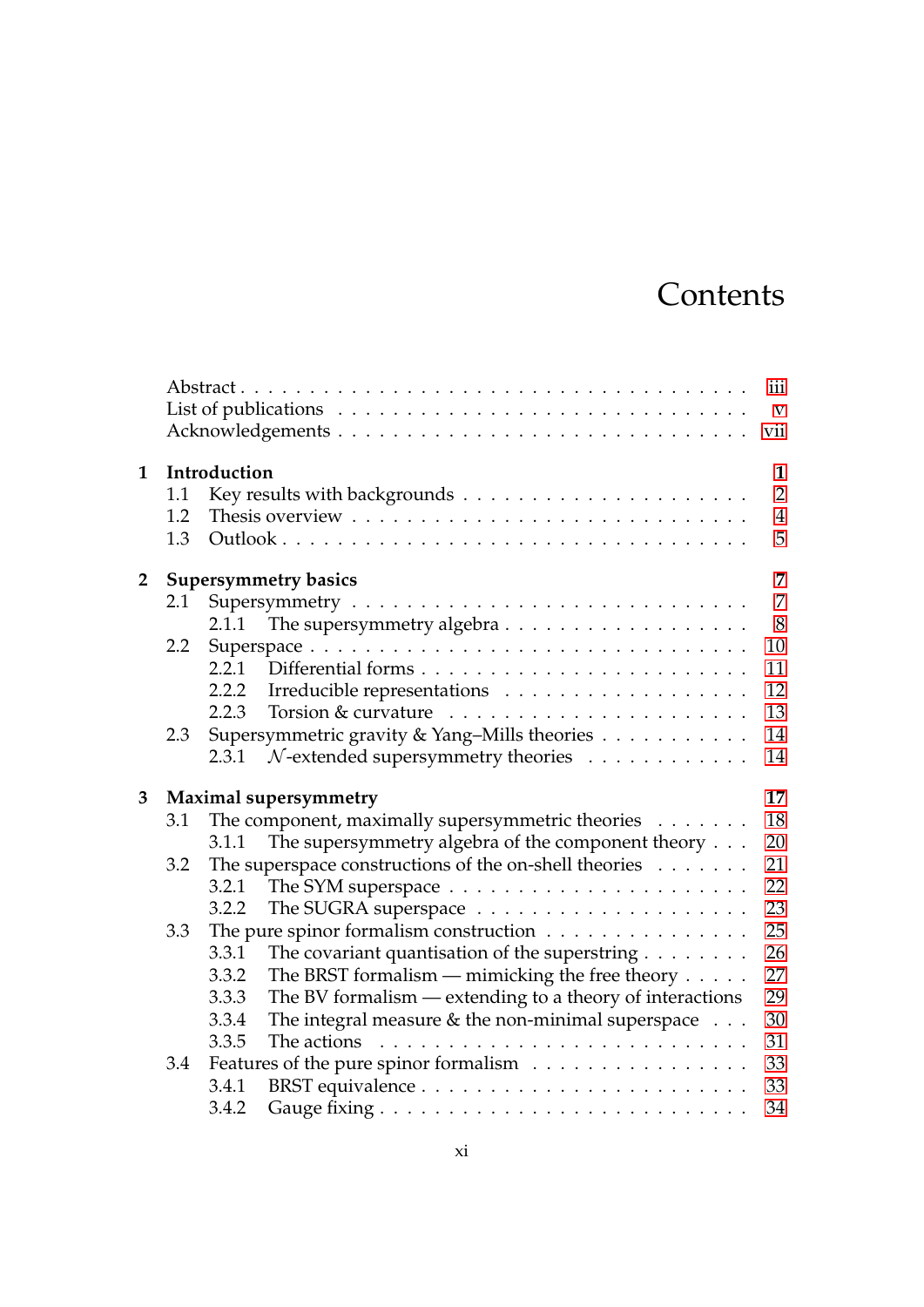#### xii Contents

|                  |                                      | 3.4.3 | Singularities & general regularisations                             | 35  |  |  |  |  |
|------------------|--------------------------------------|-------|---------------------------------------------------------------------|-----|--|--|--|--|
|                  |                                      | 3.4.4 | The relevant physics captured                                       | 37  |  |  |  |  |
| 4                | <b>Ultraviolet divergences</b><br>47 |       |                                                                     |     |  |  |  |  |
|                  | 4.1                                  |       | Maximally supersymmetric Yang-Mills theory                          | 48  |  |  |  |  |
|                  |                                      | 4.1.1 | Factors influencing the UV behaviour of the amplitudes .            | 51  |  |  |  |  |
|                  | 4.2                                  |       | Methods of investigation in maximal supergravity                    | 54  |  |  |  |  |
|                  |                                      | 4.2.1 | General summary of the investigation methods                        | 55  |  |  |  |  |
|                  |                                      | 4.2.2 | Explicit calculations for the four-graviton amplitude               | 56  |  |  |  |  |
|                  |                                      | 4.2.3 | U-duality & $\mathcal{D}^8R^4$ arguments                            | 58  |  |  |  |  |
|                  |                                      | 4.2.4 |                                                                     | 59  |  |  |  |  |
|                  | 4.3                                  |       | The state of affairs in maximal supergravity                        | 62  |  |  |  |  |
|                  |                                      | 4.3.1 | Summary of the results concerning the UV divergences                | 62  |  |  |  |  |
|                  |                                      | 4.3.2 | The cancellations of Paper IV and V                                 | 66  |  |  |  |  |
|                  |                                      | 4.3.3 |                                                                     | 67  |  |  |  |  |
| 5                | <b>Exceptional geometry</b>          |       |                                                                     |     |  |  |  |  |
|                  | 5.1                                  |       |                                                                     | 70  |  |  |  |  |
|                  | 5.2                                  |       |                                                                     | 72  |  |  |  |  |
|                  |                                      | 5.2.1 |                                                                     | 73  |  |  |  |  |
|                  |                                      | 5.2.2 |                                                                     | 75  |  |  |  |  |
|                  |                                      | 5.2.3 | Directions in relation to extended geometry                         | 77  |  |  |  |  |
|                  | 5.3                                  |       |                                                                     | 78  |  |  |  |  |
|                  |                                      | 5.3.1 | Transformations within $E_{d(d)}(\mathbb{R})$                       | 78  |  |  |  |  |
|                  |                                      | 5.3.2 | Torsion, curvature $\&$ the tensor formalism $\ldots \ldots \ldots$ | 80  |  |  |  |  |
|                  |                                      | 5.3.3 | Dynamics from the tensor formalism                                  | 83  |  |  |  |  |
|                  |                                      | 5.3.4 |                                                                     | 85  |  |  |  |  |
| 6                |                                      |       | Manifesting characteristics                                         | 89  |  |  |  |  |
| References<br>95 |                                      |       |                                                                     |     |  |  |  |  |
|                  | Paper I                              |       |                                                                     | 111 |  |  |  |  |
|                  |                                      |       |                                                                     | 135 |  |  |  |  |
| Paper II         |                                      |       |                                                                     |     |  |  |  |  |
| Paper III        |                                      |       |                                                                     |     |  |  |  |  |
| Paper IV         |                                      |       |                                                                     |     |  |  |  |  |
| Paper V          |                                      |       |                                                                     |     |  |  |  |  |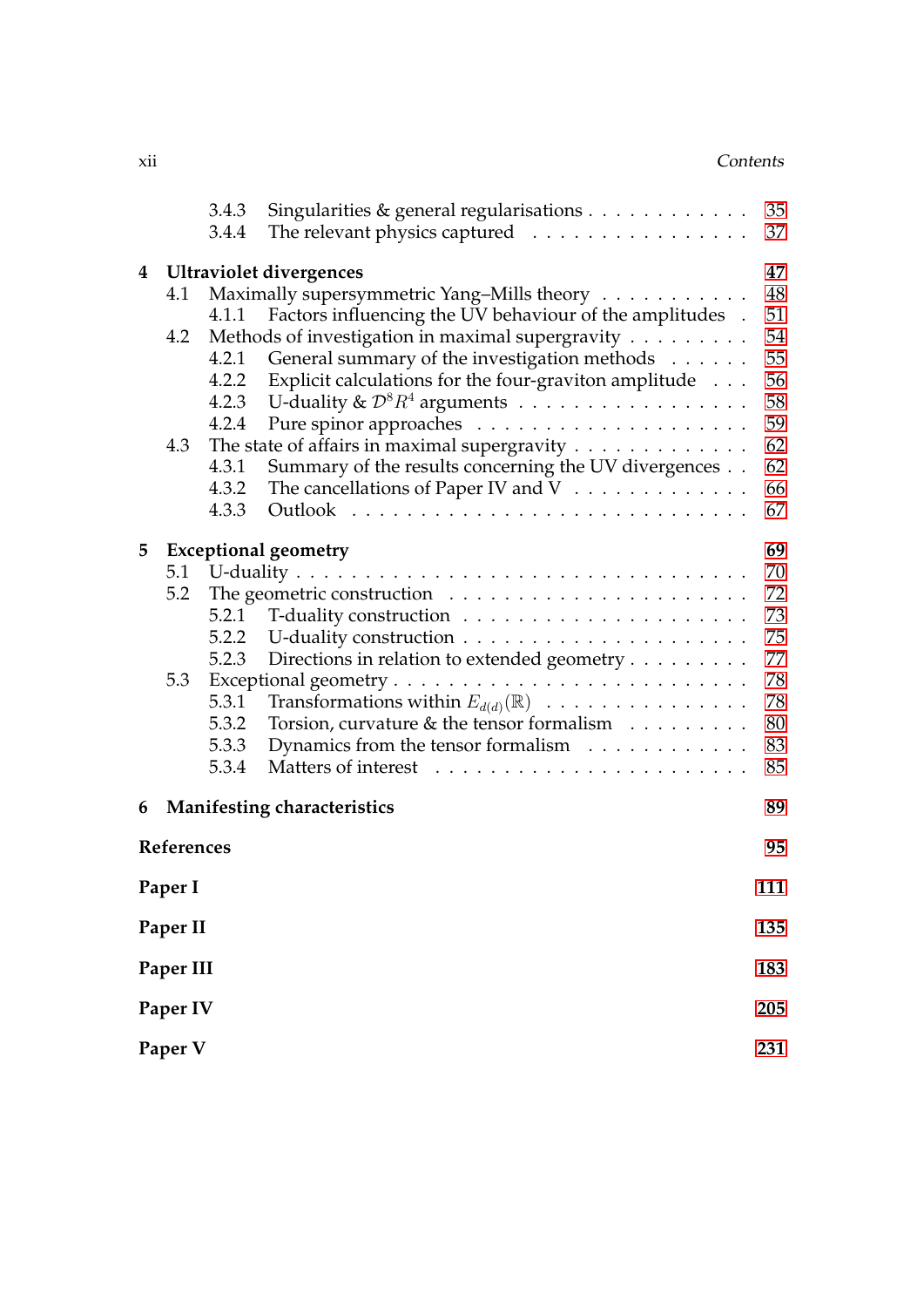<span id="page-12-0"></span>Learn from yesterday, live for today, hope for tomorrow. The important thing is not to stop questioning. Albert Einstein

# Introduction **1**

Within mathematical high energy physics, there is an angle at the supersymmetric theories required for unifying quantum field theory and gravity: to examine their most fundamental properties in terms of cause and effect. Barring string theory, this leads to the maximally supersymmetric Yang–Mills theory (SYM) [\[1,](#page-106-1) [2\]](#page-106-2) and supergravity (SUGRA) [\[3](#page-106-3)[–6\]](#page-106-4). Their formulations are tricky due to issues with keeping the symmetry present off-shell, but there is one way to construct the actions: in superspace [\[4,](#page-106-5) [5,](#page-106-6) [7](#page-106-7)[–15\]](#page-107-0), in the pure spinor formalism [\[16](#page-107-1)[–30\]](#page-108-0).

The pure spinor formalism provides a way to examine what maximal supersymmetry means to a theory. A similar situation is the object of interest in exceptional geometry [\[31–](#page-108-1)[52\]](#page-109-0), but for U-duality [\[53–](#page-109-1)[56\]](#page-109-2) instead of supersymmetry. There, SUGRA is altered to capture the dualities of the five string theories, a symmetry absent in string perturbation theory, but retained in the low energy limit SUGRA shows up in — both theories in perturbative limits of an elusive M-theory, desirable to capture.

#### **Main points**

A key feature in the work of the Papers is that of manifesting characteristics — in general symmetries, but truly any generating property or main feature with the goal of a better understanding of the theories involved. Firstly, in taking advantage of the maximal SYM and SUGRA formalisms using pure spinors to, in a compact and relatively transparent way, approach the theories and the properties thereof, primarily in terms of the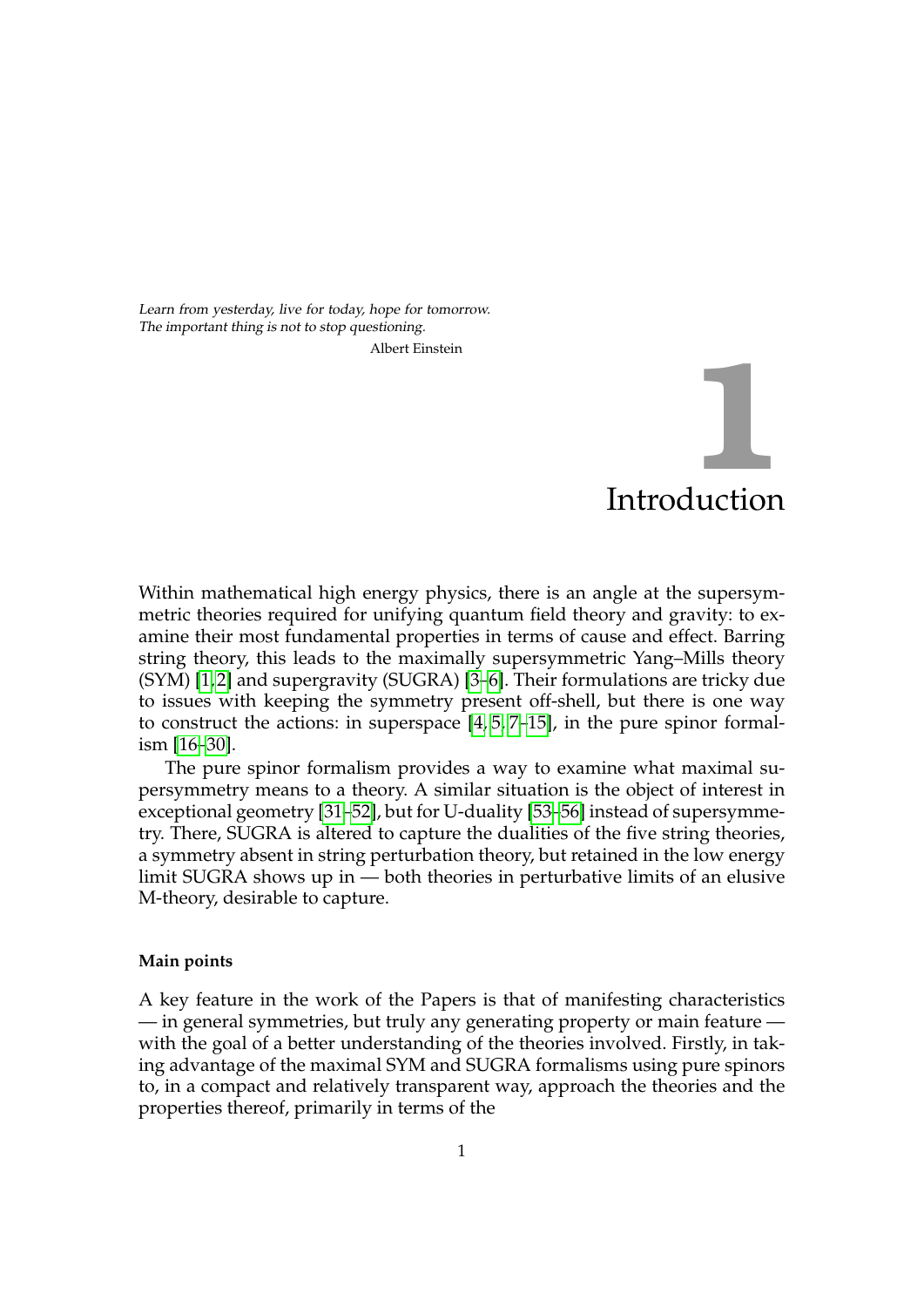— ultraviolet (UV) divergences in maximal SUGRA amplitude diagrams,

but as an aside, also in the context of Born–Infeld theory [\[57\]](#page-109-3), describing string theory D-branes [\[58](#page-109-4)[–68\]](#page-110-0) and with maximal SYM in a perturbative limit [\[10](#page-106-8)[–13,](#page-106-9) [15,](#page-107-0) [69\]](#page-110-1).

Secondly, in developing the theory of exceptional geometry: SUGRA with manifest (inherent and explicit) U-duality, obtained through an extension of the spacetime geometry and the concepts connected to it.

#### <span id="page-13-0"></span>**1.1 Key results with backgrounds**

The backbone of the major theme — off-shell, maximal supersymmetry — is the pure spinor formalism. It is not restricted to maximal SYM and SUGRA; in fact, it was first constructed in string theory, but its key feature is the introduction of a (ghost) spinor that encodes the type of structure displayed by the maximally supersymmetric theories. Regrettably, it is undervalued and deserving of more attention. Within the high energy physics community, it is regarded as complicated or difficult by many, at the same time as there is a general misconception of the realisation of off-shell maximal supersymmetry as practically impossible.

#### **Off-shell, maximal SUGRA**

The most surprising result of the Papers has to do with a

— controversial possibility of UV finiteness of  $D = 4$  maximal SUGRA.

The issue of divergences in maximal SYM and SUGRA is due to the perturbative aspect with respect to energy which they are characterised by. The question of if the theories yield finite results, and under what circumstances, has been central to many an investigation [\[24,](#page-107-2) [28,](#page-108-2) [70](#page-110-2)[–112\]](#page-113-0). While maximal SYM proved finite in  $D < 4$  [\[79](#page-111-0)[–81\]](#page-111-1), maximal SUGRA has been a tougher nut to crack.

Investigations [\[70–](#page-110-2)[75,](#page-111-2) [89,](#page-111-3) [95\]](#page-112-0) have confirmed a SUGRA behaviour equal to that of SYM for low-loop amplitudes, but pointed towards a first divergence in  $D = 4$  at 7 loops for the 4-point amplitude [\[97,](#page-112-1)98,101,102], and with a subtlety, not for the higher-point ones. The result of Paper IV points towards a cut-off of the loop dependence, not only in a higher-than-seven loop sense, but also (and only) for the 7-loop 4-point amplitude.

The coincidence is striking, but in need of verification, most prominently in (or in relation to) a setting outside the pure spinor formalism. The situation has been further analysed in Paper V, in addition reproducing the general amplitude behaviour in the pure spinor setting, but the drawback of the too compact formulation remains: what displays the results hides the commonplace interpretation. It becomes difficult to establish key, controversial results as true.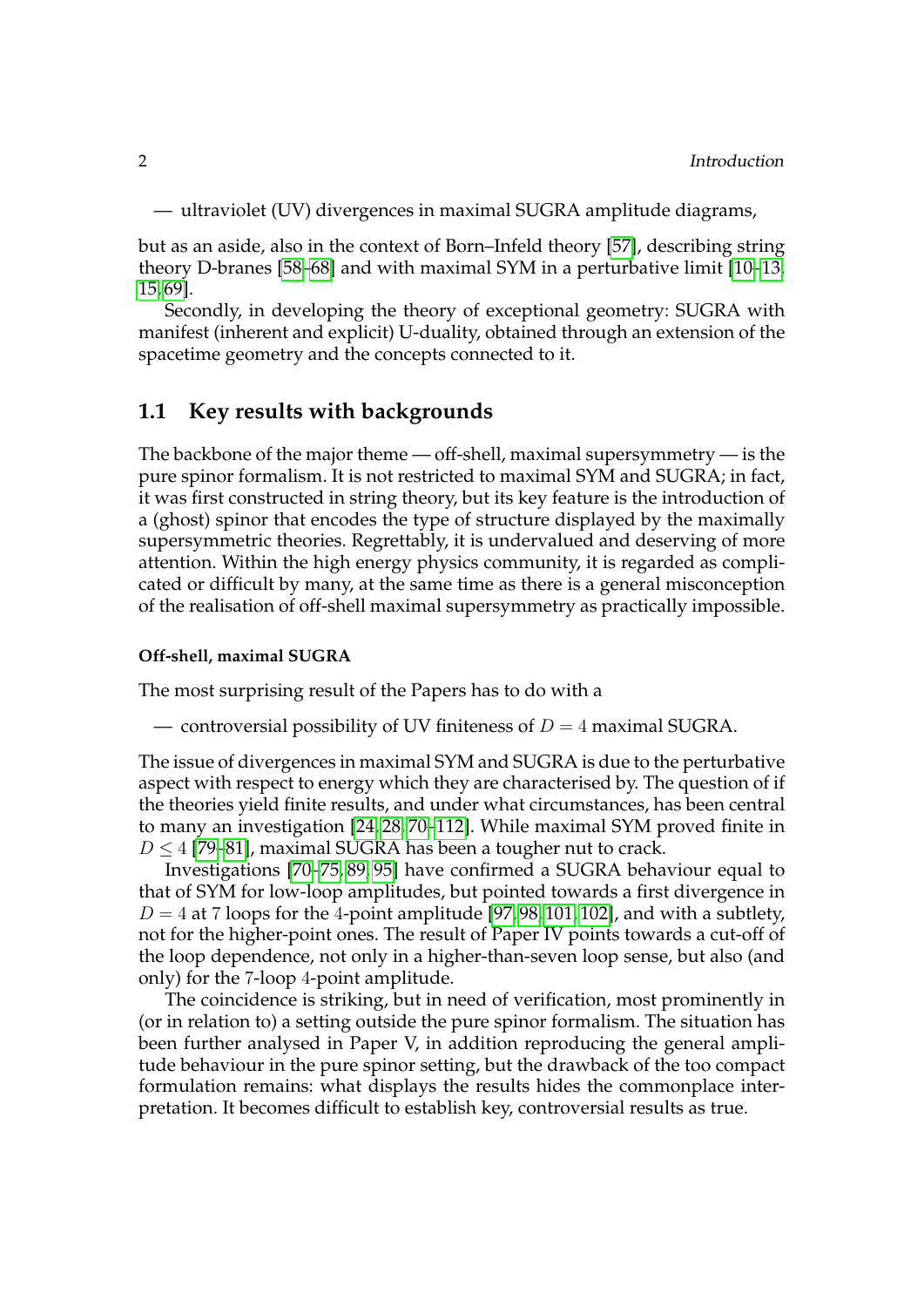1.1 Key results with backgrounds 3

Part of the matter is that there ought not be two inequivalent, consistent quantum theories with gravity. M-theory certainly is one, which implies  $D = 4$ SUGRA to be ruled out. Perhaps a quotation from Niels Bohr is in place:

'*How wonderful that we have met with a paradox. Now we have some hope of making progress.*'

The first step of which is either to verify or discard the results of Paper IV–V.

#### **Exceptional geometry**

The second interesting research area is

— extending concepts into exceptional geometry to get at U-duality.

In this, the subject of Paper III is just a small part of a much larger process. Exceptional geometry is SUGRA ( $D < 11$ ) with a fibre bundle custom-made to accommodate the U-duality usually hidden in  $D = 11$  SUGRA, but visible in terms of the string theory dualities. Due to the common origin of the theories, and the certain limits the theories amount to, the latter can be analysed in terms of the former. The process constitutes a way of capturing a property of M-theory, and in extension represents a step towards constructing that very theory.

In exceptional geometry, it is the extended space that is of interest, encoding the U-duality, and to exploit the construction the geometric approach must be formulated in terms of it. To begin with, the Lie derivative is generalised, which means that the precise meaning of the transformations of tensors must be reinterpreted, etc., in combination with many other features of the geometric formulation. This process is not yet altogether settled.

The theory constitutes a rather recent area of research, of increasing interest these last years. It is a more general version of the established doubled geometry [\[31,](#page-108-1) [113–](#page-113-1)[145\]](#page-115-0), concerning a subset of U-duality: T-duality [\[146](#page-115-1)[–148\]](#page-115-2). Both are extended geometries.

#### **Off-shell, maximal SYM**

Last, and least, comes the example(s) applicable to off-shell maximal SYM. For the purposes of this thesis, its pure spinor setting is mostly used as a point of reference for the maximal SUGRA examinations, since it constitutes a simpler yet similar version. However, it can equally well be used for investigations within SYM, for example in relation to

— constructing the pure spinor action for the D-brane Born–Infeld theory,

which was initialised in Paper III and continued in [\[149,](#page-115-3)[150\]](#page-115-4). Such constructions are, of course, made in the hopes of that the pure spinor formalism, through its virtues, will shed more light on the properties connected to the areas of research.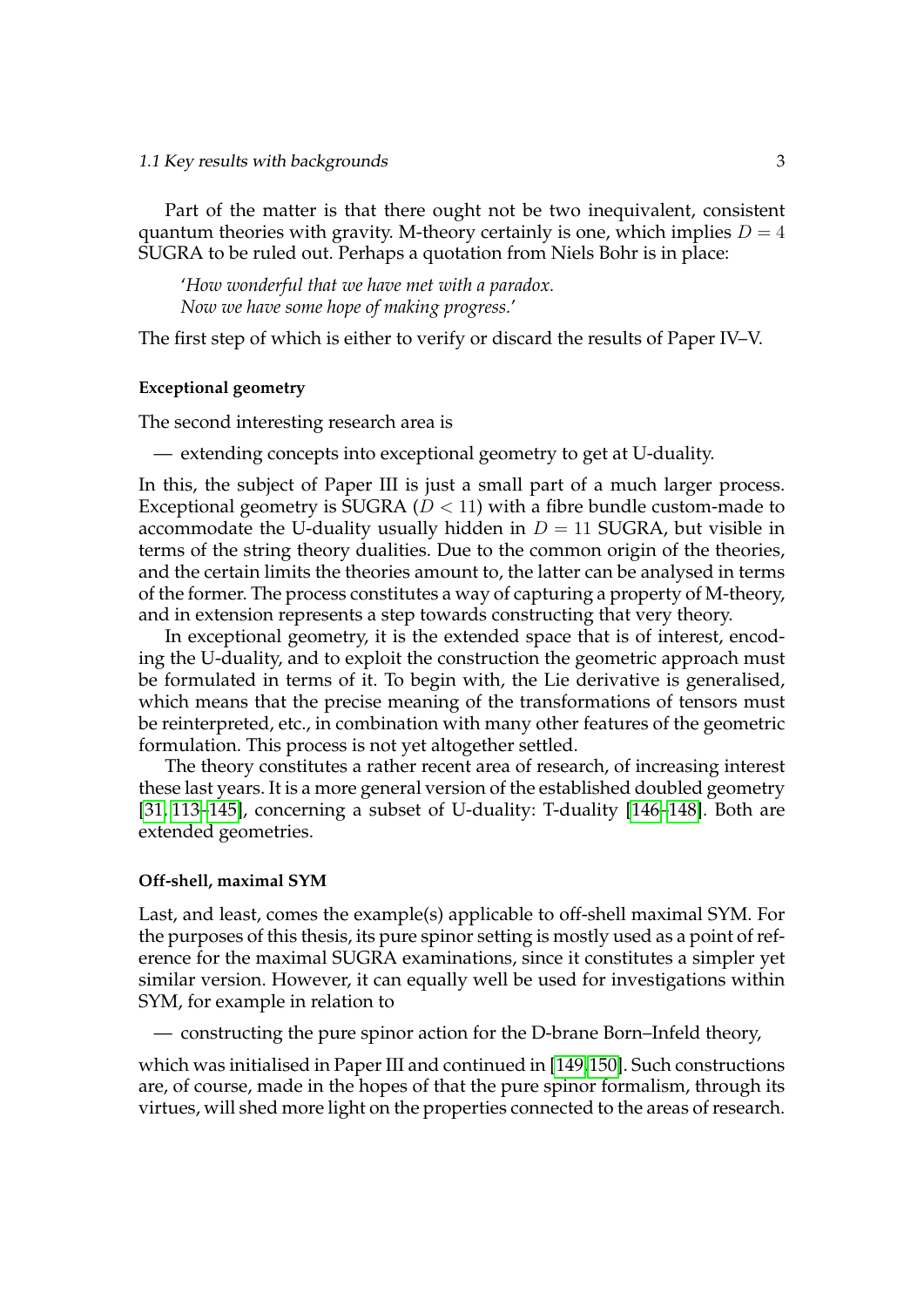#### <span id="page-15-0"></span>**1.2 Thesis overview**

With an attempt at some self-containment, this thesis will start out by introducing basic supersymmetry and superspace concepts, in chapter [2.](#page-18-0) Certain conventions regarding notation and the supersymmetry algebra are to be found there, as well as a slight discussion on the usage of flat (the setting of the pure spinor formalism) or curved space, especially in the construction of SUGRA.

In chapter [3,](#page-28-0) the pure spinor formalism is introduced. The maximal SYM and SUGRA component theories, not sporting off-shell supersymmetry, are presented with an explanation of how an extension to superspace lays the ground for the introduction of the pure spinor. How the correct, off-shell maximal supersymmetry properties are captured is detailed, as well as how the component theory shows up; a highly relevant check of consistency. Finally, the attributes of the formalism are discussed. Another extensive review is to be found in [\[151\]](#page-115-5).

Following this, the investigations of UV divergences in maximal SYM and SUGRA are described. General procedures are set out in terms of SYM prior to a review of the maximal SUGRA examinations, including the explicit calculations for the 4-graviton amplitude, the counterterm approaches, and the pure spinor formalism studies. In addition, the results of maximal SYM are described prior to the analysis of the current situation in maximal SUGRA, with respect to the UV divergences, for a thorough understanding of the principles involved.

Chapter [5](#page-80-0) deals with exceptional geometry, beginning with U-duality and how it is made manifest in SUGRA. The necessary reconsiderations of the geometric treatments are introduced in terms of doubled geometry, followed by the exceptional, slightly more involved, extension. Moreover, the so far established (extended) concepts within exceptional geometry are described, with some analysis regarding applications and further areas of interest.

The final chapter constitutes a short comment on the general ideas behind the type of research presented in the Papers, of the values of keeping properties manifest as far as possible and the advantages thereof. It also contains a mention of the Born–Infeld theory, so far as it will be presented.

#### **Paper (contribution) overview**

Concerning the Papers, the two last are wholly mine, as is most of Paper II, barring the initial idea and the analysis of the algebraic properties of the nonminimal variables, e.g. in connection to the projection operator in the generalised regularisation. In the first Paper, I contributed to the calculations and recognised the relations between the operators (essentially the  $\Delta_a$  base), enabling the identification of the abelian action, whereas I in Paper III helped with the calculations in connection to the compatible (affine) connection, and took part in the general discussions.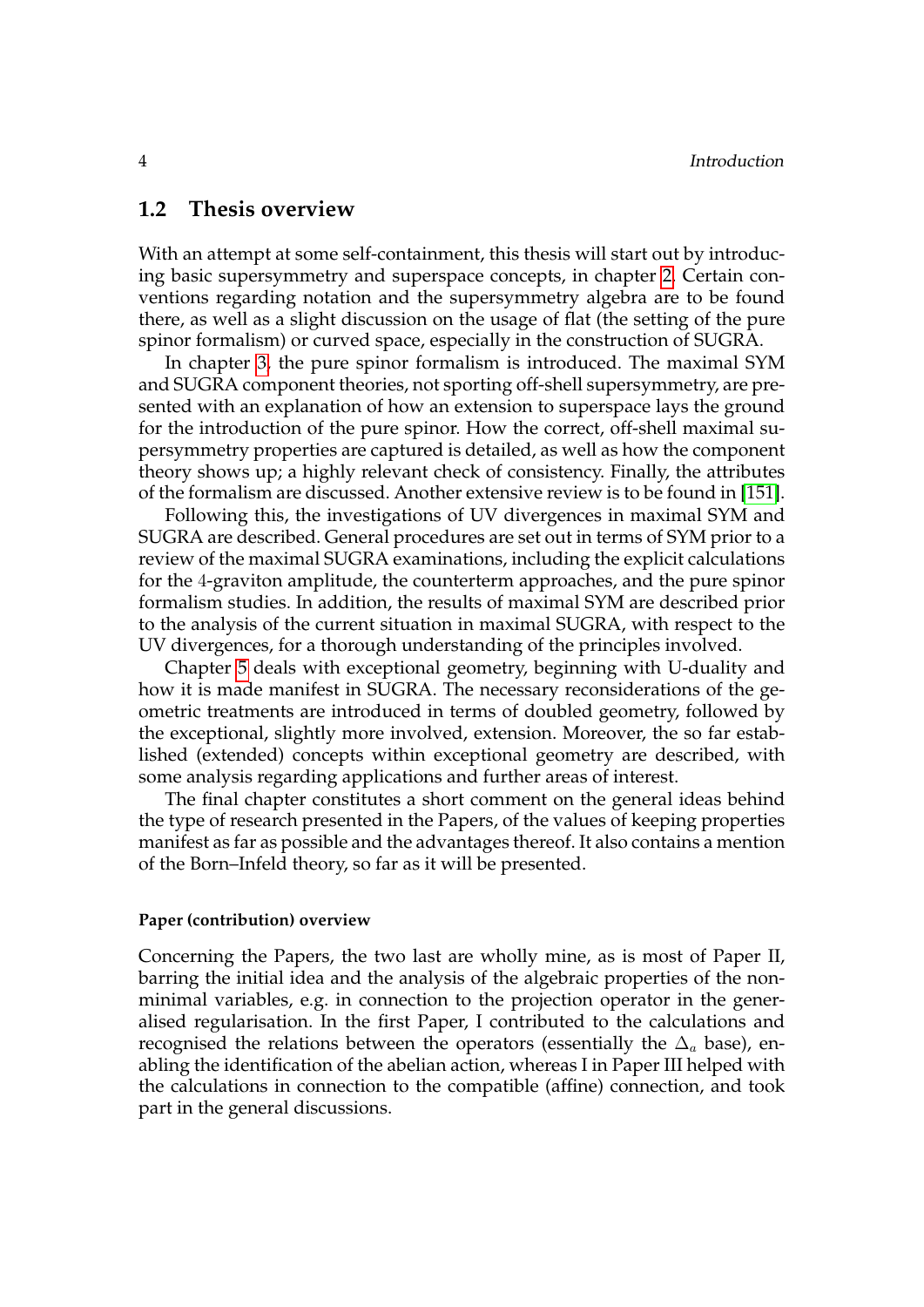1.3 Outlook 5

#### <span id="page-16-0"></span>**1.3 Outlook**

The two main lines of research presented in this thesis, the investigations of UV divergences in maximal SUGRA and the development of exceptional geometry, are very much subject to continued research. The former needs a consensus with regard to what happens in four dimensions. The latter is at a relatively initial stage, with every possibility of providing new information on M-theory characteristics, etc.; the investigations of different properties that currently are the objects of interest in the pure spinor formalisms remain to be addressed.

Finally, it is important not to forget the advantages of manifest symmetries, or constructions which to various degrees aim at inherent and explicit formulations, thereby facilitating research in general.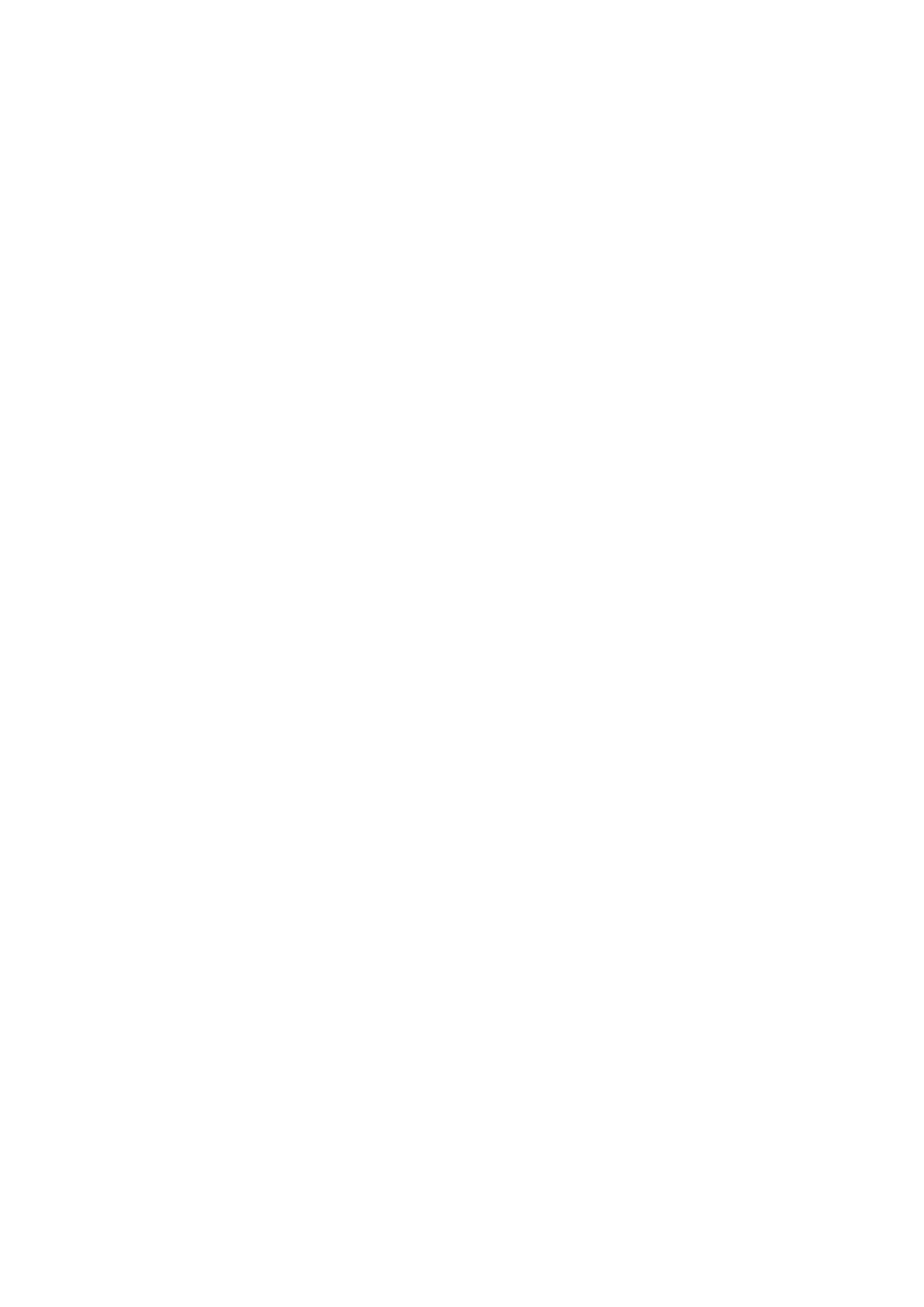<span id="page-18-0"></span>It is because simplicity and vastness are both beautiful that we seek by preference simple facts and vast facts; that we take delight, now in following the giant courses of the stars, now in scrutinising with the microscope that prodigious smallness which is also a vastness, and now in seeking in geological ages the traces of a past that attracts us because of its remoteness.

Henri Poincar

# Supersymmetry basics e´ **2**

The incompatibility of quantum field theory and gravity in combination with the desire for one fundamental theory for both, or rather the physics of the universe, calls for extra symmetries in the former. Although the basic principles of quantum field theory have been discussed in terms of consistency in relation to the firewall paradox of black holes, the theory remains our best description of the so far observed physics, excepting gravity. Despite the mathematical beauty called for in the Standard Model of particle physics, and issues with dark matter etc., the theory predicts experimental results uncannily well. Nevertheless, in the search for an extension, the most promising candidate is supersymmetry — also known from string theory, where gravity is caused by the string dynamics.

In the setting of this thesis, the original field theory properties are retained and central to the description. It is not necessary to limit the investigations to fields — other options include e.g. strings and particles — but a field theory description is both exhaustive and the natural choice of an extension.

#### <span id="page-18-1"></span>**2.1 Supersymmetry**

Supersymmetry [\[152–](#page-115-6)[154\]](#page-116-0) is an additional symmetry of quantum field theory, incorporating fermionic symmetry generators transforming under the Lorentz algebra. Together with conformal<sup>[1](#page-18-2)</sup> symmetry, it represents the only spacetime symmetry compatible with quantum field theory and the symmetries thereof:

<span id="page-18-2"></span> $1$ Invariant under local, angle-preserving transformations, e.g. including scale invariance.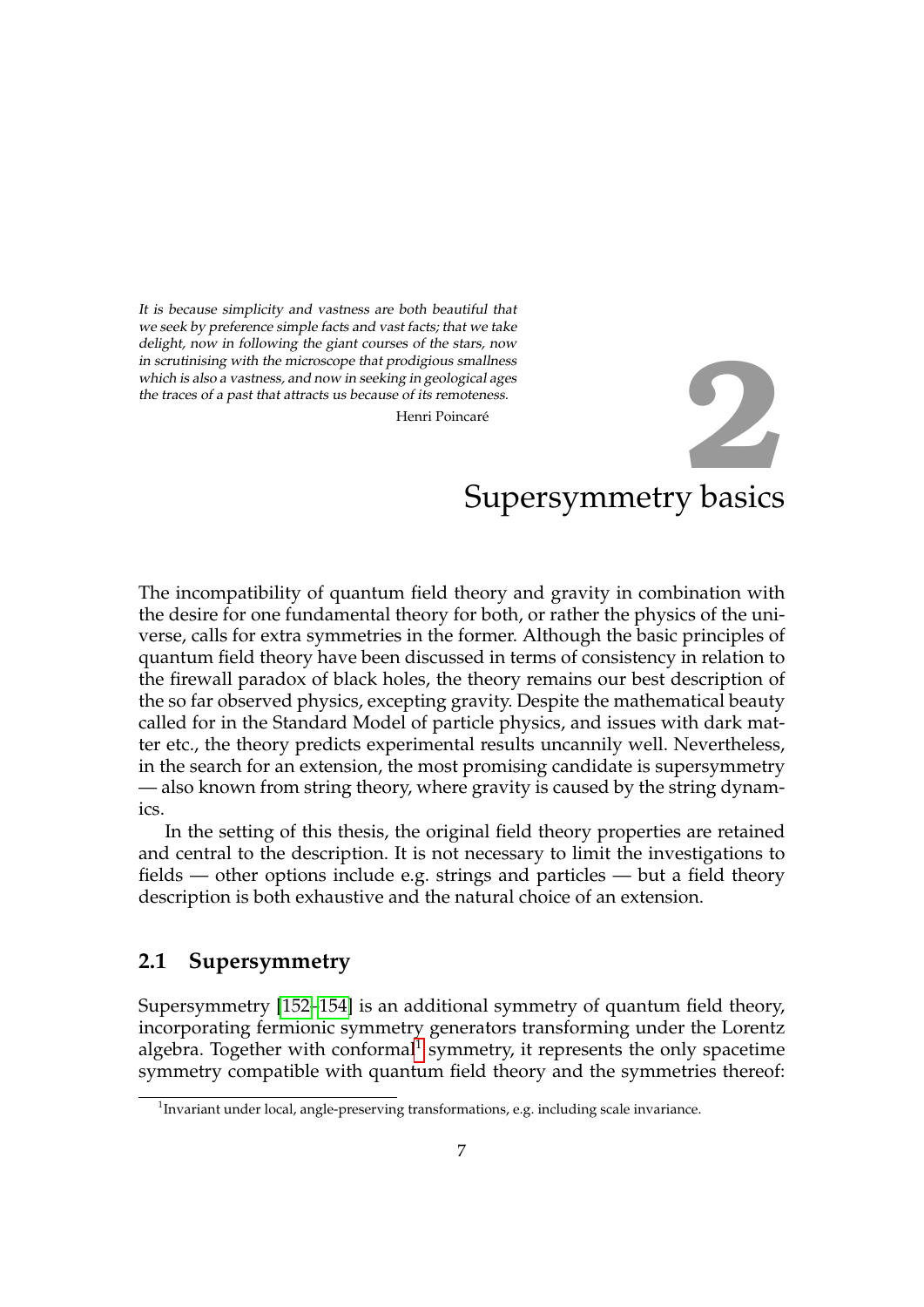the translations<sup>[2](#page-19-1)</sup>  $(P_m)$  and Lorentz transformations  $(M_{mn})$ . Any other extension (excepting internal symmetries in trivial combinations with the spacetime symmetries) fails to give a result consistent with Lorentz invariance, as stated by the Coleman–Mandula theorem [\[155\]](#page-116-1). An attempt at extending quantum field theory therefore naturally includes the introduction of supersymmetry.

The supersymmetry operators  $(Q_{\alpha})$  open up the possibility to alter the spin and the statistics of a field. For example, an operator acting on some field  $\psi$  with spin  $j$  results in the following:

$$
Q_{\alpha}\psi_j \leadsto \psi_{j\pm\frac{1}{2}}'.\tag{2.1}
$$

The description is that of how to turn fermions and bosons into one another, relating matter particles (fermions) to force particles (bosons), in particular within certain sets of superpartners. Through the introduction of supersymmetry in quantum field theory, each particle of the original theory is assigned a superpartner, representing the other half in the pair within which the supertransformations take place.

These properties still remain to be observed in nature; the predictions of at which energy levels their presence might be detectable have yet to be verified. There are hopes for positive results in relation to the experiments at the Large Hadron Collider (LHC) at CERN, Switzerland, where the presence of supersymmetry e.g. would result in additional Brout–Englert–Higgs (BEH) bosons [\[156](#page-116-2)[–158\]](#page-116-3) to the one so far observed [\[159,](#page-116-4)160]. However, it is uncertain whether it is possible to find superparticles at the energy levels of the LHC, or if they would be recognised by the experiments, if indeed present. Regardless, the construction is of theoretical value, although the question has been raised of its practical use if, indeed, the energy levels at which it occurs are too high.

#### <span id="page-19-0"></span>**2.1.1 The supersymmetry algebra**

The conjecture of a symmetry between fermions and bosons includes the symmetry being compatible with the symmetries of the original theory, and the operators of it obeying an algebra compatible with the same. The anticommutators of the fermionic creation  $(Q_{\alpha})$  and annihilation  $(Q_{\beta}^{\intercal})$  operators, raising and lowering the spin, are required to give results in terms of the symmetry operators of the theory. This is usually expressed in terms of flat space, where the anticommutator of two supersymmetry operators must be expressible in the original Poincaré algebra. This leaves but one choice of an algebra, up to a constant, the only non-zero algebra component (among the anticommutators) of which is:

<span id="page-19-2"></span>
$$
\{Q_{\alpha}, Q_{\beta}^{\dagger}\} = c\gamma^{a}{}_{\alpha\beta}\partial_{a}, \quad c \in \mathbb{C}, \tag{2.2}
$$

<span id="page-19-1"></span><sup>&</sup>lt;sup>2</sup>Note that in the conventions of this thesis and the Papers, bosonic indices are denoted by minuscules and fermionic by greek minuscules.  $(m \dots, \mu \dots)$  denote curved indices while the corresponding for  $(a \ldots, \alpha \ldots)$  is flat.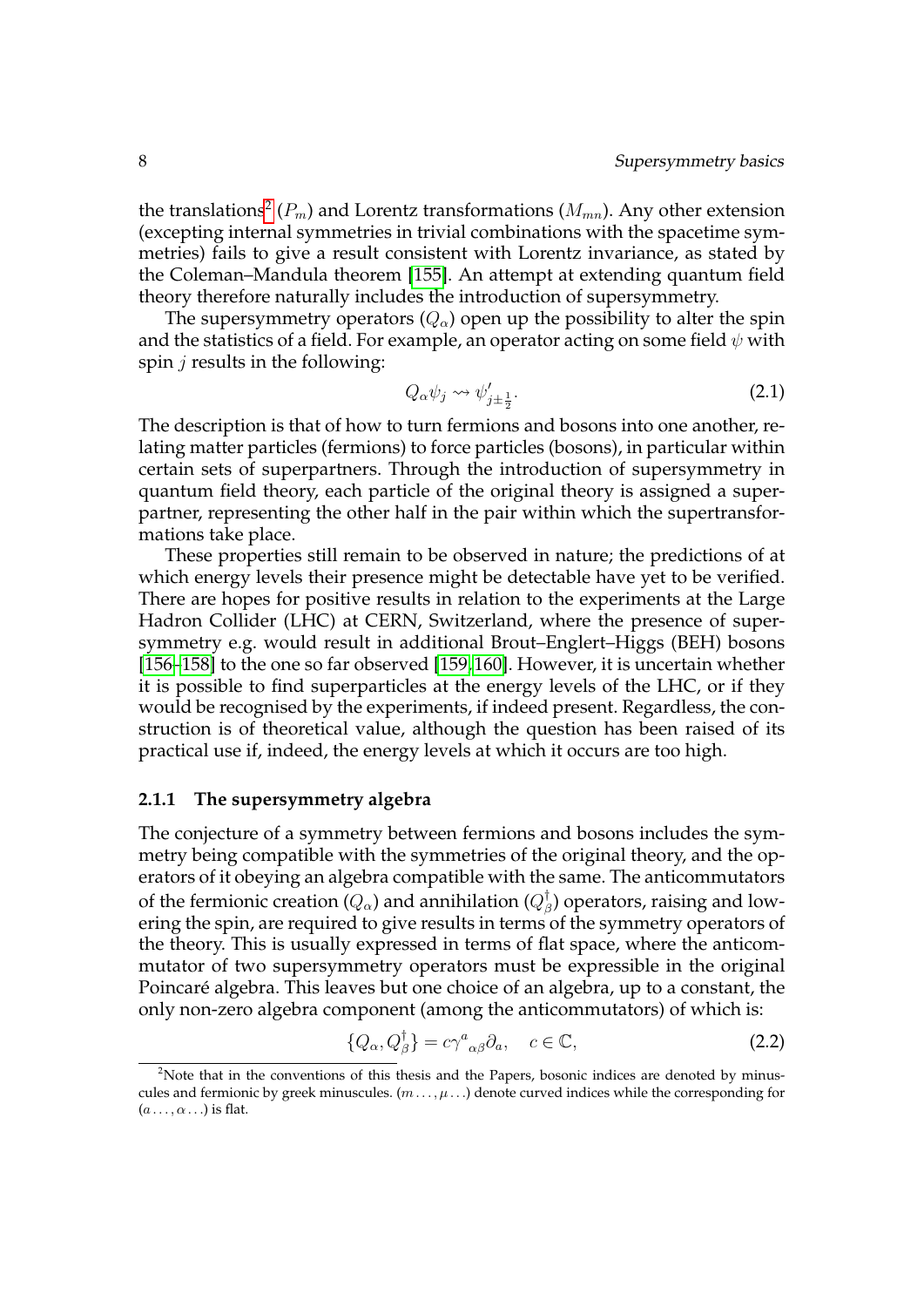#### 2.1 Supersymmetry 9

with  $\partial_a$  denoting the momenta, equivalently replaceable with  $P_a$ , in total describing a general coordinate transformation. The convention in this thesis is  $c = 2$ , although the variant of 2*i* is common outside the context of section [3.3,](#page-36-0) effectively that of Paper I,II and IV. In this setting of a real algebra,  $Q_{\beta}^{\dagger} \equiv Q_{\beta}$ .

The ensuing, total algebra goes by the name of super-Poincaré. When it holds, it includes both supersymmetry and Lorentz symmetry. Moreover, under certain conditions it can be extended to include several sets of supersymmetry operators, obeying the supersymmetry algebra within each set  $(Q^I_\alpha)$  while opening up for non-trivial relations otherwise. The algebra is then termed to be  $\mathcal N$ -extended, with  $\mathcal N$  denoting the number of sets of supersymmetry operators.

#### <span id="page-20-2"></span>**Supersymmetry in curved space**

A general setting of a supersymmetric theory is not restricted to flat space, as the supersymmetry algebra given in the previous paragraph. Yet the discussion of this thesis will be limited to just that, when not treating the  $D = 11$  maximal SUGRA component theory in a general setting; that is where the pure spinor formalisms are formulated.

For SYM, this is a common choice. The dynamics does not depend explicitly on the background, which merely enters in terms of the geometry, and so it is suitable to investigate the perturbation theory in terms of flat space. Also, as for most investigations, examinations with respect to supersymmetry are most easily performed in the absence of curvature, and a good understanding of the flat case is required for any attempt at a more extensive description. In curved space, the known formulations containing supersymmetry are limited to certain backgrounds.

For SUGRA, the choice of a certain background is limiting; the gravity fluctuations are central to the theory. However, the pure spinor formulation ought to be of value and feasible for other backgrounds. It is possible to note that the restriction, in terms of the flat background of the pure spinor formalism, really only concerns the topology — the *diffeomorphisms*<sup>[3](#page-20-0)</sup> are present in the formulation. By their presence, the fields deform the geometry to include fluctuations, despite the appearance of a flat background. Effectively, a background invariance of the theory is implied, much like in string perturbation theory in flat space, where there exist fluctuations in the perturbative degrees of freedom. However, the diffeomorphism symmetry in the SUGRA pure spinor formalism is comparable to the maximal supersymmetry in that it is not quite manifest, compare section [3.4.4.](#page-48-0) Both exist in terms of *cohomology*[4](#page-20-1) , and while the diffeomorphisms seem to include what is necessary for background invari-

<span id="page-20-0"></span> ${}^{3}$ Invertible function between smooth manifolds, with  $f$  and  $f^{-1}$  smooth: preserving the differentiable structure.

<span id="page-20-1"></span><sup>&</sup>lt;sup>4</sup> For an explanation of this concept, turn to section [3.4.4.](#page-48-0)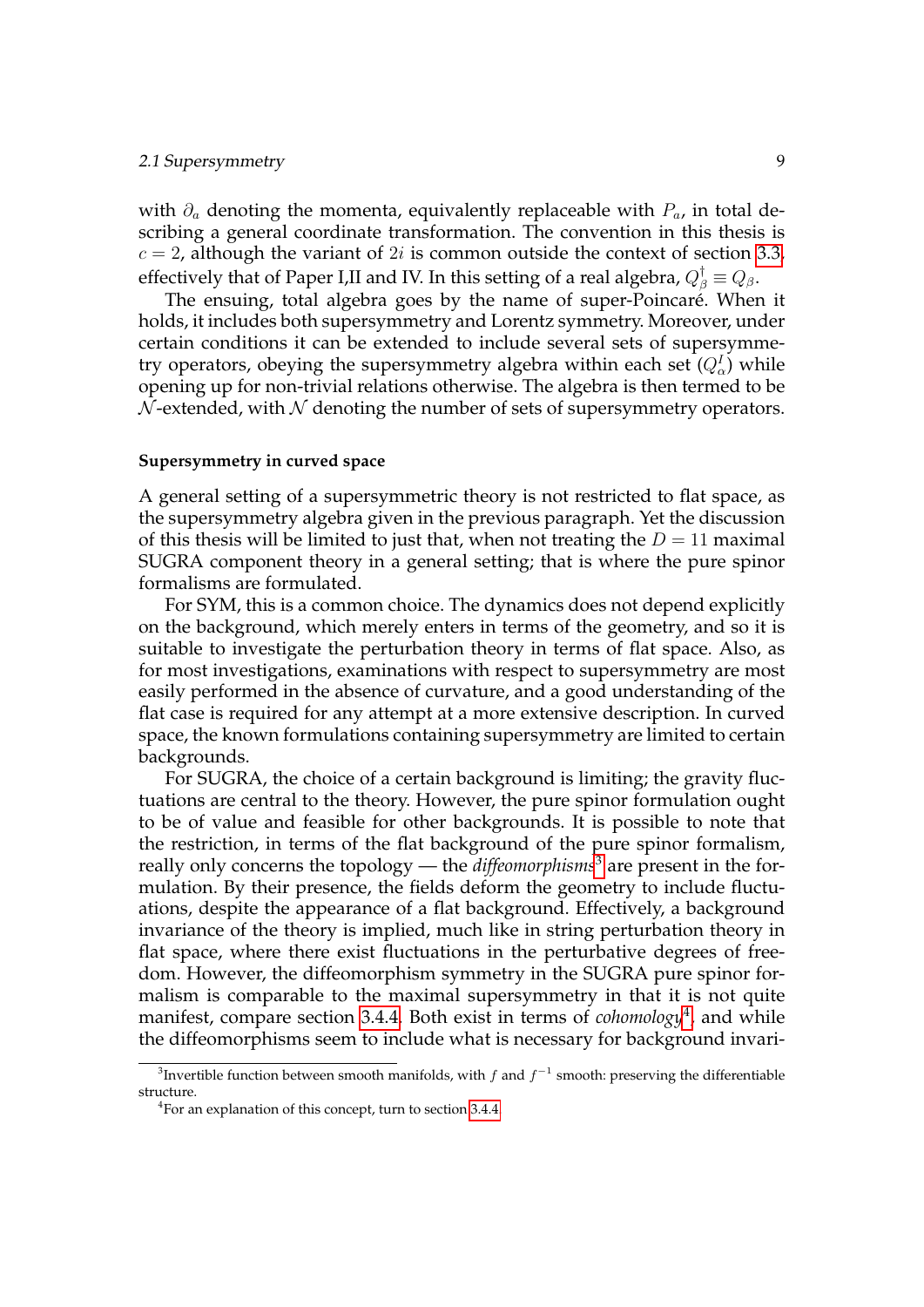ance, strictly manifest diffeomorphisms (the geometrical interpretation in superspace) have to be identified for the general statement.

Anyway, for the purposes of the Papers and this thesis, flat space is an excellent setting for investigations.

#### <span id="page-21-0"></span>**2.2 Superspace**

The introduction of the supersymmetry algebra by default extends the bosonic, curved spacetime  $(x^m)$  with fermionic components  $(\theta^{\mu})$ , the total of which represents superspace, described by  $z^M = (x^m, \theta^{\mu})$ . The spinors of this space are governed by the Clifford algebra, spanned by the irreducible representations of the relevant Lie algebra, and a convenient notation for the tensors is that of differential forms. The following section consists of a selection of superspace concepts of value to the discussion in the following chapters.

#### **The Clifford algebra and additional properties of the spinors**

In *D* dimensions, the fermionic space consists of  $2^{[D/2]}$  Dirac spinor components, with the exponent rounded off to the closest (lower) integer and  $\lceil x \rceil$  instead referring to the *higher* equivalent. Additional constraints are present in some dimensions, sporting Majorana and/or Weyl spinors, reducing the number of components further.

The algebra of the spinors is that of the Clifford algebra, associated with the Lorentz group, where the generating elements are the Dirac matrices  $\gamma^m$ :

$$
\{\gamma^m, \gamma^n\} = 2\eta^{mn} \mathbb{1},\tag{2.3}
$$

with two (free) spinor indices implicit. In general, the algebra is complex, but in a Majorana setting, valid in  $D = 2$ , 3, 4 mod 8, it can be described in terms of real components. It is then possible to set the spinors to be real, due to the equivalence of the descriptions.

Likewise, in even dimensions the Weyl representation is valid, splitting the Dirac matrices into two off-diagonal blocks described by the Weyl matrices  $\sigma^m$ and  $\bar{\sigma}^m$ . The algebra then splits into two (in some sense) equivalent sets, resulting in the presence of two chiralities of the spinors, presenting dual descriptions where one may be chosen consistently. Effectively, the degrees of freedom of the spinors are reduced by half. However, the change of matrices in the formulation, from Dirac to Weyl, will remain implicit in this thesis. Where applicable,  $\gamma$ denotes  $\sigma$ .

Moreover, the Lie algebra is described by up to  $\lfloor D/2 \rfloor$  antisymmetrised (Dirac or Weyl) matrices, and only half of the  $\lfloor D/2 \rfloor$ -antisymmetrisation if D is even,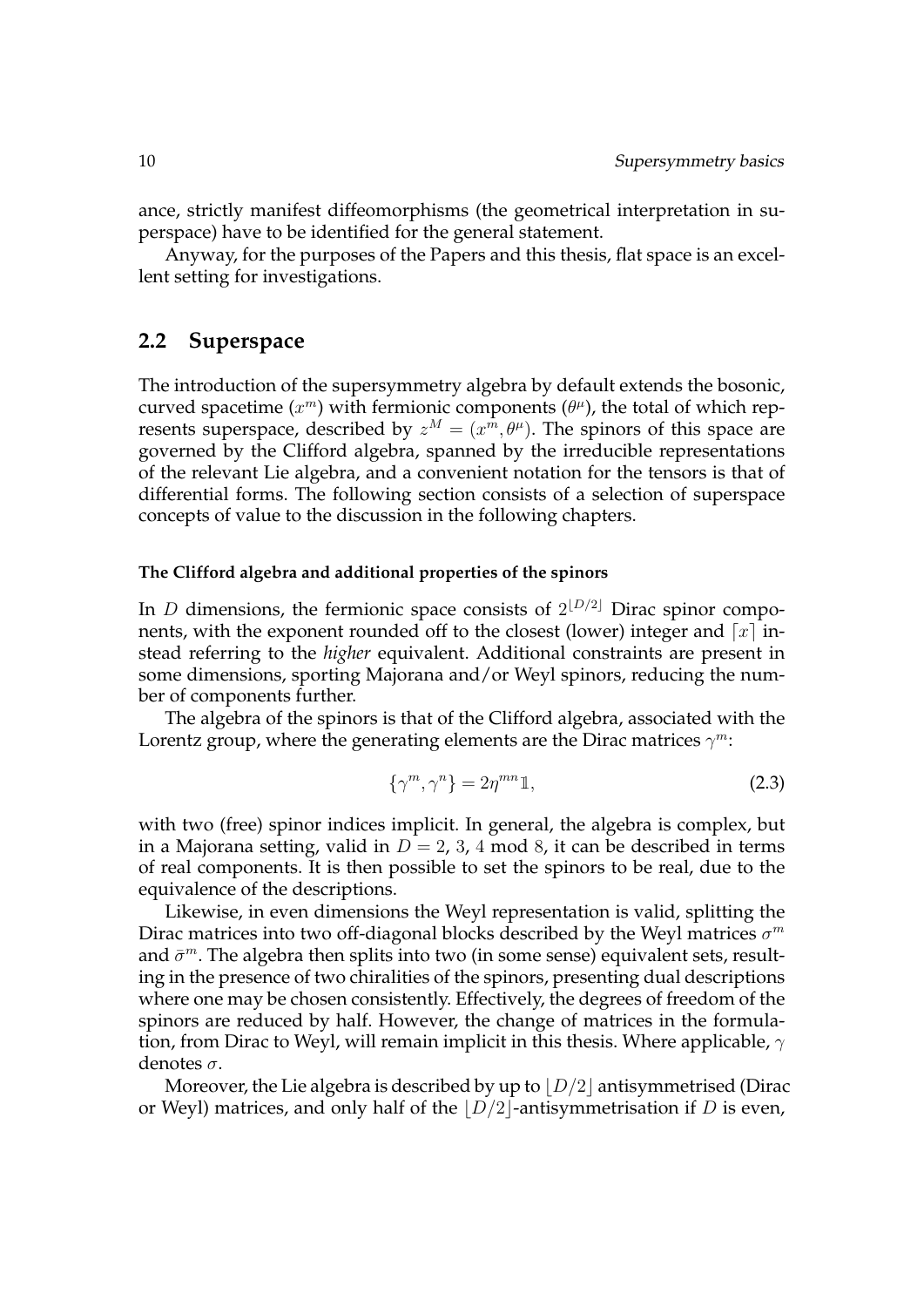e.g. presenting the way for how tensors are expanded in  $\theta^{\mu}$ . The antisymmetrisations of  $(D - p)$  and p matrices are dual with respect to the encoded degrees of freedom, with the presence/absence of the  $p$  indices filling the same function.

#### <span id="page-22-0"></span>**2.2.1 Differential forms**

A useful notation of vectors, in various mathematical contexts, is that of differential forms. They are usually defined in a purely bosonic setting, but the concepts can equally well be extended to fermions and used for objects on superspace. However, when not otherwise specified, the bosonic form is what is intended.

A differential form is (implicitly) coupled to the basis elements of the space under consideration, which encode the properties of the form. In superspace, with the local coordinates  $z^M = (x^m, \theta^{\mu})$ , a general p-form is described by

$$
\Omega_{(p)} = \frac{1}{p!} \mathrm{d} z^{M_p} \wedge \mathrm{d} z^{M_{p-1}} \wedge \ldots \wedge \mathrm{d} z^{M_1} \Omega_{M_1 \ldots M_p},\tag{2.4}
$$

where the form indices can be replaced by  $[M_1 \dots M_p]$  to explicitly denote the symmetrisation of the bosonic and fermionic indices: antisymmetrisation between all indices except pairs of fermionic ones, which are symmetrised. This follows from the properties of the wedge product:

$$
dz^{M} \wedge dz^{N} = \begin{cases} dz^{N} \wedge dz^{M} , & (M, N) = (\mu, \eta) \\ -dz^{N} \wedge dz^{M} , & \text{otherwise} \end{cases}
$$
 (2.5)

It also represents a choice in that it sets the convention for what is incorporated in the (anti-) symmetrisation of the tensor indices to

$$
A_{[m}B_{n]} = \frac{1}{2}(A_m B_n - A_n B_m).
$$
 (2.6)

A quantity  $\Omega_{mn}$  implicitly has the indices antisymmetrised unless otherwise specified, such as for the contraction of indices through  $\delta_{ab}$  and  $\eta_{ab}$ , where the indices are symmetrised. In addition,  $\ast \Omega_{(p)}$  denotes the dual  $(D - p)$ -form.

The product of two forms is

$$
\Omega_{(p)} \wedge \Omega'_{(q)} = \frac{1}{(p+q)!} dz^{M_p} \dots dz^{M_1} \wedge dz^{N_q} \dots dz^{N_1} {p+q \choose p} \Omega'_{[N_1 \dots N_q} \Omega_{M_1 \dots M_p)},
$$
 (2.7)

whereas contractions of indices are described by the interior product, for a vector:

$$
i_X\Omega_{(p)} = \frac{1}{(p-1)!} \mathrm{d} z^{M_p} \wedge \ldots \wedge \mathrm{d} z^{M_2} X^{M_1} \Omega_{[M_1 \ldots M_p)}.
$$
 (2.8)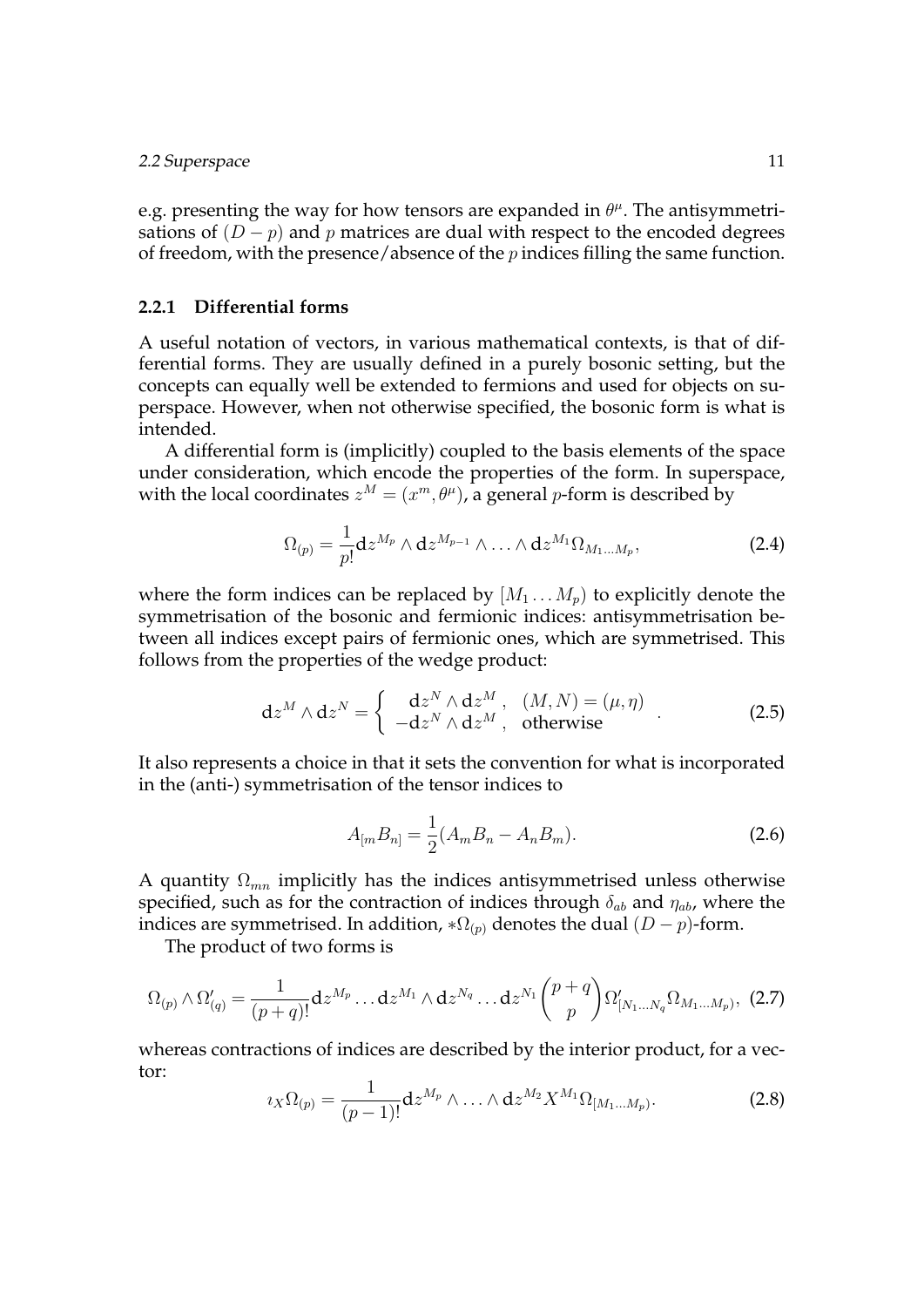For example, the exterior derivative acts according to

<span id="page-23-2"></span>
$$
d\Omega_{(p)} = \Omega_{(p)} \wedge \underline{d} \,.
$$
\n(2.9)

The ordering can however be simplified in a purely bosonic setting, due to the absence of fermionic quantities in the forms.

#### <span id="page-23-0"></span>**2.2.2 Irreducible representations**

As to the Lie algebra, the most convenient way to denote the irreducible representations of the Lorentz group is by the highest weight Dynkin labels. The standard enumeration is described by the Dynkin diagrams, e.g. [\[161\]](#page-116-6)

<span id="page-23-1"></span>
$$
D = 10, \quad D_5: \quad \bullet \quad \bullet \quad \bullet \quad \bullet \quad \bullet \quad \bullet
$$
\n
$$
1 \quad 2 \quad 3 \quad \bullet \quad 4 \tag{2.10a}
$$

<span id="page-23-3"></span>
$$
D = 11, \quad B_5: \qquad \begin{array}{c} \bullet \bullet \bullet \bullet \bullet \bullet \\ 1 \quad 2 \quad 3 \quad 4 \quad 5 \end{array} \tag{2.10b}
$$

both of which have Dynkin indices presented by a vector with five entries. There, the first entry represents the number of constituent (bosonic) 1-forms (symmetrised, but not contracted) etc. up to the third and fourth entry, respectively. In  $D = 10$  (00011) denotes a 4-form, because the fourth and fifth entries correspond to the two different spinor chiralities, of which there is only one in  $D = 11$ . In eq. [\(2.10a\)](#page-23-1), the Weyl spinors are clearly visible. The 5-form is denoted by the value of 2 at the position of the spinor (of the chosen chirality). For higher forms, the duality of *n*-forms and  $(D - n)$ -forms needs to be taken into consideration. At most one spinor index is free; pairs are interpreted in terms of projections into n-forms. In total, the consideration of constellations of indices constitutes Lie group computations, with rearrangements of the spinor indices given by the Fierz identities. For further details on that, look to the appendices of the Papers.

#### **Lie algebras & groups**

Implicit in all this is that the symmetries are described in terms of Lie groups and Lie algebras, the properties of which are presented in e.g. [\[161,](#page-116-6) [162\]](#page-116-7). A detailed analysis will not be performed here; but for the central concepts, look to chapter [5.](#page-80-0) Due to the theme of that chapter — the extension of spacetime and effectively a reformulation of the ordinary Lie algebra — e.g. the Lie derivative is best presented there, in relation to the change it is subject to in extended geometry.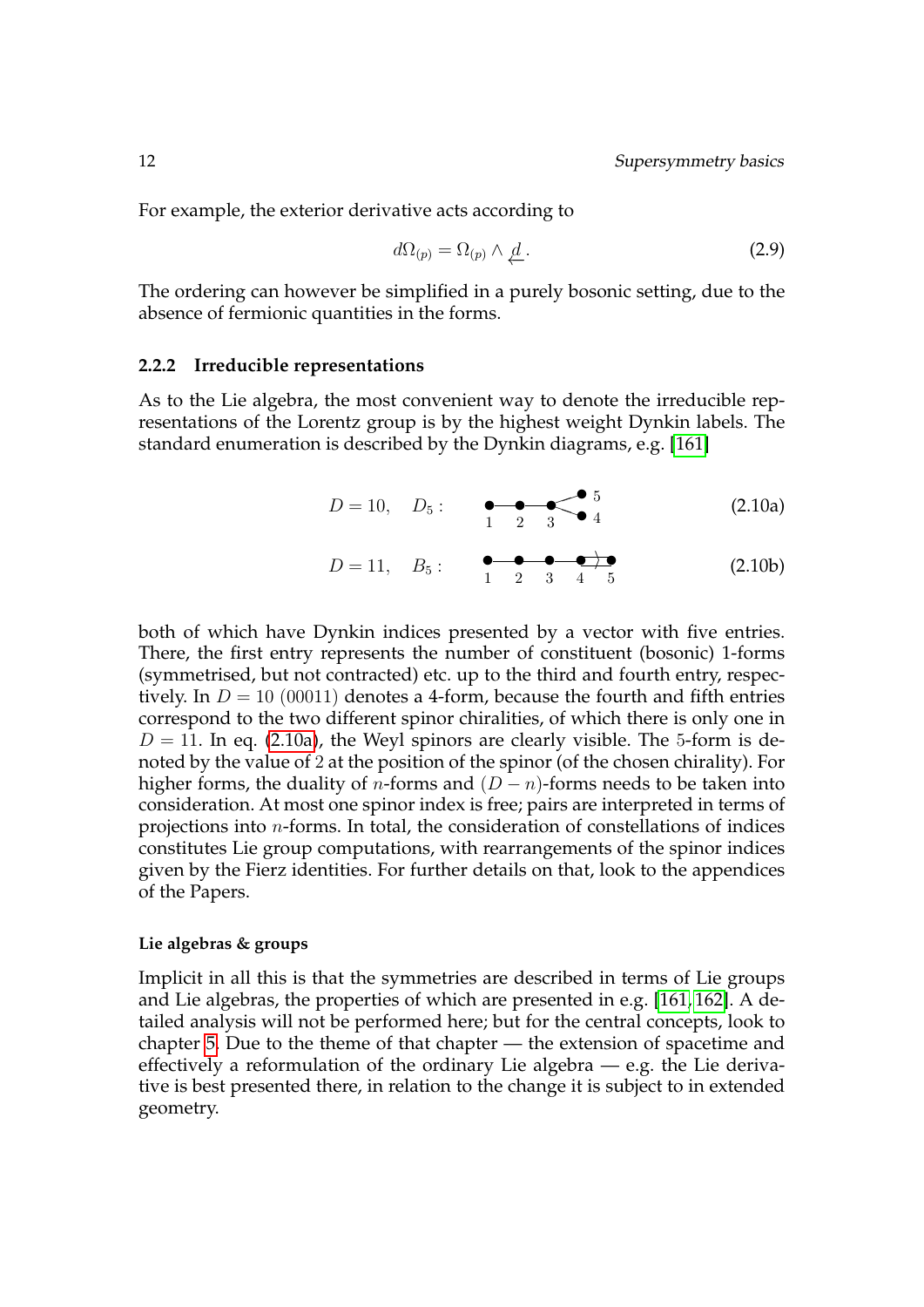#### 2.2 Superspace 13

#### **Young tableaux**

A alternative way of displaying the form properties is through Young tableaux



where each square denotes a bosonic index, of which horizontal rows denote symmetrisation and vertical antisymmetrisation. In the absence of the dots, the Young tableau above corresponds to (11000) in terms of eq. [\(2.10\)](#page-23-2). However, this does not capture the presence of a free spinor index.

#### <span id="page-24-0"></span>**2.2.3 Torsion & curvature**

While spacetime is described by a metric, the concept fails to strictly translate into superspace. However, the superspace vielbein  $E_M{}^A(z^M)$  provides mappings between different local reference frames, just as in spacetime, so that the concepts of spacetime carry over to superspace, with an extension to the superspace indices. The analogy holds, e.g. for the central concept of torsion.

Parallel transport along a curve may twist an initial reference frame. How is defined by the torsion, given by the covariant exterior derivative acting on the vielbein:

$$
T^{A} \equiv DE^{A} = dE^{A} + E^{B} \wedge \Omega_{B}{}^{A}, \qquad (2.11a)
$$

with the 1-form spin connection  $\Omega$  encoding curvature.

In flat space, this is reduced to

$$
T^{A} = dE^{A} \Leftrightarrow [\partial_{A}, \partial_{B}] = -T_{AB}{}^{C} \partial_{C} : T_{ab}{}^{C} = 0,
$$
 (2.11b)

where the derivatives are required to be covariant. To fulfil this, the spinor derivative must be altered, a procedure which will be addressed in the next chapter. To be precise, the flat space is only required to have zero torsion in the above specified sense.

The parallel transport is equally described by the affine connection  $\Gamma$ , showing up in the covariant derivative (in a geometric setting) as

$$
D_M \sim \partial_M + \Gamma_M, \tag{2.12}
$$

with the affine connection representing a matrix  $(\Gamma_M)_N{}^P$ , where one of the matrix indices gets contracted with the tensor the derivative acts on. As in ordinary geometry, the curvature can be derived from this entity  $(Γ)$  as well as  $Ω$ : [\[163\]](#page-116-8)

$$
R_A{}^B = d\Omega_A{}^B + \Omega_A{}^C \wedge \Omega_C{}^B. \tag{2.13}
$$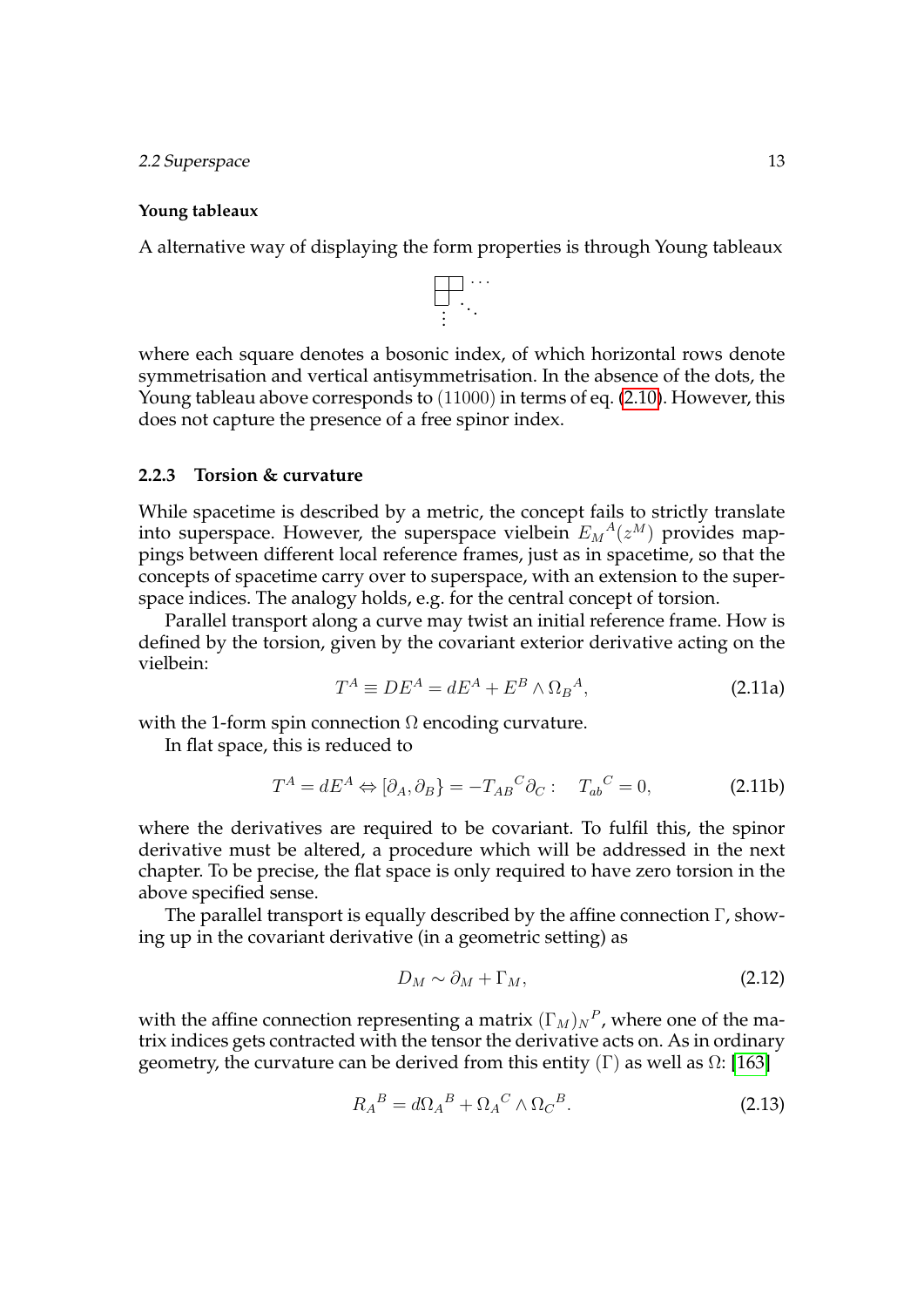#### <span id="page-25-0"></span>**2.3 Supersymmetric gravity & Yang–Mills theories**

At the introduction of supersymmetry, and hence the presence of spinors, the supersymmetry operators play a central role. The number of them that act nontrivially on states differ between theories. For the object of interest in this thesis, maximal supersymmetry, the states are massless, obeying some Bogomol'nyi– Prasad–Sommerfield (BPS) condition, which means that the type of multiplet under consideration is short (BPS multiplets). Only half of the supersymmetry operators are relevant for the supersymmetry transformations.

In this setting, the number of non-trivial supersymmetry operators equals the degrees of freedom of the spinors (obeying the Dirac equation): half of the initial amount of spinors  $(n_s)$  set by the Clifford algebra [\[164\]](#page-116-9). For consistency in the formation of superpartner pairs, the degrees of freedom of the bosons furthermore must amount to the same number, a circumstance restricting the type of theory under consideration to certain dimensions. In specific, this requirement — if fulfilled *on-shell*<sup>[5](#page-25-2)</sup> — also holds off-shell provided the supersymmetry algebra holds likewise. In Yang–Mills theory, with  $D = (d + 1)$ , the bosonic degrees of freedom are given by  $(D-2)$ , while the corresponding count in gravity is slightly more involved.

Regarding the maximal change of spin obtainable through the application of the supersymmetry operators acting on a field or a particle, it is a quarter of the non-trivial number of supersymmetry operators  $(n_s/8)$ , as half of that number is constituted by creation operators, and the rest by annihilation operators, each yielding a change in spin of 1/2. Depending on the dimension and the maximal spin of the theory under consideration, a different number of sets of supersymmetry operators is required in order to fully capture the possible transformations of the supersymmetrisation of the theory.

In Yang–Mills theory, constituting a gauge theory, the maximal spin is 1, given by the presence of the photon. In the presence of gravity, however, the maximal spin is 2, due to the graviton. Hence, the former theory is spanned by 4 creation and 4 annihilation operators, whereas the equivalent for the latter is 8, as illustrated in fig. [2.1.](#page-26-0) No more supersymmetry operators can be fitted into the theories.

#### <span id="page-25-1"></span>**2.3.1** N **-extended supersymmetry theories**

In many dimensions, there is room for more than one set of supersymmetry operators in the theory, in total not surmounting the upper limit on their number, set by the maximal spin. If a supersymmetry theory is extended in this way, it is termed N-extended. For example  $D = 4$  SUGRA can have up to  $\mathcal{N} = 8$ , with

<span id="page-25-2"></span><sup>&</sup>lt;sup>5</sup>A theory is termed on-shell if the equations of motion are fulfilled, as opposed to off-shell.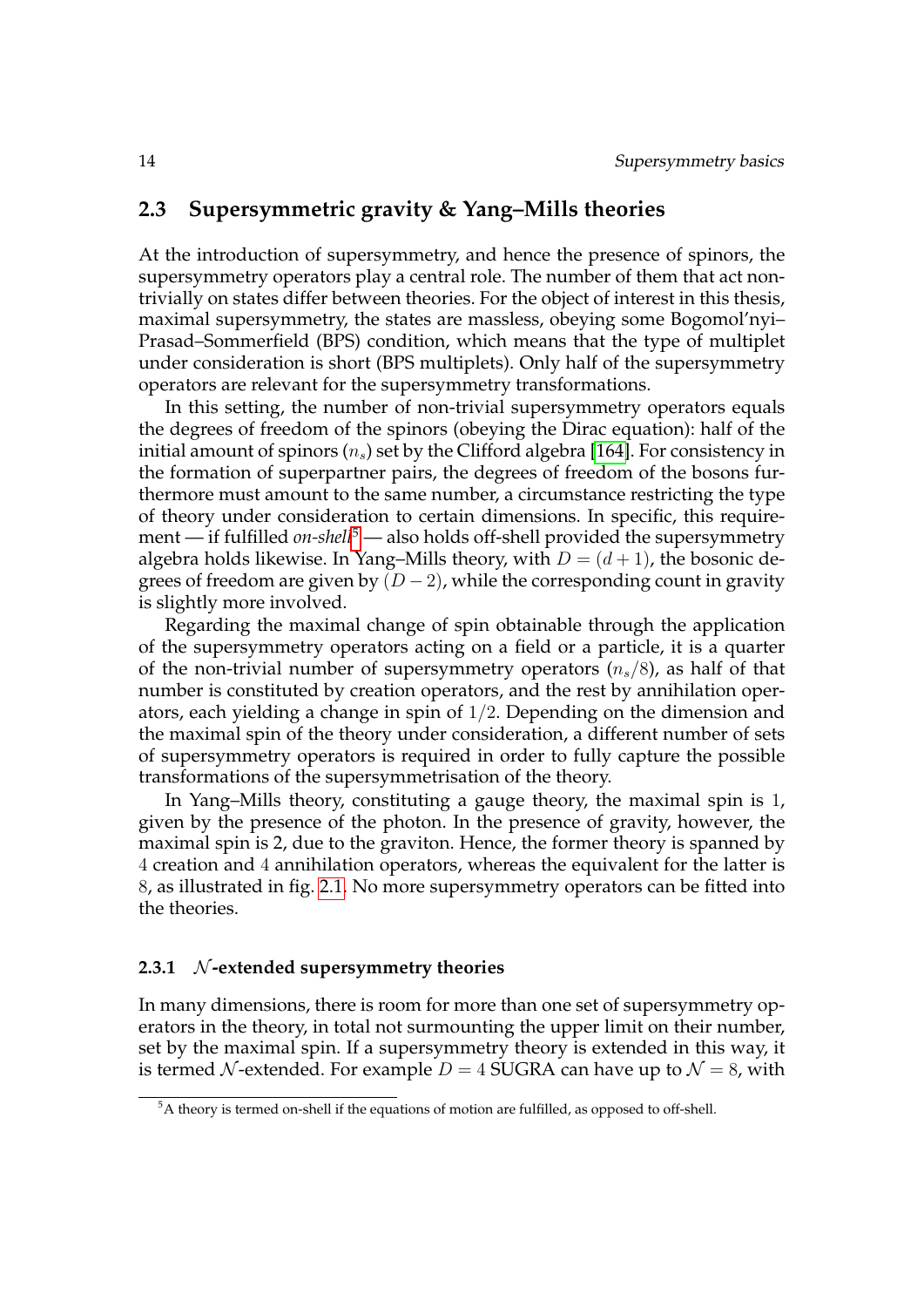

<span id="page-26-0"></span>Figure 2.1: Spin step illustration. Effectively, there exists one creation and annihilation operator for each step in spin when the theory is fully supersymmetric in the sense that all possible spin states can be reached. The amount required differs between theories of different maximal spin: Yang–Mills theory has a maximal spin of 1 and requires 8 operators to capture the full transition between the spin states of −1 and 1. Gravity includes a maximal spin of 2 and a corresponding set of 16 supersymmetry operators.

the Ns denoting different theories. At the point of  $\mathcal{N} = 8$ , the number of supersymmetry operators equals the maximum of 16 and maximal supersymmetry is obtained. Importantly, not only does  $\mathcal{N} = 8$  in the sense of presenting maximal supersymmetry constitute the maximal value of  $N$ , but covers the full set of spin transitions in the theory.

#### **Maximal,**  $\mathcal{N} = 1$  **supersymmetry**

Under certain conditions on the dimension of a theory, maximal supersymmetry is obtained with a single set of supersymmetry operators. These theories, with  $D = 10$  in the case of Yang–Mills theory and  $D = 11$  for SUGRA, are especially interesting as they 'encode' lower dimensional, N -extended supersymmetric theories, for all  $N$ , in that the dimensions can be compactified and, through further procedures, the ensuing extended supersymmetry broken. The (overall) properties observed in  $\mathcal{N} = 1$  maximally supersymmetric theories therefore in some restricted senses (unbroken supersymmetry: in general) limit what may be valid for those supersymmetric theories, e.g. in the sense of providing perturbatively finite theories, see chapter [4.](#page-58-0) By extension, they also set the actual properties, although that requires extensive analyses. This makes them especially interesting for diverse investigations, even more than what is due to the crucial simplifications associated with maximal supersymmetry, despite the fact that only broken supersymmetry is expected to be observed in nature.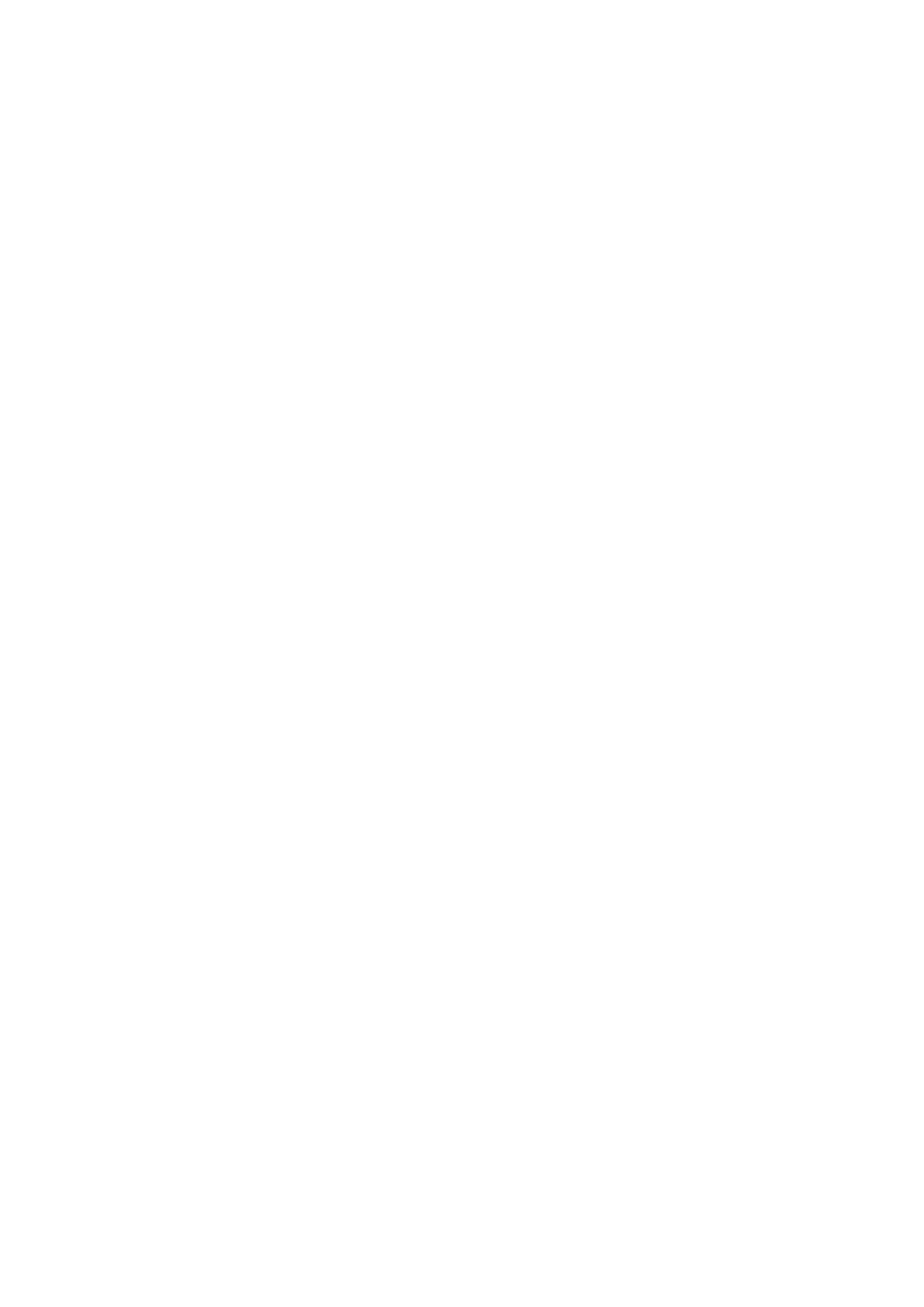<span id="page-28-0"></span>It is the harmony of the diverse parts, their symmetry, their happy balance; in a word it is all that introduces order, all that gives unity, that permits us to see clearly and to comprehend at once both the ensemble and the details.

Henri Poincaré

# **3**

## Maximal supersymmetry

The formulation of an action in gravity or Yang–Mills theory, in the presence of maximal supersymmetry and with that symmetry as an inherent part of the formalism, at present requires *pure spinors*. Without the introduction of such spinors the theories formed out of the corresponding field contents are represented by (component) actions giving rise to supersymmetry variations that only close on-shell.

This situation is unique to the maximally supersymmetric theories. The following chapter describes the formulation of the actions for maximal  $\mathcal{N} = 1$  SYM and SUGRA, beginning with the properties of the component actions, the desired equations of motion and how the on-shell theories are described in a superspace formalism. It continues with how the pure spinor formalism is tailormade to fit the original, flat theories while allowing for off-shell maximal supersymmetry. Finally, the actions in the pure spinor formalisms are described with respect to their inherent parts and distinctive features, including how the characteristics correspond to those of the original theories, where applicable (on-shell).

In total, the pure spinor formalism enables a powerful formulation, encoding theories of lower dimension. In some respects, the identification of properties inherent to the theory are facilitated. However, the dense formulation, where component fields are reduced to parts of a series expansion of a single superfield, can be difficult to decipher in terms of the conventional component field theory approach. In addition, the inherent maximal supersymmetry is perhaps not to be termed manifest in SUGRA, as it is present as a part of the cohomology rather than explicitly, see section [3.4.4.](#page-48-0)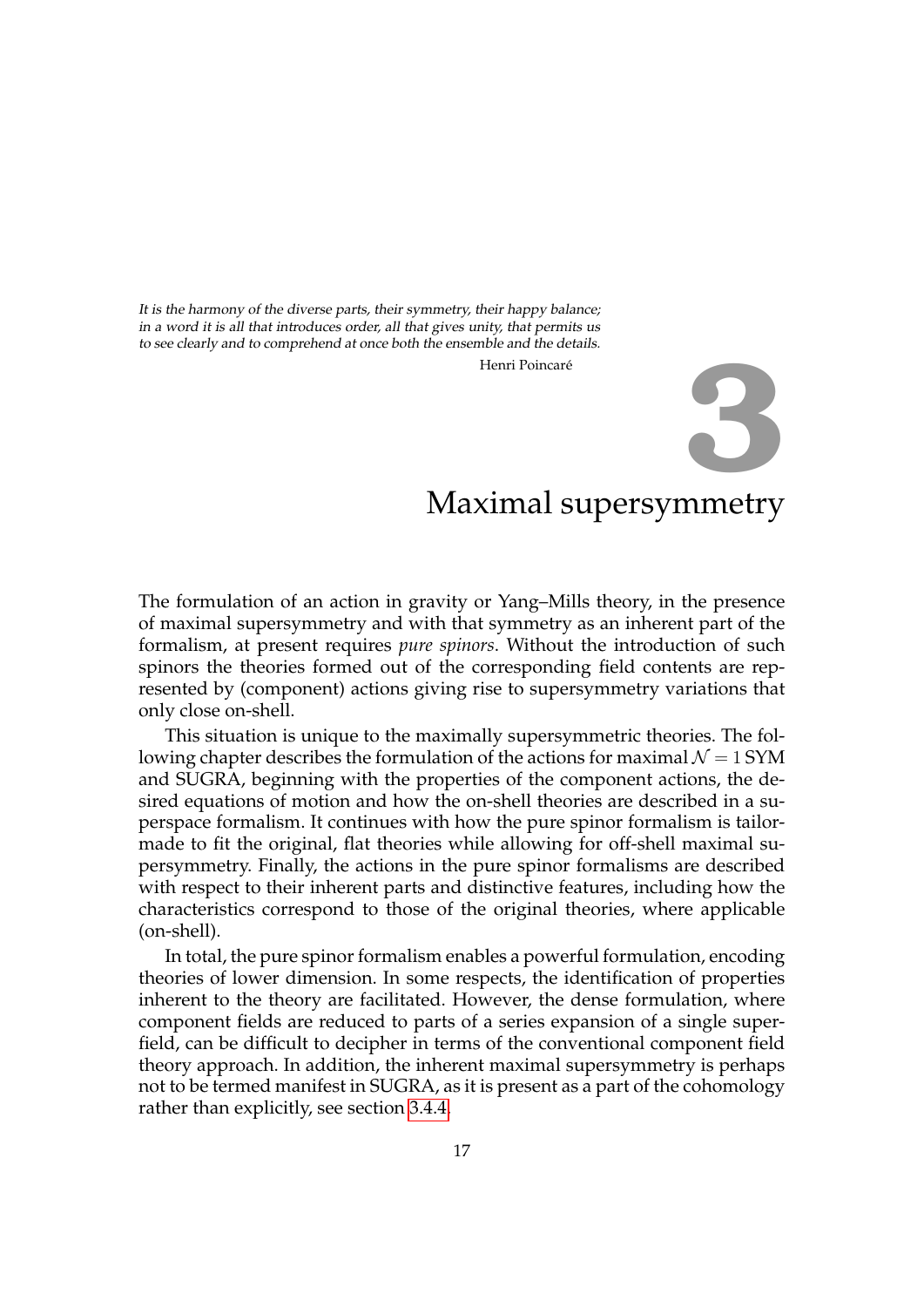#### <span id="page-29-0"></span>**3.1 The component, maximally supersymmetric theories**

The component actions of  $\mathcal{N} = 1$  maximal SYM [\[1,](#page-106-1)2] and SUGRA [\[3](#page-106-3)[–5\]](#page-106-6) are

<span id="page-29-3"></span>
$$
S = \frac{1}{g_{YM}^2} \int d^{10}x \, \text{tr} \Big( -\frac{1}{4} F_{ab} F^{ab} + \frac{1}{2} \psi \gamma^a D_a \psi \Big), \tag{3.1a}
$$

<span id="page-29-2"></span>
$$
S = \frac{1}{2\kappa^2} \int d^{11}x \sqrt{-g} \left[ R(\omega) - \frac{1}{24} H^{mnpq} H_{mnpq} - \psi_m \gamma^{mnp} D_n \left( \frac{\omega + \hat{\omega}}{2} \right) \psi_p - \right. \\
\left. - \frac{\sqrt{2}}{96} (\psi_n \gamma^{abcdnp} \psi_p + 12 \psi^a \gamma^{bc} \psi^d) (H + \hat{H})_{abcd} \right] - \frac{\sqrt{2}}{3\kappa^2} \int C \wedge H \wedge H.
$$
\n(3.1b)

The first action, describing SYM, contains terms representing the Maxwell Lagrangian and the Lagrangian for a massless Majorna–Weyl spinor, in the presence of the gauge coupling parameter $^{1}$  $^{1}$  $^{1}$   $g_{YM}$  of classical Yang–Mills theory. In addition, the Lie algebra indices, with respect to which the trace is taken, are implicit.

The second action, describing SUGRA, contains the terms belonging to a graviton, a 3-form  $C_{mnp}$  and a gravitino (the first three terms), with the gravitational constant  $\kappa$ , followed by terms necessary for the supersymmetry to be present. Depending on the conventional constant in eq. [\(2.2\)](#page-19-2) the end result varies slightly, e.g. compare with [\[3,](#page-106-3) [165\]](#page-116-10). The present description follows from a constant of 2, which is used in the pure spinor formalism.

Moreover, in contrast to theories with less supersymmetry, these actions cannot be altered through an introduction of auxiliary fields G in the shape of additional terms  $G^{\dagger}G$ , which constitutes a frequent procedure to achieve off-shell supersymmetry. In maximally supersymmetric theories, nothing can represent such a field.

The field contents of the theories are

$$
SYM: A_a, \psi^{\alpha} \qquad \text{(gauge field, spinor)},
$$
  

$$
SUGRA: g_{mn}, \psi^{\alpha}_m, C_{mnp} \qquad \text{(graviton, gravitino, 3-form)},
$$
 (3.2)

where the SYM fields take values in the Lie algebra. Of these,  $g_{mn}$  can be represented by the vielbein  $e_m{}^a$  since

$$
g_{mn} = e_m{}^a e_n{}^b \eta_{ab}.\tag{3.3}
$$

The remaining fields, such as the field strengths  $F = dA + A \wedge A$  and  $H = dC$ , as well as the Ricci scalar, are constructed out of these fields. For example in SYM,

<span id="page-29-1"></span><sup>&</sup>lt;sup>1</sup>The fields can also be set to incorporate  $g_{YM}$  and its equivalent in SUGRA; a reinterpretation which will not be performed here, or in relation to the pure spinor formalism.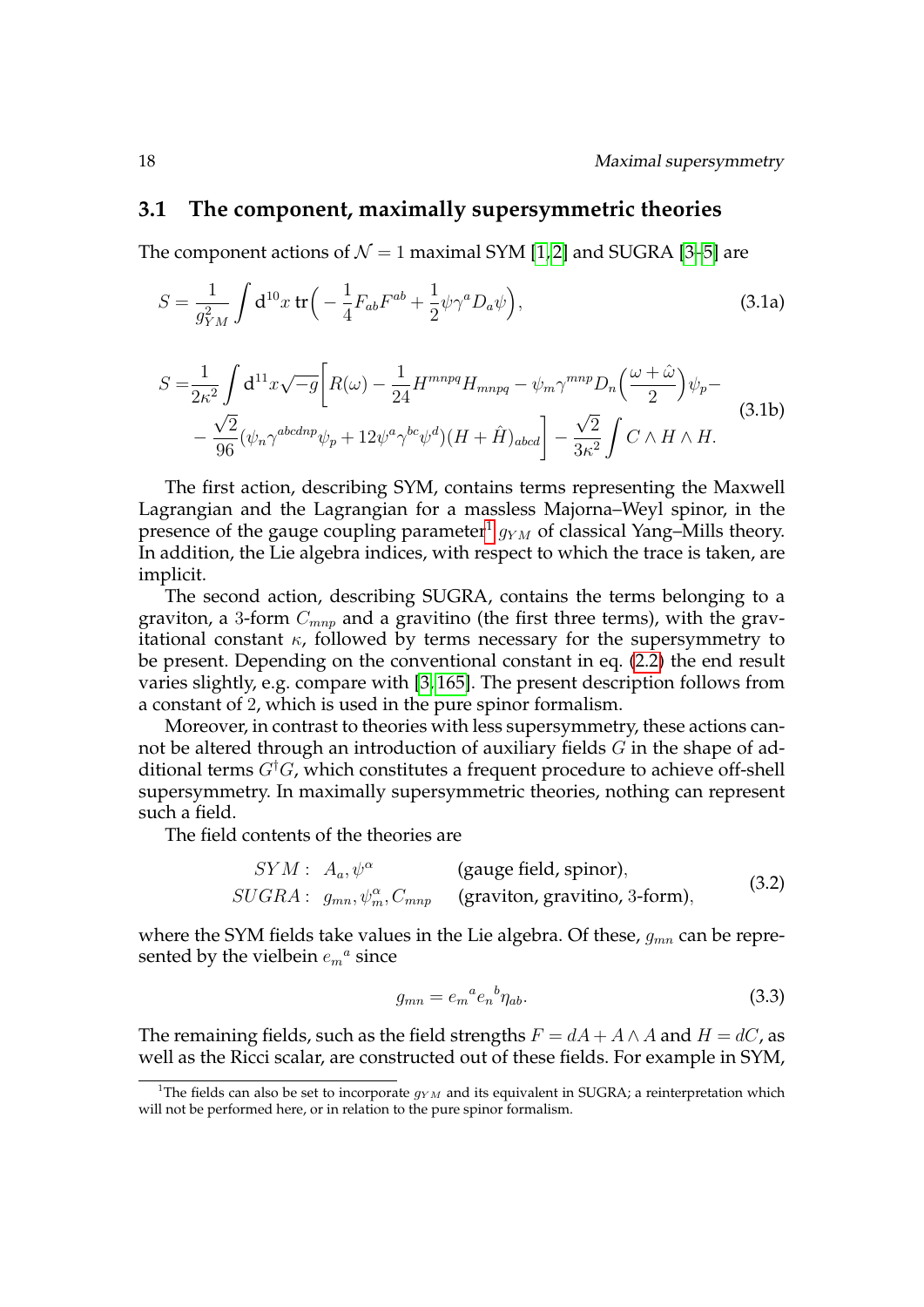the additional components in the action are

$$
D_a = \partial_a + A_a,
$$
  
\n
$$
F_{ab}^I = 2\partial_{[a}A_{b]}^I + ([A_a, A_b])^I = 2\partial_{[a}A_{b]}^I + f^I{}_{JK}A_a^J A_b^K,
$$
\n(3.4a)

where  $f_{JK}^I$  are the structure constants of the Lie algebra<sup>[2](#page-30-0)</sup>. In SUGRA, the covariant derivative in contrast incorporates the Lorentz connection  $\omega(e)$ , and the short notation used in the action is

$$
\omega_m^{ab} = \omega_m^{ab}(e) + K_m^{ab},
$$
  
\n
$$
K_{mab} = -(\psi_m \gamma_b \psi_a - \psi_a \gamma_m \psi_b + \psi_b \gamma_a \psi_m) + \frac{1}{2} \psi_n \gamma_{mab}^{np} \psi_p,
$$
  
\n
$$
\hat{\omega}_{mab} = \omega_{mab} - \frac{1}{2} \psi_n \gamma_{mab}^{np} \psi_p,
$$
  
\n
$$
\hat{H}_{mnpq} = H_{mnpq} + 3\sqrt{2} \psi_{[m} \gamma_{np} \psi_q].
$$
\n(3.4b)

The hatted quantities are supercovariant, i.e. at a local supersymmetry variation of the fields, they do not contain a derivative  $\partial_m$  acting on the supersymmetry parameter; compare to eq. [\(3.6b\)](#page-29-2).

The equations of motion of the SYM theory is

<span id="page-30-1"></span>
$$
D_a F^{ab} - \psi \gamma^b \psi = 0,
$$
  
\n
$$
(\not{D}\psi)_\alpha = 0,
$$
\n(3.5a)

easily obtainable at a variation of the fields. The first equation corresponds to  $\delta A_a$ : the equation of motion for the gauge field; the latter to  $\delta \psi_\alpha$ . The SUGRA equivalent for the graviton, the gravitino and the 3-form (in that order) is

$$
R_{mn}(\hat{\omega}) - \frac{1}{2}g_{mn}R(\hat{\omega}) = \frac{1}{24}(4\hat{H}_{mabc}\hat{H}_n^{abc} - \frac{1}{2}g_{mn}\hat{H}_{abcd}\hat{H}^{abcd}),
$$
  

$$
\gamma^{mnp}D_n(\hat{\omega})\psi_p - \frac{\sqrt{2}}{144}\gamma^{mnp}(\gamma_n^{abcd} - 8\eta_n^a\gamma^{bcd})\psi_p\hat{H}_{abcd} = 0,
$$
 (3.5b)  

$$
D_m(\hat{\omega})\hat{H}^{mnpq} - \frac{\sqrt{2}}{4!4!}\varepsilon^{npqabcdijkl}\hat{H}_{abcd}\hat{H}_{ijkl} = 0,
$$

although the ones most frequently encountered are the bosonic parts:

$$
R_{mn} - \frac{1}{2}g_{mn}R = \frac{1}{24}(4H_{mabc}H_n^{abc} - \frac{1}{2}g_{mn}H^2),
$$
  
\*  $i_dH - \sqrt{2}H \wedge H = 0.$ 

<span id="page-30-0"></span><sup>&</sup>lt;sup>2</sup>The Lie algebra indices will be kept implicit from here on.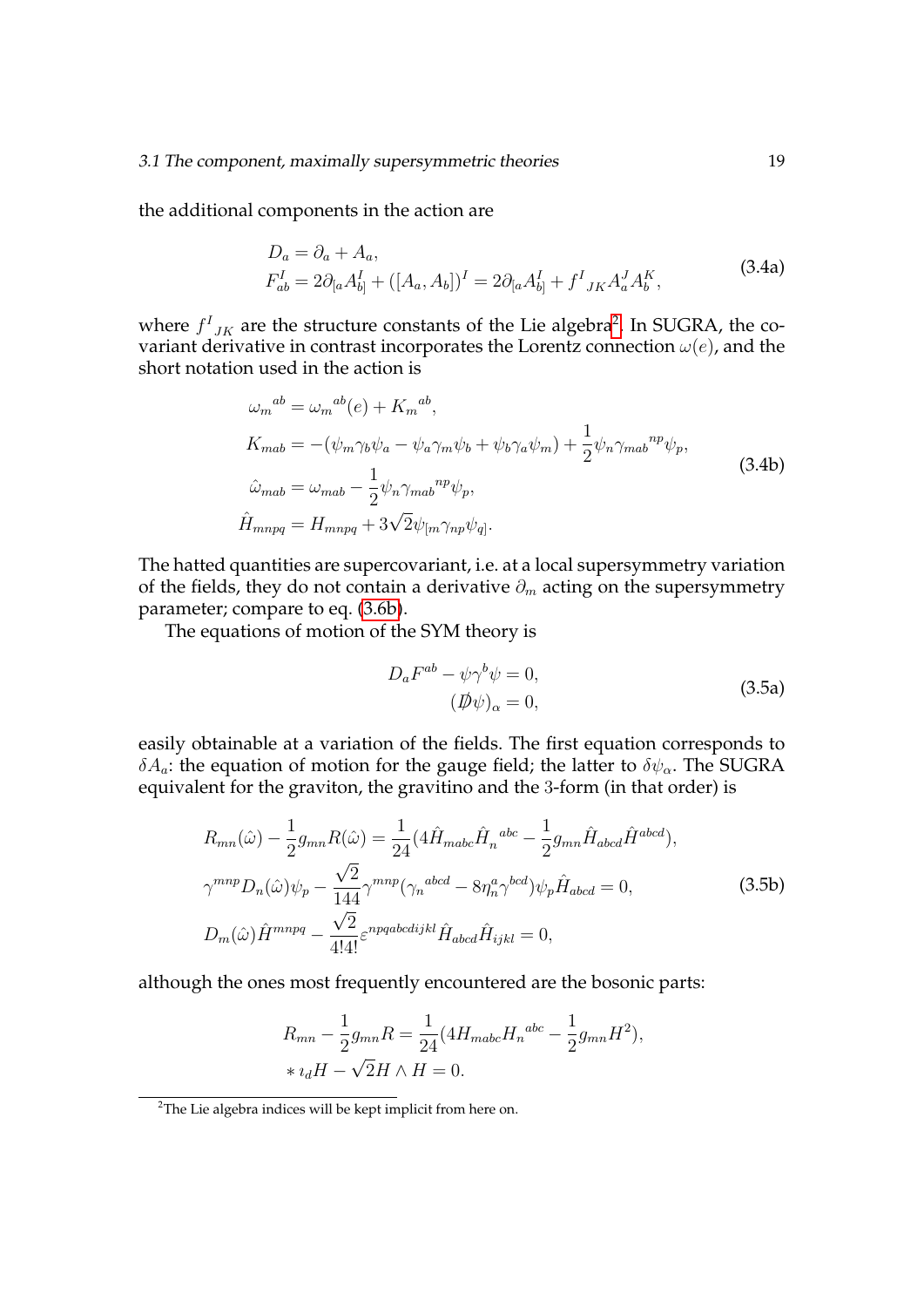#### <span id="page-31-0"></span>**3.1.1 The supersymmetry algebra of the component theory**

The supersymmetry transformations turning bosonic and fermionic fields into one another, essentially  $\delta_{\epsilon} \sim \epsilon^{\alpha} Q_{\alpha}$ , are limited to certain expressions by dimensional properties, spin and statistics. Typically, the dimension of the variable  $x$ is set to −1, so that the field strength has dimension 2 in SYM. With the same convention, the dimension of  $C$  is set to zero in SUGRA, at which point the dimensions of the other components follow from the action being dimensionless. For example, an ordinary spinor variable such as  $\epsilon^{\alpha}$  is fermionic and of dimension  $-1/2$ . Moreover, the action being invariant under the supersymmetry variations yields that they in SYM are restricted to the global transformations of

$$
\delta_{\epsilon} A_{a} = \epsilon \gamma_{a} \psi,
$$
  
\n
$$
\delta_{\epsilon} \psi^{\alpha} = \frac{1}{2} F_{ab} (\gamma^{ab} \epsilon)^{\alpha},
$$
\n(3.6a)

whereas in the case of SUGRA, they are *local*: [\[3](#page-106-3)[–5\]](#page-106-6)

$$
\delta_{\epsilon} e_m^a = 2\epsilon \gamma^a \psi_m,
$$
\n
$$
\delta_{\epsilon} \psi_m^{\alpha} = D_m(\hat{\omega}) \epsilon + \frac{\sqrt{2}}{144} (\gamma_m^{abcd} - 8\eta_m^a \gamma^{bcd}) \hat{H}_{abcd} \epsilon,
$$
\n
$$
\delta_{\epsilon} C_{mnp} = -\frac{3}{\sqrt{2}} \epsilon \gamma_{[mn} \psi_{p]}.
$$
\n(3.6b)

Here, it is possible to note that the identification  $\delta_\epsilon \psi_m^\alpha = \hat{D}_m(\hat{\omega}) \psi_m^\alpha$  does not match with an identification of  $(\gamma^{mnp}\hat{D}_n(\hat{\omega})\psi_p)^{\alpha}=0$  for the equation of motion for the gravitino, as is the case in [\[3\]](#page-106-3). For that, the coefficient in front of  $\hat{H}$  in  $\delta_{\epsilon}\psi^{\alpha}_{m}$  has to be purely imaginary.

The ensuing supersymmetry algebra is modulo gauge transformations, in the case of SYM the local Lorentz transformation  $\Lambda \sim (\epsilon \gamma^a \epsilon') A_a$ , with

$$
[\delta_{\epsilon}, \delta_{\epsilon'}] A_a = -2(\epsilon \gamma^b \epsilon') \partial_b A_a + D_a \Lambda,
$$
  
\n
$$
[\delta_{\epsilon}, \delta_{\epsilon'}] \psi^{\alpha} = -2(\epsilon \gamma^a \epsilon') \partial_a \psi^{\alpha} + [\psi^{\alpha}, \Lambda] + f(\epsilon, \epsilon')^{\alpha \beta} (\not{D} \psi)_{\beta},
$$
\n(3.7a)

where f is some function and  $\delta_{\epsilon}$  has been set to  $(\epsilon Q)$  :  $[\delta_{\epsilon}, \delta_{\epsilon'}] = -\epsilon^{\alpha} \epsilon'^{\beta} \{Q_{\alpha}, Q_{\beta}\}.$ The first term in each can be reinterpreted in terms of the Lie derivative, com-pare to eq. [\(5.4\)](#page-84-1). In SUGRA,  $(\gamma_m)_{\alpha\beta} = e_m{}^a(\gamma_a)_{\alpha\beta}$  needs to be identified throughout the variations and the gauge transformation is  $\Lambda_{ab}$ . The algebra itself is slightly more complicated than in SYM, but follows the same pattern of

$$
[\delta_{\epsilon}, \delta_{\epsilon'}] \sim \mathcal{L}_{-2(\epsilon \gamma^a \epsilon')} + \delta_{\Lambda} + \delta_{\text{EOM}},
$$
\n(3.7b)

where the equations of motion enter only for, and in relation to, the gravitino. Importantly, the supersymmetry algebras only close on-shell, since the form displayed in eq. [\(2.2\)](#page-19-2) only is achieved when eq. [\(3.5\)](#page-30-1) is fulfilled.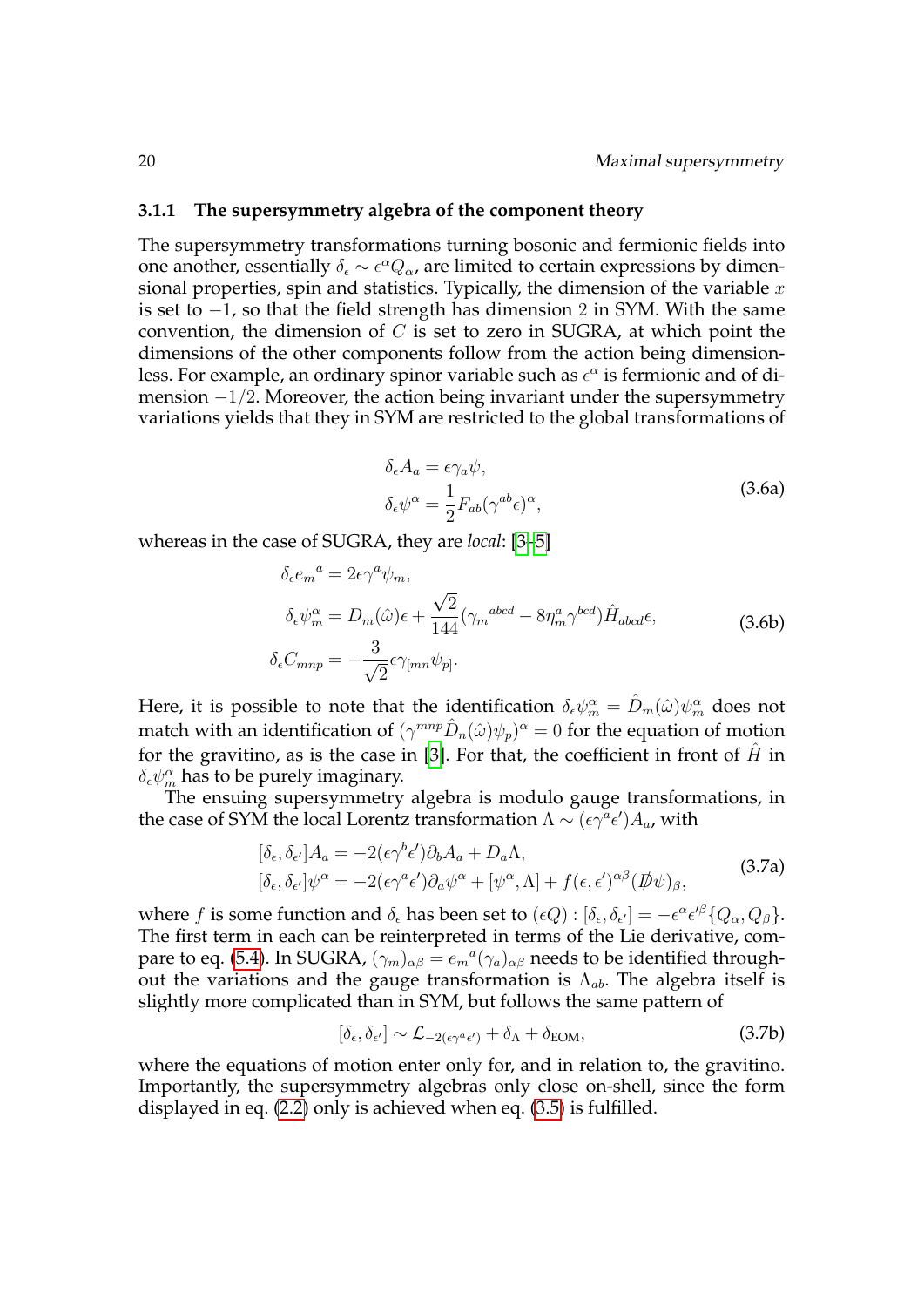#### <span id="page-32-0"></span>**3.2 The superspace constructions of the on-shell theories**

The failure of the component action (SYM or SUGRA) to describe off-shell, maximal supersymmetry leaves one possible way to achieve that very thing: a superspace formulation of the theory. In order to treat the fermions and bosons involved in the supersymmetry equally, a spinor variable  $\theta^{\alpha}$  (of dimension  $-1/2$ ) is included alongside  $x$ , and the fields are generalised to also carry spinor indices. To capture the relevant component theory, the general fields in it (that may be present in superspace) are considered and examined. With respect to their properties, it is possible to provide a formulation describing the physics of the component formalism, as will be outlined here. The equations of motion correspond to those of eq. [\(3.5\)](#page-30-1) with the addition of one, which when imposed brings about the rest through the Bianchi identities (BIs).

The procedure furnishes an on-shell theory equivalent to that of the (corresponding) component action, and in SYM the maximal supersymmetry is respected (present off-shell), but no action has been possible to construct in either theory. The formulation thus remains incomplete; in examinations of the maximally supersymmetric theories, not only the presence of maximal supersymmetry is crucial for a full analysis, but also the existence of an action respecting the maximal super-Poincaré symmetry. However, in contrast to the component theory, the superspace formulation can be used as a starting point for the construction of a theory defined by an action respecting maximal super-Poincaré symmetry; that of the pure spinor formalism, which is the subject of the next section.

#### **The superspace extension**

The superspace formulation considers all possible fields belonging to a theory, so that the 1-form in SYM is  $A_A = (A_a, A_\alpha)$ , the 2-form  $F_{AB}$ , etc. The fields are dependent on the superspace variables  $z^M = (x^m, \theta^{\mu})$  and the symmetry accommodated for by default is that of supersymmetry. In flat space, the form

$$
Q_{\alpha} = \partial_{\alpha} + (\gamma^{a} \theta)_{\alpha} \partial_{a} : \quad \{Q_{\alpha}, Q_{\beta}\} = 2 \gamma^{a}_{\alpha \beta} \partial_{a}
$$
 (3.8)

of the supersymmetry operator *sets* the algebra to that of eq. [\(2.2\)](#page-19-2), in contrast to what is true in the component theory, where the result of  $Q_{\alpha}$  acting on a field is set by what can be expressed in terms of the fields of the theory. In superspace, the maximal supersymmetry algebra always holds.

The superfield formulation has a few fundamental issues to begin with:

- 1. The spinor derivative does not map superfields into dittos:  $\{Q_\alpha, \partial_\alpha\} \neq 0$ .
- 2. A redundancy of field components. For example, there are two different 1-forms in SYM. The situation in SUGRA is similar, with multiple fields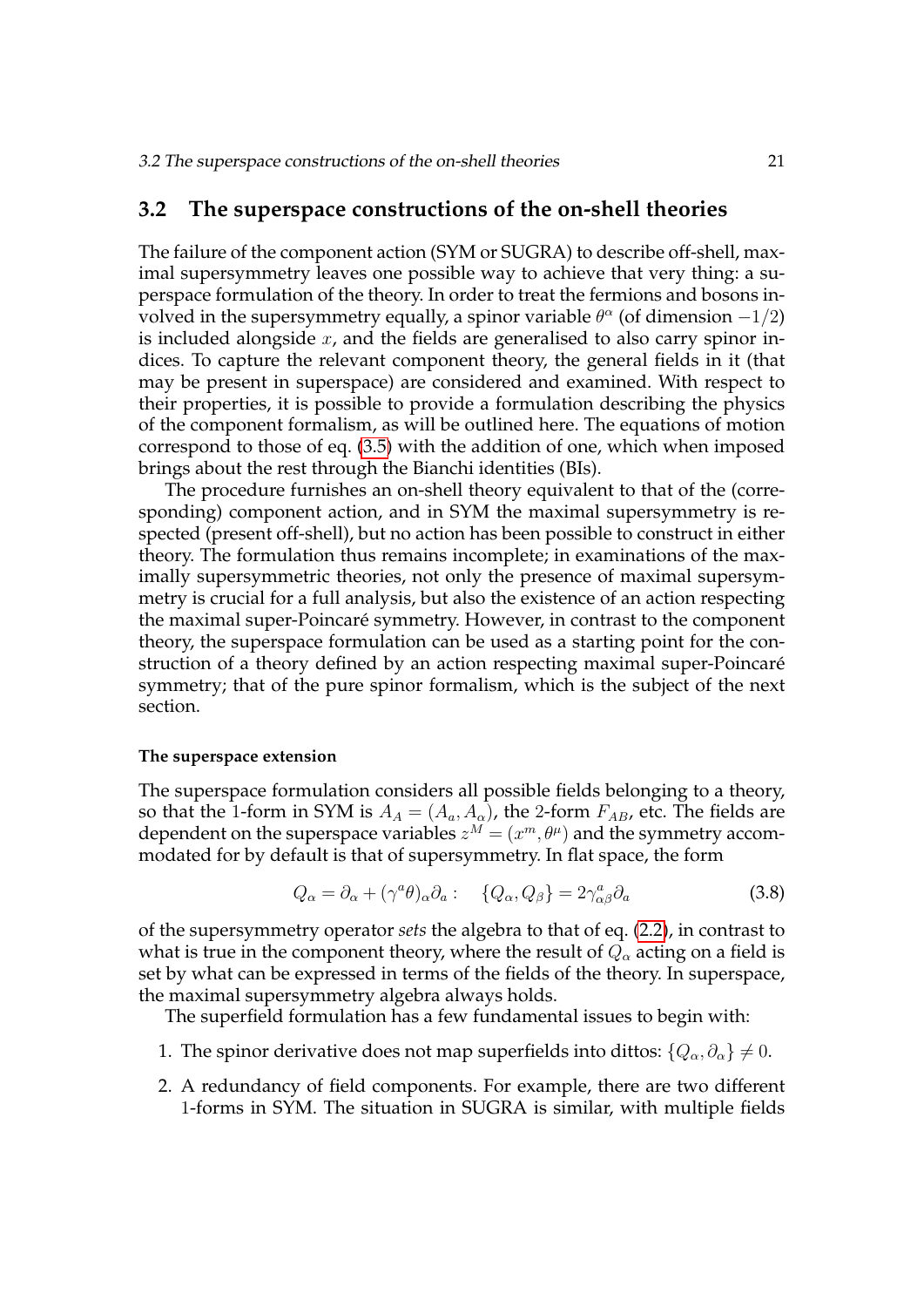filling the same function. The extra fields need to be removed for the theory not to be degenerate, i.e. constraints need to be introduced.

- 3. The BIs must be respected by the changes brought about by (2).
- 4. The equations of motion must match the component theory. In this, an alternative object of interest is the abelian $^3$  $^3$  theory. Although incomplete, it represents the starting point for the pure spinor formalism.

The first issue is remedied by replacing the spinor derivative  $\partial_{\alpha}$  (except for in  $Q_{\alpha}$ ) with a covariant spinor derivative,  $D_{\alpha}$ :

<span id="page-33-2"></span>
$$
D_{\alpha} = \partial_{\alpha} - (\gamma^{a} \theta)_{\alpha} \partial_{a} : \quad \{Q_{\alpha}, D_{\beta}\} = 0, \quad \{D_{\alpha}, D_{\beta}\} = -2(\gamma^{a})_{\alpha \beta} \partial_{a}, \tag{3.9}
$$

where the last entity in flat space sets the only non-zero torsion as specified by eq. [\(2.11b\)](#page-23-3).

The second one leads to a search for constraints on the fields compatible with the third point. In particular, one such constraint (in SUGRA, a set of constraints) shows up which in the absence of curvature sets the BIs to be equivalent to the equations of motion of the flat component theory of SYM and linearised SUGRA. In addition, a second, separate set of constraints in SUGRA likewise gives the full component theory in curved space. Each condition can be identified to compose of two parts; one necessary for the BIs to hold, the other interpretable as an equation of motion for one of the superfields unique to superspace. It represents the only equation of motion necessary to consider, as the BIs in its presence give rise to the rest.

#### <span id="page-33-0"></span>**3.2.1 The SYM superspace**

In SYM, maximal supersymmetry in the  $\mathcal{N} = 1$  setting takes place in a  $D = 10$ theory with Majorana-Weyl spinors. Consequently, the spinor space is split into two dual chiralities with 16 degrees of freedom each, with Dirac matrices of up to five antisymmetrised indices (and only half of the 5-form projection) as a valid basis of the Lie algebra. The superspace is described by  $z^M = (x^m, \theta^{\mu})$ , and the subsequent theory was recognised in [\[7,](#page-106-7) [8,](#page-106-10) [12\]](#page-106-11).

The gauge theory has the gauge field  $A = E^{A} A_{A}$  ( $E^{A} = dz^{M} E_{M}{}^{A}$ ) and its 2-form field strength F, with the BI  $DF = 0$ , and is typically examined in flat space, compare to section [2.1.1.](#page-20-2) Moreover, the description is degenerate as it contains two 1-forms,  $A_a$  and the  $A_a^\prime$  in the series expansion of  $A_\alpha$ :

$$
A_{\alpha} = c_{\alpha} + (\theta \gamma^a)_{\alpha} A'_{a} + \dots,
$$
\n(3.10)

one of which needs to be eliminated (expressed in terms of the other). The best way to attempt this while respecting the BIs is through a condition on  $F$ , the part

<span id="page-33-1"></span><sup>&</sup>lt;sup>3</sup>The free theory, also called linearised: no interactions present.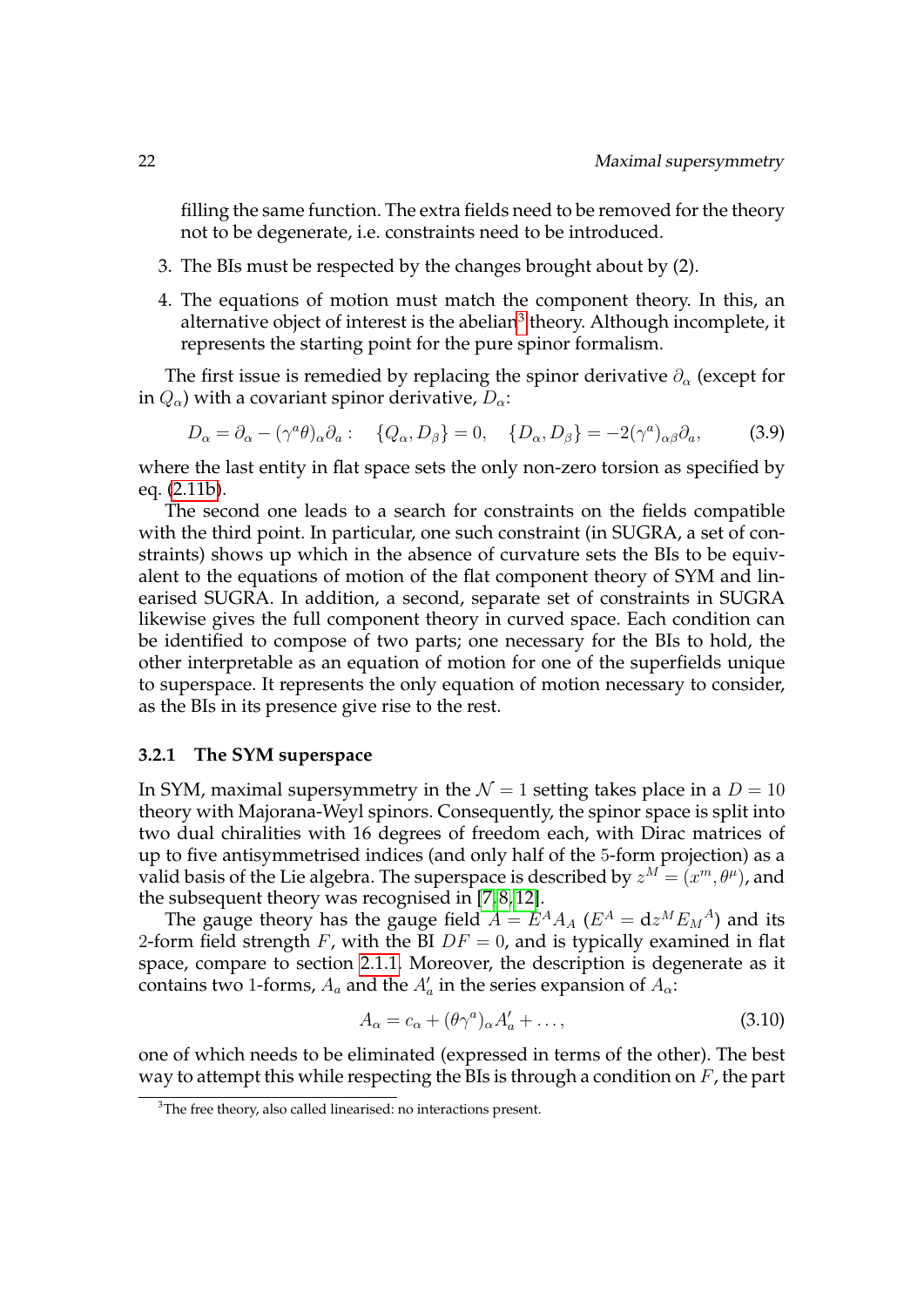which ought to be unphysical in the sense of the component theory aimed at: that of dimension 1. Except for  $A_a$ , there are no physical fields of that dimension, and  $A_a$  does not count as it does not transform homogeneously under Lorentz transformations. So  $F_{\alpha\beta}$  better be zero.

<span id="page-34-1"></span>As it turns out,

$$
F_{\alpha\beta} = 0 \tag{3.11a}
$$

in flat space not only respects the BIs, but ensures that they make up the equations of motion. That of dimension 3/2 is trivial, 2 describes the existence of a spinor field, 5/2 the equation [\(3.5a\)](#page-29-3) of motion of that field and 3 the BI of the 2-dimensional field strength. Another covariant (spinor) derivative acting on the spinor equation of motion gives the field equation for the vector field, a procedure which when repeated yields a pattern: the result proportional to the equations of motion, alternating, and any other information trivial. In this way, the condition of eq. [\(3.11a\)](#page-34-1) in flat superspace exactly corresponds to formulating the on-shell component theory.

However, a softer condition, the *conventional constraint* [\[12,](#page-106-11) [13\]](#page-106-9)

$$
(\gamma^a)^{\alpha\beta}F_{\alpha\beta}=0\tag{3.11b}
$$

is consistent with the BIs. It sets  $A_a$  to be a function of  $A_\alpha$ . Moreover, it defines the full, flat superspace theory, with interactions, to consist of  $A_\alpha$  and  $z^A$ , with the equation of motion and subsequent gauge invariance:

$$
(\gamma^5)^{\alpha\beta}D_{(\alpha}A_{\beta)} = 0, \quad \delta_{\Lambda}A_{\alpha} \stackrel{(3.9)}{=} D_{\alpha}\Lambda.
$$
 (3.12)

The flat superspace formulation thus (through the BIs) coincides with the component theory when the equation of motion is fulfilled, corresponding to the part of the theory desirable to describe that is known to be correct. Furthermore, global maximal supersymmetry is present as superfields transform into superfields; it is given by Killing vectors on the background superspace. The problem is that it is unclear how to formulate an action encoding the structure without extending the superspace with the pure spinor.

#### <span id="page-34-0"></span>**3.2.2 The SUGRA superspace**

In SUGRA, maximal supersymmetry in the  $\mathcal{N} = 1$  setting occurs in  $D = 11$ . The theory has symplectic spinors, making it convenient to (in flat space) consider all spinor indices to be subscripts, and contracted through the antisymmetric  $\varepsilon^{\alpha\beta}$ . Order is of vital importance<sup>[4](#page-34-2)</sup>. There are 32 fermionic degrees of freedom

<span id="page-34-2"></span><sup>&</sup>lt;sup>4</sup>In this setting, a raised index (without further notation) strictly does not make any sense. The graviton  $\psi_m^\alpha$  is best interpreted as  $\psi_{m,\alpha}$ , with  $\psi_m{}^\beta$  (connecting to the right) equal to  $\psi_{m,\alpha} \varepsilon^{\alpha\beta}.$  However, in a discussion on both SYM and SUGRA, this difference will be implicit.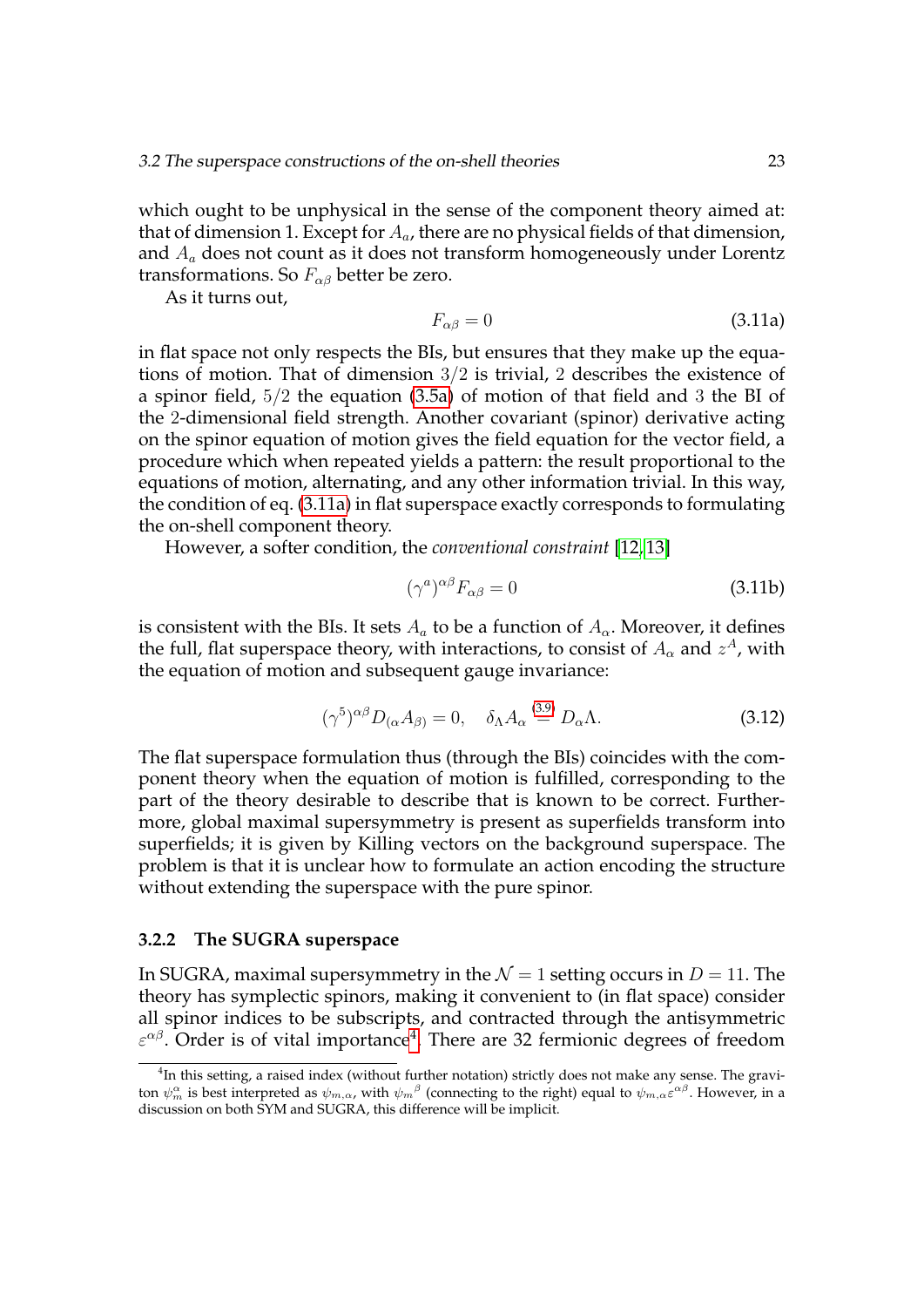with Dirac matrices of up to five antisymmetrised indices as a valid basis of the Lie algebra, and the superspace is described by  $z^M = (x^m, \theta^{\mu}).$ 

The theory of gravity consists of the superfields  $E_M{}^A$  (vielbein incorporating  $e_m{}^a$  and  $\psi_m^\alpha$ ) and  $C_{MNP}$  (3-form). Its degeneracy can be treated in two different ways:

1. Through a supergeometric approach [\[4,](#page-106-5) [5,](#page-106-6) [9\]](#page-106-12). For two reasons, this construction centres around the torsion  $T = DE^{A}$  and its BI [\[163\]](#page-116-8)

$$
DT^A = E^B \wedge R_B{}^A,\tag{3.13}
$$

rather than the other fields initially present:  $R$  and  $C$ . Firstly, the BI for the curvature  $R$  is encoded by the torsion equivalent. Secondly, it is unnecessary to consider  $C$  in order to capture the equations of motion through the BIs. The field strength  $H$  shows up anyway, in the torsion and the curvature.

To constrain the theory, the torsion therefore is the object of interest. The condition which makes the BIs equivalent to the equations of motion of the component theory is

$$
T_{\alpha\beta}{}^c = 2(\gamma^c)_{\alpha\beta},\tag{3.14a}
$$

as the only non-vanishing torsion component. A softer condition in relation to this also allows for the modules [\[10,](#page-106-8) [11,](#page-106-13) [15\]](#page-107-0)

$$
T_{\alpha\beta}{}^{c} \in \boxed{\longrightarrow} \oplus \boxed{\phantom{0}}\,,\tag{3.14b}
$$

which brings about the elimination of all fields unique to the superspace formulation except for the  $\gamma$ -traceless part of  $E_{\mu}^{a}$ . It represents the only field of interest, in the sense of  $A_{\alpha}$  in SYM, but in the presence of curvature.

Nevertheless, an action cannot be formulated from this. For that, the presence of *C* is required, in contrast to what is true for the equations of motion.

2. Through an approach based on  $C$  [\[4,](#page-106-5)5], where the linearised theory is obtained. While the superspace geometry usually enters the BIs of the 3-form in the shape of torsion, complicating the third point of section [3.2,](#page-32-0) this is not the case in flat space, in the absence of interactions, where

$$
D_{(\alpha}C_{\beta\gamma\delta)} = 0\tag{3.15}
$$

gives the on-shell, linearised component theory. Moreover, the constraint can be softened into a conventional constraint, with the theory described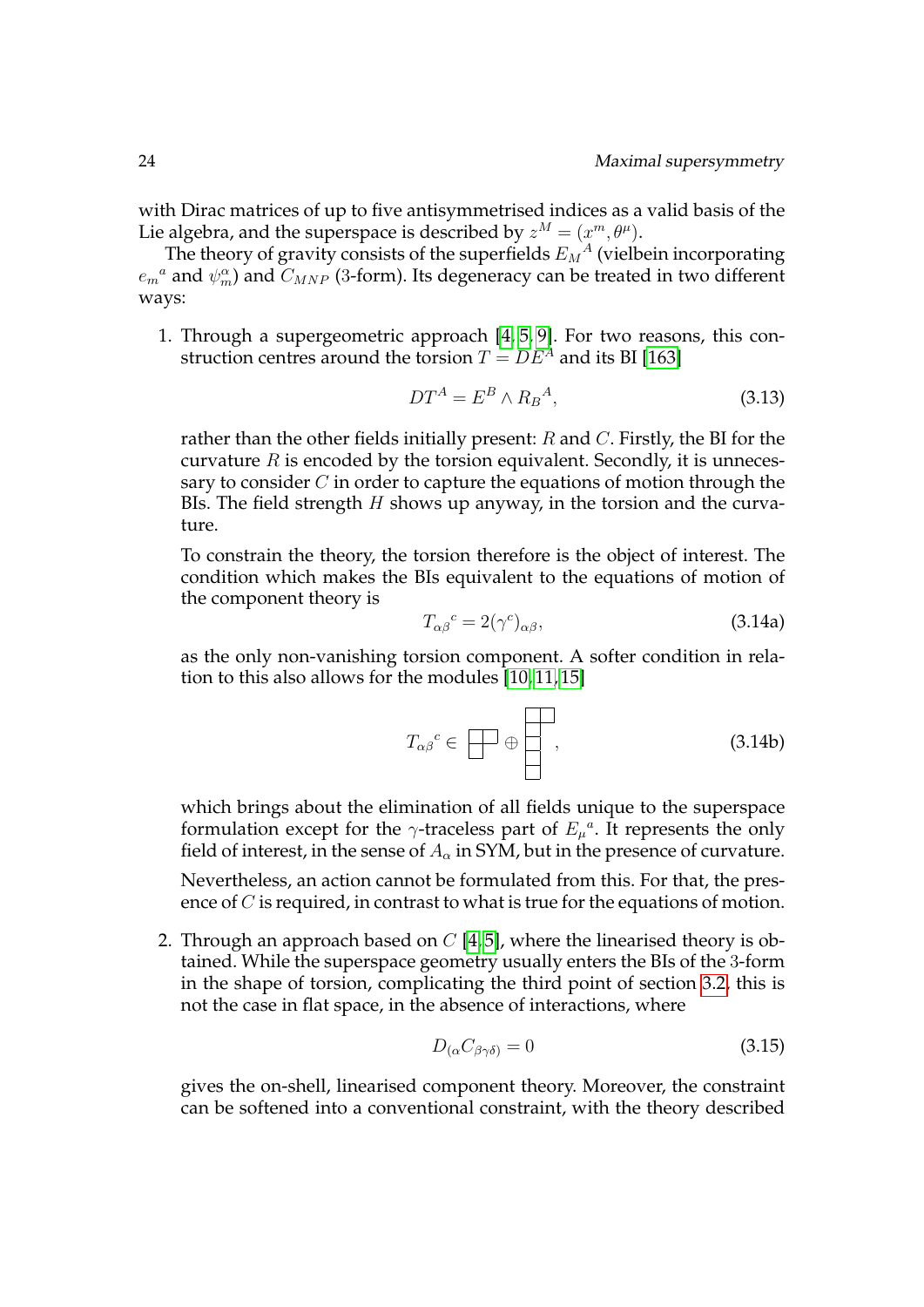by  $z^A$  and  $C_{\alpha\beta\gamma}$ , the field equation and gauge of which is [\[15\]](#page-107-0)

<span id="page-36-0"></span>
$$
D_{(\alpha}C_{\beta\gamma\delta)}\Big|_{\text{max}} = 0,
$$
\n
$$
\delta_{\Lambda}C_{\alpha\beta\gamma} = D_{(\alpha}\Lambda_{\beta\gamma)} : (\gamma^1)^{\alpha\beta}\Lambda_{\alpha\beta} = 0.
$$
\n(3.16)

At this point, however, the formulation of the corresponding action is just as problematic as in SYM.

In these constructions, both the geometric and 3-form superspace formulations fail to provide maximal supersymmetry; that local structure is absent, compare to section [3.4.4,](#page-48-0) which is what is required, in contrast to what is true in SYM. The main advantage of the reformulations is the compactness of the superspace theories, each contained in a single superspace field through the conventional constraints and the BIs, and the possible extension to the pure spinor formalism.

# **3.3 The pure spinor formalism construction**

A closer look at the equations of motion and the gauge variations of the SYM and SUGRA superspace formulations show a peculiar pattern. It is most easily recognised for abelian SYM, where the condition on  $D_{(\alpha}A_{\beta)}$  is that the 5-form vanish on-shell. Off-shell, a 5-form current  $J_{\alpha\beta}$  is allowed. In combination with the gauge, this indicates a series of modules connected by a projection operator:

$$
\Lambda \stackrel{PD_{\alpha}}{\to} A_{\alpha} \stackrel{PD_{\beta}}{\to} J_{\alpha\beta} \to \dots,
$$
\n(3.17)

with the projection symmetrising the indices into 5-form irreducible representations, while respecting the gauge invariance (and supersymmetry). Equivalently (and more generally), the process can be regarded as symmetrising the indices while removing the 1-form, effectively forcing  $D_{\alpha}D_{\beta}$  to zero (generating the gauge) and removing torsion components. Compared to the equation of motion and gauge invariance, the fields in each module are physical only if they are unconnected to the other modules. [\[12\]](#page-106-0)

This pattern is visible in SUGRA as well. The linearised theory sports an equation of motion where the 1-form projections of the indices are absent, i.e. already set to zero by the conventional constraint, and similar restrictions apply to the gauge. Meanwhile, the non-abelian theory contains a 1-form torsion onshell while (in addition) 2- and 5-form modules are present off-shell. As such, the off-shell physics desirable to capture is centred around the symmetric modules of the irreducible representations that do not contain a 1-form.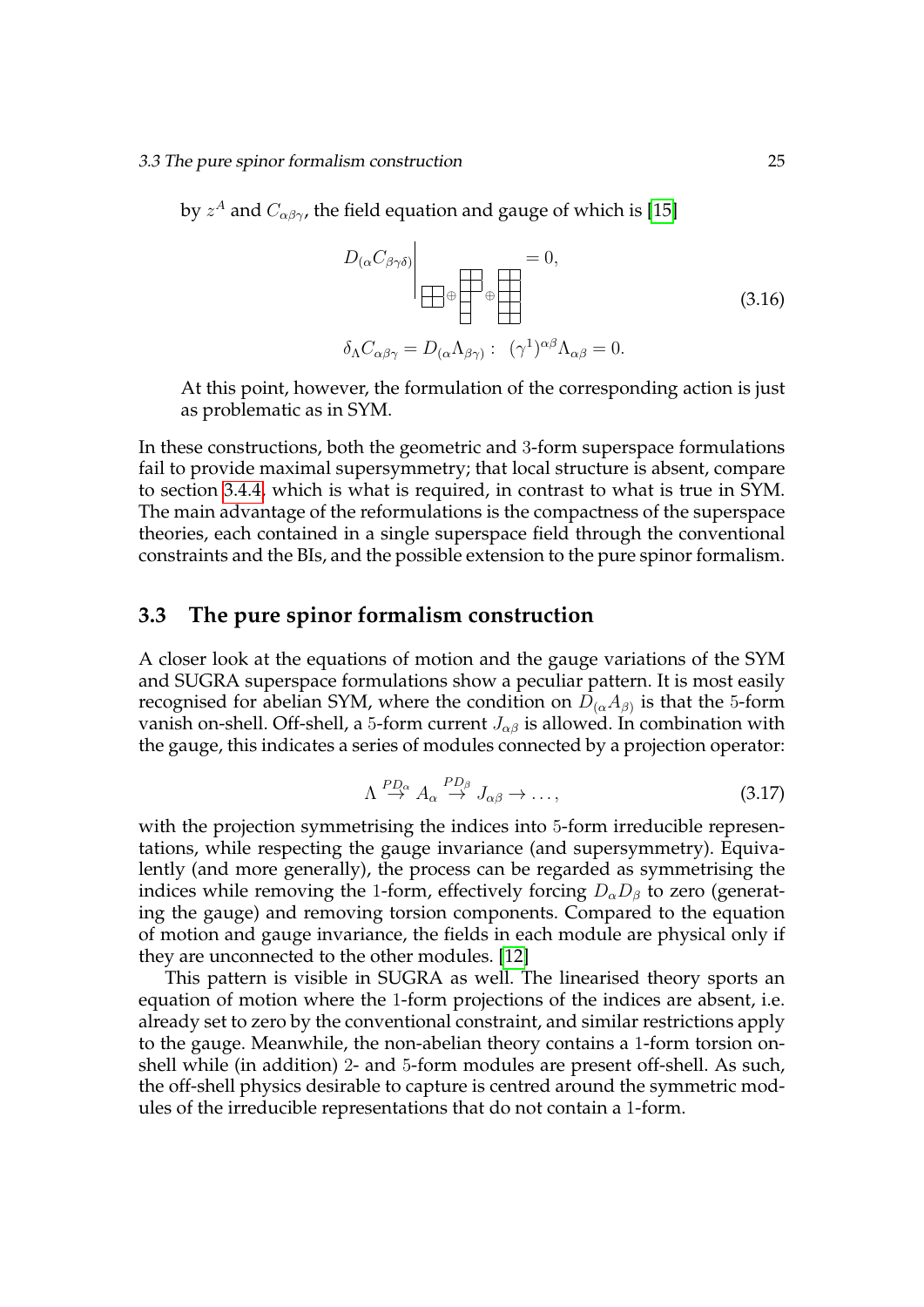The wish for a reformulation of the superspace theory then naturally centres around the projection operator encoding the physics, and it is the recognition of it and the ensuing theory that gives rise to the pure spinor formalism. A formalism characterised by a focus on the end properties being correct rather than the procedure being conventional.

That said, the pure spinor was initially introduced as a means to provide a super-Poincaré covariant quantisation of the ten-dimensional superstring in [\[16\]](#page-107-1). The quantisation method was then applied to the scalar superparticle in [\[20\]](#page-107-2) to provide a simpler case for studies of the method, to better understand it. It is this latter case which naturally represents the  $D = 10$  maximal SYM theory. However, for clarity in the context of maximal SYM and SUGRA, the primary focus of this chapter, the pure spinor formalism will be presented as it figures there, rather than as it once was identified. The superstring formulation will merely be touched upon in the next section, to illustrate how the principles were recognised and to give a better insight into the different pure spinor approaches of the next chapter.

The formulation of the pure spinor formalism starts out with the recognition of that the addition of a pure spinor to the superspace makes it possible to capture the properties of the projection operator through a Becchi–Rouet–Stora– Tyutin (BRST) operator, with the theory (SYM or linearised SUGRA) possible to be reinterpreted as a BRST formalism. The key property of this formulation is the presence of an abelian action respecting maximal supersymmetry, see section [3.4.4.](#page-48-0) The second most important feature is that it represents a formulation with a classically recognised extension to a theory of interactions in the Batalin–Vilkovisky (BV) formalism [\[166,](#page-116-0) [167\]](#page-116-1), respecting the same symmetries. Moreover, through incorporating the properties of the interactions (observed in each superspace theory) into the BV formalism, a specific part of the on-shell formulation corresponds to that of the non-abelian component theory. In this way, the introduction of the pure spinor furnishes a way to formulate a theory of interactions, in terms of an action, respecting the super-Poincaré symmetry, for both maximal SYM and SUGRA.

#### **3.3.1 The covariant quantisation of the superstring**

The Green–Schwarz action [\[168\]](#page-116-2), invariant under super-Poincaré symmetry, can be quantised in a number of different ways, for example in the light-cone gauge. With vanishing Ramond–Ramond (RR) field strengths, the Ramond–Neveu– Schwarz (RNS) formalism [\[169,](#page-116-3) [170\]](#page-116-4) is another option, to which the Ramond states can be added afterwards. Either way, it is impossible — at least so far as is known — to keep the relevant (maximal) symmetries inherent to the description (with subsequent simplifications) without proceeding according to the pure spinor formalism of [\[16\]](#page-107-1). The previously described situation in SYM and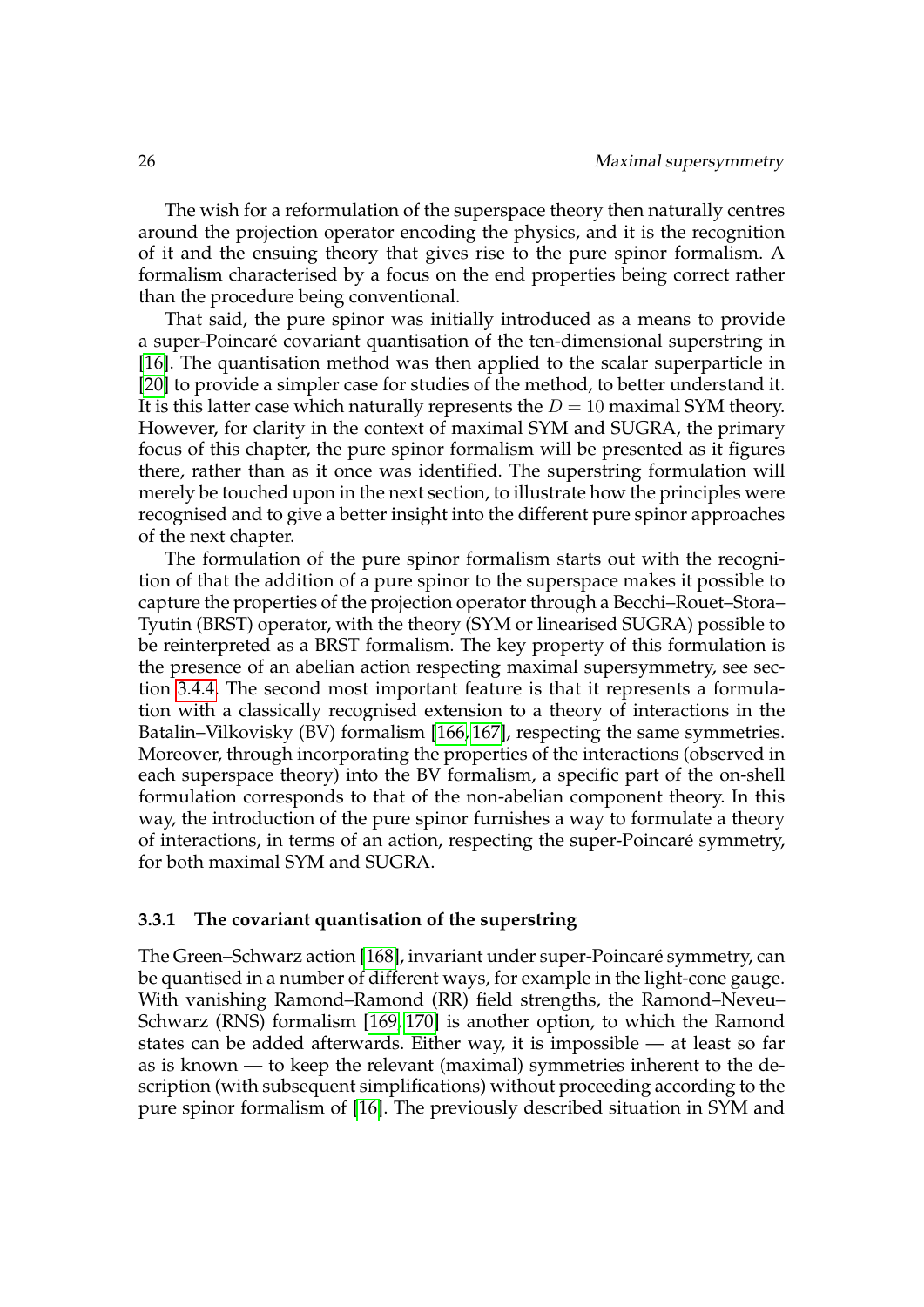SUGRA, representing the low energy limits of open and closed superstrings, naturally mirrors this setting.

The construction originates in an analysis of the situation in conformal gauge investigated by Siegel [\[171\]](#page-117-0) in comparison with other formulations, in an attempt to keep the covariance of the first while obtaining a working formalism. In specific, it is possible to observe a demand on the Lorentz current of the ver-tex operator<sup>[5](#page-38-0)</sup> for the massless open superstring conjectured by Siegel in order for it to correspond to that of the gluon vertex operator of the RNS formalism. An additional term  $N^{mn}$  is required, providing a formulation encompassing the two different quantisations. The properties of this term can be constructed out of a pure spinor  $\lambda^{\alpha}$ , as it will be described in the next section ( $N^{mn}$  is composed of  $\lambda^{\alpha}$  and its derivative). In the presence of this additional, ghost variable, a formalism with maximal supersymmetry is available. [\[16\]](#page-107-1)

The recognition of the pure spinor makes it possible to define a new formalism with vertex operators constrained to belong to the cohomology (of the same ghost number as  $\lambda$ ) of a nilpotent operator [\[16\]](#page-107-1)

$$
Q = \oint [\mathrm{d}z] \lambda^{\alpha}(z) d_{\alpha}(z). \tag{3.18}
$$

with  $d_{\alpha}$  as the covariant string spinor derivative. The subsequent formalism, checked for consistency in [\[17–](#page-107-3)[19,](#page-107-4) [21,](#page-107-5) [22\]](#page-107-6), contains (in an extended version) the integrated vertex conjectured by Siegel and provides a way to compute scattering amplitudes. Meanwhile, all the desired symmetries remain inherent to the formalism, regardless of the background, including curved ones with RR flux. The trade-off for this efficient formulation is the visibility of what goes on in the calculations, which is why the case of the scalar superparticle soon followed as an illustrative example.

# <span id="page-38-1"></span>**3.3.2 The BRST formalism — mimicking the free theory**

The properties of the physical fields in abelian SYM  $(A_{\alpha})$  and SUGRA  $(C_{\alpha\beta\gamma})$  can be captured through the introduction of a bosonic spinor (of dimension  $-1/2$ ) obeying the condition [\[16,](#page-107-1) [20\]](#page-107-2)

$$
\lambda^{\alpha}: \quad \lambda \gamma_a \lambda = 0, \tag{3.19}
$$

and thus henceforth being referred to as *pure*. The key point is that  $\lambda^2$  removes the 1-form projection of the spinor indices it is attached to, in line with the ob-

<span id="page-38-0"></span> $5A$  vertex operator represents an emission of states from the world surface of a string. Effectively, it may be interpreted as splitting one state into several others. For open strings, the only one present is the 3-point vertex, by default termed unintegrated (simply the vertex). An integrated variant in addition describes the propagation of one of the associated states.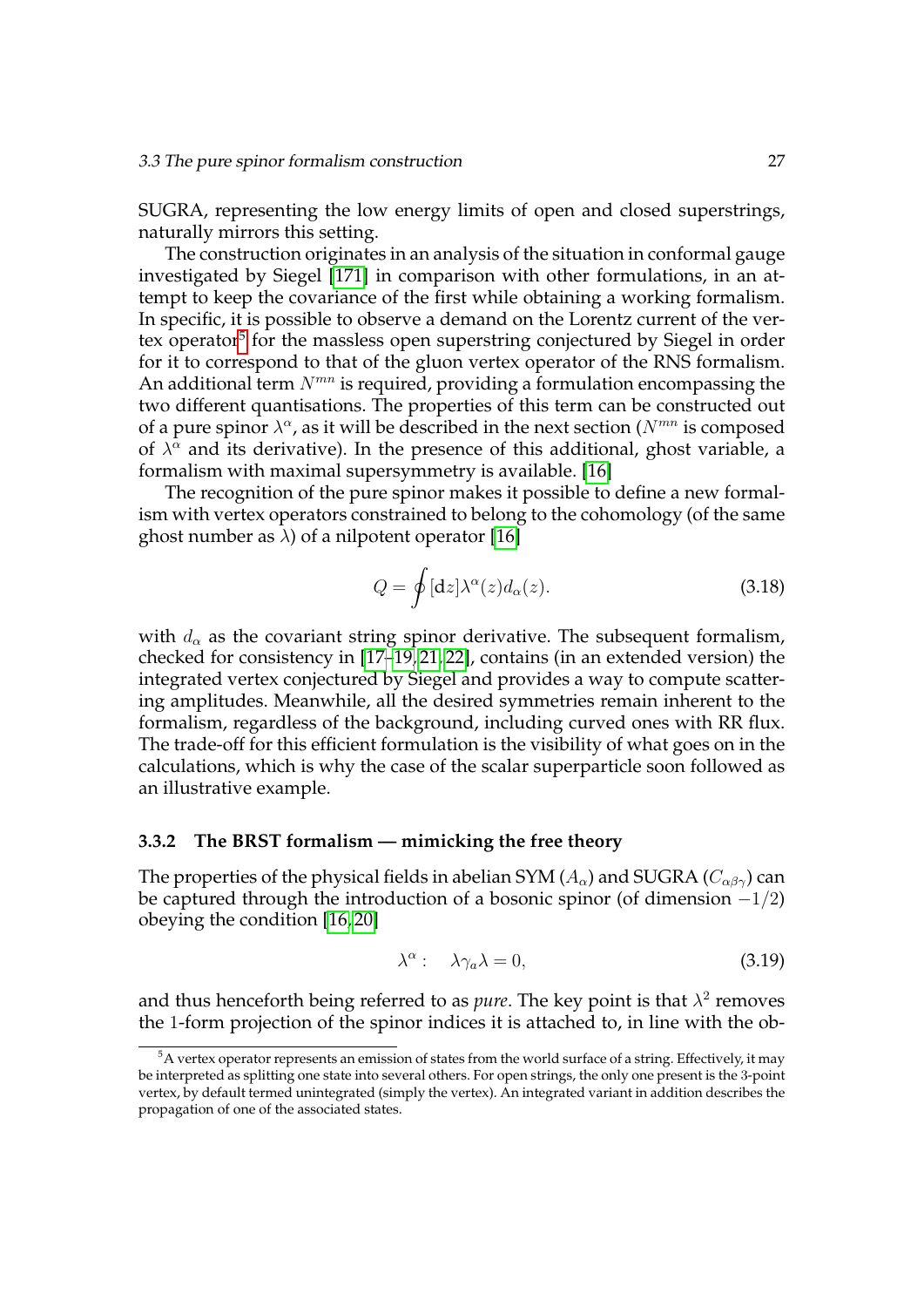servations for the superspace theory. With this spinor, an operator

<span id="page-39-0"></span>
$$
Q = \lambda^{\alpha} D_{\alpha} \quad Q^2 \stackrel{(3.9)}{=} 0 \tag{3.20}
$$

can be formed and used to reformulate the theory in flat space in combination with an alteration of the fields under consideration to

$$
SYM: \quad \psi = \lambda^{\alpha} A_{\alpha}, \tag{3.21a}
$$

$$
SUGRA: \quad \psi = \lambda^{\alpha} \lambda^{\beta} \lambda^{\gamma} C_{\alpha\beta\gamma}.
$$

The theories are then equally described, instead of by eq. [\(3.12\)](#page-34-0) and [\(3.16\)](#page-36-0), by

<span id="page-39-1"></span>
$$
Q\psi = 0, \quad \delta_{\Lambda}\psi = Q\Lambda. \tag{3.22}
$$

In this, the conventional constraints are fulfilled by default in the sense of the entities falling out of the theory, compare to eq. [\(3.11\)](#page-34-1) and [\(3.15\)](#page-35-0). Torsion similarly drops out, with exactly the right components retained for interactions in SUGRA, although that is a comment running ahead of the discussion. In this setting, the only field under consideration is  $\psi$ , with its BI captured by the nilpotency of Q and an encoding of the component theory fields, see section [3.4.4,](#page-48-0) in an abelian sense due to Q constituting a linear operator.

By endowing the pure spinor with a ghost number (1) the nilpotent operator Q can be interpreted as a BRST operator and the theory as that of a BRST formulation. Consequently, the physical fields matching the component theory have ghost number zero and the field  $\psi$  ghost number (1,3). Its dimension is (0, -3). A general  $\psi$  is furthermore, in the BRST reinterpretation of the theory, considered to contain a general set of fields (of any ghost number different from zero) apart from the contents of eq. [\(3.21\)](#page-39-0). It then represents the pure spinor superfield, containing all possible ghosts and antifields while encoding the abelian SYM and SUGRA theories at ghost number zero. [\[16,](#page-107-1) [20\]](#page-107-2)

The reinterpretation of the theory as described by a BRST formalism (naturally abelian) gives the abelian pure spinor formalism, containing  $z_\lambda^A=(x^a, \theta^\alpha, \lambda^\alpha)$ and the superfield  $\psi$ , with the field equation of eq. [\(3.22\)](#page-39-1). It is desirable as

1. The BRST operator  $Q$  respects the supersymmetry present through

$$
\{Q, Q_{\alpha}\} = 0,\tag{3.23}
$$

in the same way as  $D_{\alpha}$  in the superspace formalism. It also encodes it (locally) as gauge symmetry, see section [3.4.4.](#page-48-0) As a result, maximal supersymmetry is present in the BRST formalism and the constructions based on it, as long as gauge invariance is respected.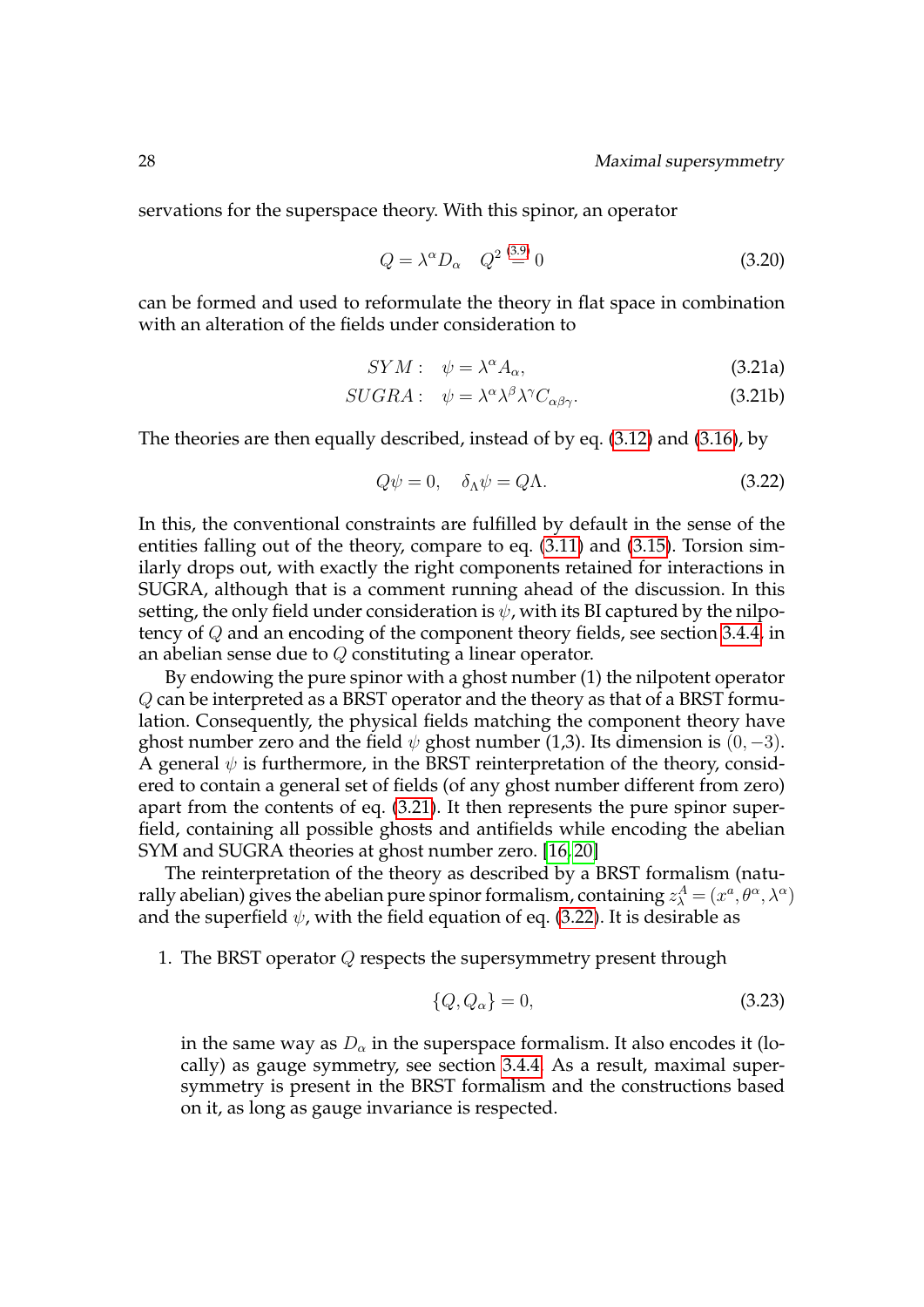2. The BRST formalism provides an action for the theory:

<span id="page-40-0"></span>
$$
S \sim \int \psi Q \psi[dZ], \tag{3.24}
$$

granted the existence of a working integral measure  $\lfloor dZ \rfloor$ . It stems from the requirement of a variation  $\delta\psi$  in the action to give a vanishing expression on-shell, through the field equation displayed in eq. [\(3.22\)](#page-39-1).

In combination, these two points yield the key feature of the pure spinor formalism: the action describes a theory (either SYM or SUGRA) where off-shell, maximal supersymmetry has been realised. The problem of the BRST formalism only describing the abelian theories is furthermore easily overcome due to the existence of a natural extension to a theory of interactions: the BV formalism.

#### **3.3.3 The BV formalism — extending to a theory of interactions**

The extension of an abelian theory to a non-abelian setting, in consistency with the gauge invariance, is typically not a trivial procedure. In classical field theory it is dealt with through the BV (or antifield) formalism, where the BRST symmetry is central [\[166,](#page-116-0) [167\]](#page-116-1). Essentially, the BRST structure can consistently be generalised to the BV one.

Both formalisms are characterised by a replacement of the symmetries of the theory under consideration with a rigid symmetry. In the BRST formalism, the BRST charge  $(Q)$  is constructed to be nilpotent and respecting the symmetry variations, and ghosts and antifields are introduced to that end as well as for a full action (invariant under the BRST symmetry). In the BV formalism, describing interactions, the symmetry does not act linearly on the fields, but is described by the generalised action, acting on fields through an antibracket:

$$
(F, G) = \frac{\delta^R F}{\delta \Phi^A} \frac{\delta^L G}{\delta \Phi_A^*} - \frac{\delta^R F}{\delta \Phi_A^*} \frac{\delta^L G}{\delta \Phi^A},
$$
\n(3.25a)

with  $R$  and  $L$  referring to the standard right and left derivatives. This illustrates the classical case, where ghosts and antifields need to be introduced at the BV reformulation:  $F$  and  $G$  are functionals of the fields and antifields  $(\Phi^{A}, \Phi_{A}^{\ast})$ , with a hidden dependence on  $x$  in the indices so that integration is included. However, in the pure spinor formalism those fields are already present in  $\psi$ , constituting its own antifield — no more fields can be introduced. The generalisation from the BRST formalism to the BV one then is restricted to a replacement of the BRST charge  $(Q)$  with the BV charge  $(S)$ , acting through the only antibracket possible to formulate (in the presence of one, single field) [\[29\]](#page-108-0):

$$
(A, B) \sim \int \frac{\delta A}{\delta \psi} \frac{\delta B}{\delta \psi} [\mathrm{d}Z]. \tag{3.25b}
$$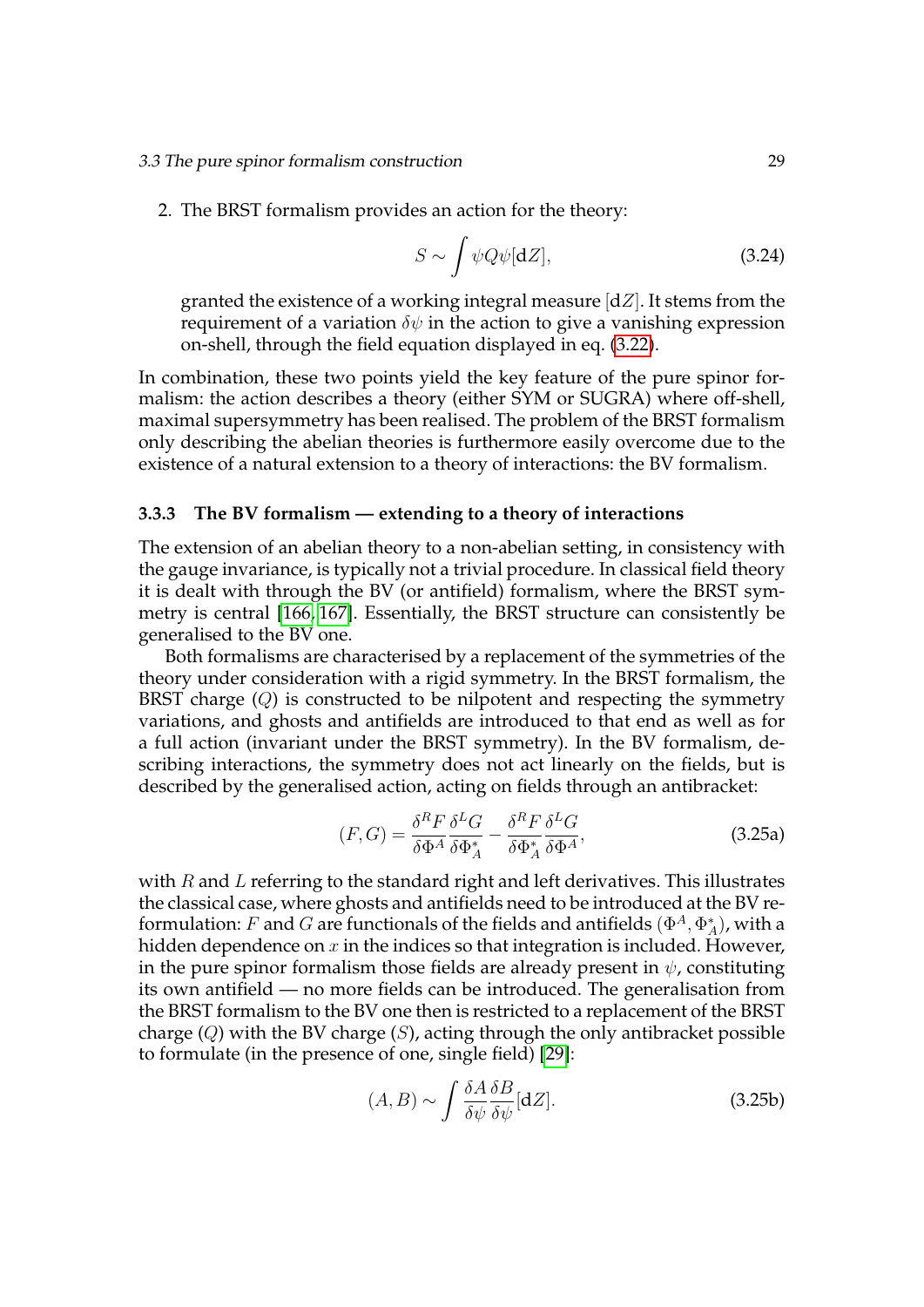In addition, a check on the component fields in the cohomology verifies this construction as the correct one, compare to section [3.4.4.](#page-48-0)

The BV formalism describes the theory through

$$
(S, \psi) = 0, \quad \delta_{\Lambda} \psi = (S, \Lambda), \tag{3.26}
$$

the first equation constituting the equation of motion and the second the gauge, with a variation of the field:  $\delta \psi = (\bar{S}, \psi)$ . The identical terms are typical for BV formalisms. Meanwhile, the nilpotency of the BRST symmetry translates into

$$
(S, S) = 0,\t(3.27)
$$

which represents the master equation for the action, the requirement for the theory to capture the interaction counterpart to the initial BRST formulation. It sets the form of the action, in combination with the shape of the interactions given by the superspace formulation.

# **3.3.4 The integral measure & the non-minimal superspace**

For the BRST and BV formalisms to be valid, a working integral measure must be present. It turns out to be difficult to construct such a non-degenerate entity from the superspace variables  $(x^a, \theta^\alpha, \lambda^\alpha)$  alone. To begin with, the [dZ] must have ghost number  $(-3, -7)$  and dimension  $(-6, -3)$  due to the shape of the abelian action and the coupling constants of the component theories, which are of dimension (−3,−9/2). The action itself is of course required to be dimensionless and of ghost number zero. These criteria are not met by

<span id="page-41-0"></span>
$$
[dz_{\lambda}] = d^D x d^n \theta [d\lambda], \quad n = (16, 32), \tag{3.28}
$$

since an examination of the effects of the pure spinor constraint on the volume form of the pure spinor gives [\[23,](#page-107-7) [25,](#page-107-8) [27,](#page-107-9) [29\]](#page-108-0)

$$
[\mathbf{d}\lambda]\lambda^{\alpha_1}\dots\lambda^{\alpha_i} = \star \bar{T}^{\alpha_1\dots\alpha_i}{}_{\beta_1\dots\beta_j}\mathbf{d}\lambda^{\beta_1}\wedge\dots\wedge\mathbf{d}\lambda^{\beta_j},\ (i,j): \left\{ \begin{array}{ll} (3,11) & SYM \\ (7,23) & SUGRA \end{array} \right.\n\tag{3.29}
$$

where  $T$  projects into the irreducible representations of  $(00003)$  for SYM and  $(02003)$  for SUGRA, and j reflects the degrees of freedom of the pure spinor. The integration over  $\lambda$  absorbs  $\lambda^i$  from the integrand, giving  $[dz_\lambda]$  the correct ghost number, but it does not have the required dimensional properties. Nor does an addition of a function of the variables help in this; the resulting measure would be degenerate, excluding most of  $\psi$  by effectively chopping it off at some point in the series expansion in  $\theta$ . Although there is a formulation with socalled picture-changing operators which allows for the construction of a correct integral measure [\[24\]](#page-107-10), the most versatile option is to introduce new variables in the spinor space.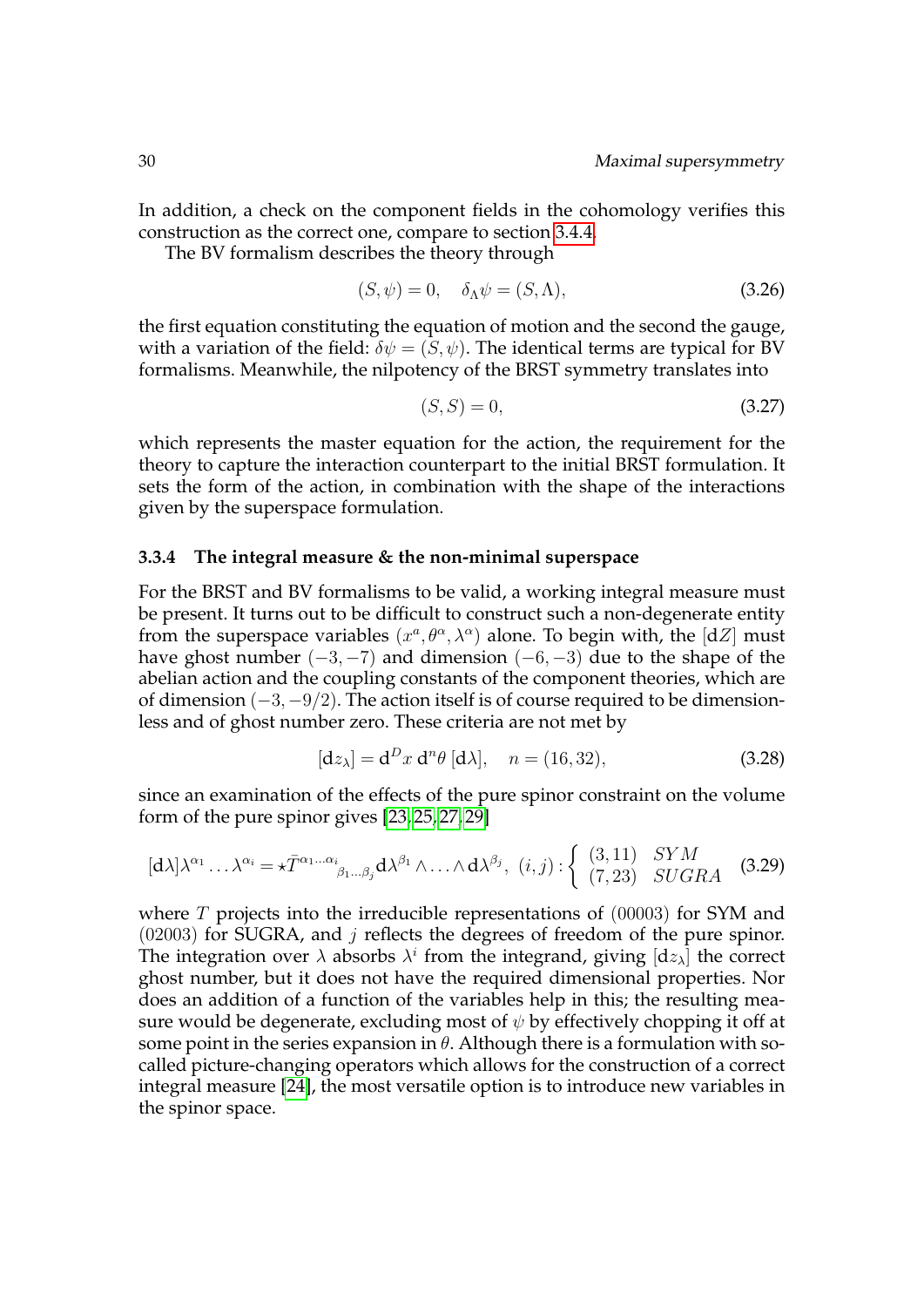#### 3.3 The pure spinor formalism construction 31

The *non-minimal* superspace contains  $Z^A = (x^a, \theta^\alpha, \lambda^\alpha, r_\alpha, \bar{\lambda}_\alpha)$ . In addition to the pure spinor and the superspace variables, there are two counterparts to  $(\theta, \lambda)$ :  $(r, \overline{\lambda})$ . The former is a fermionic spinor of ghost number 0, the latter a bosonic spinor of ghost number −1. Both have dimension 1/2, and obey

<span id="page-42-0"></span>
$$
(\bar{\lambda}\gamma^a \bar{\lambda}) = (\bar{\lambda}\gamma^a r) = 0,
$$
\n(3.30)

which results in that their (respective) degrees of freedom equal that of the pure spinor. The advantage of the new set of variables is that

$$
[\mathbf{d}\bar{\lambda}]\bar{\lambda}_{\alpha_1} \dots \bar{\lambda}_{\alpha_i} = \star T_{\alpha_1 \dots \alpha_i}{}^{\beta_1 \dots \beta_j} \mathbf{d}\bar{\lambda}_{\beta_1} \wedge \dots \wedge \mathbf{d}\bar{\lambda}_{\beta_j},
$$
\n(3.31a)

$$
[\mathrm{d}r] = \bar{\lambda}_{\alpha_1} \dots \bar{\lambda}_{\alpha_i} \star \bar{T}^{\alpha_1 \dots \alpha_i}{}_{\beta_1 \dots \beta_j} \frac{\partial}{\partial r_{\beta_1}} \dots \frac{\partial}{\partial r_{\beta_j}},\tag{3.31b}
$$

with  $\lfloor dZ \rfloor$  presenting the right properties for the integral measure. [\[27\]](#page-107-9)

However, the introduction of the non-minimal formalism has consequences beyond the existence of a well-defined integral measure. Effectively, all fields become dependent on the non-minimal variables, so to retain the physics, the previous concept of cohomology must be interpreted as a subclass of the extended theory: [\[27\]](#page-107-9)

$$
Q = (\lambda D) + (r\bar{\omega}), \quad \bar{\omega}^{\alpha} = \frac{\partial}{\partial \bar{\lambda}_{\alpha}}.
$$
 (3.32)

While incorporating the extended theory to its fullest, this allows for an extraction of the original theory, present in each cohomology class as independent of the non-minimal variables. The desired properties remain, the theory is enlarged with what is necessary, and finally it is reinterpreted from the subsequent point of view, in line with what previously has been described for the pure spinor, the BRST and the BV formalisms.

## **3.3.5 The actions**

The first term in the BV action is the abelian action in eq. [\(3.24\)](#page-40-0). It represents a natural starting point, the abelian theory, to which the correct interactions must be added in compliance with the master equation. The remaining question is how to add the interactions, expected to show as 3-point couplings ( $\sim \psi^3$ ) and possibly higher terms. In part, what goes into the action is limited by what is possible to formulate, with the correct ghost and dimensional properties, in the theory. However, it also has to capture the non-abelian physics disregarded at the linearisation in section [3.2.2](#page-34-2) and [3.3.2.](#page-38-1)

#### **The gauge theory**

In SYM, to include interactions merely consists of the recognition of the theory as similar to Chern–Simons theory. The fields are all part of the superfield  $\psi$ ,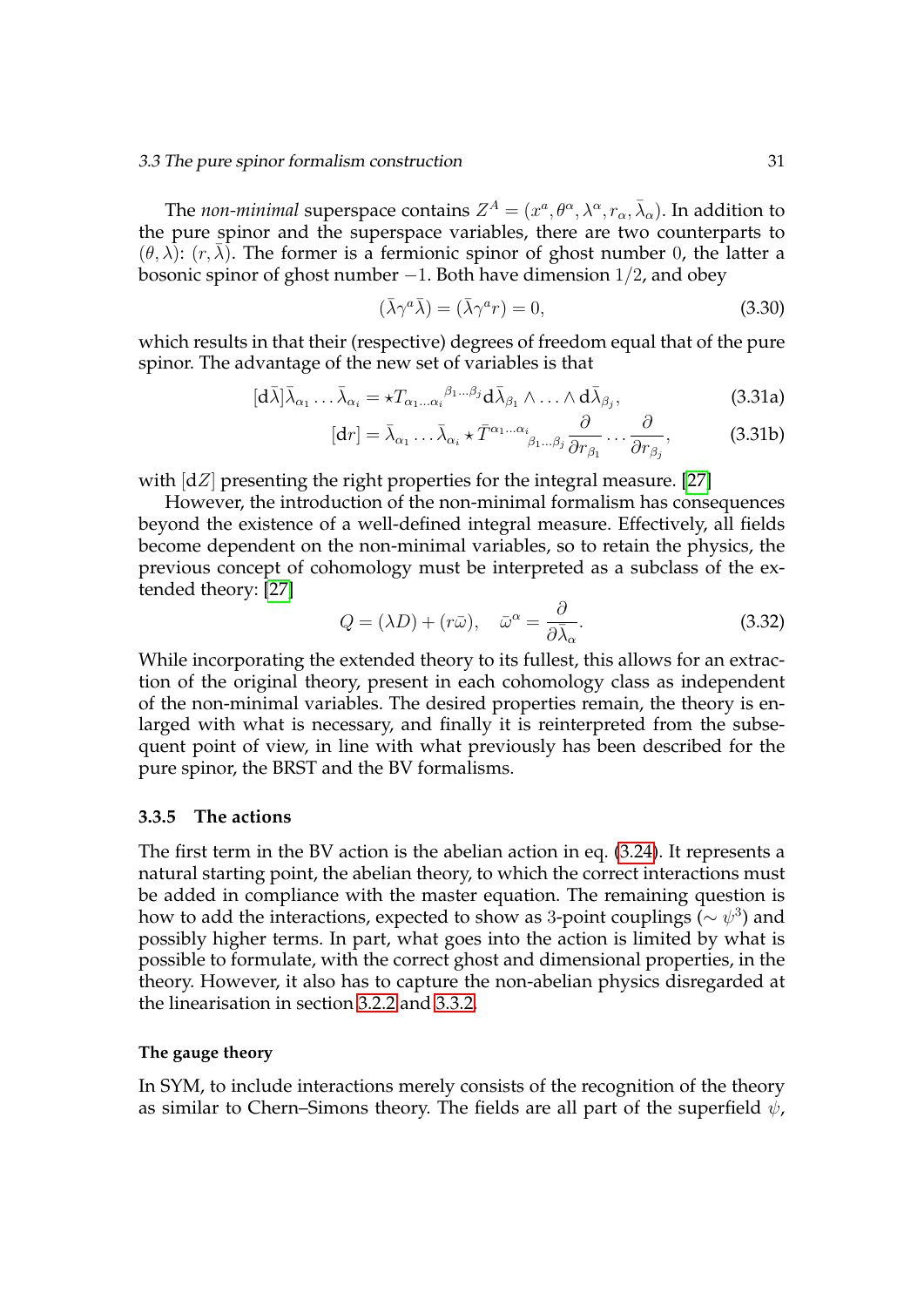and the only possible additional term in the action is proportional to  $\psi^3$ . The subsequent BV action [\[16,](#page-107-1) [20\]](#page-107-2)

<span id="page-43-0"></span>
$$
S_{SYM} = \frac{1}{g_{YM}^2} \int [\mathrm{d}Z] \mathrm{tr} \left( \frac{1}{2} \psi Q \psi + \frac{1}{3} \psi^3 \right), \tag{3.33}
$$

with implicit Lie algebra indices on the superfield, obeys the master equation. In that way the only BV extension of the abelian theory, consistent with the nonabelian theory, has been identified. Since the BV extension classically yields the correct interactions and symmetry invariance, this does as well.

## **Supergravity**

The case of SUGRA is slightly more involved than that of SYM. While the  $\psi$  built from the 3-form C contains the linearised theory, the full superspace theory is only obtainable from  $E_{\mu}^{a}$ , as outlined in section [3.2.2.](#page-34-2) Therefore, with the action to be formulated in flat space, there is an additional presence of  $E_{\alpha}{}^a$  in the full theory, and one more field than  $\psi$  needs to be considered as part of the pure spinor BV formulation: the field  $\Phi^a$  containing  $\lambda^{\alpha} E_{\alpha}^{\ \ a}$  as one of its components (the only minimal, of set ghost number). Naturally,  $\Phi^a$  is extended to contain ghosts and antifields in the same manner as  $\psi$ , but the property of  $E_{\alpha}{}^a$  being  $\gamma$ -traceless translates into the equivalence

$$
\Phi^a \approx \Phi^a + (\lambda \gamma^a \rho), \quad \rho : \text{ any spinor} \tag{3.34}
$$

for the field. Typically, this type of relation is referred to as a 'shift symmetry' [\[29,](#page-108-0) [30,](#page-108-1) [172,](#page-117-1) [173\]](#page-117-2), which constitutes a key concept in Paper I.

The presence of  $\Phi^a$  complicates matters, apart from presenting new opportunities at forming interaction terms in the BV action. There would seem to be two pure spinor fields present in the theory. However, to a certain degree the physics overlaps: the cohomology of  $\psi$  and  $\Phi^a$  are partially identical. Moreover, the pure spinor field  $\psi$  is more fundamental (as indicated for the linearised theory) in that  $\Phi^a$  is expressible as [\[29\]](#page-108-0)

$$
\Phi^a = R^a \psi,\tag{3.35}
$$

with the recognition of a new operator in the theory:

$$
R^{a} = \eta^{-1}(\bar{\lambda}\gamma^{ab}\bar{\lambda})\partial_{b} - \eta^{-2}(\bar{\lambda}\gamma^{ab}\bar{\lambda})(\bar{\lambda}\gamma^{cd}r)(\lambda\gamma_{bcd}D)
$$
  
- 16 $\eta^{-3}(\bar{\lambda}\gamma^{ab}\bar{\lambda})(\bar{\lambda}\gamma^{cd}r)(\bar{\lambda}\gamma^{el}f_{r})(\lambda\gamma_{fb}\lambda)(\lambda\gamma_{cde}\omega),$  (3.36a)

where  $\eta = (\lambda \gamma^{ab} \lambda)(\bar{\lambda}\gamma_{ab}\bar{\lambda})$ . This operator represents the necessary addition to the linearised theory in order to capture the interactions through a BV formulation.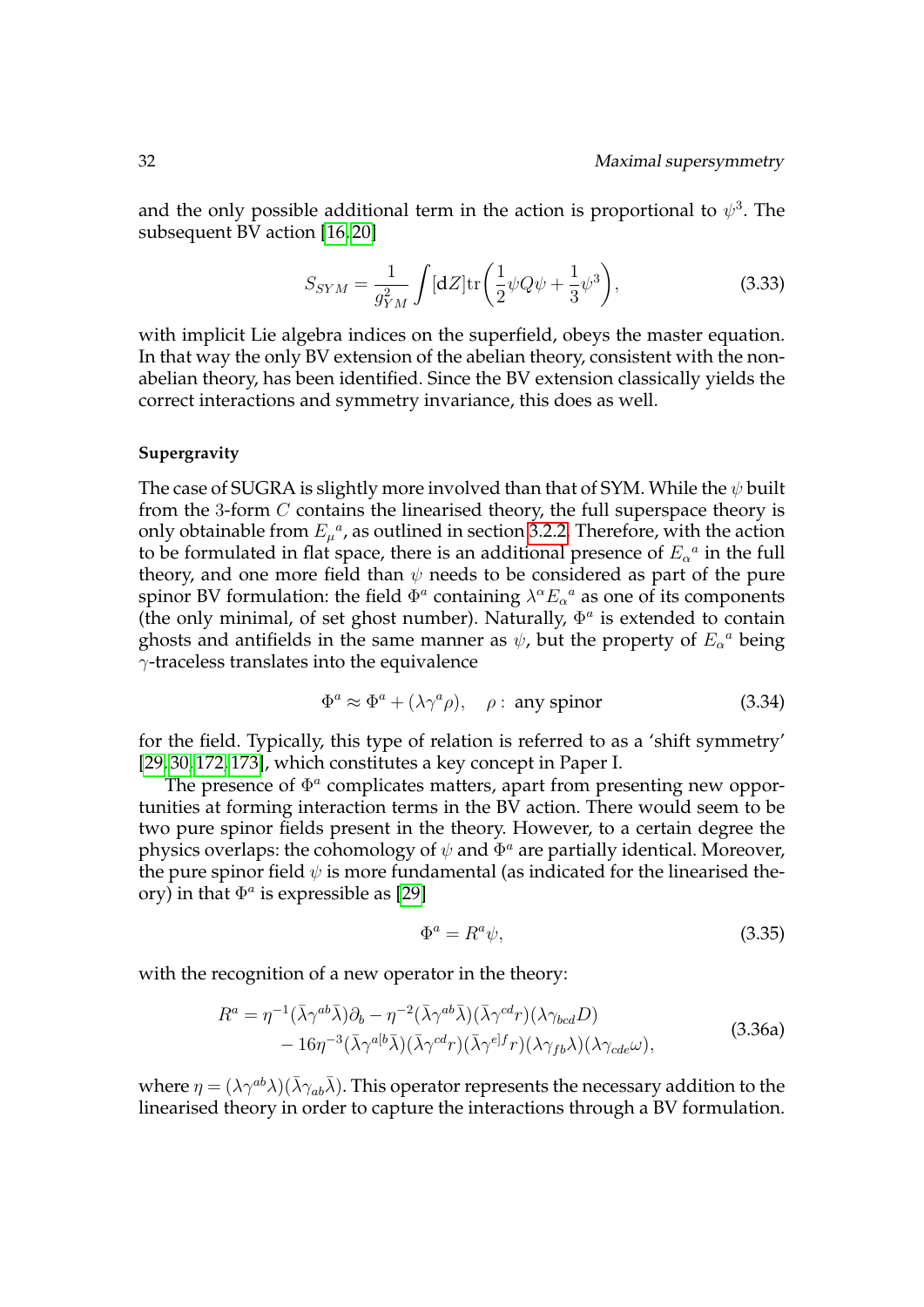The BV 3-point coupling possible to form in the presence of  $R^a$  is limited by gauge invariance<sup>[6](#page-44-0)</sup>, ghost and dimensional properties to [\[29,](#page-108-0)30]

$$
(\lambda \gamma_{ab} \lambda) \psi R^a \psi R^b \psi,
$$

a term which at its introduction in the action by the master equation implies the additional presence of a 4-point coupling. The unexpected property of this is that with the introduction of a second operator [\[30\]](#page-108-1)

$$
T = 8\eta^{-3}(\bar{\lambda}\gamma^{ab}\bar{\lambda})(\bar{\lambda}r)(rr)(\lambda\gamma_{ab}\omega), \tag{3.36b}
$$

the 4-point coupling can be formulated as the final part of the action: the master equation is fulfilled. With no other possible terms in the action, it turns out to be [\[29,](#page-108-0) [30\]](#page-108-1):

<span id="page-44-1"></span>
$$
S_{SUGRA} = \frac{1}{\kappa^2} \int [\mathrm{d}Z] \left( \frac{1}{2} \psi Q \psi + \frac{1}{6} (\lambda \gamma_{ab} \lambda) \left( 1 - \frac{3}{2} T \psi \right) \psi R^a \psi R^b \psi \right), \tag{3.37}
$$

where it is possible to verify the correct encoding of the component theory in terms of section [3.4.4.](#page-48-0)

In total, eq. [\(3.33\)](#page-43-0) and [\(3.37\)](#page-44-1) describe the pure spinor formulation of maximal SYM and SUGRA. The actions provide theories with inherent, maximal supersymmetry (present both on- and off-shell) and retainable interpretations in terms of the component theories; the so desired reformulations of eq. [\(3.1\)](#page-29-0).

# **3.4 Features of the pure spinor formalism**

The pure spinor formalism calls for a reinterpretation of many concepts as well as a recognition of the new features displayed, e.g. concerning BRST equivalence, the procedure for gauge fixing and how to regularise divergent integrands. Another integral feature is how the correct and desirable physics of the maximal SYM and SUGRA theories shows up in the construction —- as cohomology in the case of the component fields, and as gauge in the case of the supersymmetry variations and the diffeomorphisms. Although powerful, the pure spinor formulation complicates matters in that it shows neither supersymmetry nor component fields explicitly.

# **3.4.1 BRST equivalence**

The pure spinor formalism holds one key, novel property. The fact that any external state is on-shell and freely propagating (the only physical kind) brings

<span id="page-44-0"></span><sup>&</sup>lt;sup>6</sup>A term  $\sim \lambda^2 \Phi^5$  is ruled out.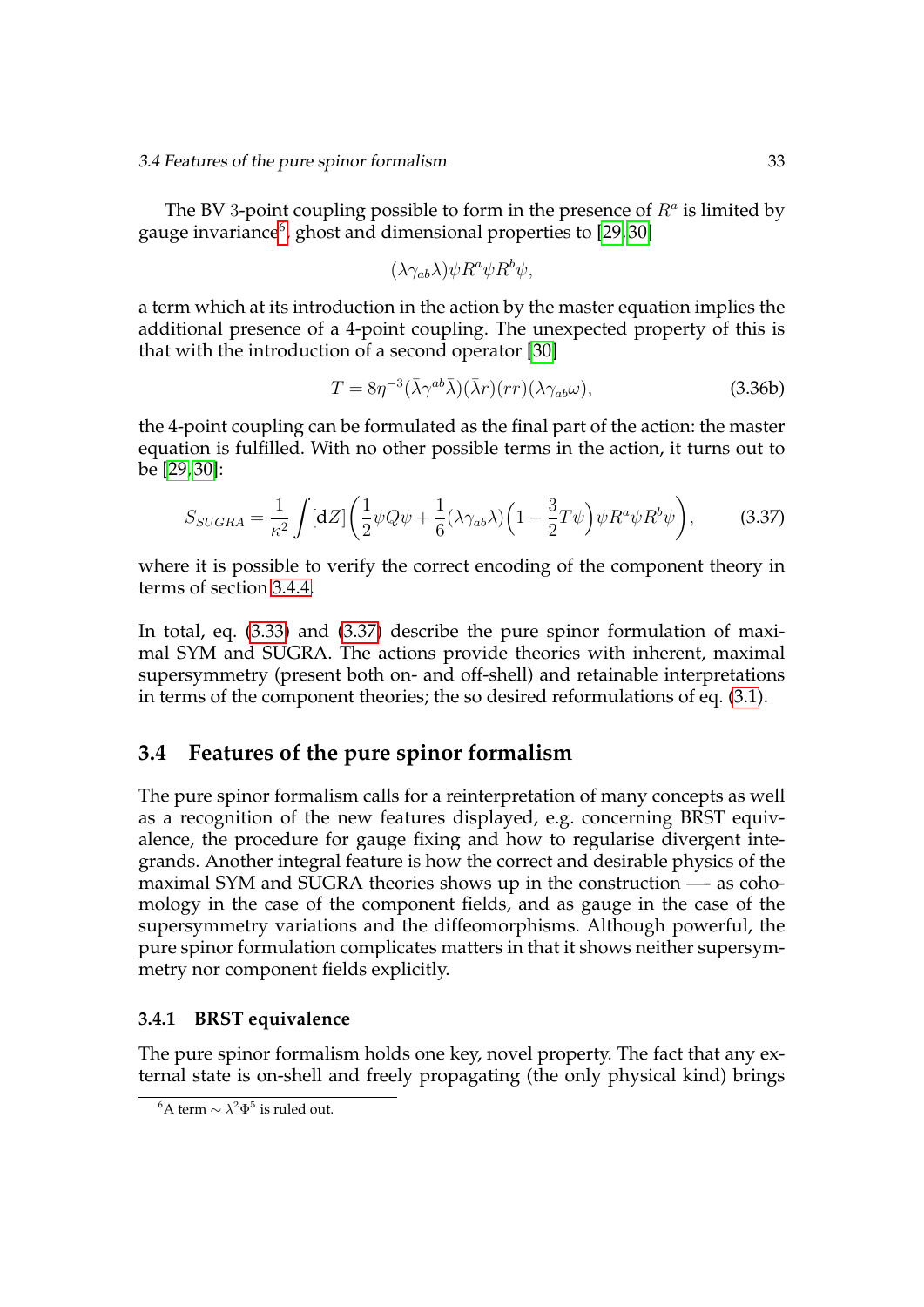with it that a calculation concerning them — effectively any calculation — only is defined up to BRST equivalent terms. Considering how the solution to eq. [\(3.22\)](#page-39-1) remains unchanged under a transformation

fermionic scalar  
\n
$$
1 \leftrightarrow 1 + \{Q, \chi\}, \quad \chi: \text{ dimension } 0
$$
, (3.38a)  
\nghost number - 1 (3.38b)

provides the reason why: the extra terms do not affect the end result. Because of this, alterations as in eq. [\(3.38a\)](#page-45-0) can be performed in any expression, at any time. This freedom of the theory constitutes a property known as BRST or Qequivalence, which is surprisingly useful. It is most known in the shape of the special case of *regulators*

<span id="page-45-1"></span><span id="page-45-0"></span>
$$
e^{\{Q,\chi\}},\tag{3.38b}
$$

which are introduced frequently. The expression is especially versatile as it captures the entire series expansion of the exponential function. In addition, the BRST equivalence constitutes a reminder of the (most likely) many equivalences present in the pure spinor formalism, yet to be pinned down.

# **3.4.2 Gauge fixing**

The standard way for gauge fixing in the BV formalism is that of introducing a gauge fixing fermion  $\chi$  to eliminate the antifields. Through

$$
\Phi_A^* = \frac{\delta \chi}{\delta \Phi^A},\tag{3.39}
$$

the physical quantities are set to be independent of the choice of gauge. However, this is not an option in the pure spinor formalism. The single field present, the pure spinor superfield, contains both the fields and the antifields and ought not be split, as previously mentioned at the extension of the BRST formalism to the BV one. Instead, the process of gauge fixing is performed in a manner borrowed from string theory.

In the pure spinor formalism, the Siegel gauge [\[174\]](#page-117-3) for a scalar particle is imitated through the introduction of a b-ghost figuring in the free propagator

$$
\frac{b}{p^2} \tag{3.40a}
$$

and required to obey a condition

$$
\{Q, b\} = \partial^2 \quad \Rightarrow \quad \{b, b\} = 0,\tag{3.40b}
$$

where the implied property should hold by default, at least in a Q-equivalent sense. In this setting, the choice of gauge is

$$
b\psi_{\text{on-shell}} = 0. \tag{3.40c}
$$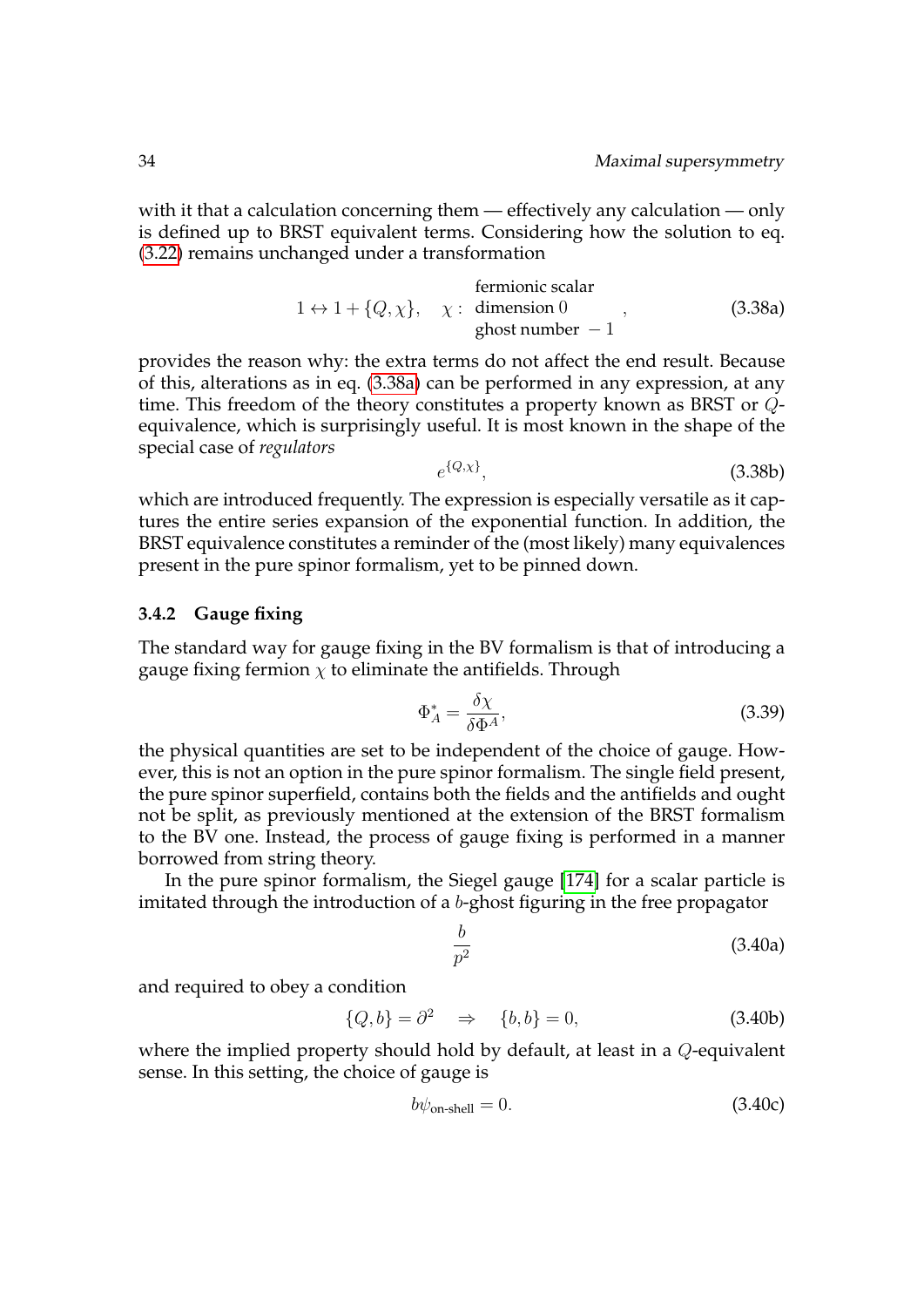#### **3.4.3 Singularities & general regularisations**

Integration is only well-defined in the absence of divergencies. These ought not arise at all, in a well-defined theory, but especially not from the presence of introduced variables, such as  $(\lambda, \lambda, r)$ . With respect to this, the bosonic spinors are troublesome, in the non-minimal formalism. Their presence in the integrands threaten to cause divergences for both large and 'small'  $(\lambda, \overline{\lambda})$ , though only superficially so, as regulators can be applied in the manner of the general regularisations to provide convergence.

#### **The limit of infinity**

The first type of divergence is the one most easily remedied. An introduction of a regulator [\[27\]](#page-107-9)

<span id="page-46-0"></span>
$$
e^{\{Q,\chi\}} = \left[\chi = -\bar{\lambda}\theta\right] = e^{-\lambda\bar{\lambda}-r\theta} \tag{3.41}
$$

ensures a good convergence in the limit of infinity for  $(\lambda, \overline{\lambda})$ : the divergence of any polynomial in either is suppressed. At the same time, the regulator provides a way to saturate the fermionic integrals  $\left[\frac{d\theta}{d\theta}\right]$  and the  $\left[\frac{dr}{d\theta}\right]$  in eq. [\(3.31\)](#page-42-0). This is important for integrands containing fewer of the fermionic spinors than their degrees of freedom, which are an integral part of the theory. An insensitivity to those parts of an integrand on behalf of the integration would make the theory void, which is perhaps most notable in the case of  $r$ , on which the minimal part of the theory does not depend. However, it is equally important with respect to  $\theta$ . Without the option to saturate the fermionic integrals for the minimal integrands, key information would be disregarded and the theory would fail to capture the physics of maximal SYM and SUGRA.

## **Singular subspaces**

The second type of divergence is connected to singularities with respect to  $(\lambda, \lambda)$ , originating in that scalars of  $(\lambda, \lambda)$  may appear in the denominator of an integrand. There are two kinds of such scalars: [\[27,](#page-107-9) [29\]](#page-108-0)

$$
\xi = (\lambda \bar{\lambda}), \quad \eta = (\lambda \gamma^{ab} \lambda)(\bar{\lambda} \gamma_{ab} \bar{\lambda}) \sim \xi^2 \sigma^2,
$$
\n(3.42)

of which the latter only exists in SUGRA. Clearly, it carries a possible singularity not only for small  $(\lambda, \bar{\lambda})$ , but also for a subspace where either  $(\lambda \gamma^{ab} \lambda)$  or its counterpart (both  $\propto \sigma$ ) is zero separately from ξ. Despite this, it is convenient to refer to the type of divergence in a manner relatable to SYM, which is why the additional subspace is implicitly incorporated in the 'limit of small  $(\lambda, \overline{\lambda})'$  of Paper IV.

Meanwhile, the integral measure contains

$$
\mathbf{d}^i \lambda \, \mathbf{d}^i \bar{\lambda} \stackrel{SUGRA}{\propto} \mathbf{d}^{14} \sigma, \quad i = (11, 23), \tag{3.43a}
$$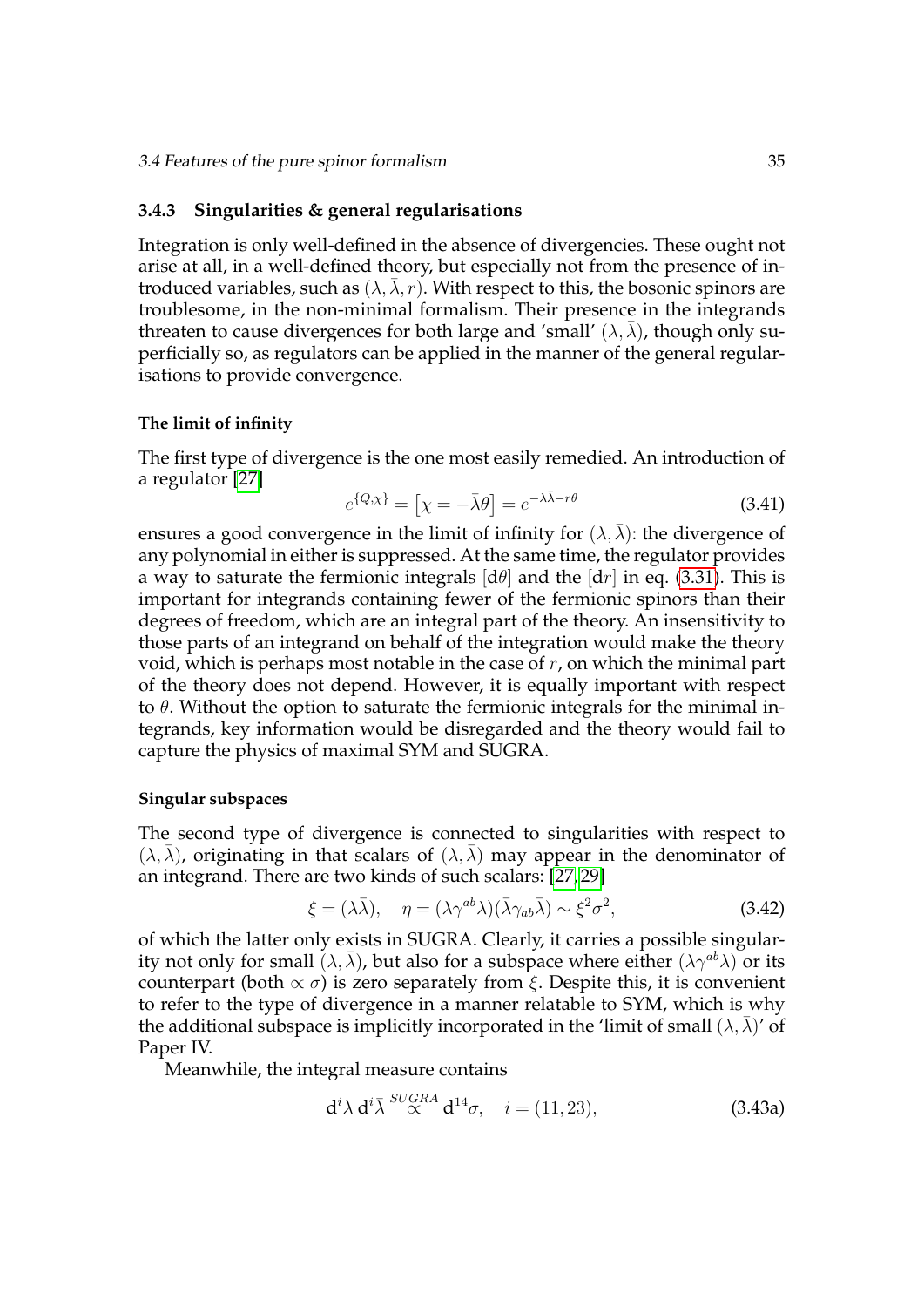since the submanifold has real codimension 14 in SUGRA. Moreover, as  $\lfloor dZ \rfloor$ extracts  $\lambda^7 \sim \sigma^2$  in SUGRA, compare to eq. [\(3.29\)](#page-41-0), it behaves like:

$$
[dZ] \sim \xi^k d\xi \sigma^l d\sigma, \quad (k,l) : \begin{cases} (10,0) & SYM \\ (22,11) & SUGRA \end{cases} . \tag{3.43b}
$$

An integrand is convergent (and an expression well-behaved) with respect to the singularities if it contains less than (11, 23) inverse  $\xi$  and 12 inverse  $\sigma$ . In addition, any divergent expression composed of well-behaved operators is BRST equivalent to a convergent expression, since each part can be regularised through the introduction of a new set of variables with a matching regulator and integral measure [\[28\]](#page-108-2), a procedure generalised to SUGRA in Paper II. As each operator in the theories is well-behaved with respect to the singularities, this means that any integrand can be regularised into convergence.

The regularisation removing the singularities has the key feature of introducing a new set (or any number of sets) of variables  $z^{A} = (f^{\alpha}, \bar{f}_{\alpha}, g^{\alpha}, \bar{g}_{\alpha})$  which make up counterparts to  $(\lambda^{\alpha}, \bar{\lambda}_{\alpha}, \theta^{\alpha}, r_{\alpha})$ . Naturally, each set comes with its own integral measure, and so removes a singularity corresponding to that of eq. [\(3.43b\)](#page-45-1) while a regulator converts variables of the old set into the new, and a second regulator removes divergences with respect to large  $(f, \bar{f})$ . The principle follows

$$
O_{\text{reg}}(\lambda,\bar{\lambda}) = \int [dz'] e^{-\{Q,\bar{f}g\}} e^{i\varepsilon \{Q,gW + \bar{f}V\}} O(\lambda,\bar{\lambda}), \qquad (3.44a)
$$

with  $(W, V)$  representing gauge invariant operators acting on  $(\lambda, r)$ , and  $\varepsilon$  a constant. Implicitly, the regulators act on the operator and  $Q$  has been extended by the addition of  $z'$ , much in the same way as when the non-minimal variables were introduced, so that the first exponential represents a regulator with a function corresponding to that of eq. [\(3.41\)](#page-46-0). In this way, what effectively takes place is a change

$$
O(\lambda, \bar{\lambda}) \rightsquigarrow \int [\mathrm{d}f] [\mathrm{d}\bar{f}] e^{-f\bar{f}} e^{i\varepsilon (fW + \bar{f}\bar{W})} O(\lambda, \bar{\lambda}) =
$$
  
= 
$$
\left[ \lambda' = e^{i\varepsilon fW} \lambda, \ \bar{\lambda}' = e^{i\varepsilon \bar{f}\bar{W}} \bar{\lambda} \right] =
$$
  
= 
$$
\int [\mathrm{d}f] [\mathrm{d}\bar{f}] e^{-f\bar{f}} O(\lambda', \bar{\lambda}'),
$$
 (3.44b)

with  $(W, \bar{W})$  as gauge invariant versions of  $(\omega, \bar{\omega})$ . Effectively, part of the singularities are 'smeared out' in the manner of a heat kernel regularisation in quantum mechanics. The procedure can be performed any number of times, each increasing the tolerance by what was initially allowed for. [\[28\]](#page-108-2)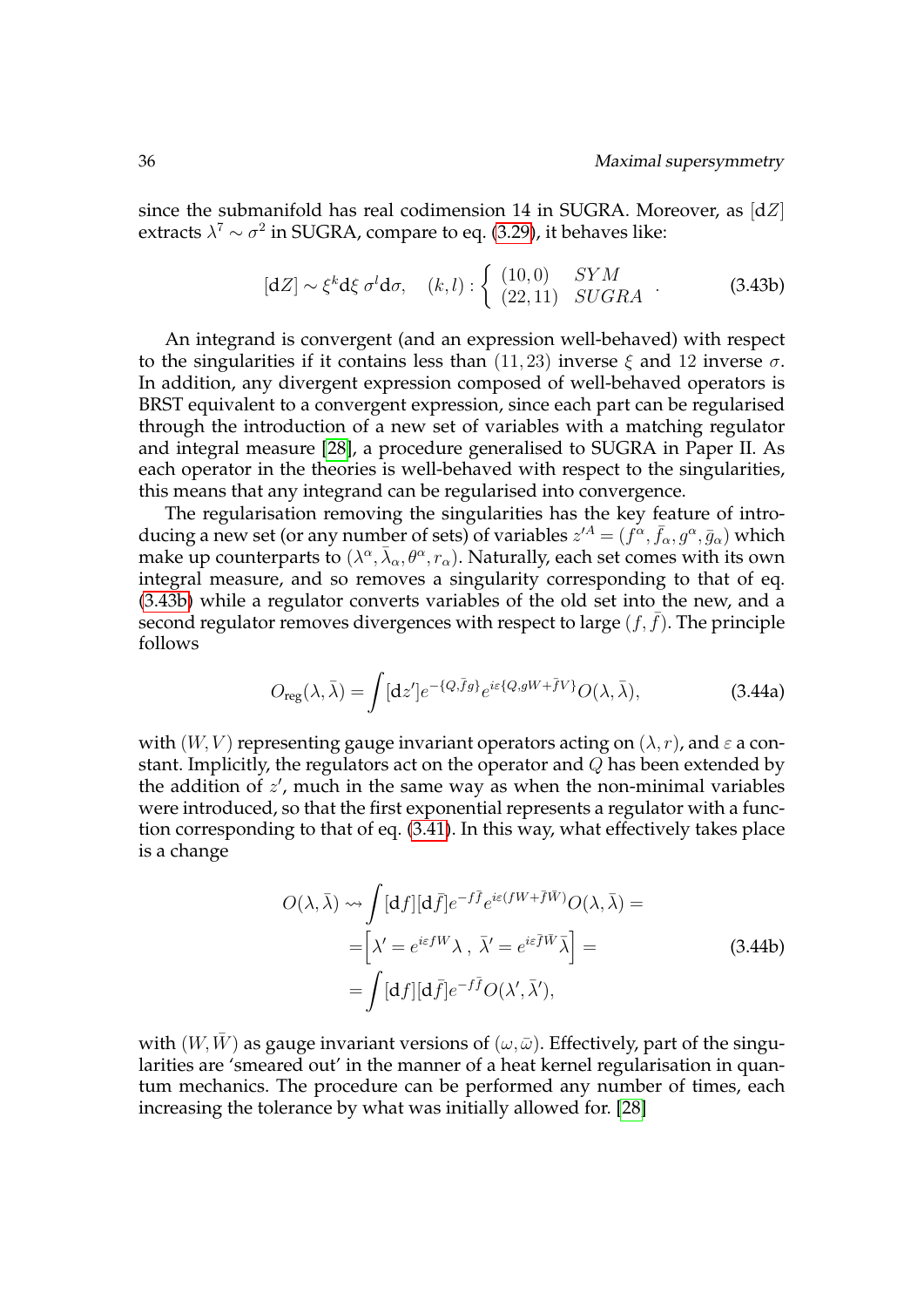#### **Regularising expressions**

The general regularisations have one final thing in common: their existence is crucial, but they are not performed in practice. Although the theory would be divergent in their absence, once they are applied the analysis of an integrand is severely complicated. Especially the regularisation of the singularities is opaque, because once applied, the different sets of variables are related in ways not explicitly captured by the formulation. The description as such becomes unnecessarily rigid. Due to these circumstances, regularisation is typically left off to the very last, merely figuring as an existing concept connected to integration, which in practice is not performed. They take care of what needs to be taken care of, end of story.

Important to note in this is that if an integrand under scrutiny contains parts, in total divergent with respect to the singularities, which seem to combine into zero by the properties of the variables subject to the regularisation  $(\lambda, \overline{\lambda}, \theta, r)$ , that zero is superficial. In order to actually examine such a part, enough of the general regularisation for the expression to represent a convergent entity<sup>[7](#page-48-1)</sup> must be considered. This is for example the situation in the examinations of the UV divergences in the theories. There however, the complications brought about by the general regularisation are utilised/dodged (as far as possible) by a reinterpretation of the new set of variables as loop variables.

A key feature is, however, that convergent parts of an integrand retain their individual pre-regularisation properties during the procedure of regularisation. All alterations are Q-exact, i.e. of the type in eq. [\(3.38a\)](#page-45-0).

# <span id="page-48-0"></span>**3.4.4 The relevant physics captured**

The main feature of the pure spinor formalism is that the associated actions respect maximal supersymmetry. This is achieved by construction: first through requiring that the operators (anti)commute with the supersymmetry operator, then by putting supersymmetry on an equal footing with the gauge symmetry (pure spinor construction), and finally carried through by a restriction to gauge invariant components in the theory.

Worthwhile to note in this is that gauge invariance with respect to the pure spinor stipulate a dependence on  $\omega$  modulo  $(\lambda \gamma^i) A_i$ :  $A$  any 1-form. That is why all pure spinor derivatives must show only in the combinations of

<span id="page-48-2"></span>
$$
(\lambda \omega) \quad (\lambda \gamma^{ab} \omega), \tag{3.45}
$$

usually denoted by N and  $N^{ab}$ . Expressions of other combinations may be gauge invariant also, but are then possible to reformulate in terms of eq. [\(3.45\)](#page-48-2), as shown for  $R^a$  in Paper IV.

<span id="page-48-1"></span><sup>&</sup>lt;sup>7</sup>Note that the entity under discussion might be a very small fraction of the final integrand. The point made is that any convergent part can be examined on its own, without loss of information.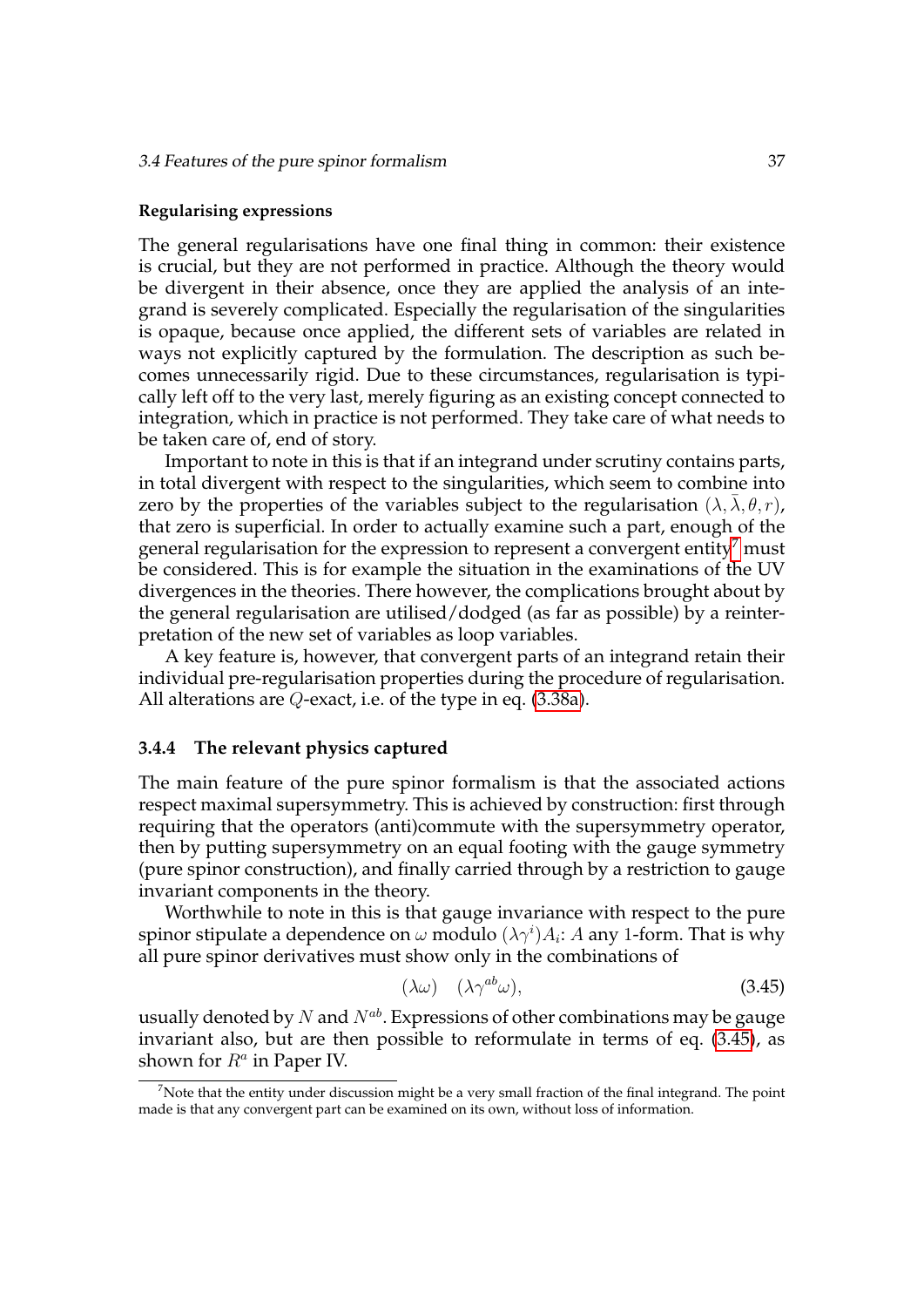However, the first crucial verification in the pure spinor formalism is that the relevant component theory is encoded. Provided that the field contents are correct, the relevant equations of motions can be verified in relation to eq. [\(3.22\)](#page-39-1), with a starting point in the field contents: the cohomology of  $\psi$ , also accommodating the supersymmetry variations and the diffeomorphisms.

#### **Cohomology & partition functions**

In the BRST formalism, the physical fields show up as cohomology of  $\psi$ . The concept arises from the presence of a nilpotent operator  $(Q)$ , appears as [\[175\]](#page-117-4)

$$
Hp = \text{Ker}(Q_p)/\text{Im}(Q_{p-1}),\tag{3.46}
$$

and concerns different modules  $V_p$ , where the cohomology  $H^p$  is the kernel of  $Q$ in  $V_p$  modulo the images from  $V_{p-1}$ . Essentially, the solutions to eq. [\(3.22\)](#page-39-1) in the presence of a field of general ghost number.

In the pure spinor formalism, the module of interest naturally is the one of  $\psi$ . Here, it is possible to check that the theory truly describes maximal SYM or SUGRA — the component fields must reside in the cohomology. This is indeed the case, as illustrated in table [3.1,](#page-49-0) where the (minimal) cohomology of  $\psi$  has been solved for in the absence of a dependence on x. The equivalent of  $\Phi^a$  is also displayed. As a physical field, it obeys the same equation of motion as  $\psi$ :  $Q\Phi^a = 0$  or  $(S, \Phi^a) = 0$  modulo gauge, and despite its carrying no original information ( $\Phi^a = R^a \psi$ ), the cohomology is of interest e.g. at an analysis of the non-abelian equations of motion.

A second way of checking the cohomology is through an examination of why it is non-trivial, which in the case of  $Q = \lambda D$  amounts to an examination of the pure spinor, in specific the effects of the constraint, without which the cohomology would have stopped at a scalar. To this purpose, the object of interest is the pure spinor partition function.

In their simplest shape, partition functions encode the number of states of a quantum number (most commonly energy levels). For spinor components, this looks like:

<span id="page-49-0"></span>
$$
P(t) = 1 + \sum_{i=1}^{\infty} c_i t^i,
$$
\n(3.47)

with  $|c_i| = \dim(R_n)$  denoting the number of states for *i* spinors, deductible by the irreducible representations  $R_n$  they show up in. If the overall sign of the term is negative, the complex is fermionic, and the initial constant represents the bosonic state in the absence of any spinor whatsoever.

While a fermionic spinor component is described by  $(1 - t)$  and a bosonic by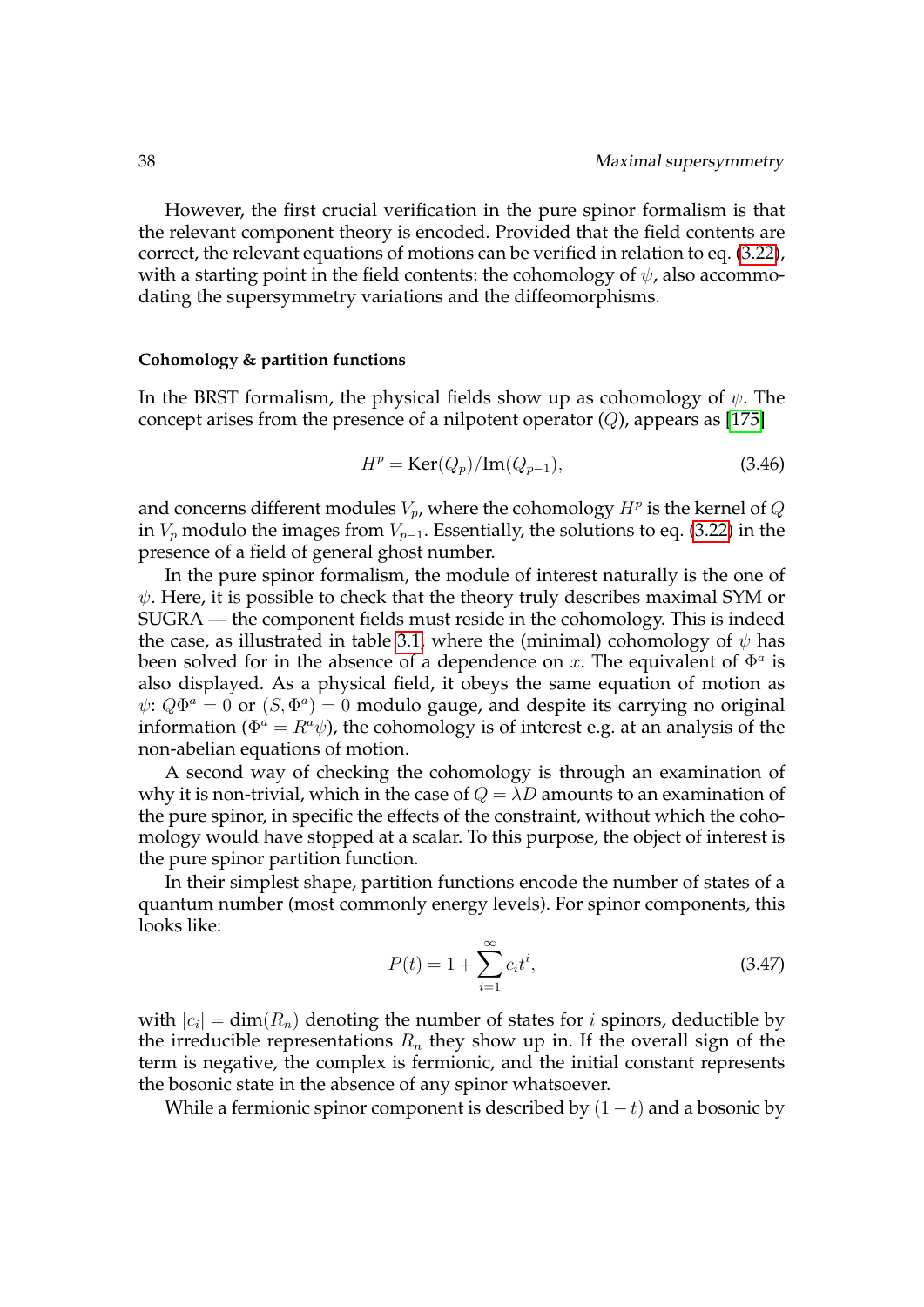<span id="page-50-0"></span>

Table 3.1a: The zero-mode, minimal cohomology in  $\psi$  for maximal SYM [\[20\]](#page-107-2). It represents the solutions to  $Q\psi = 0$  (abelian field equation) modulo gauge, compare to eq. [\(3.22\)](#page-39-1), when the dependence on  $(x, \bar{\lambda}, r)$  of the field is disregarded, which is preferable for a qualitative assessment of the cohomology. The superfield  $\psi(Z)$  contains fields beyond the superfield  $A_{\alpha}$  (of ghost number 0), fields of nonzero ghost number. The contents can be displayed through a series expansion in  $(\theta^{\alpha}, \lambda^{\alpha})$ :

$$
\psi_{\text{on-shell}}(\theta,\lambda) = c + (\lambda \gamma^a \theta) A_a + (\lambda \gamma^a \theta) (\theta \gamma_a \chi) + \dots
$$

The horizontal direction represents the expansion of the superfield in terms of  $\lambda$ , that of the vertical is  $\theta$  and  $\lambda$ . The irreducible representations of the component fields are listed with their Dynkin indices (compare to section [2.2.2\)](#page-23-0) at positions describing their ghost numbers and dimensions. For example, the spinor  $\chi^{\alpha}$  of ghost number 0 and dimension 3/2 in the series expansion above shows as (00001). This corresponds to a convention for the chiralities with a lowered spinor index in (00010). Note that the spinor and the gauge field of the component theory (ghost number 0) are present ( $\chi^{\alpha} \sim \psi^{\alpha}$ ), with the addition of the scalar  $c$  and the antifields. The latter mirror the properties of the fields with respect to a slanting line (ne-sw) through the point  $(0.5, 2)$  in the diagram. Compare with the situation in SUGRA, table [3.1b,](#page-51-0) where ghost fields other than the trivial  $c$  show up.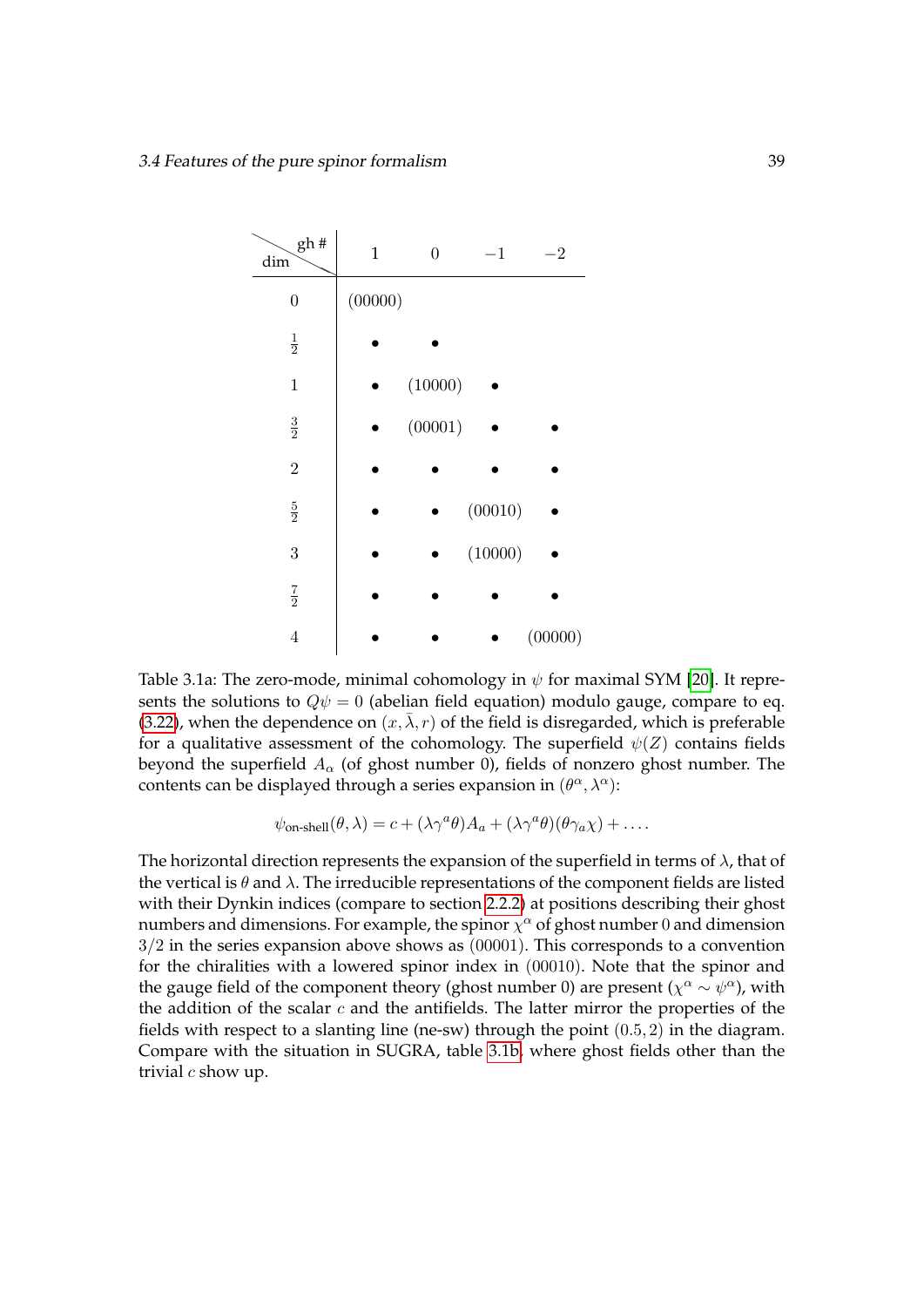<span id="page-51-0"></span>

| gh#<br>dim       | $\ensuremath{\mathfrak{Z}}$ | $\overline{2}$ | $\mathbf 1$        | $\boldsymbol{0}$              | $-1$                          | $-2$               | $-3\,$  | $-4\,$  |
|------------------|-----------------------------|----------------|--------------------|-------------------------------|-------------------------------|--------------------|---------|---------|
| $-3\,$           | (00000)                     |                |                    |                               |                               |                    |         |         |
| $-\frac{5}{2}$   |                             |                |                    |                               |                               |                    |         |         |
| $-2\,$           |                             | (10000)        |                    |                               |                               |                    |         |         |
| $-\frac{3}{2}$   |                             |                |                    |                               |                               |                    |         |         |
| $-1\,$           |                             |                | (01000)<br>(10000) |                               |                               |                    |         |         |
| $-\frac{1}{2}$   |                             |                | (00001)            |                               |                               |                    |         |         |
| $\boldsymbol{0}$ |                             |                |                    | (00000)<br>(00100)<br>(20000) |                               |                    |         |         |
| $\frac{1}{2}$    |                             |                |                    | (00001)<br>(10001)            |                               |                    |         |         |
| $\,1\,$          |                             |                |                    |                               |                               |                    |         |         |
| $\frac{3}{2}$    |                             |                |                    |                               | (00001)<br>(10001)            |                    |         |         |
| $\overline{2}$   |                             |                |                    |                               | (00000)<br>(00100)<br>(20000) |                    |         |         |
| $\frac{5}{2}$    |                             |                |                    |                               |                               | (00001)            |         |         |
| $\overline{3}$   |                             |                |                    |                               |                               | (01000)<br>(10000) |         |         |
| $\frac{7}{2}$    |                             |                |                    |                               |                               |                    |         |         |
| $\,4\,$          |                             |                |                    |                               |                               |                    | (10000) |         |
| $\frac{9}{2}$    |                             |                |                    |                               |                               |                    |         |         |
| $\overline{5}$   |                             |                |                    |                               |                               |                    |         | (00000) |

Table 3.1b: The zero-mode, minimal cohomology in  $\psi$  for maximal SUGRA, following the principles outlined in table [3.1a](#page-50-0) [\[14\]](#page-107-11). Note the parts of zero ghost number: the 3 form C, the (graviton)  $g_{(ab)} = \tilde{g}_{(ab)} + c_1 \eta_{ab} \tilde{g}$  (both of dimension 0) and the (gravitino)  $\chi^a_\alpha = \tilde{\chi}^a_\alpha + c_2(\gamma^a \tilde{\chi})_\alpha$  (of dimension 1/2), with  $c_i$  as some constants. Compare to eq. [\(3.2\)](#page-29-1).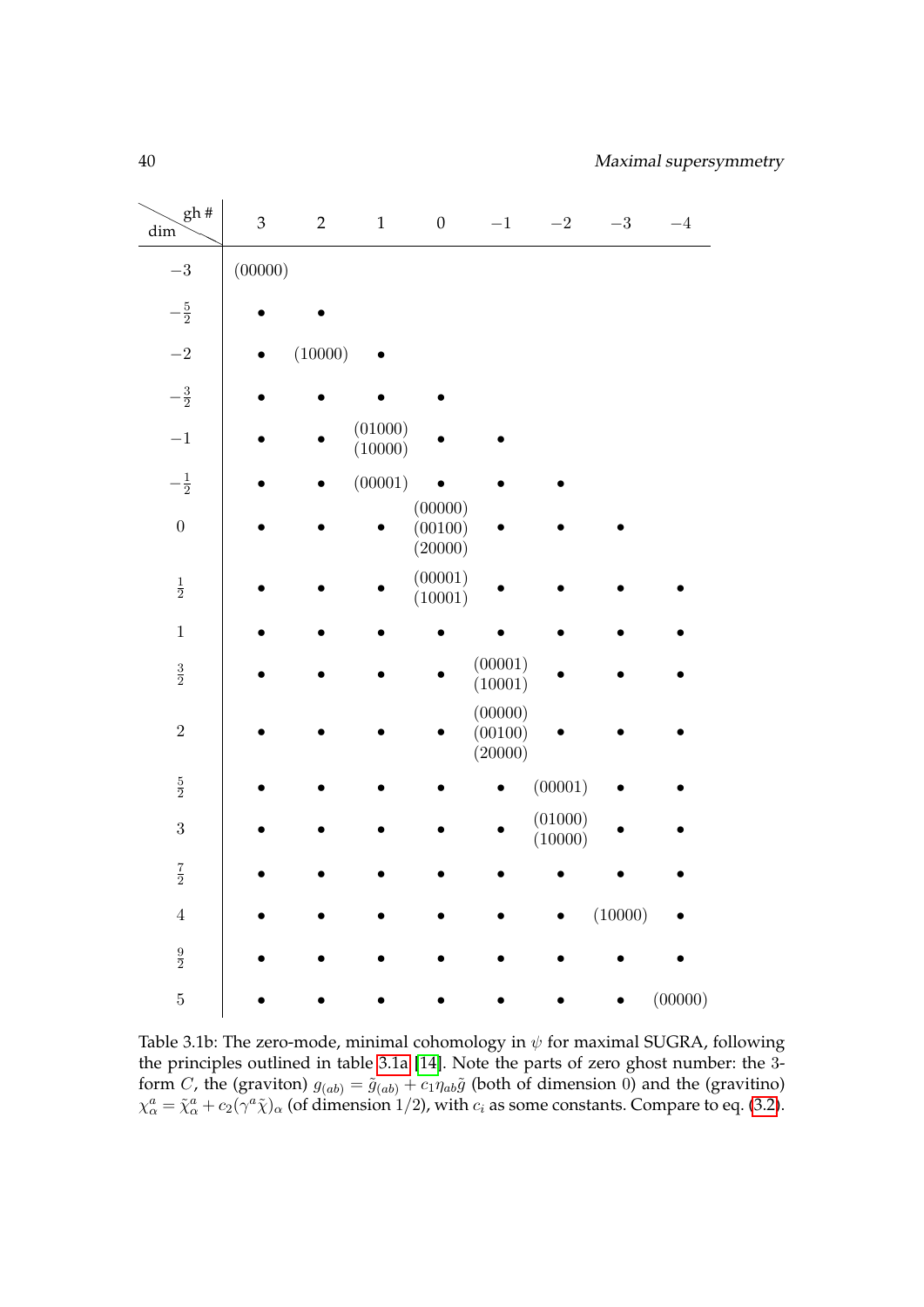| gh#<br>dim       | $\,1$   | $\boldsymbol{0}$   | $-1$                                               | $-2\,$                                             | $-3\,$             | $-4$    |
|------------------|---------|--------------------|----------------------------------------------------|----------------------------------------------------|--------------------|---------|
| $-1\,$           | (10000) |                    |                                                    |                                                    |                    |         |
| $-\frac{1}{2}$   | (00001) |                    |                                                    |                                                    |                    |         |
| $\boldsymbol{0}$ |         | (20000)            |                                                    |                                                    |                    |         |
| $\frac{1}{2}$    |         | (00001)<br>(10001) |                                                    |                                                    |                    |         |
| $\,1$            |         | (00010)<br>(10000) |                                                    |                                                    |                    |         |
| $\frac{3}{2}$    |         |                    | (00001)<br>(10001)                                 |                                                    |                    |         |
| $\sqrt{2}$       |         |                    | (00000)(00002)<br>(00100)(01000)<br>(10000)(20000) |                                                    |                    |         |
| $\frac{5}{2}$    |         |                    |                                                    |                                                    |                    |         |
| 3                |         |                    |                                                    | (00000)(00002)<br>(00100)(01000)<br>(10000)(20000) |                    |         |
| $\frac{7}{2}$    |         |                    |                                                    | (00001)<br>(10001)                                 |                    |         |
| $\,4\,$          |         |                    |                                                    |                                                    | (00010)<br>(10000) |         |
| $\frac{9}{2}$    |         |                    |                                                    |                                                    | (00001)<br>(10001) |         |
| $\bf 5$          |         |                    |                                                    |                                                    | (20000)            |         |
| $\frac{11}{2}$   |         |                    |                                                    |                                                    |                    | (00001) |
| $\,6\,$          |         |                    |                                                    |                                                    |                    | (10000) |

Table 3.1c: The zero-mode, minimal cohomology in  $\Phi^a = R^a \psi$  in maximal SUGRA, fol-lowing the principles outlined in table [3.1a](#page-50-0) [\[14\]](#page-107-11). As the expansion there concerns  $\lambda^{\alpha}A_{\alpha}$ for the components of zero ghost number, here it concerns  $\lambda^{\alpha} E_{\alpha}{}^a$ . In a comparison with table [3.1b,](#page-51-0) note the presence of  $\tilde{g}_{(ab)}$  and  $\chi^{\alpha}_{a}$ , with the addition of the 4-form H of dimension 1. As  $\Phi^a$  is not the fundamental field, some extra, 'irrelevant' components are present, like the Weyl scalar, compare to [\[9\]](#page-106-1).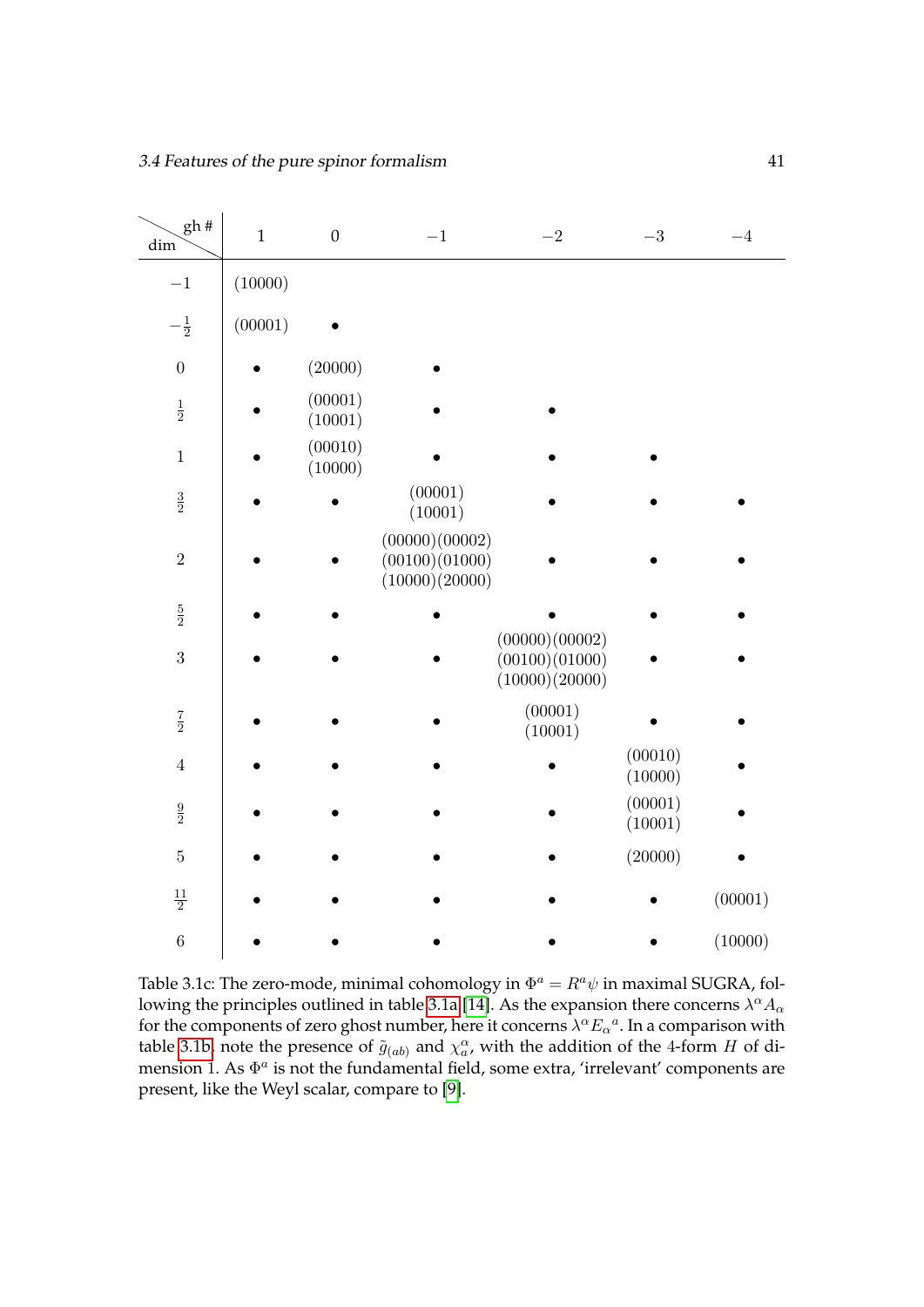$1/(1-t)$ , the pure spinor in SYM has [\[26\]](#page-107-12)

$$
P(t) = \frac{1 - 10t^2 + 16t^3 - 16t^5 + 10t^6 - t^8}{(1 - t)^{16}} = \frac{(1 + t)(1 + 4t + t^2)}{(1 - t)^{11}},
$$
(3.48)

where the first expression describes the constraints on a bosonic spinor of 16 components, while its most simple form shows the presence of 11 bosonic degrees of freedom. The constraints represent a scalar (1), a vector (10) and a spinor (16) with characters opposite to the ones displayed due to the fermionic character of  $\psi$ .

In total, the partition function provides information in unison with table [3.1](#page-49-0) down to the accompanying number of  $\theta$ , if not  $\lambda$  itself. This is also true in SUGRA, although that is a more complicated case. Additional information, compared with  $P(t)$ , can be provided through the formal partition function [\[26,](#page-107-12) [176–](#page-117-5)[178\]](#page-117-6)

$$
\mathscr{P}(t) = \bigoplus_{n=0}^{\infty} R_n t^n.
$$
\n(3.49)

#### **Equations of motion**

In table [3.1](#page-49-0) the minimal field contents at ghost number zero of SYM and SUGRA were identified to correspond to the component theories. In the zero-mode abelian theory this corresponds to an identification of what is allowed in a series expansion in  $(\lambda, \theta)$ , while yielding a vanishing result when acted on by  $\lambda^{\alpha} \partial_{\alpha}$ , yet not constituting a product of that operator on another entity. The equations of motion of the abelian theory are reconstructible, in a similar way, with an extension to a dependence on  $x$  of the zero-mode components.

Take for example the  $A_a(x)$  in maximal SYM. The equation of motion for that part of the field gives a non-zero entity  $(\lambda\gamma^b\theta)(\lambda\gamma^a\theta)\partial_{[a}A_{b]}$  possible to match with  $\lambda^\alpha\partial_\alpha$  acting on  $(\theta\gamma^{abc}\theta)(\lambda\gamma_a\theta)F_{bc}$  (not a gauge). The field equation then states the existence of  $F_{ab} \sim \partial_{[a} A_{b]}$  in the abelian theory:

$$
\psi: \quad \lambda^{1}\theta^{1}A \qquad \lambda^{1}\theta^{3}F \qquad \lambda^{1}\theta^{5}T
$$
\n
$$
Q\psi: \quad 0 \qquad \lambda^{2}\theta^{2}(F-\partial A) \qquad \lambda^{2}\theta^{4}(\partial F-T) \qquad 0 \qquad (3.50)
$$

modulo constants (rescalings are possible). The entity  $\lambda^2\theta^4\partial F$  can be matched with a tensor T, but only in (11000) as the  $\lambda^1\theta^5$  does not support the other '3index' configurations: (00100) and (10000). Consequently,  $Q\psi = 0$  at  $\lambda^2\theta^4$  represents the BI  $\partial_{[a}F_{bc]}=0$  and the abelian equation of motion  $\partial^a F_{ab}=0$ . It also sets  $T$  to the remaining  $\partial F$ , representing cohomology as the term at  $\lambda^1\theta^5$  in  $\psi$  is not expressible as gauge. Finally, the chain stops as  $(\lambda \gamma^a \theta)(\lambda \gamma^b \theta) \partial_{[a} \partial_{b]} = 0.$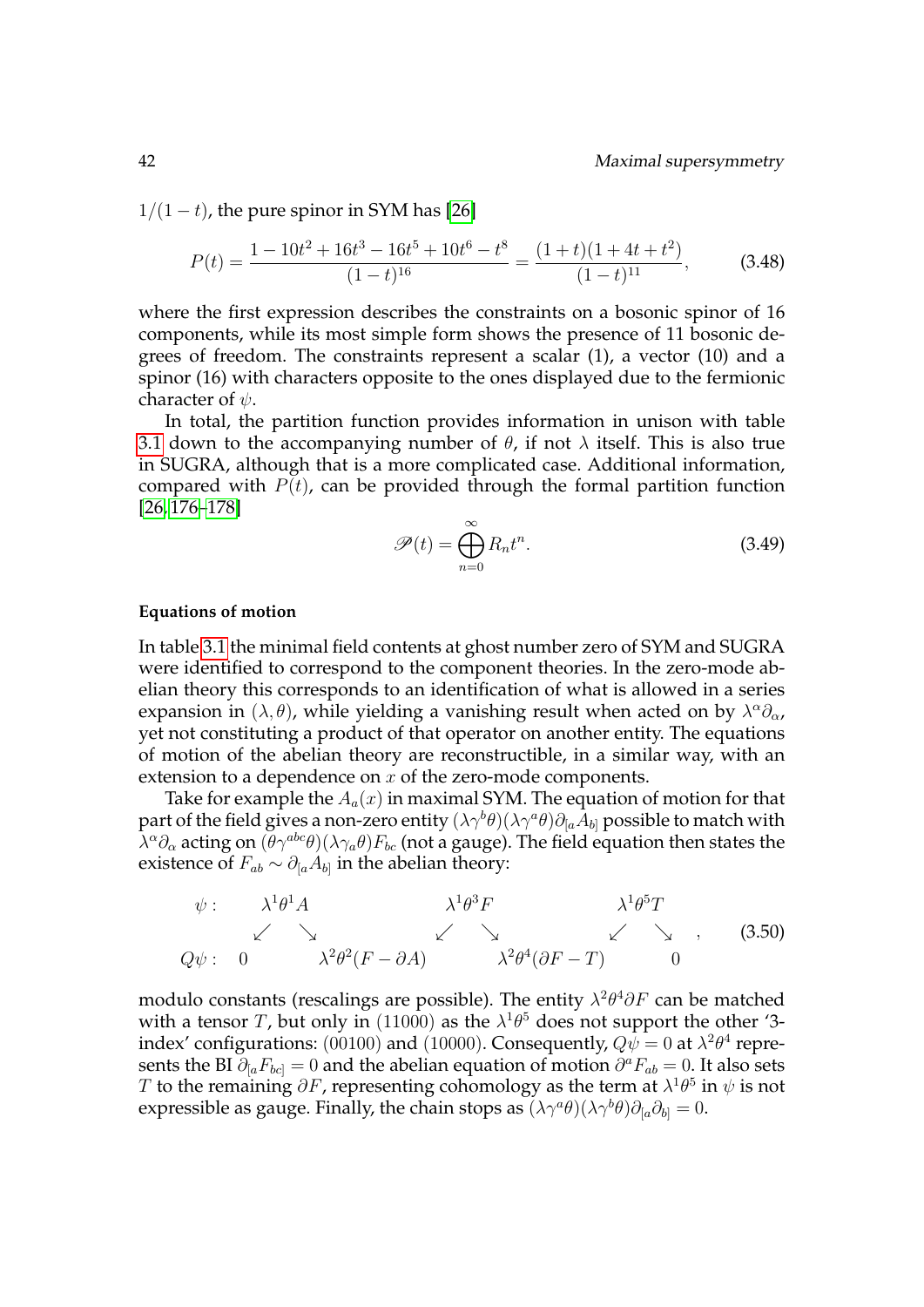#### 3.4 Features of the pure spinor formalism 43

This illustrates the general mechanisms for how the BIs and the equations of motion at ghost number zero show up. In the presence of interactions, the nonlinear action of the BV charge must be considered in terms of  $(S, \psi)$ , rendering the procedure more delicate in terms of gauge, etc. In SYM, this translates to

$$
Q\psi + \psi^2 = 0,\tag{3.51a}
$$

with e.g.  $dA + A \wedge A$  to be matched by F. Considering the hidden Lie indices in the equation of motion, the zero-mode cohomology and the abelian situation described above, this is quite apparently fulfilled. The  $\partial A$  in  $Q\psi$  shows up at  $\lambda^2\theta^2$  and the part at the same expansion in  $\psi^2$  is  $A^2$ . At  $\lambda^2\theta^4$ , where the BI and the equation of motion of  $F$  were recognised, additional terms show up from the  $\lambda^1\theta^2$  in  $\psi$  (with a total of  $\chi^2$ ) and the combination of the terms at  $\lambda^1\theta^1$  and  $\lambda^{1}\theta^{3}$  (AF), in unison with the equation of motion for the gauge field in eq. [\(3.5a\)](#page-29-0), concerning  $\partial F + AF - \chi^2$  in (10000).

A similar check can be done for the spinor, both of which can be extended to a thorough examination. Naturally, the cohomology changes not only with the introduction of a dependence on  $x$ , but also with the generalisation to interactions. At a qualitative assessment, however, it is possible to check what the non-abelian cohomology<sup>[8](#page-54-0)</sup> accommodates for in terms of the (zero-mode) abelian situation, as the latter is contained in the former and further corrections show up at a higher order in terms of the number of fields incorporated.

In SUGRA, in a comparison with eq. [\(3.5b\)](#page-29-1), it is simplest to look to the gravitino and the field strength. With  $\chi$  at  $\lambda^3\theta^4$  in  $\psi$ ,  $\partial\chi$  shows up at  $\lambda^4\theta^5$  in  $Q\psi.$  The BV equation of motion in a minimal setting,

$$
Q\psi + (\lambda \gamma_{ab}\lambda)\Phi^a \Phi^b = 0, \qquad (3.51b)
$$

then shows the presence of additional terms at  $\lambda^4\theta^5$  through the zero-mode cohomology of Φ. The contributions from the ghost number zero components reside at  $\lambda^1\theta^3$  and  $\lambda^1\theta^2$ , yielding  $\chi H$  and accommodating for  $\partial\chi+\chi H=0$ . In terms of the field strength,  $\partial H \sim \partial^2 C$  sits at  $\lambda^4 \theta^6$  in  $Q\psi$  with interaction additions in terms of zero-mode cohomology only from  $\lambda^1\theta^3$  in  $\Phi$ :  $H^2$ , consistent with  $\partial H + H^2 = 0$ . The further components in terms of eq. [\(3.4b\)](#page-29-1), e.g. a generalisation to  $\hat{H} \sim H + \chi^2$ , ought to show up in a further analysis of the non-abelian cohomology in  $\Phi$ , e.g. of what sits at  $\lambda^1\theta^3$ .

Consequently, the zero-mode cohomology in table [3.1](#page-49-0) is in accordance with equations of motion matching eq. [\(3.5\)](#page-30-0). It provides the possibility to confirm the correctness of the embedding of the component theories at ghost number zero in the minimal setting; the feature contained by construction. Strictly speaking,

<span id="page-54-0"></span><sup>&</sup>lt;sup>8</sup>Cohomology is generally used in terms of a nilpotent operator acting linearly on fields. However, the BV charge is a concept extended from this, acting consistently in a nilpotent way albeit non-linearly, presenting a cohomology in a non-abelian sense. This is what is referred to here.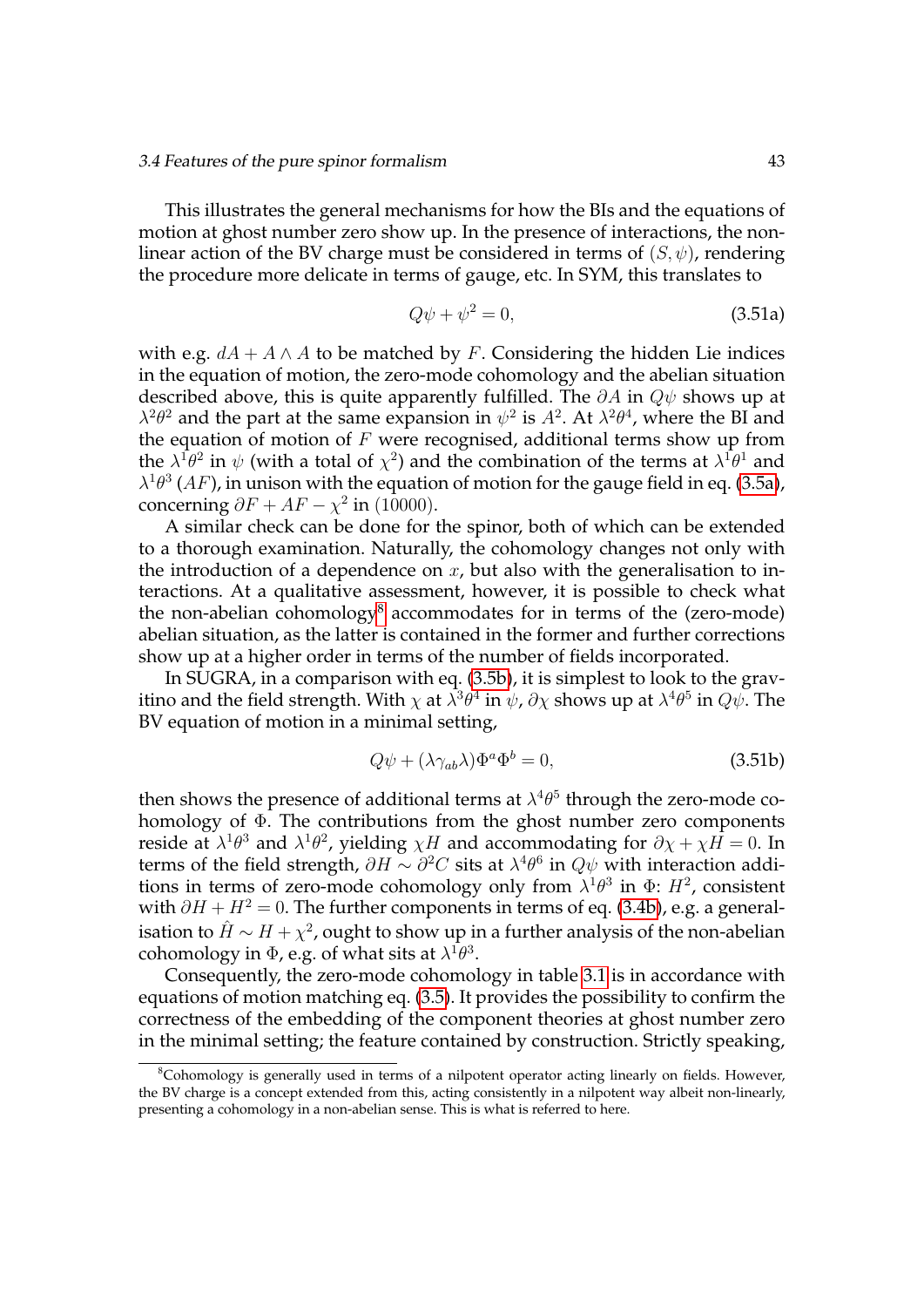though, what is contained in  $A_a$  etc. of the pure spinor formalism is not quite restricted to the component theory entities. Much like the operators of Paper I, they fill the correct niche but might be just a bit more general than that.

#### **Supersymmetry and diffeomorphisms in the pure spinor formalism**

The maximal supersymmetry figures in two different ways in the pure spinor formalism, depending on the theory. In SYM, the fact that the covariant spinor derivative commutes with the supersymmetry operator makes the entire construction invariant under the supersymmetry; Killing vectors on the background give the global maximal supersymmetry.

Anyhow, it is possible to see the equivalence of a field and its variation in the cohomology. A field *redefinition*

<span id="page-55-0"></span>
$$
A_a \approx A_a + (\epsilon \gamma_a \chi), \tag{3.52}
$$

is allowed, with any coefficient and spinor  $\chi$ , as long as the correct dimension, spin and statistics are demonstrated by the extra term and no further dependence on  $(\lambda, \theta)$  exists. Under these conditions, the term exists as cohomology and is equivalent to  $A_a$ , representing a gauge, though not in terms of  $Q\Lambda$ . It is an extra symmetry accommodated for. Note that the supersymmetry variations are equally observable through  $\delta_\epsilon \psi$ , which is no surprise, as  $\psi' = \psi + \delta_\epsilon \psi$ is a superfield, just as  $\psi$ . With  $\delta_\epsilon = \epsilon^\alpha Q_\alpha$  this exactly reproduces the structure in eq. [\(3.6a\)](#page-29-0):  $\delta_{\epsilon}$  encode dimension etc. by  $(\lambda, \theta)$ , same as  $Q$ ; except for the pure and the infinitesimal spinors, the difference is the sign in front of the ∂. For example in the zero-mode cohomology,  $\chi$  at  $\lambda^1\theta^2$  is brought down to  $\lambda^1\theta^1$ , where  $A_a$  is, by  $\epsilon^{\alpha}\partial_{\alpha}$ , with the element at  $\lambda^1\theta^1$  in  $\psi+\delta_{\epsilon}\psi$  as the right hand side of eq. [\(3.52\)](#page-55-0). The option of a general, real coefficient corresponds to the cohomology accommodating any real supersymmetry algebra. At a rescaling of  $Q_{\alpha}$ , the minimal  $Q$  undergoes the same redefinition through eq. [\(3.9\)](#page-33-0), but remains nilpotent. Consequently, any real, maximal supersymmetry algebra is respected in the formalism.

In SUGRA, the supersymmetry is local, and the variations only present in terms of the field redefinitions, e.g. for the 3-form as

$$
C_{abc} \approx C_{abc} + (\epsilon \gamma_{[ab} \chi_{c]}), \tag{3.53}
$$

under the conditions already mentioned in connection to SYM. Just as there, they correspond to eq. [\(3.6b\)](#page-29-1) and can be analysed in terms of  $\delta_{\epsilon}\psi$ , etc. In addition, the same type of equivalence allows for

$$
(\lambda^3 \theta^3)^{abc} C_{abc}(x^a) \approx (\lambda^3 \theta^3)^{mnp} C_{mnp}(x^m), \tag{3.54}
$$

i.e. a change of the supervielbein from one smooth manifold to another, describing diffeomorphisms. As all indices are contracted, the pure spinor formulation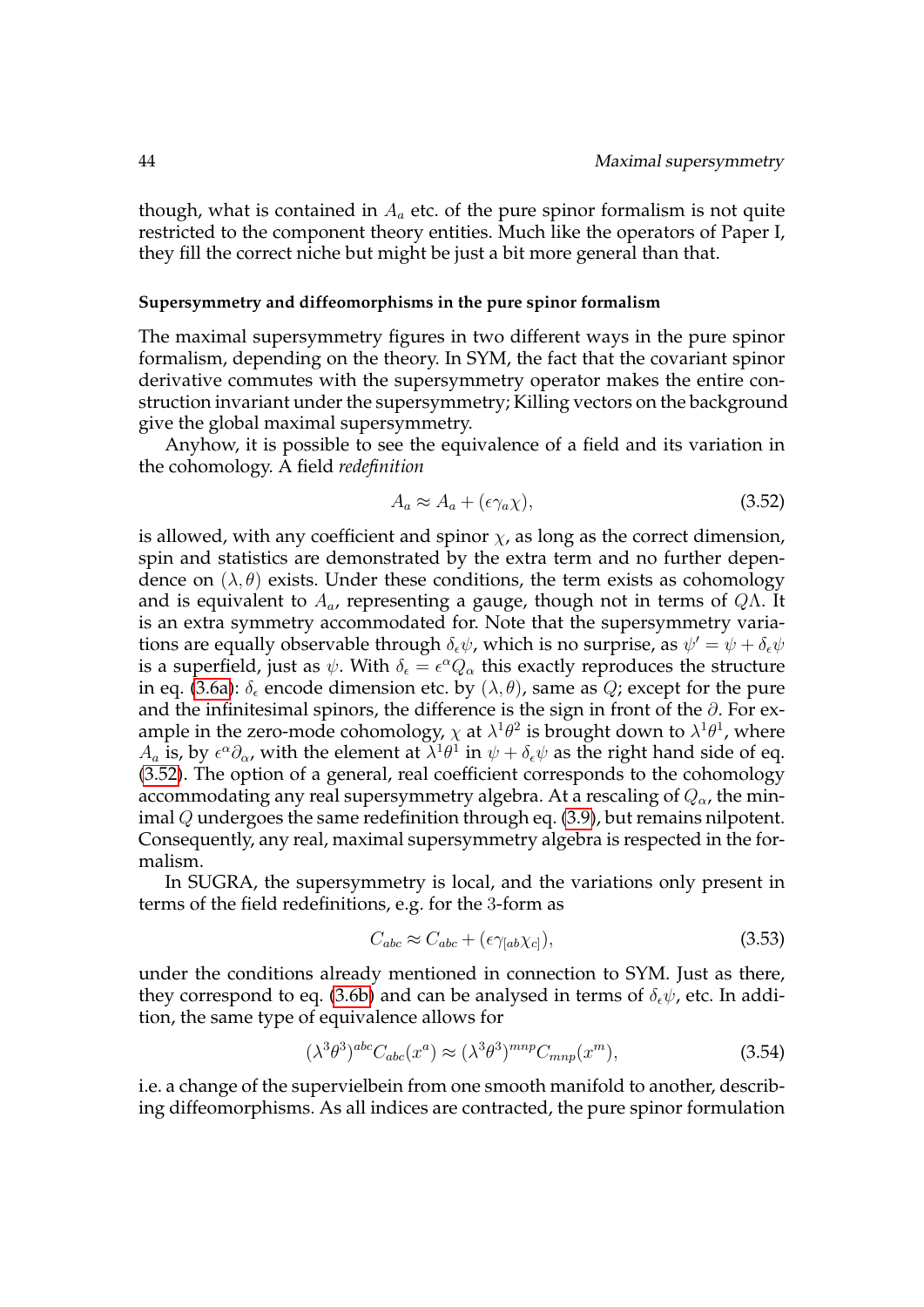is insensitive to the alteration. Contrary to what is true in SYM, the diffeomorphisms change the fields, which are background dependent, and in this way background invariance is implied in SUGRA, despite an initial formulation on a flat background. As noted in section [3.3.2,](#page-38-1) a presence of the soft condition torsion modules in eq. [\(3.14b\)](#page-34-3) is captured.

The important point is that the maximal supersymmetry of SUGRA is present in the cohomology: respected by the formulation, which also goes for the diffeomorphism symmetry. They are inherent in the formalism, but not explicitly so — the equivalence classes are a rather circumvent feature, bundled up with gauge symmetries etc., so that the symmetries are just short of manifest, a concept used a bit too liberally in Paper II and IV. In fact, even the matter of manifest supersymmetry in SYM can be questioned in terms of the general regularisations and the subsequent dependence on  $\theta$  (in an equivalence class). That action does, however, present manifest supersymmetry. Compare to the discussion in chapter [6;](#page-100-0) any advantage is best taken care of. At present, the importance of the pure spinor formalism lies in it constituting the only known way of describing an action respecting maximal supersymmetry. How to achieve a formulation with it present *explicitly* is another thing entirely: completely unknown, as well as the possible benefits thereof. Be it SYM or SUGRA, in terms of explicitness, the Q-equivalence falls short of what might be wished for.

Interestingly, the structure in SYM and linearised SUGRA is present already in the superspace formulation. The pure spinors merely encode the symmetry properties.

#### **Discerning properties in terms of the component theory**

The opaqueness of the pure spinor formalism with respect to the symmetries has an equivalent concerning the fields of the theory. They show up in a series expansion of the pure spinor superfield, and are in many ways best left alone there. Any attempt at tracking a part of the field  $\psi$ , or extracting it from calculations, will prove troublesome; a feature especially regrettable when it comes to comparisons between the pure spinor formalism and other approaches, as will be illustrated in the next chapter.

However, when left alone, the sheer compactness of the theory is what makes it so attractive. In many ways it simplifies the observation of properties, which is a key feature in Paper I, II and IV. Compared, for example, to the examinations of the UV divergences in SYM, the corresponding procedure in the pure spinor formalism is remarkably straightforward.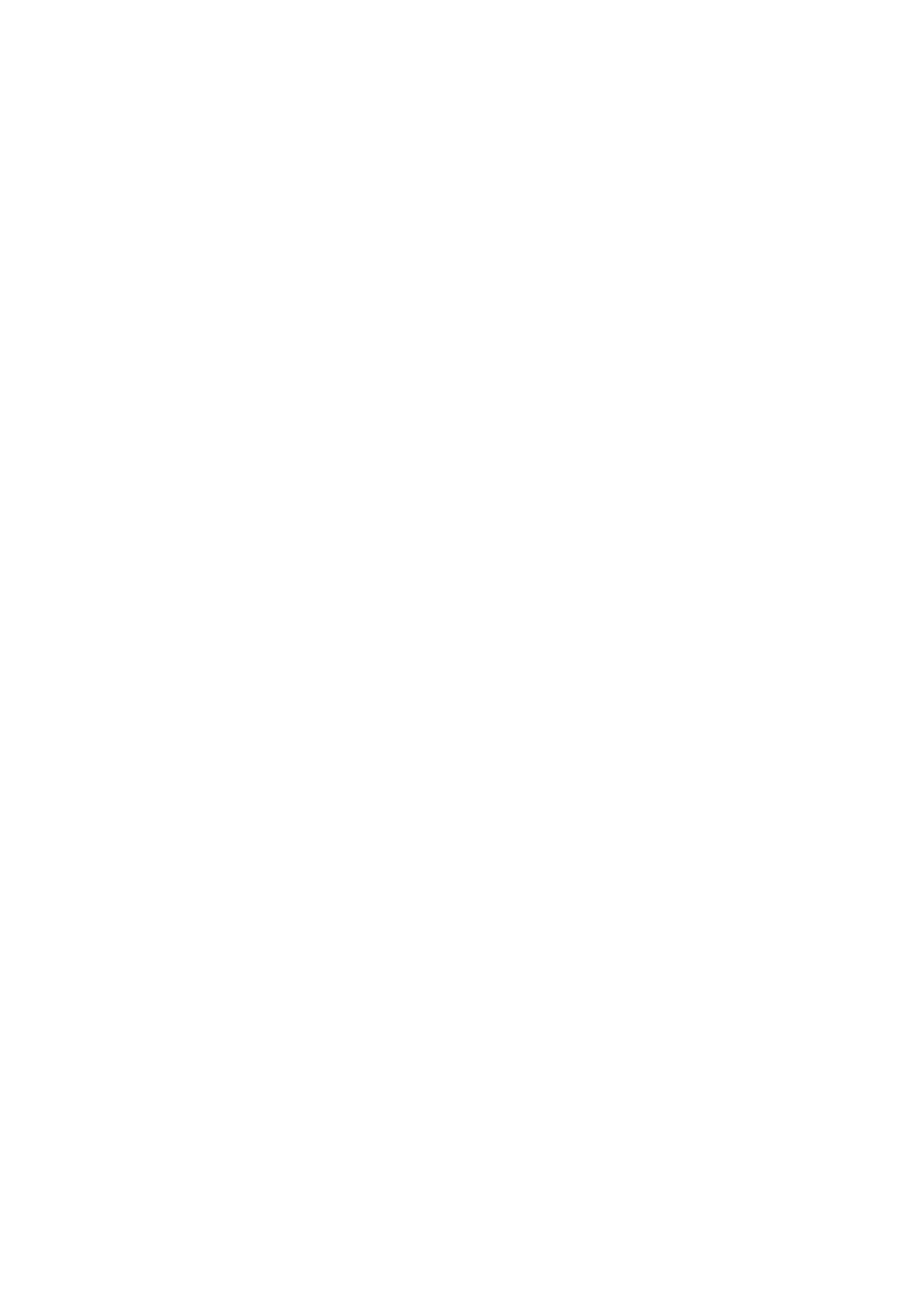<span id="page-58-0"></span>The known is finite, the unknown infinite; intellectually we stand on an islet in the midst of an illimitable ocean of inexplicability. Our business in every generation is to reclaim a little more land, to add something to the extent and the solidity of our possessions.

Thomas Huxley

# Ultraviolet divergences **4**

The theories of SYM and SUGRA describe interactions, and it is natural to wonder at what those look like. Key features can be illustrated and analysed in terms of 'super-Feynman rules' and amplitude diagrams; a process possible to fashion in a number of ways, e.g. through the use of the pure spinor actions in maximal SYM and SUGRA. Importantly, the search connected to the supersymmetric theories does not end at the actions, for what they contain is the true object of interest.

Integral to any examination of these theories, representing low energy limits, is whether or not the results are perturbatively finite. Ideally, perturbative finiteness is provided by default in a formulation. In its absence, it is either necessary to consider non-perturbative treatments, or to restrict the examinations to areas where perturbative finiteness is ensured, for accurate results. In this, the dimension of four is of special relevance, as it represents the type of theory directly related to our experienced reality; what is desirable to describe.

Regarding the maximally supersymmetric theories, perturbative finiteness has been a subject of interest for quite some time. The issue can be divided into two categories: the ultraviolet (UV) and the infrared (IR) regimes, where the theories may threaten to diverge. In specific, it concerns the integrations over free momenta (corresponding to  $x$ ) present in loop amplitudes as loop momenta, and the ensuing dependence on the momentum cut-off. However, the IR divergences are comparatively well-known [\[179](#page-117-7)[–193\]](#page-118-0) and possible to regularise through restoring the momentum dependence of the amplitude diagrams [\[91,](#page-112-0) [194\]](#page-118-1), as only diagrams independent of the momenta display IR divergences. Therefore, the subject of this chapter is the UV divergences.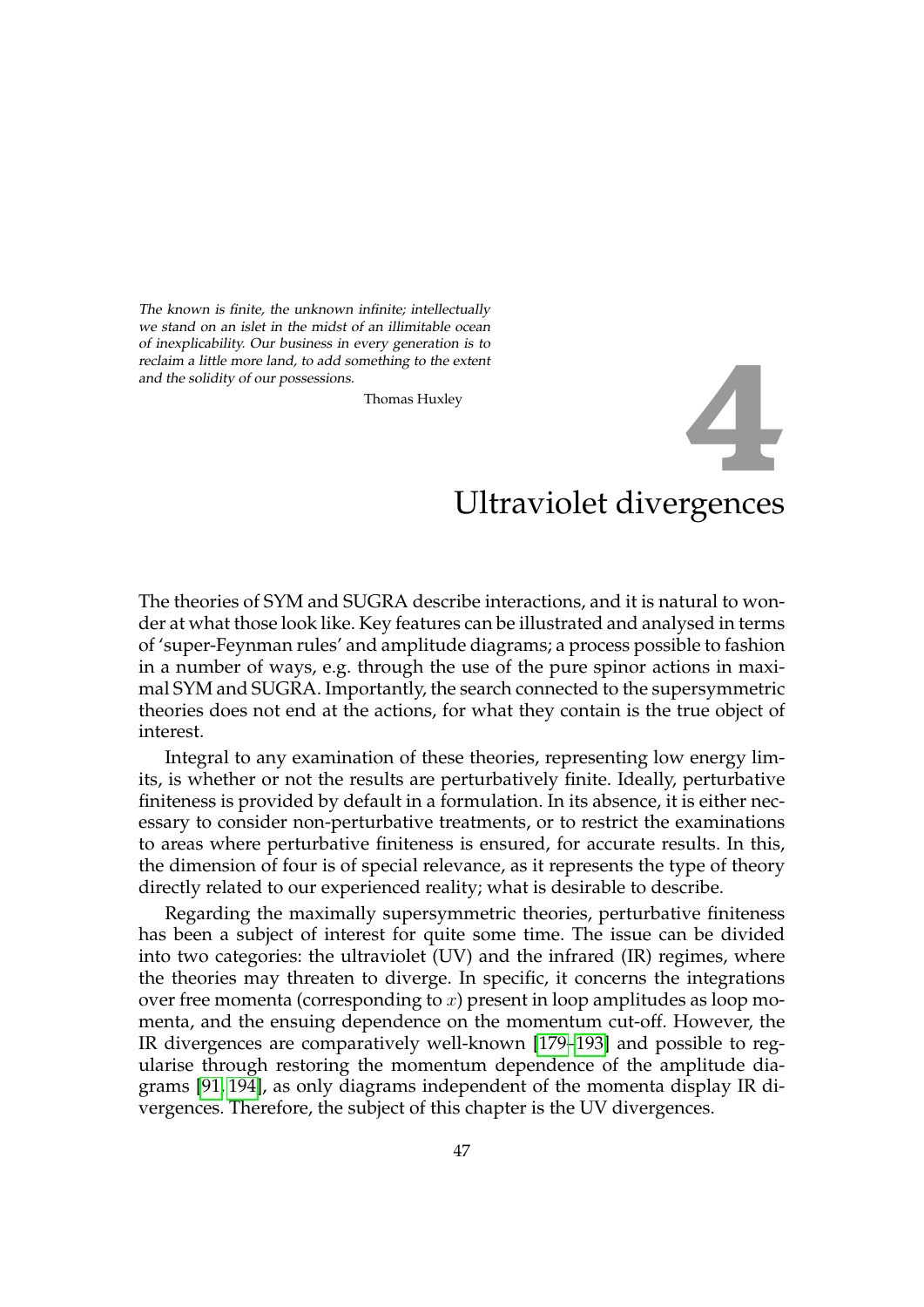The UV divergences in maximal SYM have long been well-known [\[79](#page-111-0)[–81\]](#page-111-1). The theory is perturbatively finite in up to four dimensions, and as such constitutes a very well-behaved theory, for the purposes of investigations related to the physical world. The situation in maximal SUGRA is more complex, quite unsurprisingly considering the fundamental differences between the two theories. In general, SYM at best is a guideline for what happens in SUGRA, though usually a highly important one. The UV divergences in maximal SYM provide a general understanding for what to expect in maximal SUGRA — a dependence on the number of loops present, and the dimension of the theory under consideration. The higher either of those is, the more divergent the corresponding amplitude diagram. The SYM investigations also provide the groundwork for some of the examinations of the SUGRA equivalent.

The UV divergences in maximal SUGRA still remain to be determined in full. The final result may range anywhere between that of SYM and a theory convergent in up to two dimensions; the first limit arises naturally as SYM is part of SUGRA, and the second, since the theory of gravity in two dimensions is trivial. The key question is what happens in four dimensions.

In fact, maximal SUGRA is not expected to prove finite in  $D = 4$ . That would correspond to the theory constituting a well-defined quantum theory, on its own. The same is expected for M-theory, and the presence of two consistent, inequivalent field theories would present a strange situation. It is currently supposed that maximal SUGRA needs to be altered in some way, through taking a non-perturbative treatment of the underlying (M-)theory into account, for it to make sense. The ongoing investigations of  $\mathcal{N} = 8$ ,  $D = 4$  SUGRA points towards a first possible divergence at 7 loops, but the results of Paper IV and V in addition show a removal of the divergent terms at and above 7 loops. Due to this, there is a possibility of perturbative finiteness in  $D = 4$ , which warrants further investigations. The situation is highly interesting.

This chapter starts out from the UV divergences in maximal SYM; the associated general methods and features are described in order to facilitate the outline of the situation in maximal SUGRA. The subsequent presentation of the investigations in maximal SUGRA, past and present, includes an outline of the general investigations using counterterms, the explicit calculations which are performed for the four-graviton amplitude, and the investigations based on the pure spinor formalism. Finally, the current results are summarised.

# **4.1 Maximally supersymmetric Yang–Mills theory**

Maximal SYM is perturbatively finite in  $D \leq 4$ , as first proven in [\[79](#page-111-0)[–81\]](#page-111-1), and the means to get to the proofs adequately illustrate the key properties of the UV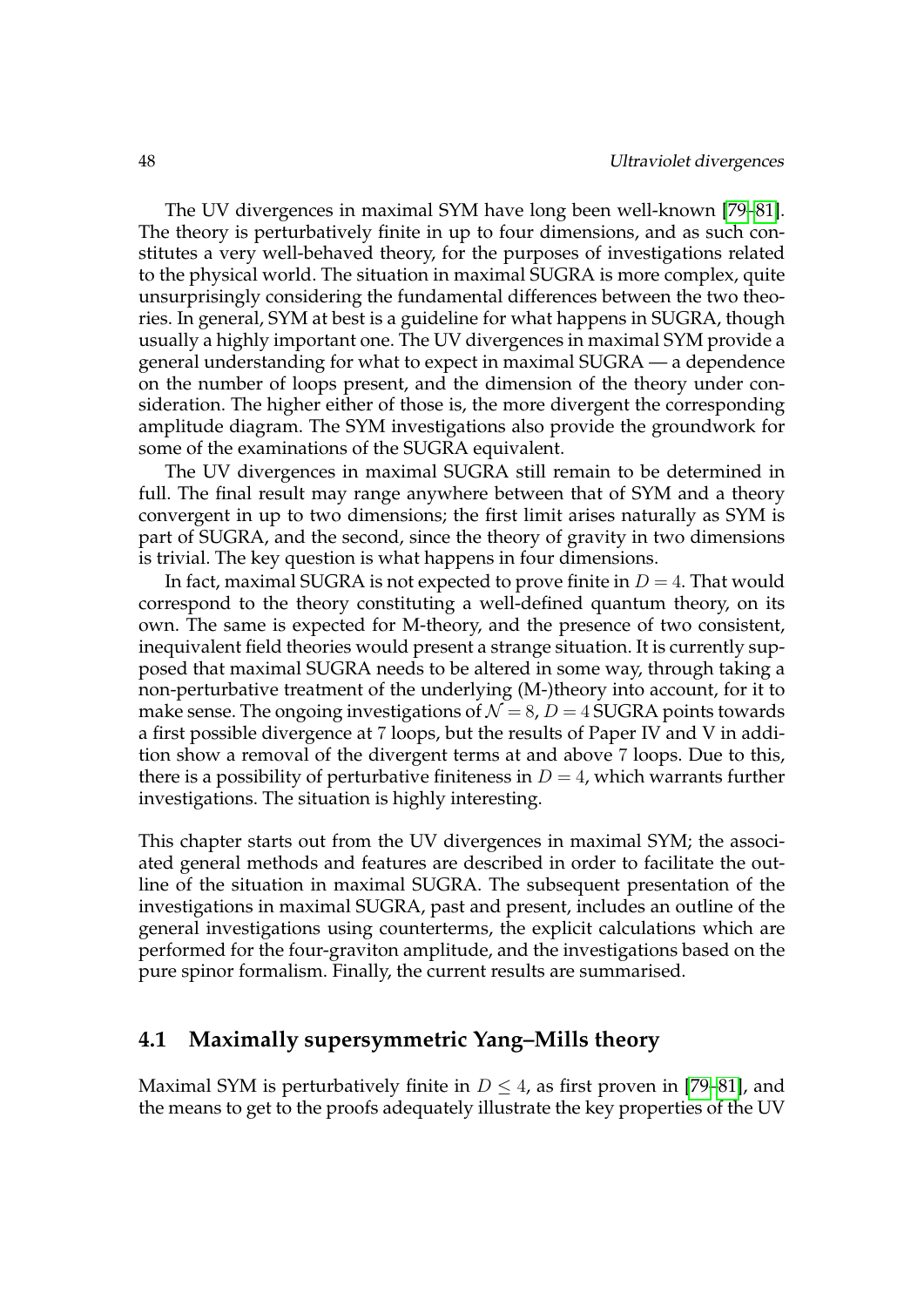divergences in the maximally supersymmetric theories; the effects of a restriction on a finite, non-perturbative theory. They are visible as a dependence of the amplitude diagrams on the momentum cut-off, and are at times superficial in that they cancel out due to symmetry properties. Some cases are perturbatively finite, others not. In determining which are which, the starting point is in the generalisation of what takes place in ordinary space; the situation of quantum field theory naturally provides a basis for the workings of the superfield theories. There, the divergences are described in terms of counterterms.

#### **Counterterms**

So-called counterterms occur in quantum field theory as local, physical operators that are products of the procedure of renormalisation — one of the ways to remove the UV divergences of a theory. They constitute the extra terms in the renormalised action (compared to the initial one) that appear as the convergent and divergent terms are separated. In this, the counterterms represent the divergent parts of the theory: one type of divergence for each counterterm. The renormalised perturbation theory includes Feynman rules with counterterms, but the divergences can be suppressed through an alteration of the coefficients in the counterterms. The procedure is especially suitable for analysing and removing the superficial UV divergences of multi-loop diagrams. [\[164\]](#page-116-5)

In the supersymmetric theories, the concept of counterterms is simply extended to the supersymmetric setting, by default connected to the UV divergences in the loop amplitudes in the same way as is the case in ordinary quantum field theory. However, a theory cannot be altered into finiteness. Instead, the relevance of the counterterms lies in the identification of the perturbative behaviour of a theory. The object of interest in the analysis of whether a theory is perturbatively finite or not is the set of counterterms that may be formulated non-trivially in it, as that equals an identification of the unavoidable UV divergences. If no such counterterms can be formulated, the theory is perturbatively finite. In a step-by-step approach, each type of diagram is proven perturbatively finite through a proof of the absence of counterterms.

# **Miraculous cancellations**

A typical trait of the supersymmetric theories is unexpected cancellations among the UV divergences. Some UV divergences that initially might be considered unavoidable because of a presence of befitting counterterms in a context analogous to quantum field theory, simply vanish in the superfield perturbation theory. This is e.g. the case in the Wess–Zumino model [\[195–](#page-118-2)[197\]](#page-118-3), which contains no mass or interaction counterterms. The simplifications are caused by the supersymmetry present in the theories, making it integral to keep the super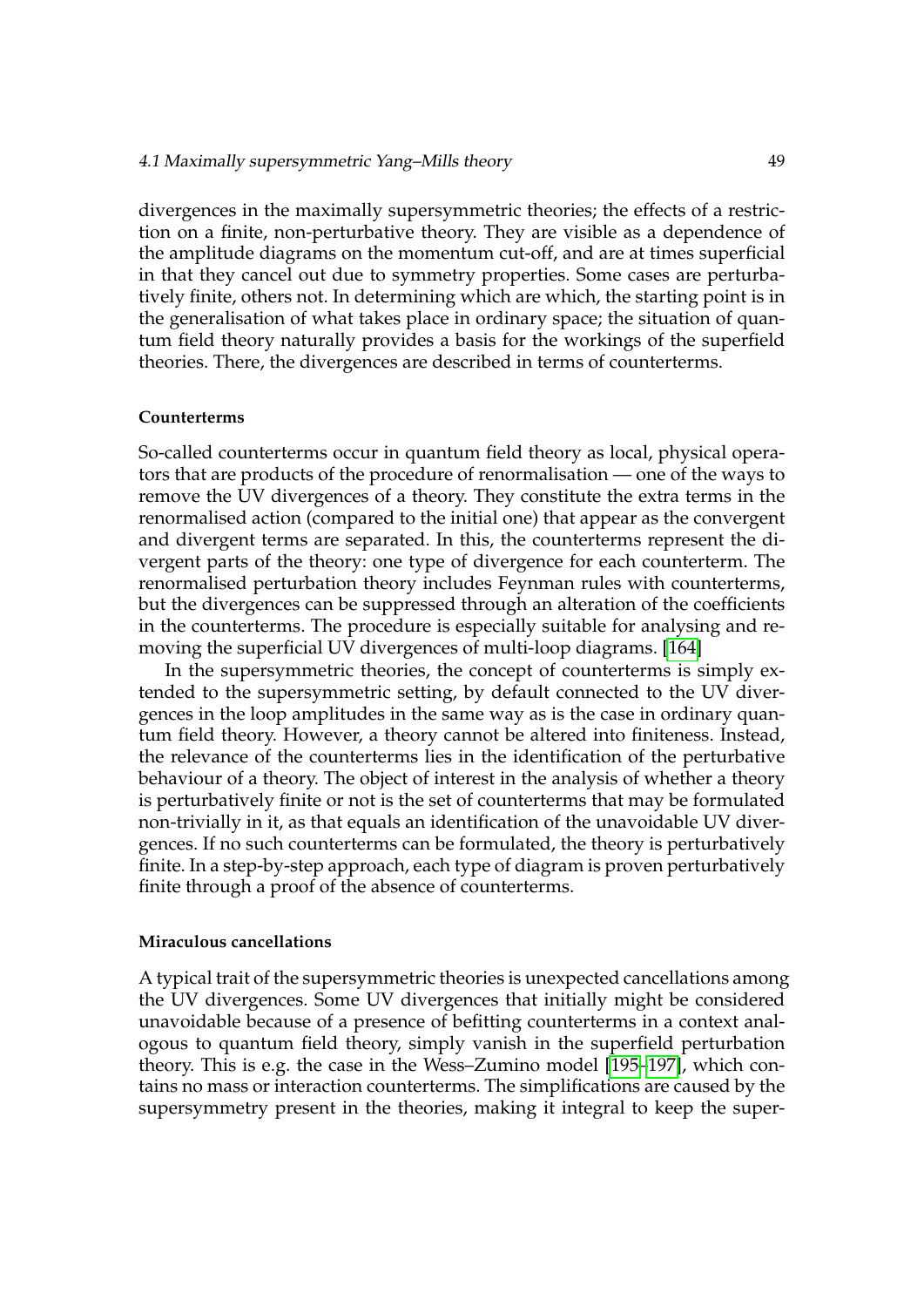symmetry as a natural part of the formulation during investigations. Without it, a loss of predictability occurs, or at least, predictions are rendered more difficult by far. This is doubly true for maximally supersymmetric theories, constrained by 'extra' symmetries as far as possible.

#### **Utilising the symmetries**

Since it is of interest to keep as many as possible of the symmetries of a theory manifest during investigations, for maximal simplicity, in (flat) maximal SYM the super-Poincaré symmetry preferably should be an inherent part of the formulation. Moreover, for an overall proof, an action is required. In its presence, e.g. the equivalent of Feynman rules can be identifies and utilised, to all order of perturbation theory. In the absence of an action, the divergences need to be addressed order by order.

However, there is no action for any maximally supersymmetric theory with strictly manifest maximal supersymmetry. More importantly, at the time of the maximal SYM proof of perturbative finiteness in  $D \leq 4$ , even an action with nearly manifest maximal supersymmetry (as provided by the pure spinor formalism) remained to be formulated. Consequently, the only way to get to an overall proof was to keep as much of the symmetry as possible.

In [\[79](#page-111-0)[–81\]](#page-111-1), for the proof of perturbative finiteness in  $D = 4$  maximal SYM, manifest Lorentz symmetry was abandoned for the presence of maximal supersymmetry, in line with or perhaps as additional proof of the statement in the section on miraculous cancellations: that of the supersymmetry to be the central piece in the puzzle. The proofs were performed in two different ways:

- In [\[79,](#page-111-0)80], the light-cone frame was used for the formulation of an action, with the subsequent amplitudes given by supergraph Feynman rules in a certain gauge, where the amplitudes could be proven finite (to any order of perturbation theory) through a power counting of the constituent momenta. The gauge invariance of the UV divergences (by them being a product of on-shell external states) then set the theory to be finite.
- In [\[81\]](#page-111-1), the  $\mathcal{N} = 4$ ,  $D = 4$  theory was captured through an  $\mathcal{N} = 2$  SYM theory coupled to an  $\mathcal{N} = 2$  matter theory in the adjoint representation. In that setting, the non-renormalisation theorem (limiting how renormalisation can change a theory) set the UV divergences originating in two loops or more to correspond to gauge invariant functionals of the background fields, which by symmetry properties vanish. In addition, convergence was shown for the 1-loop structures. Consequently, no non-trivial counterterms existed, yielding a finite theory.

From this, finiteness in the dimensions lower than four is given by default. However,  $D = 4$  also represents the upper limit on the perturbative finiteness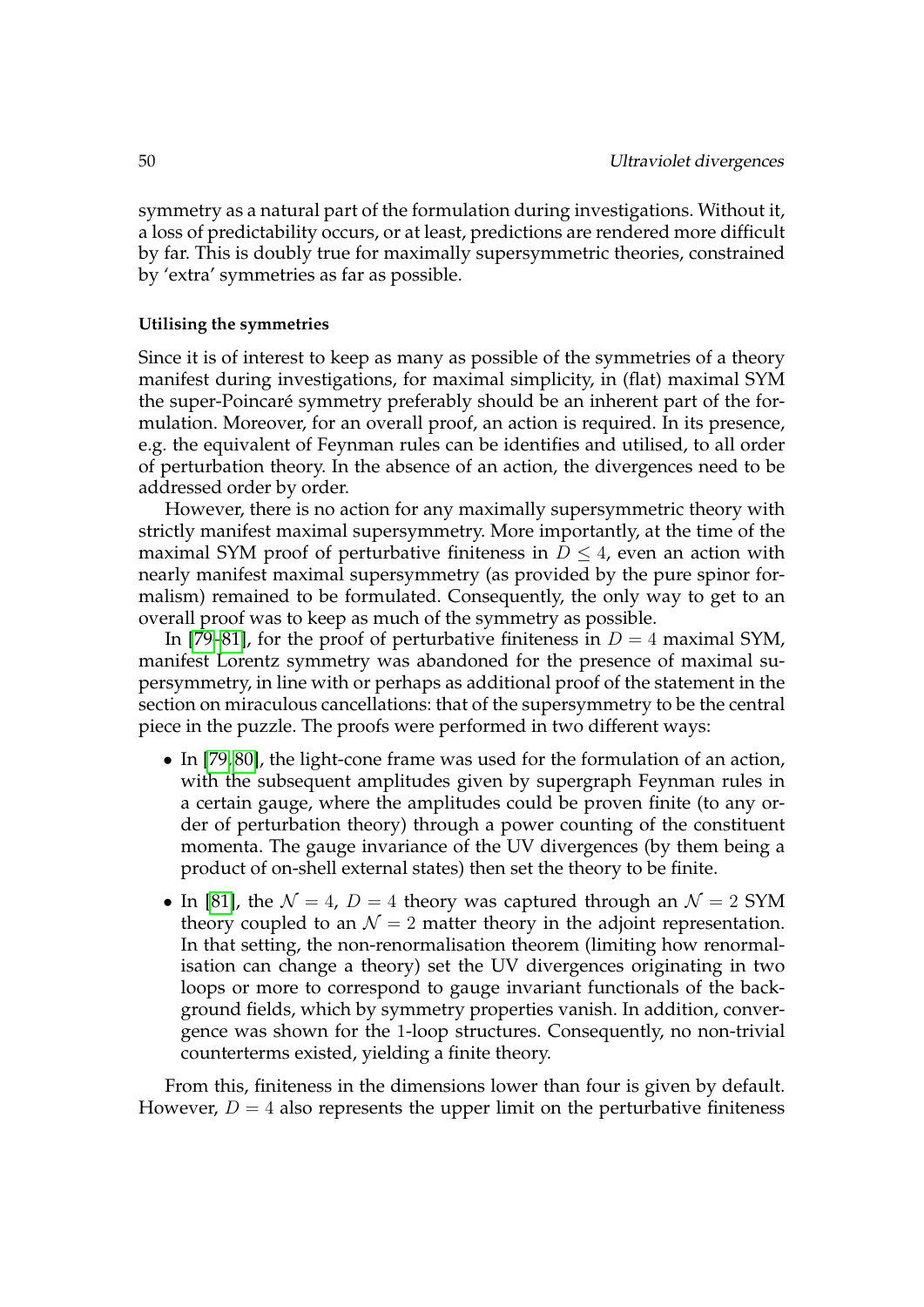of maximal SYM. In  $D = 5$ , the theory is UV divergent, as conjectured in [\[85\]](#page-111-3) and shown in [\[86\]](#page-111-4), both approaches which are quite different from the ones just presented. The latter uses harmonic superspace [\[198\]](#page-118-4) whereas the former is a unitarity method developed for the examination of the maximal  $D = 4$  SUGRA theory, though based on SYM investigations [\[84,](#page-111-5) [85,](#page-111-3) [100,](#page-112-1) [106,](#page-113-0) [107\]](#page-113-1).

The methods of investigation relevant for the UV divergences in maximal SYM that have been developed since the  $D = 4$  proof will be described in more detail in the following section on maximal SUGRA, apart from the one in [\[86\]](#page-111-4). This includes, besides the unitarity method, approaches based on the pure spinor formalism, which are equally applicable to the maximal SYM and SUGRA theories. In the detailed situation in maximal SYM now to be addressed, the inclusion of the pure spinor results e.g. is relevant in a comparison with SUGRA. Partly, it also helps in establishing the relevance of the results (as they are in accordance with the results produced by other means) and partly in that the pure spinor results in some ways are more specific than that.

## **4.1.1 Factors influencing the UV behaviour of the amplitudes**

The limit on maximal SYM for perturbative finiteness, [\[79–](#page-111-0)[81\]](#page-111-1)

<span id="page-62-0"></span>
$$
D \le 4,\tag{4.1a}
$$

can be specified in more detail with respect to different amplitude diagrams, or parts thereof. Naturally, a general statement concerns all possible amplitude diagrams involved, but in understanding the nature of the UV divergences, it is equally important to note how they arise. This is doubly true in a comparison with SUGRA; in order to specify the overall UV behaviour, it is necessary to identify the factors that determine it, and how they do so.

# **The loop dependence**

The most obvious factor contributing to the UV divergences of an amplitude diagram is the number of loops present in it. An amplitude with no loops is convergent in any dimension, while perturbatively finite in the presence of L loops if [\[78,](#page-111-6) [85,](#page-111-3) [86\]](#page-111-4)

<span id="page-62-1"></span>
$$
D < 8 \t L = 1,
$$
  
\n
$$
D < 4 + \frac{6}{L} \t L > 1.
$$
 (4.1b)

The overall constraint on the maximal SYM theory in eq. [\(4.1a\)](#page-62-0) is here due to the open limit of  $L \to \infty$ . For separate amplitudes, the higher the number of loops present, the more severe the constraint on the dimension. The first divergence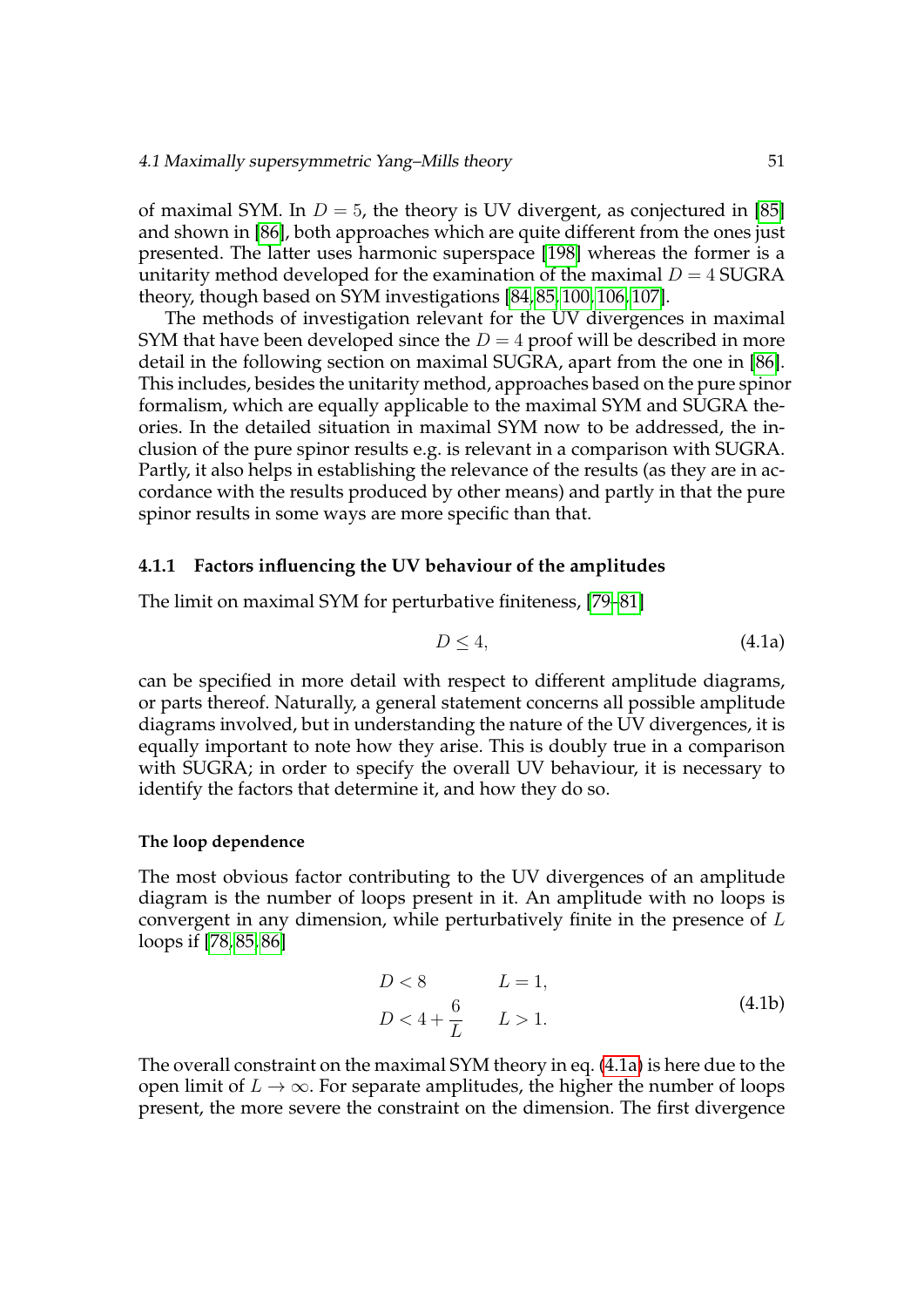

<span id="page-63-1"></span>Figure 4.1: A one-particle irreducible 2-point connection to a loop structure (a) and the by default (if allowed by loop integration) accompanying one-particle reducible 2 point connection (b). The cut indicated divides the diagram in (b) into two separate one-particle irreducible parts, impossible to divide further (non-trivially) by a single cut. The subsequent tree diagram part in (b) could equally be replaced with a second loop structure mirroring the first, provided no more connections exist between the two.

in five dimensions occurs for the 6-loop diagram, as stated in [\[86\]](#page-111-4), and explicitly calculated in [\[107\]](#page-113-1).

The limits originate in the power of the momentum cut-off being required to be negative:

$$
\Lambda^{DL-8L} \ll 1 \qquad L = 1,
$$
  
\n
$$
\Lambda^{DL-4L-6} \ll 1 \qquad L > 1,
$$
\n(4.1c)

where  $DL$  shows up by default due to the integration over  $D$  loop momenta in each loop. Effectively, this means that the higher the dimension, the more divergent the theory (or less convergent, when the requirements are fulfilled). The same also goes for an increase in the number of loops under consideration.

#### **The relevant parts of an amplitude diagram**

Most investigations are performed for the 4-point amplitude: a completely general set of amplitude diagrams, with four external particles. This represents the lowest number of external particles that may be present, since tree diagrams naturally have this lower limit<sup>[1](#page-63-0)</sup> and loop diagrams are required to be characterised similarly, by the non-renormalisation theorem, for finiteness. Their vanishing is typically confirmed separately in each setting for the investigations of the amplitudes, for example as in  $[24, 104]$  $[24, 104]$ . Moreover, the general *n*-point amplitudes are not expected to behave any worse than the 4-point versions. As for the absence of the lowest  $n$ -point diagrams, the arguments for this take different shapes in different settings.

A general amplitude diagram can be divided into one-particle irreducible parts, as illustrated in fig. [4.1.](#page-63-1) In this setting, the requirement of four external particles is not to be confused with the required connections to a one-particle irreducible subset of the amplitude diagram. Naturally, any overall number of

<span id="page-63-0"></span><sup>&</sup>lt;sup>1</sup>Simply a 3-point vertex between external particles (on-shell) is trivial.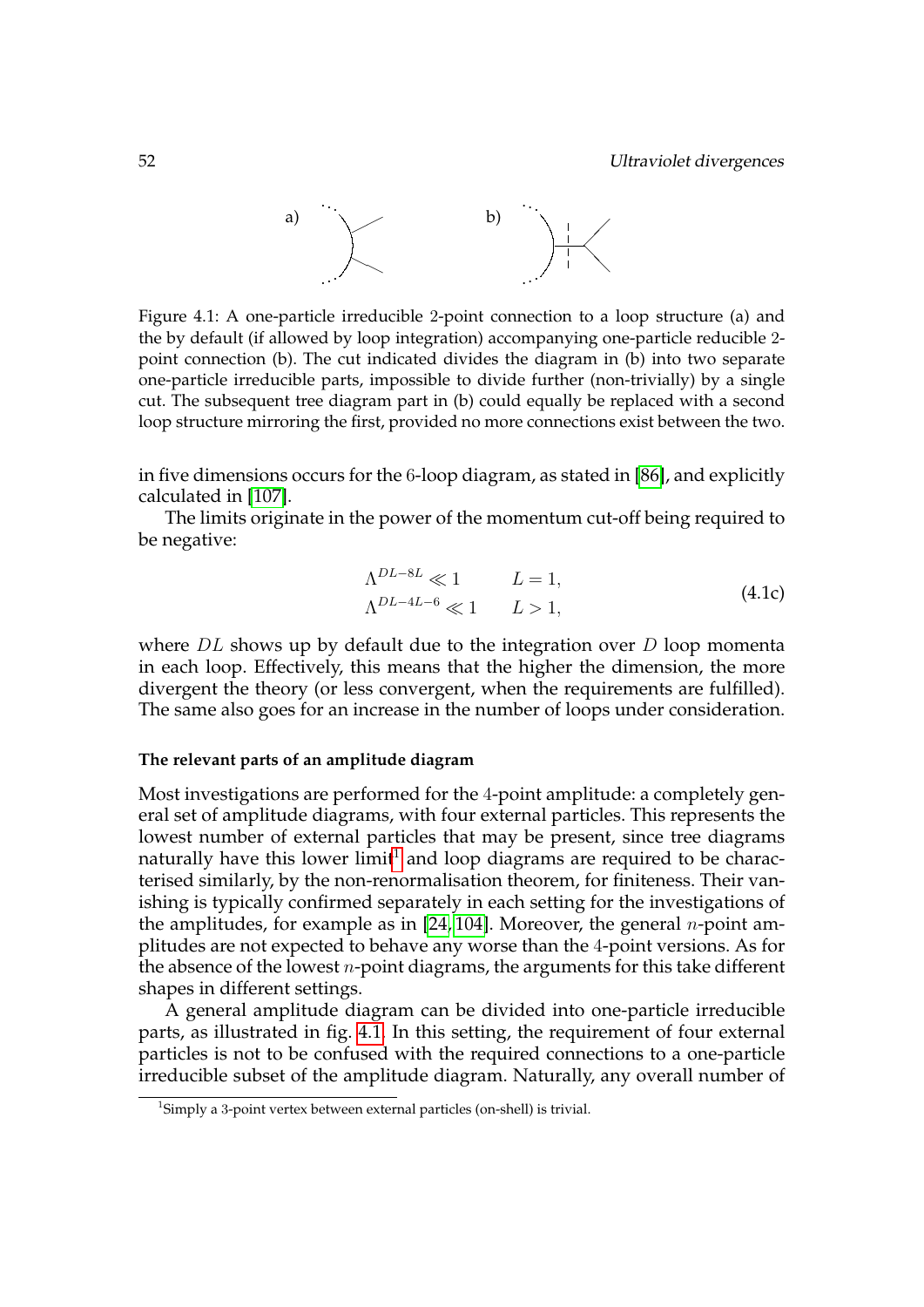legs free to connect to a diagram may do so in any configuration, e.g. as illustrated in fig. [4.1,](#page-63-1) but the different parts thereof are separate. In the one-particle irreducible setting, the absolute lower bound for an  $n$ -point (strictly speaking: part of a) diagram is  $2$  instead of  $4.$  The former allows for the latter $^2$  through vertices external to the one-particle irreducible loop structure, while avoiding the total derivative a single propagator would constitute on the expression, thereby representing a valid, non-trivial entity.

A somewhat subtle point, and the reason for considering one-particle irreducible loop structures, is that the UV divergences of those parts of an amplitude diagram are independent of one another. This is observed in general for maximal SUGRA, but is perhaps most obvious in a pure spinor approach. The loop momenta shared between different loops is what sets the UV divergences, and loop momenta are not shared between one-particle irreducible subsets of a diagram. As such, amplitude diagrams may be split into their one-particle irreducible parts before an analysis of the subsequent UV divergences, and a diagram does not diverge any more than what is set by the worst behaved oneparticle irreducible part of it.

#### **The UV behaviour of the one-particle irreducible parts of an amplitude diagram**

For a one-particle irreducible loop structure, the number of loops is not the only factor that sets the UV divergence. When the number of legs  $(i)$  connected to it is considered, it is possible to observe that the UV behaviour changes to the better for higher  $j$ . It is most commonly noted e.g. for the 4-point 3- and 4-loop amplitude diagrams of one single one-particle irreducible loop structure that, depending on the configuration of the loops, demand different minimum *js*. The result is that the UV divergences differ between the different configurations. In Paper IV and V, this was mentioned and the conditions for finiteness *for such a part* implied to alter from eq. [\(4.1b\)](#page-62-1) into

$$
D < 2j
$$
  
\n
$$
L = 1
$$
  
\n
$$
A \le j \le 10,
$$
  
\n
$$
D < 8 + 2\left[\frac{j-1}{2}\right]
$$
  
\n
$$
L = 1
$$
  
\n
$$
j > 10,
$$
  
\n
$$
D < 6 + \frac{2j - 6}{L}
$$
  
\n
$$
1 < L \le 3
$$
  
\n
$$
L + j \le 7,
$$
  
\n
$$
L = 1
$$
  
\n
$$
j > 10,
$$
  
\n
$$
L \le 3
$$
  
\n
$$
L + j \le 7,
$$
  
\n
$$
L = 1
$$
  
\n
$$
1 < L \le 3
$$
  
\n
$$
L + j \le 7,
$$
  
\n
$$
L = 1
$$
  
\n
$$
L \le 3
$$
  
\n
$$
L + j \le 7,
$$
  
\n
$$
L = 1
$$
  
\n
$$
L \le 3
$$
  
\n
$$
L + j \le 7,
$$
  
\n
$$
L = 1
$$
  
\n
$$
L \le 3
$$
  
\n
$$
L + j \le 7,
$$
  
\n
$$
L = 2
$$
  
\n
$$
L \ge 5
$$
  
\n
$$
2L + j > 12,
$$
  
\n
$$
D < 4 + \frac{2[(L + j)/2]}{L}
$$
  
\n
$$
D
$$
 otherwise,

<span id="page-64-0"></span><sup>&</sup>lt;sup>2</sup>And the latter is required through varying properties, e.g. in the pure spinor formalism for the integration over the fermionic variables to be non-zero (additional terms required), as noted in [\[104\]](#page-112-2).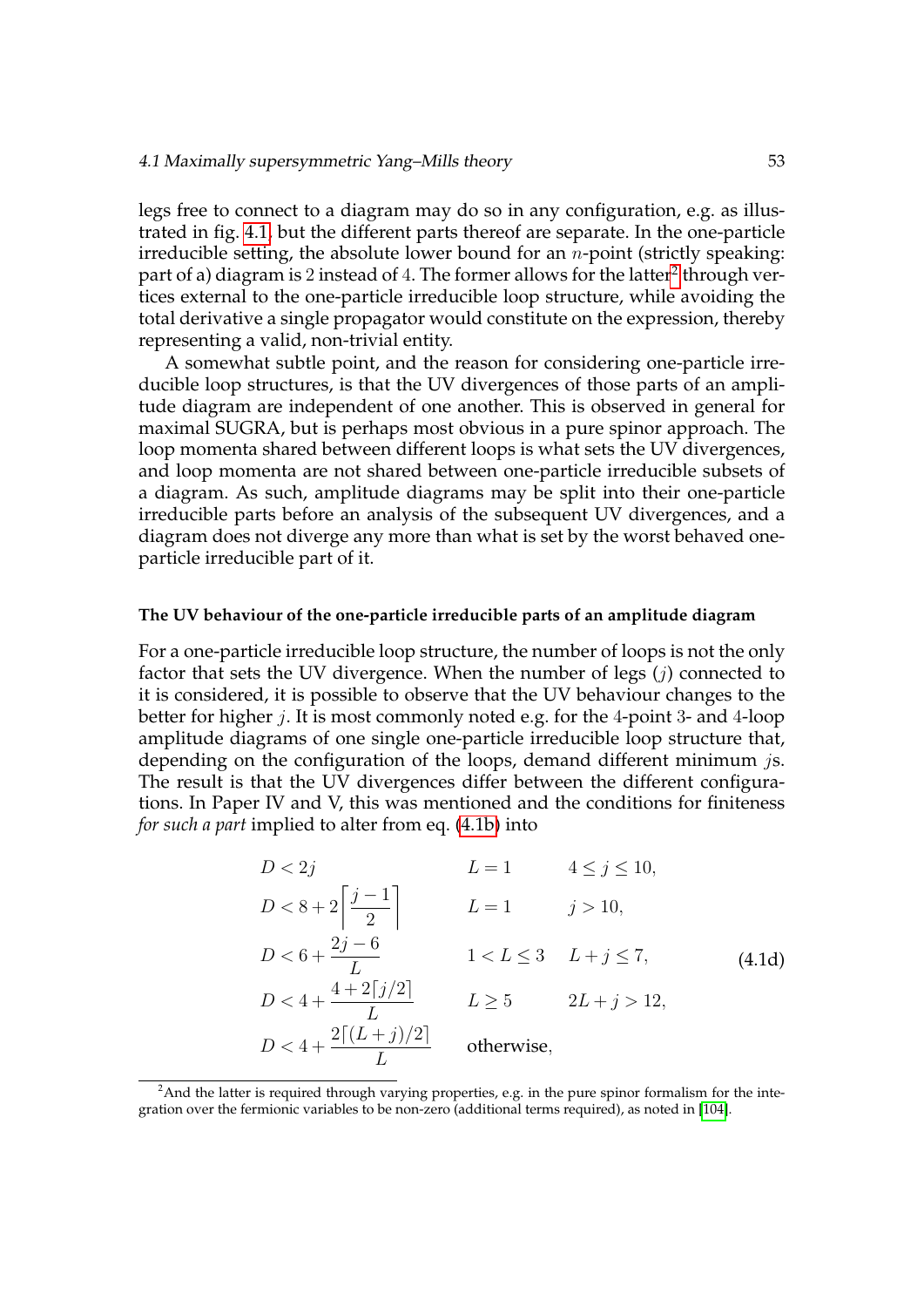with additional conditions:  $j \ge 4$  for  $L = 2$ ,  $j \ge 3$  for  $L = 3$  and  $j \ge 2$  for  $L \ge 4$ . That is, in the 3-loop 4-point amplitude diagram, there are two types of configurations with 3-loop one-particle irreducible structures, different with respect to their UV divergences: the 4-point and 3-point diagram parts. The first is perturbatively finite in  $D < 20/3$ , the second in  $D < 6$ , as observed in e.g. [\[103,](#page-112-3) [104\]](#page-112-2). It is also possible to note that the leading divergence at  $L = 4 (D < 11/2)$  is caused by  $j = 2$ , just as observed in [\[100\]](#page-112-1).

# **Summary**

What is of interest for the examinations of the UV divergences is the behaviour of the L-loop one-particle irreducible parts that go into the amplitude diagrams. In maximal SYM, the power of the momentum cut-off increases with the dimension and the number of loops, but decreases with a higher number of legs attached. Therefore, the lowest number of  $j$  allowed for sets the overall behaviour of the L-loop, n-point one-particle irreducible diagram. The overall UV divergence of an amplitude is effectively that of the most divergent one-particle irreducible constituent part.

# **4.2 Methods of investigation in maximal supergravity**

There exists quite a number of approaches to deducing the UV divergences of maximal SUGRA. Most investigations (but not those using pure spinors) take place in  $\mathcal{N} = 8$ ,  $D = 4$  SUGRA [\[6\]](#page-106-2). The most common object of investigation is furthermore the existence or absence of counterterms: that of what limits their presence. However, regardless of the method, the results can always be interpreted in terms of counterterms.

In this, some approaches are set apart from the others in terms of their unique methods or the importance of their results, such as the explicit calculations for the four-graviton amplitude, the U-duality and counterterm arguments for the UV behaviour up to seven loops, and the examinations using pure spinors. In particular, it may be noted that the pure spinor field theory approach, that of Paper II, IV and V, does not build on a deduction of counterterms, although the result may be interpretable in terms of them, in a way similar to the situation in [\[103,](#page-112-3) [104\]](#page-112-2).

## **Possible counterterms**

The behaviour of a theory (i.e. of its amplitudes) is a product of on-shell external states. As such, the UV behaviour ought to be gauge invariant and independent of the diffeomorphisms of the theory in question. For maximal SUGRA, with graviton external states, this leaves a possible dependence of the counterterms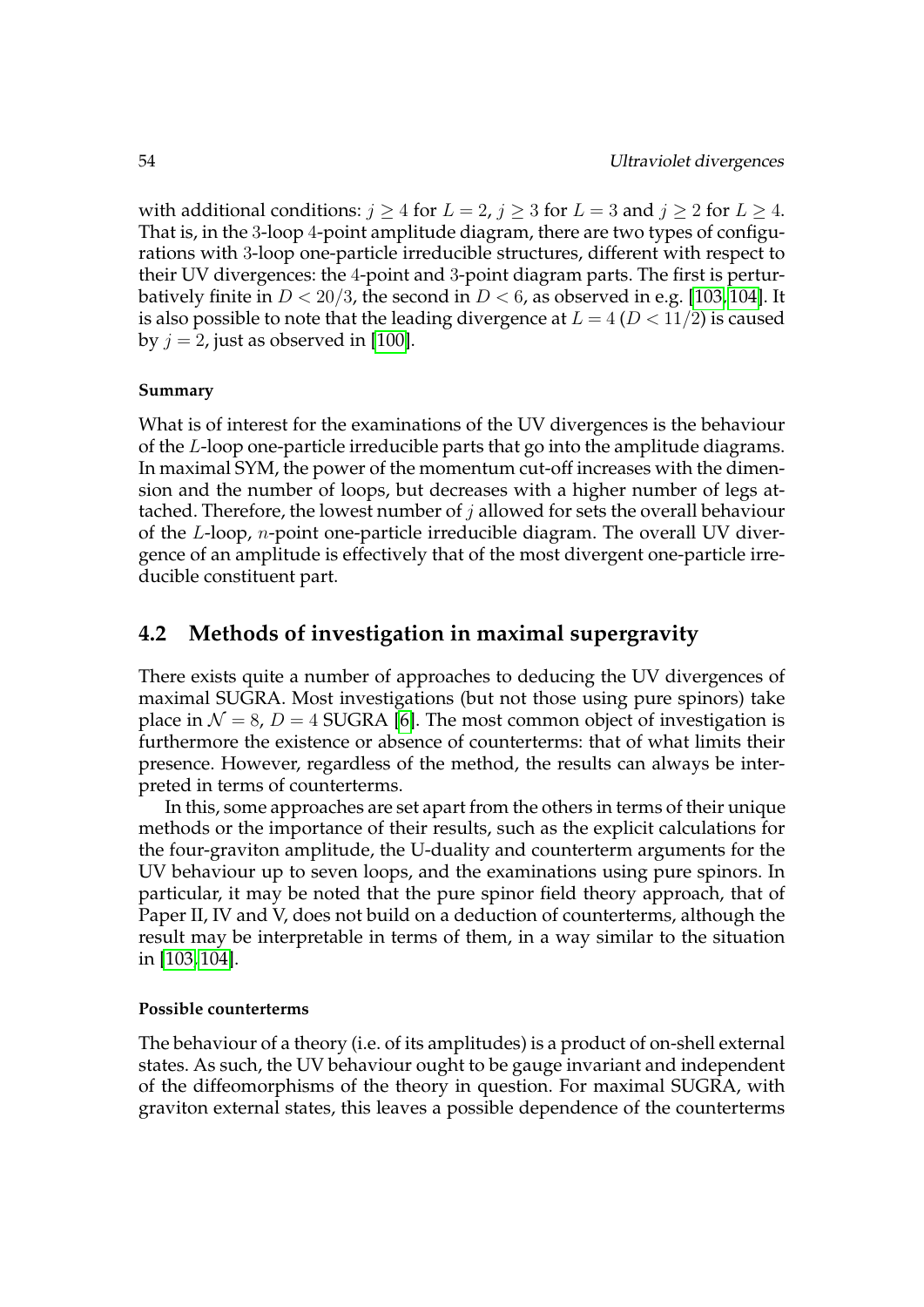on the Riemann tensor and the Ricci tensor and scalar, transforming homogenously under coordinate transformations [\[88\]](#page-111-7). In addition, further restrictions occur due to dimensional properties. The counterterms are usually denoted by covariant derivatives acting on *Riemann tensors*, schematically:

$$
\mathcal{D}^{2k}R^{L+1-k},\tag{4.2a}
$$

where a loop dependence on the interpretation of the counterterm is visible, occurring due to dimensional properties. The first possible divergence for each loop configuration, the logarithmic divergence, is for the 4-point diagrams described by

$$
\mathcal{D}^{2(L-3)}R^4.\tag{4.2b}
$$

With an increase in  $k$  compared to this, the counterterms describe increasingly worse UV divergences. In total, the behaviour of a diagram is partly set by the tendencies towards divergence of each loop in it, and partly by the overall loop configuration. [\[88\]](#page-111-7)

# **4.2.1 General summary of the investigation methods**

There has been a number of different approaches to restricting the counterterms further, apart from what is set by gauge invariance and dimensional properties. Light-cone, non-Lorentz covariant, harmonic and conventional superspace approaches, as for maximal SYM, have traded one type of manifest symmetry for another in different configurations, for an accurate description of the interactions through Feynman rules etc. Naturally, the removed property is utilised to reduce the derived counterterms (of the restricted theory) in retrospect or separately, in want of a complete formalism more like the kind provided by the pure spinor. Furthermore, the string theory dualities have been applied to different degrees, in order to catch the properties of the SUGRA theory that are hidden in the low energy limit representation, and otherwise lost in approaches in  $D < 11$ .

The finiteness up to three loops [\[70](#page-110-0)[–75,](#page-111-8) [89\]](#page-111-9) can e.g. be explained in terms of the amplitudes being colourless<sup>[3](#page-66-0)</sup> and exhibiting crossing symmetry [\[90\]](#page-112-4):

• At the investigation of an *n*-point amplitude, it is necessary to consider a summation over all possible orderings of the external legs, as well as over all possible diagram contributions. Hence, additional cancellations of the divergences, not exhibited by the solitary diagrams and external leg configurations, may occur.

or investigated in terms of helicity amplitudes [\[92\]](#page-112-5). At that point, it also be-comes apparent that U-duality<sup>[4](#page-66-1)</sup> is present as a relevant mechanism in the amplitude calculations. A review of the situation for up to three loops can be found

<span id="page-66-0"></span> ${}^{3}$ In gravity, there is no concept of colour, in contrast to what is true in quantum chromodynamics (QCD).

<span id="page-66-1"></span><sup>&</sup>lt;sup>4</sup>Chapter [4](#page-58-0) provides an introduction to this. In four dimensions, the relevant symmetry is  $E_{7(7)}$ .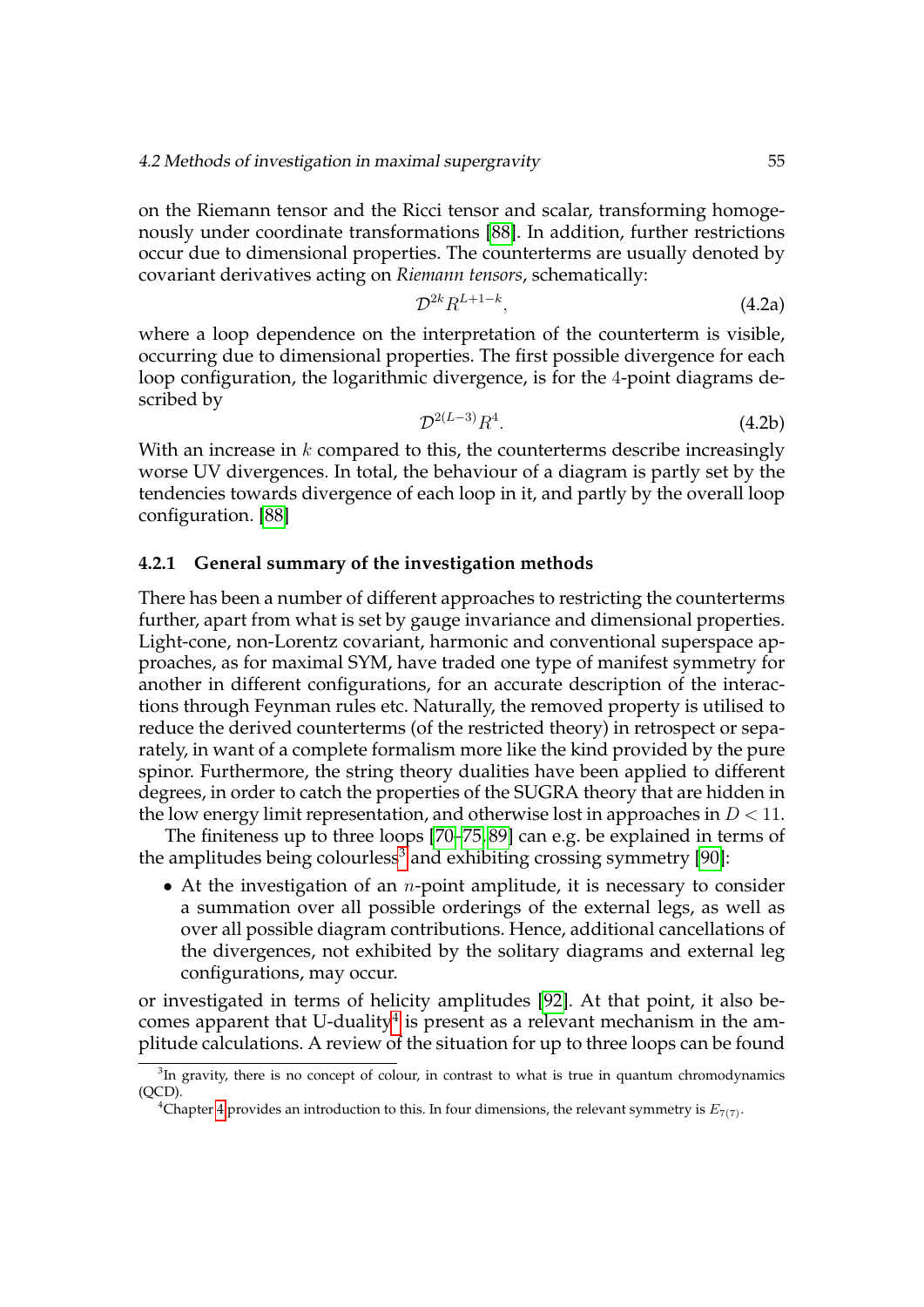in [\[93\]](#page-112-6), although the at the time conjectured limits for UV finiteness at higher loop order differ from the current situation, described in section [4.3.](#page-73-0) In addition, [\[96\]](#page-112-7) tried to determine whether or not the 3-loop finiteness could be completely explained by  $E_{7(7)}$  invariance, without a conclusive result.

The proof of perturbative finiteness for 4-loop amplitudes [\[95\]](#page-112-8), through explicit calculations for the four-graviton amplitude, caused renewed interest in the perturbative behaviour of maximal SUGRA. Supersymmetry and U-duality arguments were combined to further narrow down the possible counterterms. [\[99\]](#page-112-9) found the non-linearised theory to be non-anomalous with respect to continuous U-duality, to all orders in perturbation theory:

• Counterterms must respect the  $E_{7(7)}$  symmetry.

This requirement was used in [\[97,](#page-112-10) [101,](#page-112-11) [102\]](#page-112-12) to exclude counterterms in the 6 point  $\overline{D} = 4$ ,  $\mathcal{N} = 8$  SUGRA amplitudes up to 6 loops, in accordance with the 4-point results of [\[98\]](#page-112-13), obtained through arguments for that the UV behaviour from 4 loops and upwards should be determined by the factorisation of the  $D^8R^4$  operator. At 7 loops, the only valid counterterm was recognised to be precisely  ${\cal D}^8R^4$ , in summary a

•  $D = 4$  first possible counterterm at 7 loops (4-point), encoding logarithmic divergence.

Since a counterterm invariant under both supersymmetry and U-duality had been recognised to exist at eight loops early on [\[76,](#page-111-10) [77\]](#page-111-11), [\[98,](#page-112-13) [102\]](#page-112-12) effectively implied the question of UV divergence in four dimension to be between 7 and 8 loops.

Meanwhile, the pure spinor approaches merely (or at best, depending on the amount of properties considered) confirmed the results of the analyses performed through other means, up until the results of Paper IV, where an interesting cut-off at seven loops was recognised. This, as well as the aforementioned results, will be further discussed in the following section on the current state of affairs for the UV divergence in maximal SUGRA.

# **4.2.2 Explicit calculations for the four-graviton amplitude**

A systematic search for the UV divergences of maximal SUGRA is to be found in the explicit calculations performed for the four-graviton amplitude in [\[89,](#page-111-9) [91,](#page-112-0) [95,](#page-112-8) [105\]](#page-113-2), where [\[89,](#page-111-9) [95\]](#page-112-8) provided the proofs of 3- and 4-loop finiteness. The procedure is meticulous in its execution, working its way up from the amplitude diagrams with the lowest number of loops, and at each new step drawing upon the previous results. It is also highly time-consuming and dependent on the available computer power, and increasingly so with an increasing number of loops in the amplitude diagrams, as the number of different diagrams possible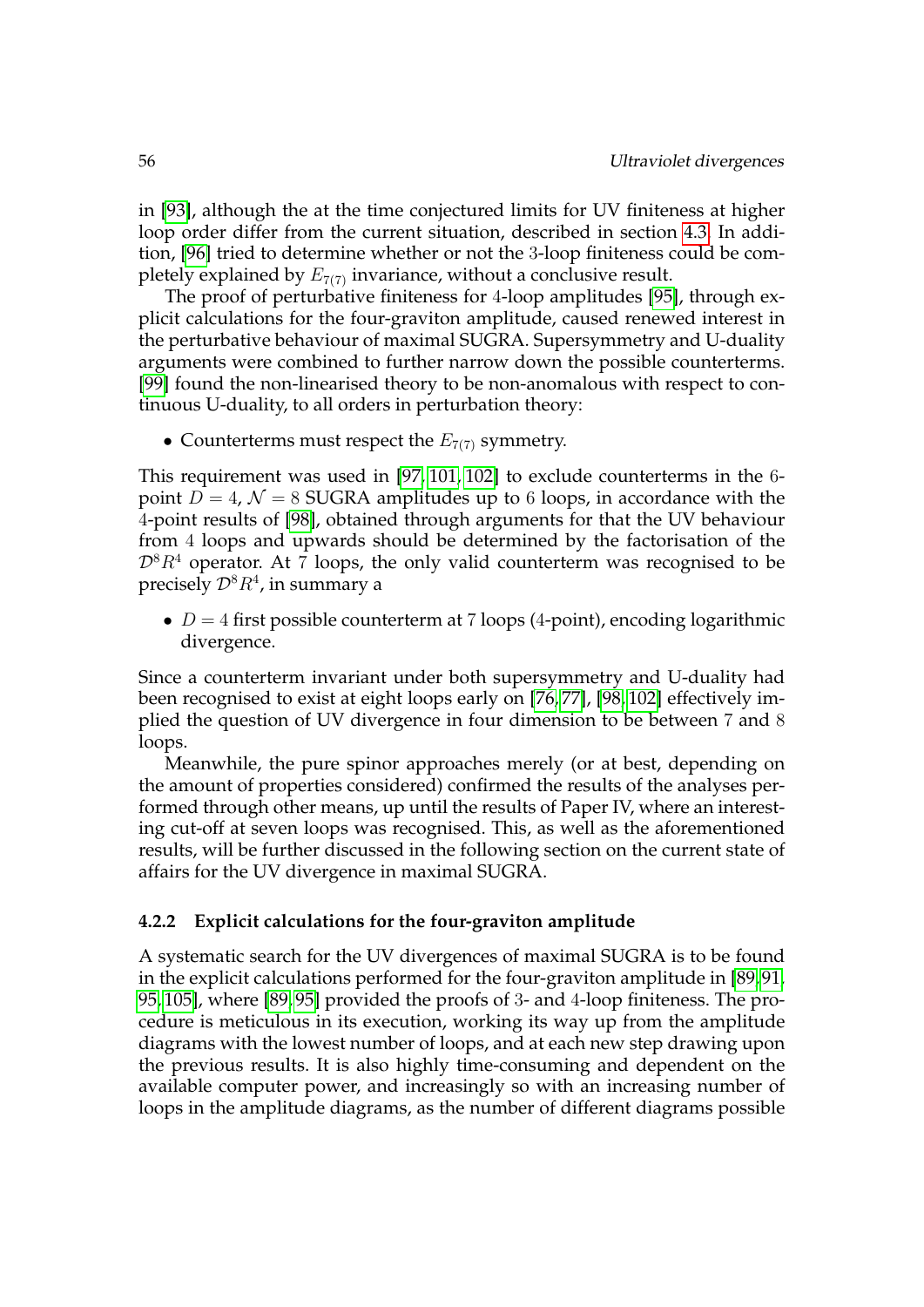to construct increase drastically with L. The latest computations could not have been performed a few decades ago, nor is it very reasonable to believe them to be carried on very far — the related goal is to determine the deviations from the maximal SYM case and when the maximal SUGRA diagrams get UV divergent, as well as what causes those additional divergences. It is, on the whole, a thoroughly impressive procedure.

The investigations concern the 4-point amplitude and take place directly in the field theory, with two key concepts to make the whole feasible: the unitarity method and the Kawai–Lewellen–Tye (KLT) relations. These are applied to simplify the field theory description of the interaction amplitudes, so that the complicated loop structures (causing the divergences) can be termed in tree diagram parts in maximal SYM. Still with an encoding of the UV divergences, of course. Because of this, the (computer) calculations include the investigations of the maximal SYM case, previous to the SUGRA investigation, which is why results from this approach were brought up in the section on maximal SYM. The simplifications are vital for the feasibility of the investigations, the first to get rid of the complicating loop structures with subsequent loop momenta, etc., the second to end up performing the calculations in a well-known setting, easier to deal with: maximal SYM. A detailed introduction can e.g. be found in [\[88\]](#page-111-7).

#### **The unitarity method**

Since the scattering matrix is unitary, unitary relations can be applied to the description of the amplitude diagrams with the end result unaltered. In specific, this is relevant due to the existence of unitary relations between structures of a certain genus — number of loops — and those with lower genus, effectively all the way down to tree level. Provided an amplitude fulfils certain conditions, such as is the case in the  $D = 4$  maximally supersymmetric theories, it is socalled cut-constructible. That is, the amplitude is constructible from information on its cuts and the intermittent tree diagram parts. The computation of the interaction amplitudes, or that of possible counterterms present, in that way simplifies to that of tree computations, which is of key value in the investigations of e.g. the UV divergences in maximal SUGRA. However, it is not to to be confused with the property of perturbative finiteness of the tree diagrams, which does not hold for the loop diagrams. [\[82,](#page-111-12) [83\]](#page-111-13)

#### **The Kawai–Lewellen–Tye relations**

The KLT relations [\[199\]](#page-118-5) concern closed and open string tree amplitudes: the former can always be expressed as a sum of the latter. Since the maximal SYM and SUGRA theories represent the low energy limits of these superstring theories [\[78\]](#page-111-6), SYM from the type I open superstring and SUGRA from the type II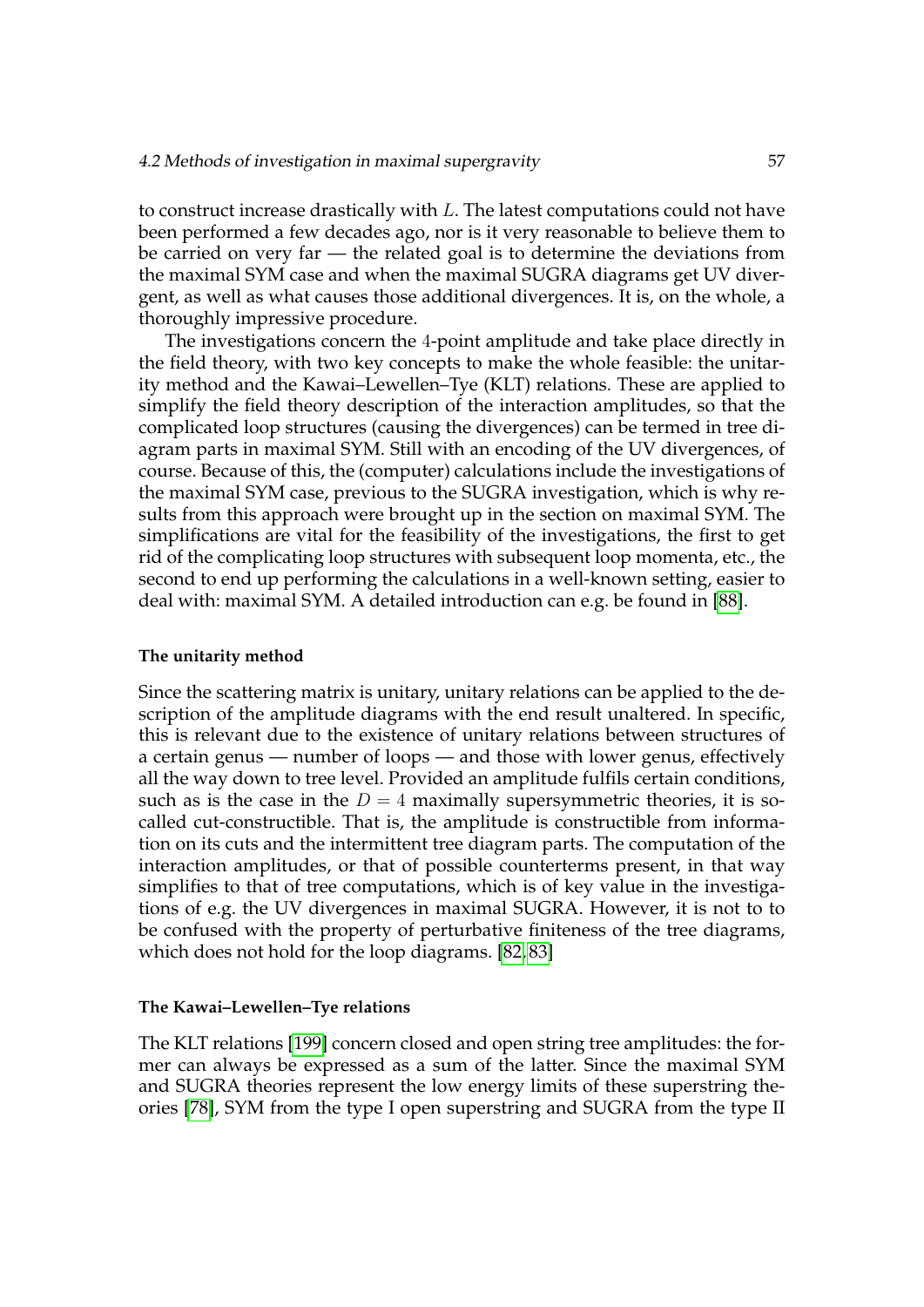closed superstring, the KLT relations infer relations between maximal SUGRA and SYM. With them, it is possible to interpret supergravity tree amplitudes in terms of SYM tree amplitudes.

# **Progress**

The explicit calculations for the four-graviton amplitude have so far reached four loops, up to which point there is no deviation in the UV divergences of maximal SUGRA from the maximal SYM results. The latter have been performed for up to five loops, also including non-planar loops: loops not possible to represent by diagrams in a plane, although one investigation also has addressed the maximal SYM  $D = 5, L = 6$  situation. The 5-loop calculation in maximal SUGRA is currently underway, but perhaps to some degree at a standstill. Not only is the analysis time-consuming, but there has also been an issue with the solution ansatz not being general enough, while seemingly containing what ought to be enough for the description. It is a complicated issue and not the only project of the associated researchers. Nevertheless, the results are of true relevance and eagerly awaited.

# **4.2.3** U-duality &  $\mathcal{D}^8 R^4$  arguments

The presently conjectured behaviour of loop diagrams with  $5 \le L \le 7$  in maximal SUGRA is the result of [\[98,](#page-112-13)[102\]](#page-112-12), representing two different approaches. The first is based on what type of counterterm, representing the worst possible UV divergence, might be allowed in the amplitudes based on the situation at four loops. The second is due to an analysis of what possible counterterms might be invariant under the required  $E_{7(7)}$  symmetry.

# $D^8R^4$  arguments

In [\[98\]](#page-112-13), the analysis is based on the counterterm responsible for the worst UV divergence for the 4-loop amplitude in  $D = 4$  maximal SUGRA: the  $\mathcal{D}^8 R^4$ . This is the counterterm responsible for the worst divergence (all dimensions) that may exist above 3 loops, and it is not loop dependent above  $L = 4$ . Depending on L, the divergence it causes sets different limits on the dimension, for perturbative finiteness of the theory, through a connection to the momentum cut-off according to

$$
\Lambda^{(D-2)L-6-2\beta_L} \mathcal{D}^{2\beta_L} R^4, \tag{4.3}
$$

with  $\beta_L$  restricted [\[95\]](#page-112-8) to be at least 4 for  $L \geq 4$ . A similar analysis of the dimensional restrictions can be made for  $L \leq 4$  in accordance with the results obtained regarding the counterterms, which restrict  $\beta_L$  to be at least L, compare to eq. [\(4.4\)](#page-74-0).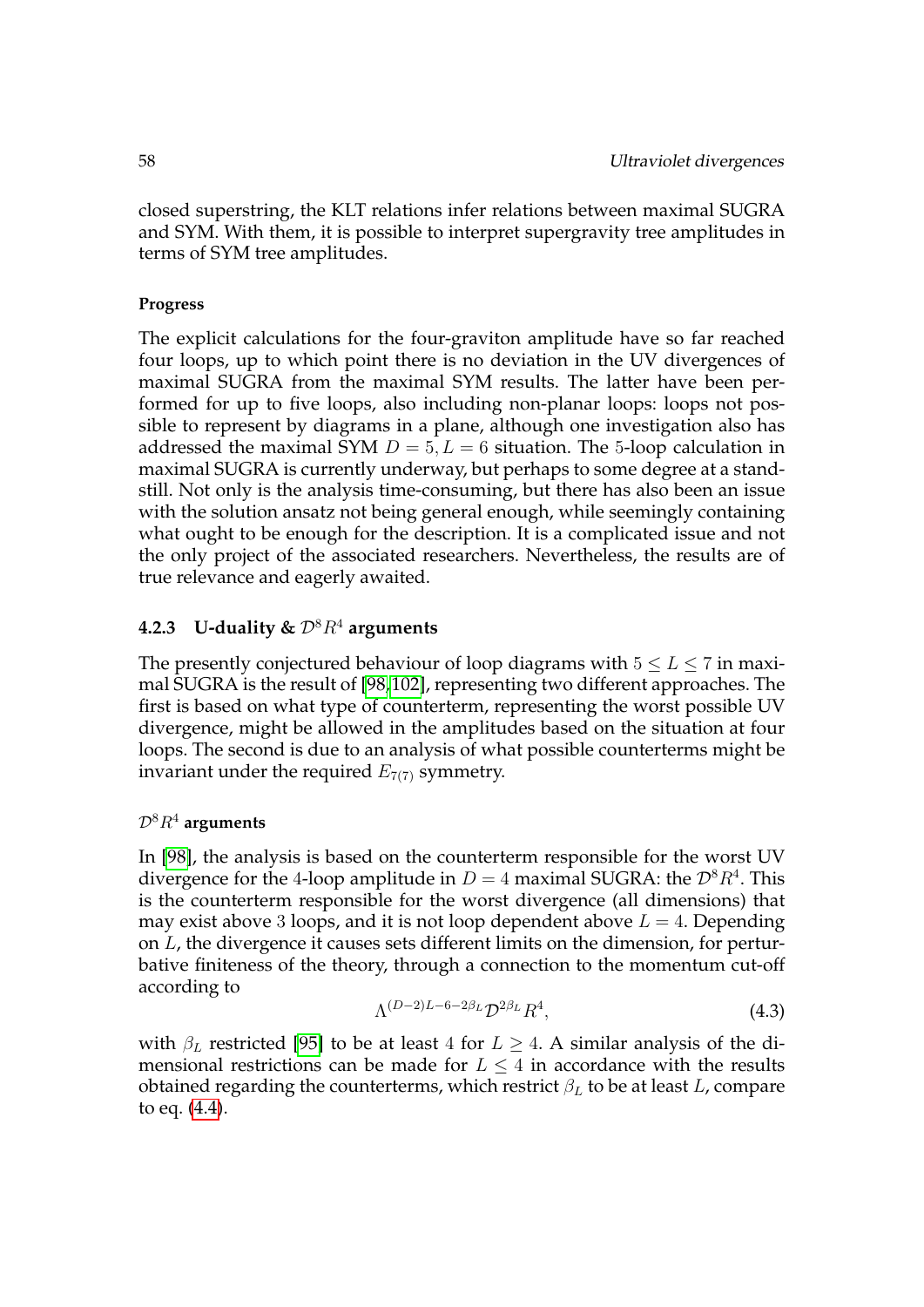#### **U-duality restrictions on counterterms**

The results of [\[102\]](#page-112-12) concern the possible counterterms for 5- to 9-loop diagrams with up to 6 external states. The key test is what counterterms are invariant under  $E_{7(7)}$ , and to obtain the candidate counterterms that may exist in maximal SUGRA, closed string amplitudes obtained from the open string amplitudes of [\[200](#page-118-6)[–202\]](#page-118-7) through the KLT procedure are analysed. The matrix elements are acquired from the  $\alpha'$ -expansion of the closed string tree amplitude rather than e.g. through Feynman rules, which would contain too may complications. Furthermore, averaging etc. over the external states is performed before a final analysis of the U-duality invariance of the counterterm candidate, which is analysed in the soft scalar limit of the obtained next-to-maximally-helicityviolating (NMVH) amplitudes.

# **4.2.4 Pure spinor approaches**

Despite the ingenuity of analyses unconnected to actions with maximal supersymmetry, the importance of methods based on such actions is not to be neglected. As pointed out in the section on maximal SYM, inherent symmetries are expected to simplify the analysis to the outmost, which due to the complicated setting becomes all the more relevant in maximal SUGRA. It is not easy to determine the UV divergences without a full description.

The pure spinor investigations were initiated in [\[24,](#page-107-10) [28,](#page-108-2) [94\]](#page-112-14). As already mentioned, the pure spinor itself was initially introduced to provide a covariant description of the superstring and the superstring amplitudes. The tree amplitude results of [\[16\]](#page-107-1), found to give at hand perturbatively finite 1-loop diagrams in [\[87\]](#page-111-14), was extended to loop amplitudes in [\[24\]](#page-107-10), reformulated in the presence of the non-minimal variables in [\[28\]](#page-108-2), and further developed with respect to integrated vertex operators etc. in [\[94\]](#page-112-14).

These investigations, continued and to some degree improved in [\[103,](#page-112-3) [104\]](#page-112-2), are characterised by their string theory approach, in contrast to what is true for the field theory approach of Paper II, IV and V. The fundamental difference lies in the construction of the amplitude diagrams for the scalar particle. In the string theory approach, the amplitude diagrams are determined by arguments from string theory, in a way similar to how operators and characteristics of the pure spinor formalism were identified. Typically, the inherent maximal supersymmetry is lost, and it is necessary to check BRST invariance of the results to verify their consistency.

In the field theory approach, however, the rules for the amplitude diagrams are deduced from the action in question, SYM or SUGRA, in eq. [\(3.33\)](#page-43-0) and [\(3.37\)](#page-44-1). In this way, the symmetry properties are kept inherent in the formulation throughout the investigations. Arguably, this invokes the symmetry properties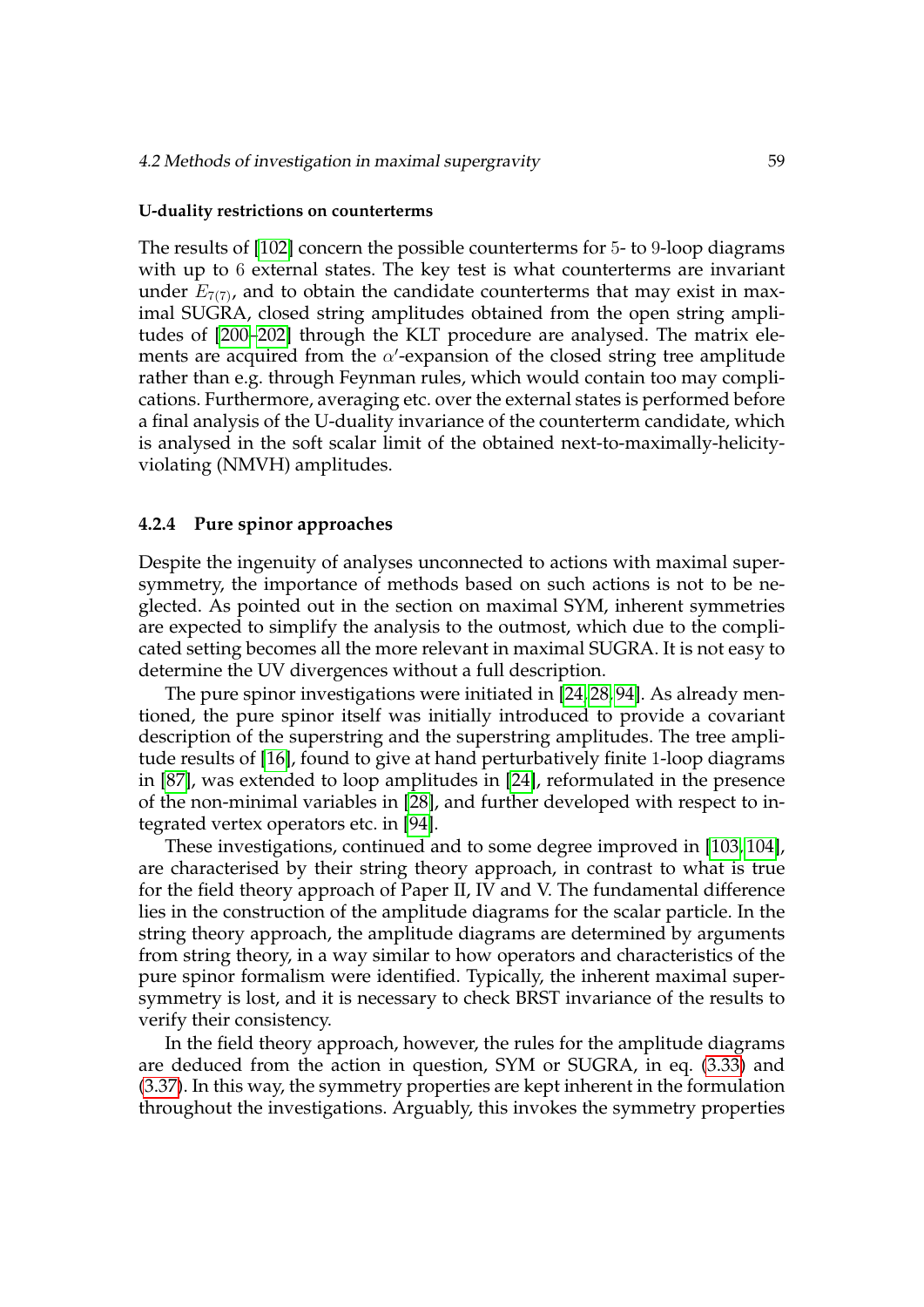of the theory to a maximal extent, at least in the absence of an action with (truly) manifest supersymmetry.

#### **The string theory approach (1st quantised version)**

The string theory approach of Berkovits centres around the vertex operators and the pure spinor properties of the open superstring description along with the propagator obtained from a gauge fixing for the scalar particle. The amplitudes (for the scalar particle) are built from from these components. For example, a propagating field can be split into two states by a vertex operator acting on it. The ensuing states can be described to propagate further by adding propagators acting on them, etc. In this, there is a choice of expressing the process in unintegrated or integrated vertex operators, the latter of which encodes the propagation of one of the two states in the just mentioned example, and is possible to describe in terms of an unintegrated vertex, a propagator and an integral. The description of any amplitude is in this way built piece by piece.

The resulting amplitudes initially figure in a kind of maximal SYM setting, as the chosen propagator for the open superstring is the same as for maximal SYM. However, the inherent BRST equivalence of the formalism is by no means guaranteed in the ad hoc (though by no means strange in a pure spinor context) recognition of the amplitude construction. Therefore, the results need to be checked for BRST invariance, which typically is present. The encodement as such seems satisfactory and complete.

For the SUGRA results, the SYM procedure is generalised to describe maximal SUGRA in  $D = 10$  through an imitation of the transition from the open string to the closed string, a process which includes doubling all fields except for  $x^a$  and its momenta. This alters the vertex operators, the degrees of freedom of the variables, etc., and in the end provides results for maximal SUGRA in  $D < 10$ .

The extensions of [\[103,](#page-112-3) [104\]](#page-112-2) in this setting mainly is a matter of how to deal with the problems with loops that occur in the pure spinor formalism. The propagator is too local (proportional to a delta function) with respect to the pure spinors to work in a context with loop integrations, and needs to be altered in a BRST equivalent way for the formation of loops. This is feasible in an ingenious combination of general regularisations and loop properties: the loop momenta are introduced as one set of the general regularisation variables, introduced for the loop in question to render the propagator non-local enough [\[28\]](#page-108-2). This, done for each loop in a diagram, takes care of the loop integration in a way consistent with the pure spinor formulation.

However, there is a slight problem with relying on the results of [\[103,](#page-112-3) [104\]](#page-112-2) in the light of Paper IV, due to the absence of certain non-minimal variable constellations which was not previously recognised. The difference for the SYM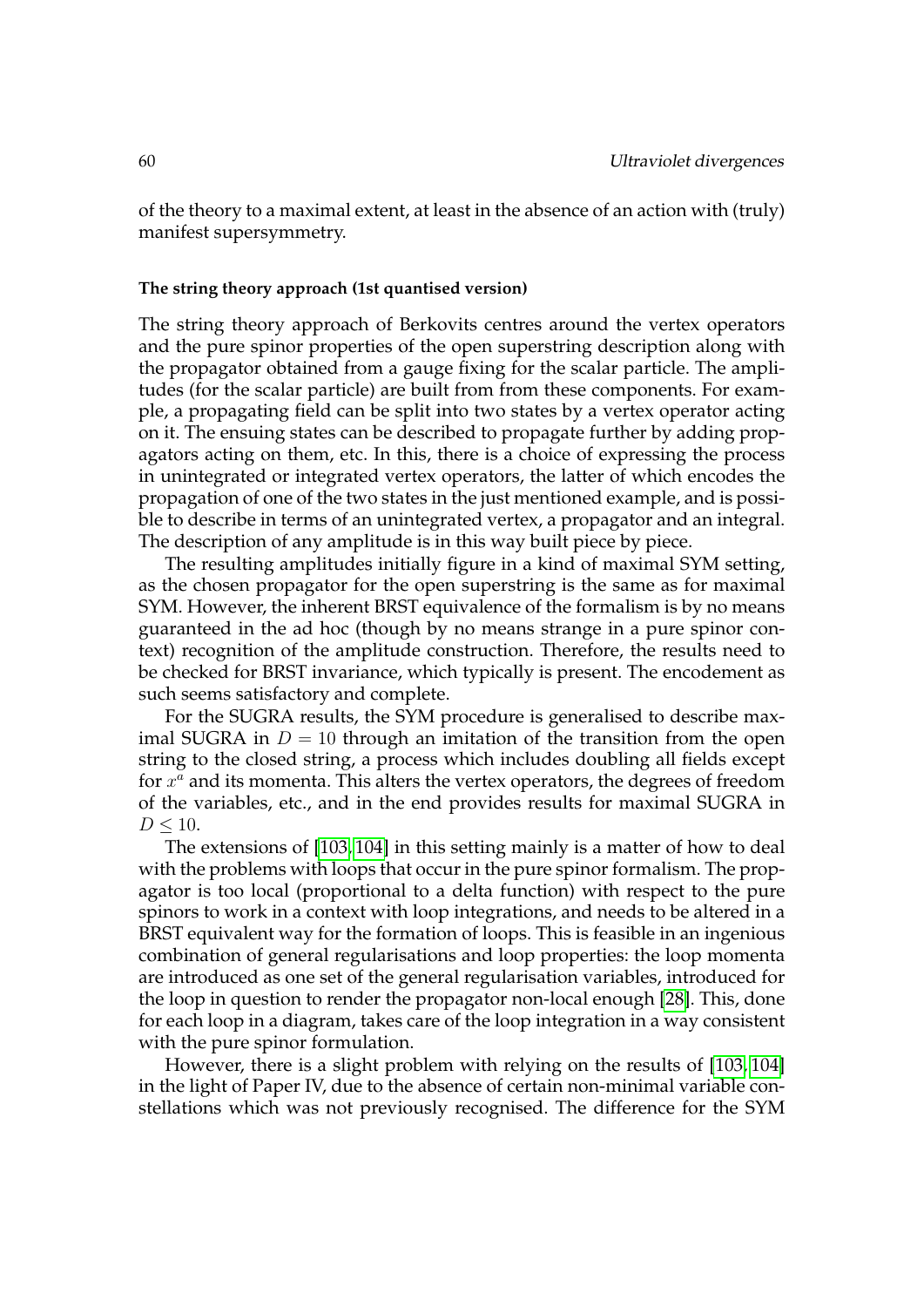results can be expected to be less to (most probably) none due to the small change introduced as well as the nature of it, though the results reasonably cannot change, either, since they correspond to the results for maximal SYM established through other methods than the pure spinor approach. It is, however, difficult to conclude the implications for the SUGRA results, despite their reproduction of the expected results from the explicit 4-graviton calculations and [\[98,](#page-112-0) [102\]](#page-112-1).

# **The field theory approach (2nd quantised version)**

This pure spinor approach was developed in Paper II and represents a complete field theory approach originating in the pure spinor action for SUGRA of eq. [\(3.37\)](#page-44-0). What corresponds to the Feynman rules in quantum field theory has been derived from the action and the propagator, by consistency demands such as that the overall ghost number of an amplitude diagram ought to be zero for it to be physical, etc. The loop integration is that of [\[103,](#page-112-2) [104\]](#page-112-3), representing a BRST equivalent alteration of the theory. This process was originally performed for maximal SYM, which was not addressed in Paper II since the results were the same as those in [\[103,](#page-112-2) [104\]](#page-112-3). In Paper IV, on the other hand, some new insights regarding the non-minimal variables were presented, and the SYM case displayed both as an illustrative example and for a consistency check of the SUGRA results.

The marked similarities between the observed workings of the string and field theory approaches in SYM at an analysis of the UV divergences is unsurprising: the building blocks are effectively very much the same. However, in SUGRA marked differences show in the shape of the propagator (the field theory version is nothing like the SYM ditto) and the vertices. Most likely, these differences make it easier to capture the maximal SUGRA properties, observed in Paper IV and V in the  $(D = 11)$  field theory setting.

In contrast, the processes of the two different field theories (SYM and SUGRA) in principle differs but little from each other (due to dimensional properties and different degrees of freedom) but for the existence of operators in the vertices in SUGRA. This, clearly visible already in the difference between the SYM and SUGRA 3-point and 4-point interactions in eq. [\(3.33\)](#page-43-0) and [\(3.37\)](#page-44-0), changes the properties of the theory, which is not surprising — theories of gravity are fundamentally different from gauge theories.

Still, SUGRA in many ways follows suit after SYM, disregarding a more allowing situation for divergent terms resulting in more severe UV divergences, except for a circumstance of the restrictions brought on by the non-minimal variables, as observed in Paper IV (which furthermore made the conjectured UV divergences of Paper II void for  $L > 1$ ). This is discussed in more detail in the next section.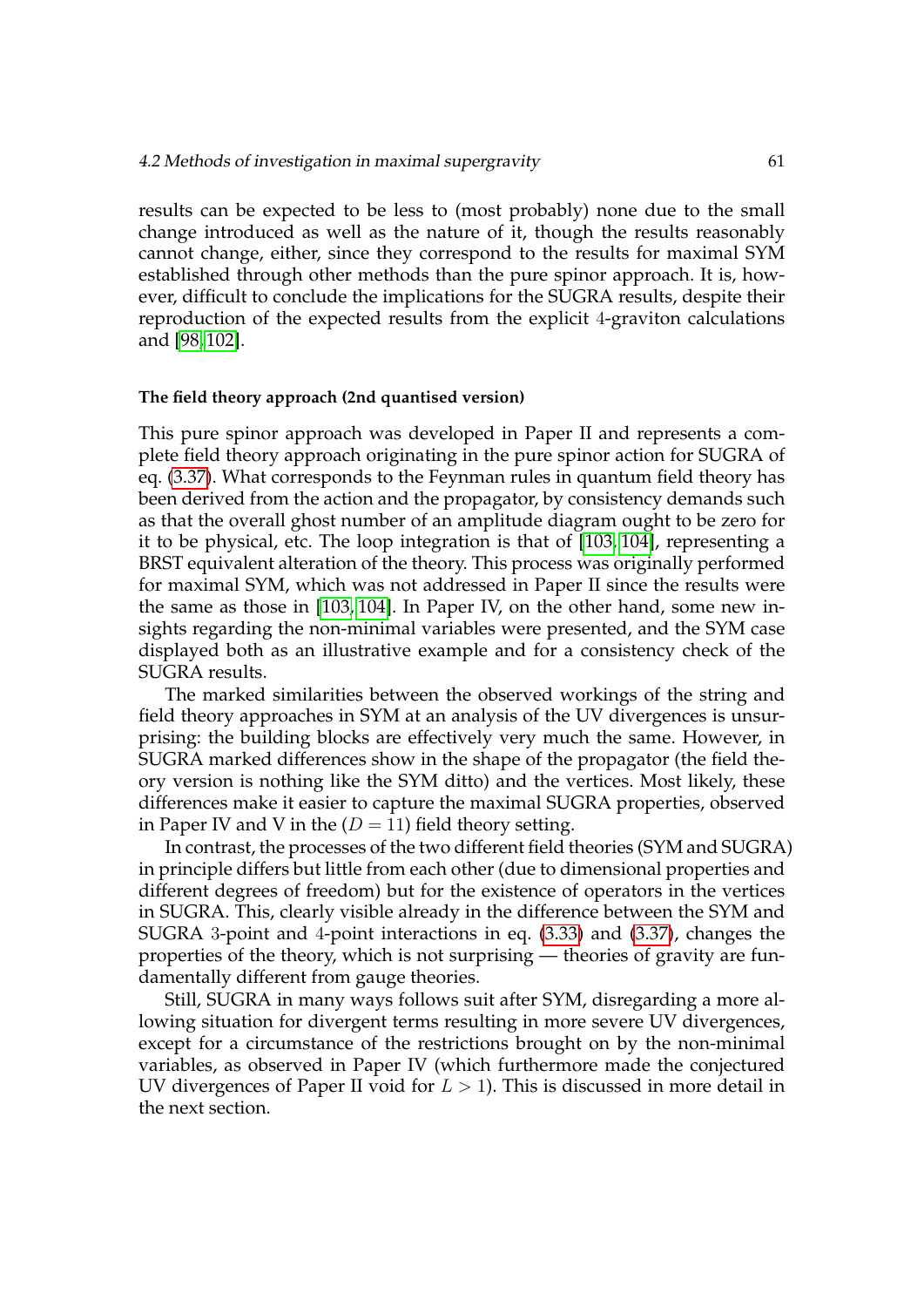It is difficult to tell in what way the formulation would benefit from manifest supersymmetry. Due to the construction, the maximal supersymmetry is an inherent part of the description. Nor does SYM require a formulation more to the point than provided by the pure spinor formalism. In addition, the further properties, unique to SUGRA, that remained to be identified after Paper IV in order to give rise to the (known) overall UV behaviour, was identified in Paper V. Perhaps further simplifications would occur in a manifest setting, but it is likely that any result is equally observable in the pure spinor formalism.

# **4.3 The state of affairs in maximal supergravity**

The analysis of the UV divergences in maximal SUGRA has a long history, and so have the numerous results. The ones here presented are deemed to be the most integral to the current limits on the perturbative finiteness of the maximal SUGRA theory. For a more extensive coverage of the subject, the reader e.g. is referred to the proceedings<sup>[5](#page-73-0)</sup> of the workshop on 'Breaking of Supersymmetry and Ultraviolet Divergences in Extended Supergravity' that was held in 2013, the volume of the 'other publication' in the list of appended research papers of this thesis.

# **4.3.1 Summary of the results concerning the UV divergences**

The results can be divided into two categories:

- 1. The counterterms explicitly determined by 4-graviton calculations (though not initially for  $L = 1, 2$ ). These are set for  $L \leq 4$ .
- 2. The counterterms constrained by the symmetries of maximal SUGRA, setting a limit on the worst possible UV divergences.

Implicit in this is as a rule of thumb that the investigations concern 4-point amplitudes. Not much effort has been spent on analysing *n*-point diagrams with  $n > 4$ , although the exception to the rule [\[102\]](#page-112-1) will prove most intriguing, and an increased interest in 5-point amplitudes has been visible since Paper IV. In specific, the second point above can be divided into three areas of interest:

- $L < 7$  where divergences cannot occur in  $D = 4$ .
- $L = 7$  where supersymmetry and U-duality properties allow for a counterterm in  $D = 4$  for the 4-point amplitude [\[98,](#page-112-0) [102\]](#page-112-1) *but not* for the *n*-point one-particle irreducible amplitude with  $5 \le n \le 6$  [\[102\]](#page-112-1). Meanwhile, the result of Paper IV states that the 4-point diagram vanish, and Paper V indicates those of  $n > 4$  to be convergent in  $D = 4$ .

<span id="page-73-0"></span><sup>5</sup>Presentations given at the workshop can also be found at *http://www.lnf.infn.it/theory/buds*.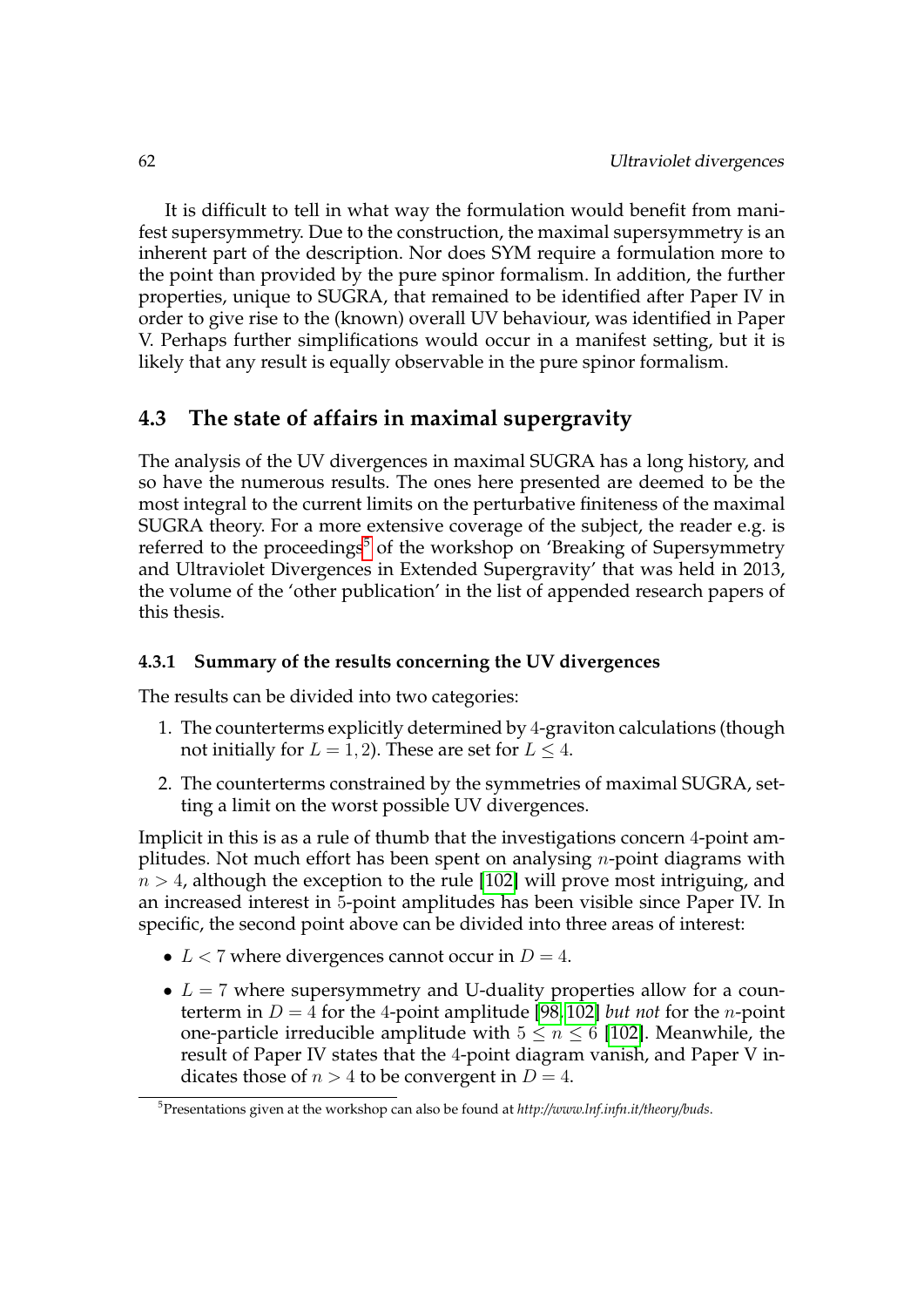•  $L > 7$  where supersymmetry and U-duality properties allow for counterterms for all *n*-point diagrams ( $n > 4$ ) [\[76,](#page-111-0)[77,](#page-111-1)[102\]](#page-112-1), while the results of Paper IV (and V) state that all such one-particle irreducible diagrams vanish, limiting the divergences to those of  $L \leq 7$ .

Up until recently, the  $L = 7$  amplitude was regarded as the amplitude to set the limit of the perturbative finiteness of  $D = 4$  maximal SUGRA: either the perturbative theory was to diverge at  $L = 7$ , or at  $L = 8$ . However, in combination with the results of Paper IV, the results of [\[102\]](#page-112-1) (reproduced in Paper V for all  $n$ ), specific with respect to the  $n$ -point dependence of the possible counterterms, open up for the scenario of  $D = 4$ ,  $\mathcal{N} = 8$  SUGRA as perturbatively finite. Even when disregarding the result of Paper V, it is unlikely that counterterms show up for 7-point diagrams, or higher, when absent for the lower ones. This is extremely interesting, calling for further investigations in the different settings, due to the opaque workings of the pure spinor formalism.

An overview of the explicit results is illustrated in fig. [4.2,](#page-75-0) the properties of which will now be discussed in detail.

# **At**  $L \leq 4$

The counterterm results of the  $L \leq 4$  amplitude diagrams set the limit on the UV perturbative finiteness to [\[70–](#page-110-0)[75,](#page-111-2) [89,](#page-111-3) [95\]](#page-112-4)

<span id="page-74-0"></span>
$$
D < 8 \qquad L = 1
$$
\n
$$
D < 4 + \frac{6}{L} \qquad 2 \le L \le 4 \tag{4.4}
$$

for the 4-point amplitude: exactly the same (overall) behaviour as in maximal SYM. In fact, the coincidence with SYM carries surprisingly far with respect to the number of loops. A deviation from the SYM case was expected earlier, and has now been postponed to the  $L = 5$  amplitude, where the actual case remains to be explicitly addressed.

# **At**  $5 \le L \le 6$

The key point of interest in this regime is when maximal SUGRA deviates from the SYM case. The loops above  $L = 4$  and below  $L = 7$  are characterised by a UV behaviour somewhere in-between the limits of [\[98,](#page-112-0) [102\]](#page-112-1)

<span id="page-74-1"></span>
$$
2 + \frac{14}{L} \le D_c \le 4 + \frac{6}{L} \qquad 4 \le L \le 6,\tag{4.5}
$$

where  $D<sub>c</sub>$  is the critical, lowest dimension where UV divergences may occur. The situation in SYM provides the best case scenario, while the worst possible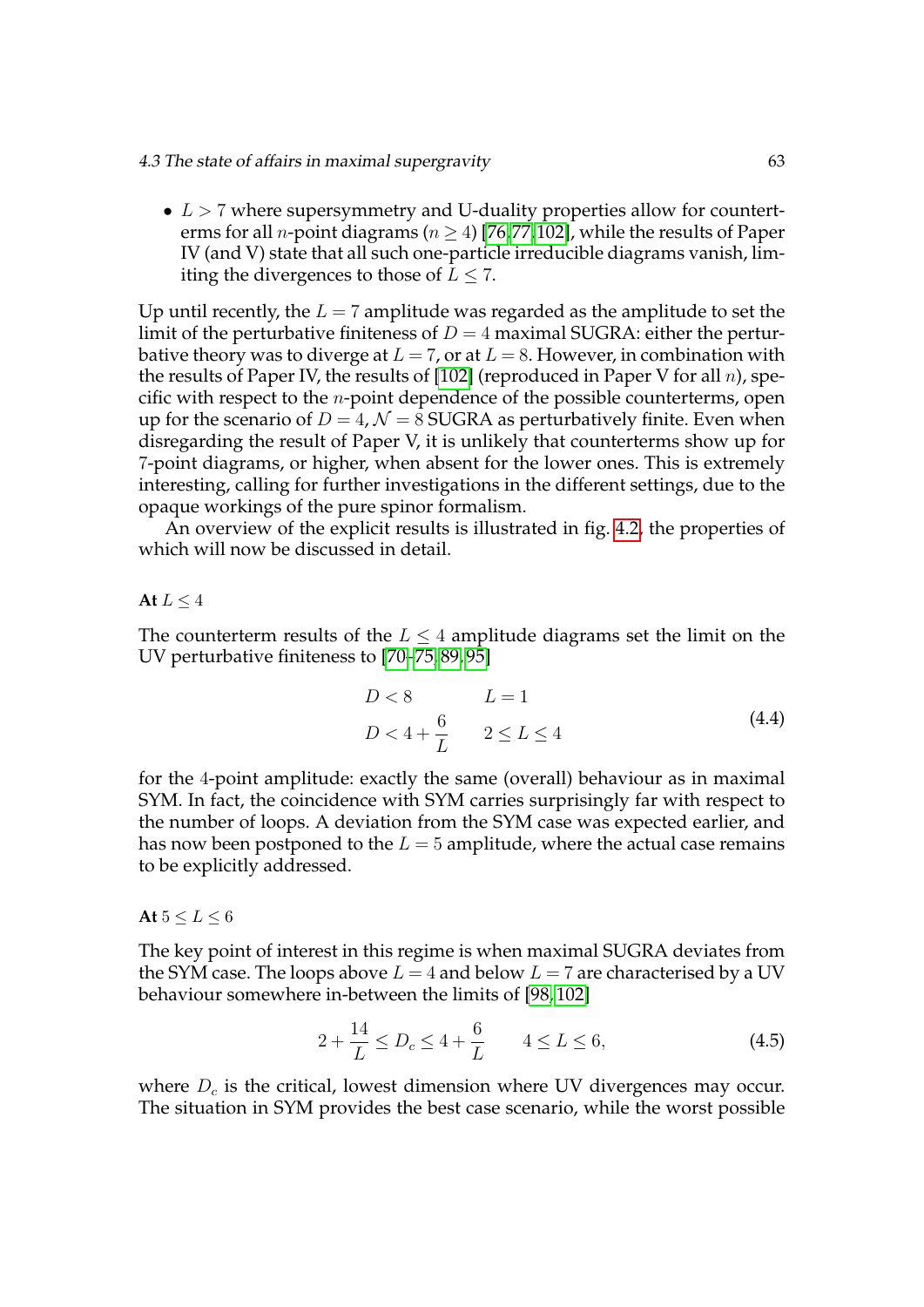<span id="page-75-0"></span>

Figure 4.2: The limit on the dimension  $(D)$  of a maximal SUGRA theory for it to be perturbatively finite, as deduced through different studies. It is presented for the 4-point amplitude, as a function of the number of loops  $(L)$  present. The blue colour refers to the situation in maximal SYM (compare to section [4.1.1\)](#page-62-0) where the requirement is  $D < 4+6/L$  for  $L > 1$ . This SYM boundary (the lowest dimension for divergence) represents the upper bound for what may be the case in SUGRA. The dashed line represents the highest dimension in which maximal SYM is perturbatively finite (all loop configurations considered). The red colour denotes various SUGRA investigations, in analogy with the SYM markings. The results from the four-graviton calculations are in unison with the results by the counterterm approaches and Paper V, otherwise displayed as red circles. There are two highly interesting points here, the situations for  $L = 5$  and  $L = 7$ . The first is where SUGRA currently is expected to deviate from the SYM case, a limit that previously has been lower. When a deviation occurs, and how it appears, will provide an indication for what to expect at higher L, in specific when the  $D = 4$ theory turns divergent. At present, any deviation is expected to result in a curve below the SYM boundary, possibly tangent to the SUGRA lower boundary, forcing the overall limit below four dimensions. The first possible divergence then occurs at 7 loops. However, the pure spinor results of Paper IV state that the loop dependence ceases after 7 loops, making the  $L = 7$  situation integral. Since the same results state that the 7-loop configurations strictly are not allowed in a 4-point diagram, the relevant examination is that of the 5-point amplitude, with [\[102\]](#page-112-1) and Paper V implying convergence. This opens up for a situation where maximal SUGRA is perturbatively finite in  $D = 4$ .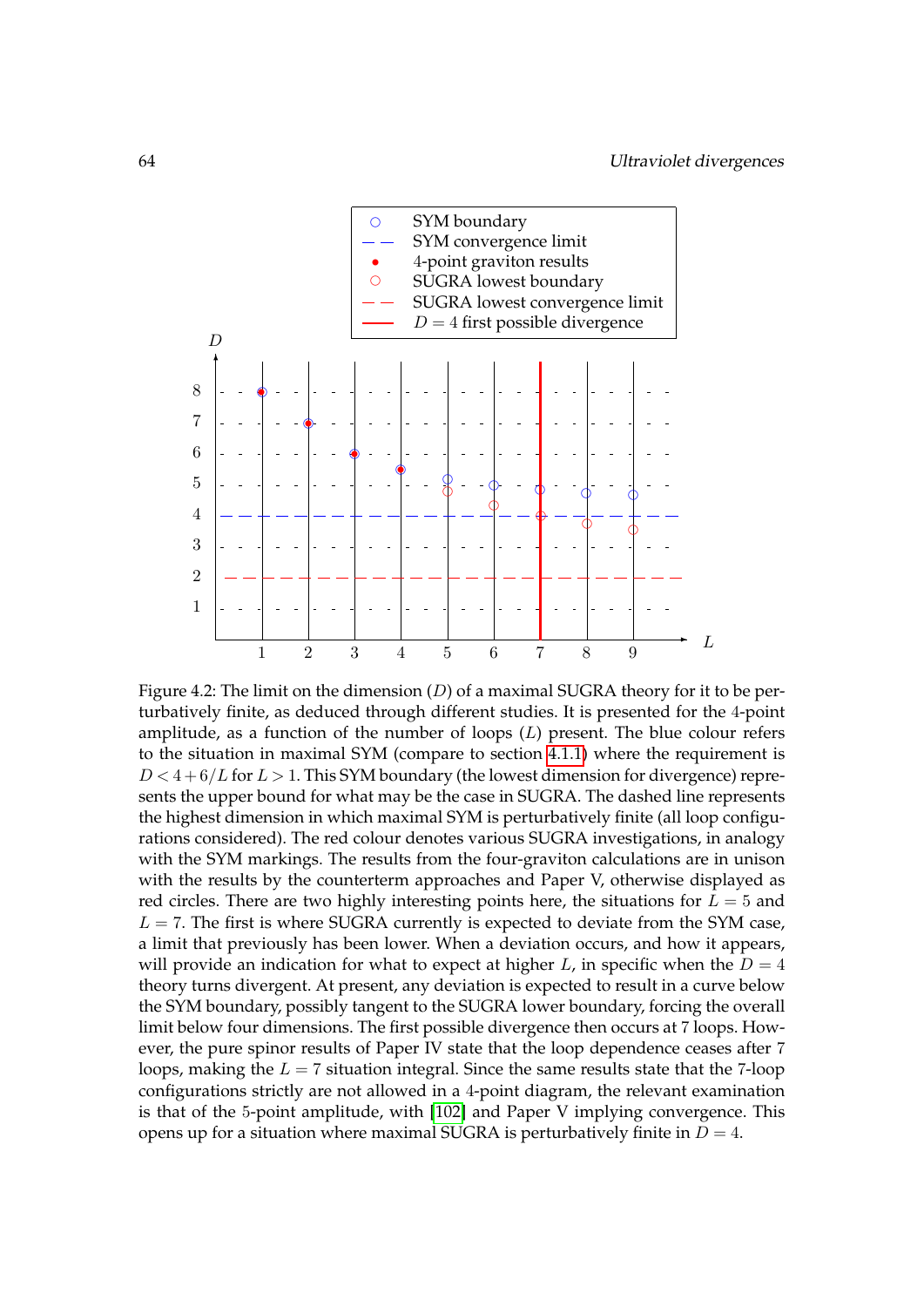behaviour is bounded from below only by  $D \leq 2$  in an extended argument, for the overall number of loops, as also was the result of [\[103,](#page-112-2)[104\]](#page-112-3). The corresponding result of Paper II was, however, rendered void by Paper IV, in the absence of constellations of  $(\bar{\lambda}, r)$  with  $r^x : x > 15$ , but successfully analysed in Paper V to give both the results of eq. [\(4.4\)](#page-74-0) and [\(4.5\)](#page-74-1).

#### At  $L = 7$

The amplitude with 7 loops presents the crucial point for the present analysis. It is where the first UV divergences in  $D = 4$  may occur, with a limit on the dimension of the theory according to [\[98,](#page-112-0) [102\]](#page-112-1) and Paper V:

$$
D < 2 + \frac{14 + 2s}{L} \quad s : \begin{cases} \n0 & \text{if } j = 4 \\ \n1 & \text{if } 4 < j \le 6 \n\end{cases} \qquad L = 7,\tag{4.6}
$$

with the s as an extension<sup>[6](#page-76-0)</sup> of the argument in [\[98\]](#page-112-0) in the presence of the [\[102\]](#page-112-1) results, which specify results for n-point amplitudes, (presumably) directly connected to the number of outer legs of one-particle irreducible loop diagrams.

Usually, this relation is shown for the 4-point amplitude, which was the subject of investigation in [\[98\]](#page-112-0). There, a logarithmic divergence in  $D = 4$  was shown to be possible. [\[102\]](#page-112-1) instead specifies the divergences with respect to up to 6-point amplitudes, with the 4-point amplitude connected to a logarithmic divergence in  $D = 4$ , while the others are found to be perturbatively finite. This corresponds to the result of Paper V, not limited to  $n \leq 6$ .

On the other hand, according to the results of Paper IV and V, 4-point diagrams with 7 loops vanish. For the presence of one-particle irreducible structures (each 4-point by requirement) with 7 loops, 5 outer legs are required. This implies a restriction to diagrams that by [\[102\]](#page-112-1) and Paper V are not as divergent as the 4-point version. The general  $n$ -point diagrams have of course not been investigated outside the pure spinor formalism, but even so, higher point diagrams ought not present worse divergences than the lower point ones. Consequently:

• The logarithmic divergence seems to be completely avoidable at  $7 \text{ loops}^7$  $7 \text{ loops}^7$ .

#### **Above**  $L = 7$

Traditionally, UV perturbative finiteness in  $D = 4$  has been regarded as highly unlikely (or impossible) above 7 loops. Counterterms valid in the presence of

<span id="page-76-0"></span><sup>&</sup>lt;sup>6</sup>Regardless of the accuracy, the important point is the addition of some positive number on the right hand side of the relation, for  $4 < j < 7$ .

<span id="page-76-1"></span> $7$ Note that this conclusion was not drawn in Paper IV, due to a too heavy focus on the 4-point amplitude results which overlooked the 5-point result of [\[102\]](#page-112-1).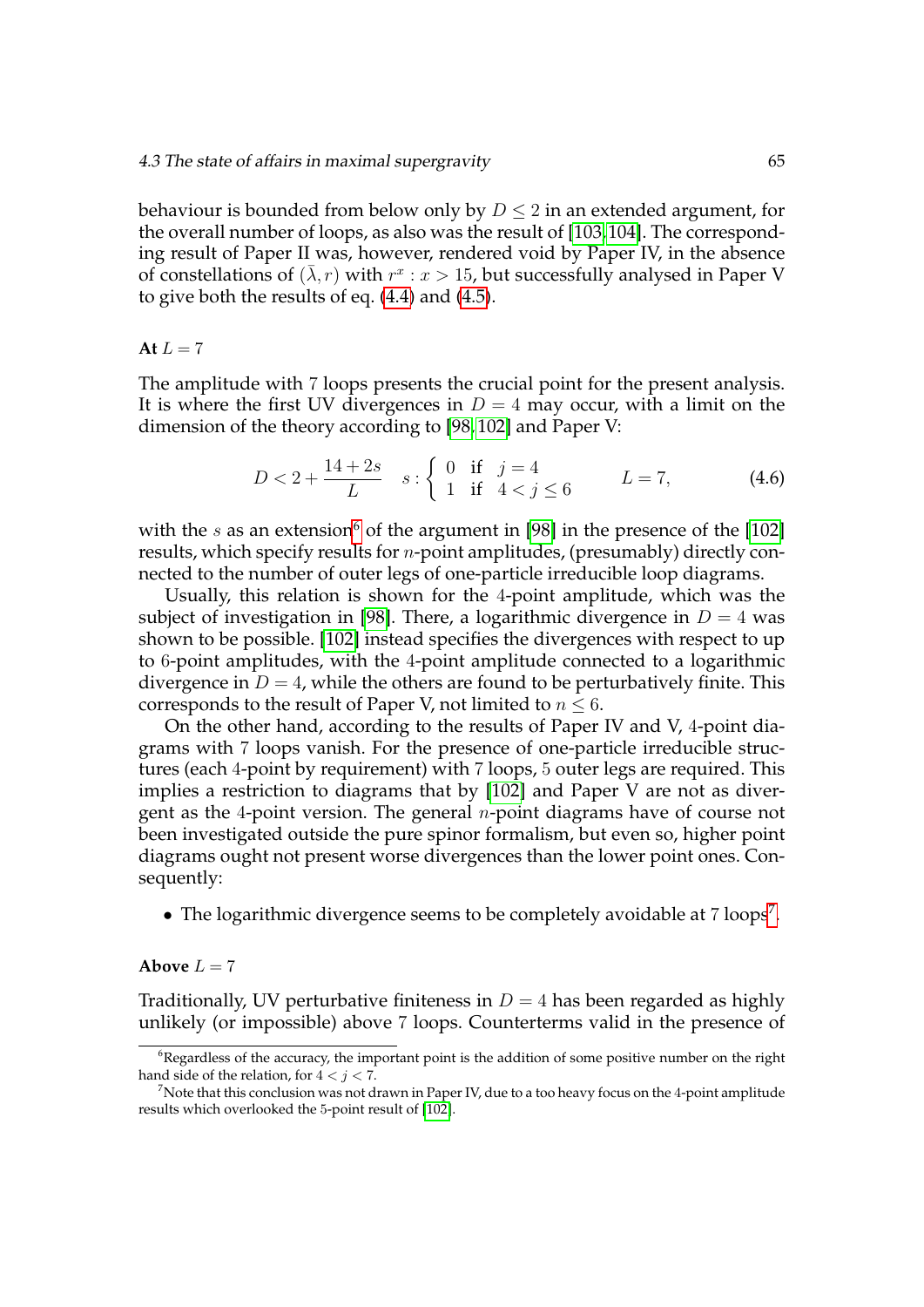maximal supersymmetry and U-duality at 8 loops were recognised early on [\[76,](#page-111-0) [77\]](#page-111-1) and the behaviour effectively conjectured to be that of eq. [\(4.5\)](#page-74-1) extended to a higher number of loops. There, the overall lowest limit of perturbative finiteness in  $D = 2$  is unsurprising, obtainable from a general power counting of the loop momenta.

The results of Paper IV and V, on the other hand, state a cut-off of the loop dependence at 7 loops. That is, one-particle irreducible diagrams may not have more than 7 loops, setting the overall behaviour of the higher loop diagrams (made out of several one-particle irreducible diagrams) to be that of the 7-loop diagrams. In that way, the UV divergences are, in combination with [\[98,](#page-112-0) [102\]](#page-112-1), identified as entirely absent in  $D = 4$ .

# **4.3.2 The cancellations of Paper IV and V**

There are two parts to the results of Paper IV and V; one controversial, the other one not. The first is the cut-off of the loop dependence, the second the limit on the possible counterterms already observed (effectively) in [\[98,](#page-112-0) [102\]](#page-112-1). A first, logarithmic divergence at 7 loops, as discussed in e.g. [\[109\]](#page-113-0), is a well-established scenario. Even a postponement to 8 loops would not be especially unthinkable, but there has been nothing identified outside the setting of Paper IV and V to indicate a cut-off of the loop dependence, especially not exactly at the crucial point of divergence in  $D = 4$ . The closest would be arguments for finiteness in  $D = 4$  like [\[108\]](#page-113-1), by no means definitely established.

In Paper IV and V, the cut-off of the loop dependence is due to

- a restriction on the effectively present parts of  $R$  in the vertices, so as not to constitute a total derivative.
- an inherent restriction on the non-minimal spinor variable  $r$ , which only shows up in certain constellations, in combination with a duality between r and  $\lambda \lambda D$ , not fully captured by the integrations over the loop momenta.

Importantly, the investigations concern parts convergent with respect to the singularities of  $(\lambda, \overline{\lambda})$ , allowing for BRST equivalent analyses of the properties with-out having to take the general regularisations into account<sup>[8](#page-77-0)</sup>. The first restriction is integral as it defines  $R \propto r$ , effectively, in loops, so that there are always two  $r$  on each loop-specific propagator, in contrast to what is true in e.g. SYM. The second restriction is a consequence of this: there are rs on the loop-specific propagators, which if too many in number have to figure in their dual entity  $\lambda \overline{\lambda}D$ . However, the integrations over the loop momenta, equivalently figuring on the loop-specific propagators, render expressions with these additional momenta to zero.

<span id="page-77-0"></span> ${}^{8}$ Except for with respect to the general UV limits, equally analysed through a power-counting of  $D$ prior to a general regularisation anyway, compare to Paper V.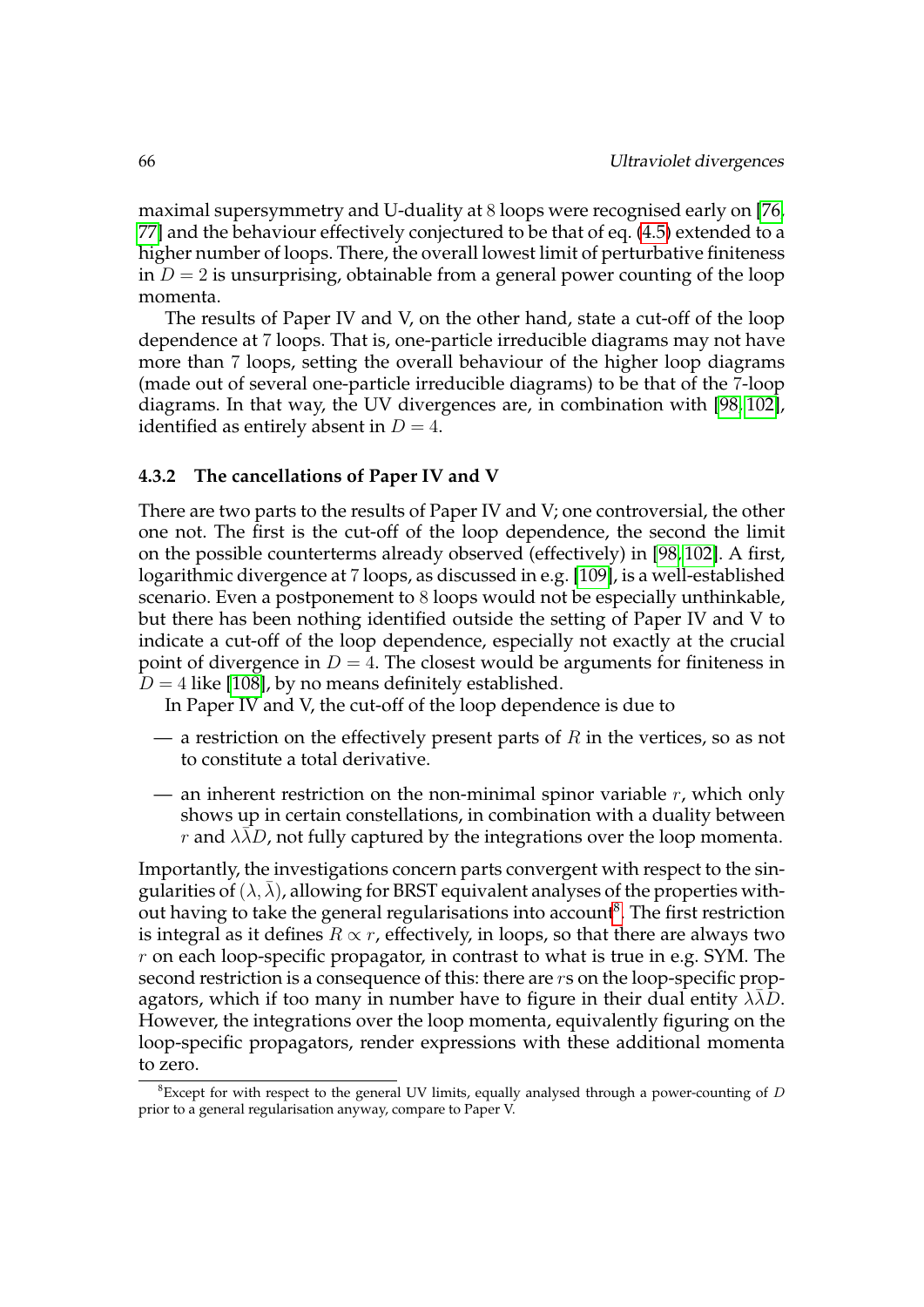Perhaps the final step has to do with U-duality (momenta/brane charge duality). The loop equivalence between  $r$  and covariant spinor derivatives (originating in the loop regularisation) in Paper V provided the limit on the dimension to those presented (for  $L > 1$ ), partly 'normally' deduced through U-duality arguments. Effectively, the vanishing of amplitude diagrams in Paper IV and V may be interpreted as being due to an overall limit on the encoded momenta/coordinate duality in the loops, in terms of what can be accepted by the integrations over the loop momenta. What that would correspond to in terms of U-duality is more difficult to divine, but there would seem to be a contradiction between required dualities and accepted entities.

The most crucial point is, of course, if the analysis truly holds in a BRST equivalent setting, but the extended analysis of Paper V certainly seems to verify that.

# **4.3.3 Outlook**

The combined results of [\[98,](#page-112-0) [102\]](#page-112-1), Paper IV and V imply UV perturbative finiteness in  $D = 4$  maximal SUGRA, which is a highly interesting and controversial result. Further investigations are of interest:

- An extended analysis in settings outside the pure spinor formalism, for a confirmation of the results and a better understanding of what causes the counterterm cancellation. In [\[102\]](#page-112-1) the  $E_{7(7)}$  symmetry is found to be increasingly restrictive for higher loop and point diagrams. The possibility of the  $\mathcal{D}^8R^4$  counterterm for the 7-loop 4-point amplitude in their analysis is the product of a remarkable cancellation. Perhaps it is possible to extend the analysis and obtain results in line with Paper IV.
- It might be desirable to see an explicit proof of the 7-loop 4- and 5-point amplitudes in the pure spinor formalism setting of Paper IV and V. However, the overall limit of Paper V in practice already has established the worst UV behaviour of the one-particle irreducible loop structures, and the workings of the 'counterterm cancellations' have been identified.

Provided the results of Paper IV and V hold, the development of the perturbative finiteness in maximal SUGRA has taken an unexpected turn. Interestingly, due to the simplifications of the analysis provided by the inherent symmetries of the field theory pure spinor formalism. Perhaps the workings of the process would be more transparent when formulated in a setting with manifest U-duality, e.g. in  $D = 4$  with explicit parallels to the other investigations. Such a pure spinor formalism yet remains to be constructed. However, the  $D = 11$  theory already encodes this, effectively making the observations in Paper V possible, in part representing the powerfulness of the formulation.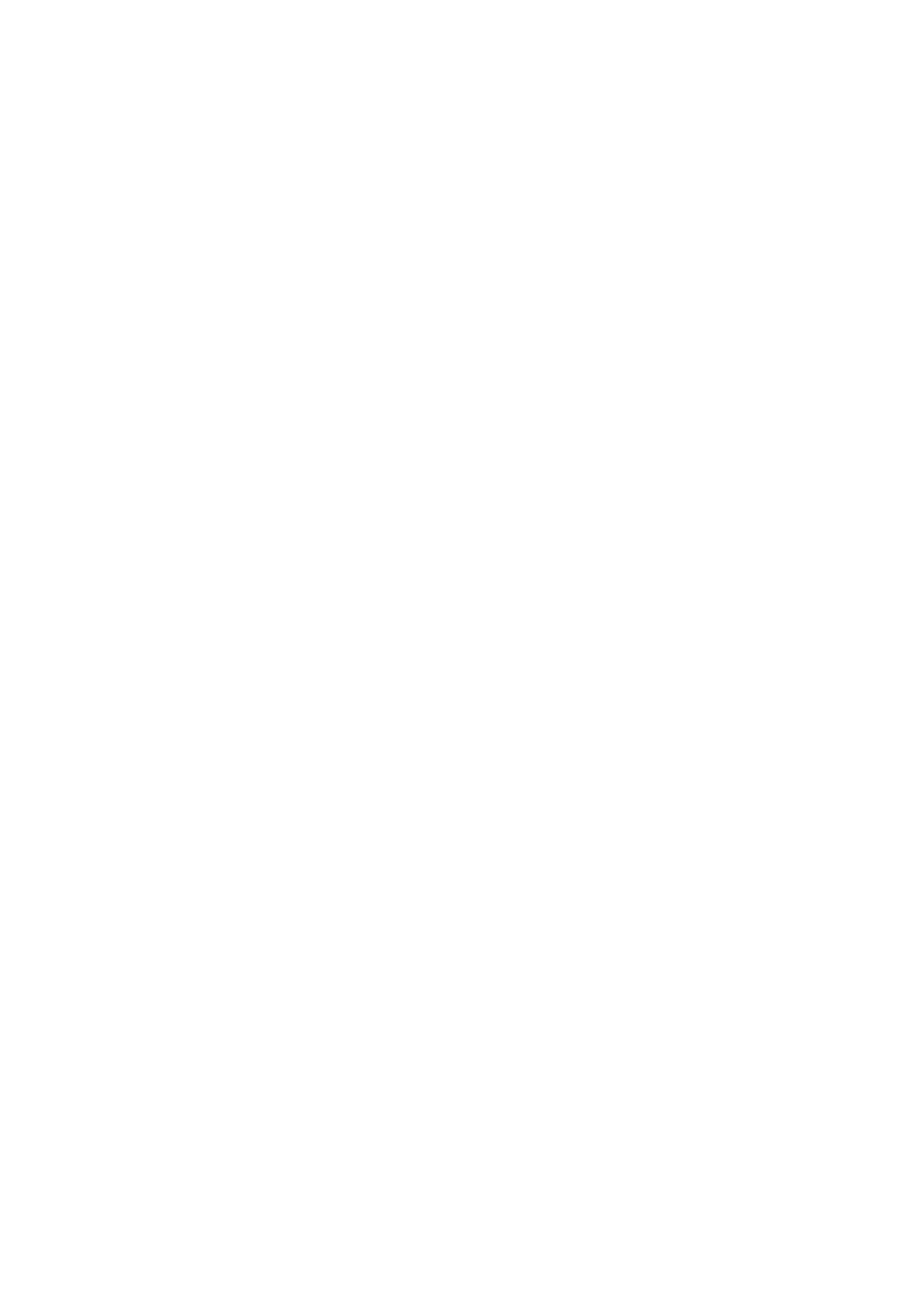<span id="page-80-1"></span>We have to remember that what we observe is not nature herself, but nature exposed to our method of questioning.

Werner Heisenberg

# Exceptional geometry **5**

A non-perturbative formulation of string theory has long been an object of in-terest in theoretical high energy physics. The superstring theories<sup>[1](#page-80-0)</sup>, originating in different quantisations of the closed string, are known to be related by dualities [\[53,](#page-109-0) [203\]](#page-118-0), effectively representing different perturbative versions of one single theory [\[203](#page-118-0)[–205\]](#page-119-0): the so-called M-theory. This theory e.g. arises in the strong coupling limit of type IIA string theory, with the other string theories in different limits of low coupling. Importantly, its low energy limit is  $D = 11$ SUGRA.

In understanding the properties of the elusive M-theory, examinations of  $D = 11$  SUGRA represent key investigations. Through a better understanding of the low energy properties, an increased knowledge of what ought to go into the description of M-theory is obtained. Integral to the subject of this chapter is the U-duality [\[53](#page-109-0)[–56\]](#page-109-1) properties displayed by  $D = 11$  SUGRA compactified on tori. This duality encompasses both T- and S-duality and so relates all of the string theories. The process represents one example of how to, in the low energy limit of M-theory, identify a property important in its other perturbative expansions (the string theories).

Essentially, U-duality represents a quantum symmetry of M-theory, and an attempt can be made at making it manifest in the low energy limit formulation. The subsequent theory is termed extended geometry and exists in two versions: doubled and exceptional geometry, with manifest T- (double) and U-duality (exceptional), although the former represents a special, far more investigated, case of the latter. The point of these formulations is partly to better understand

<span id="page-80-0"></span><sup>&</sup>lt;sup>1</sup>The type I, IIA and IIB theories, and the heterotic  $SO(32)$  and  $E_8 \times E_8$  string theories.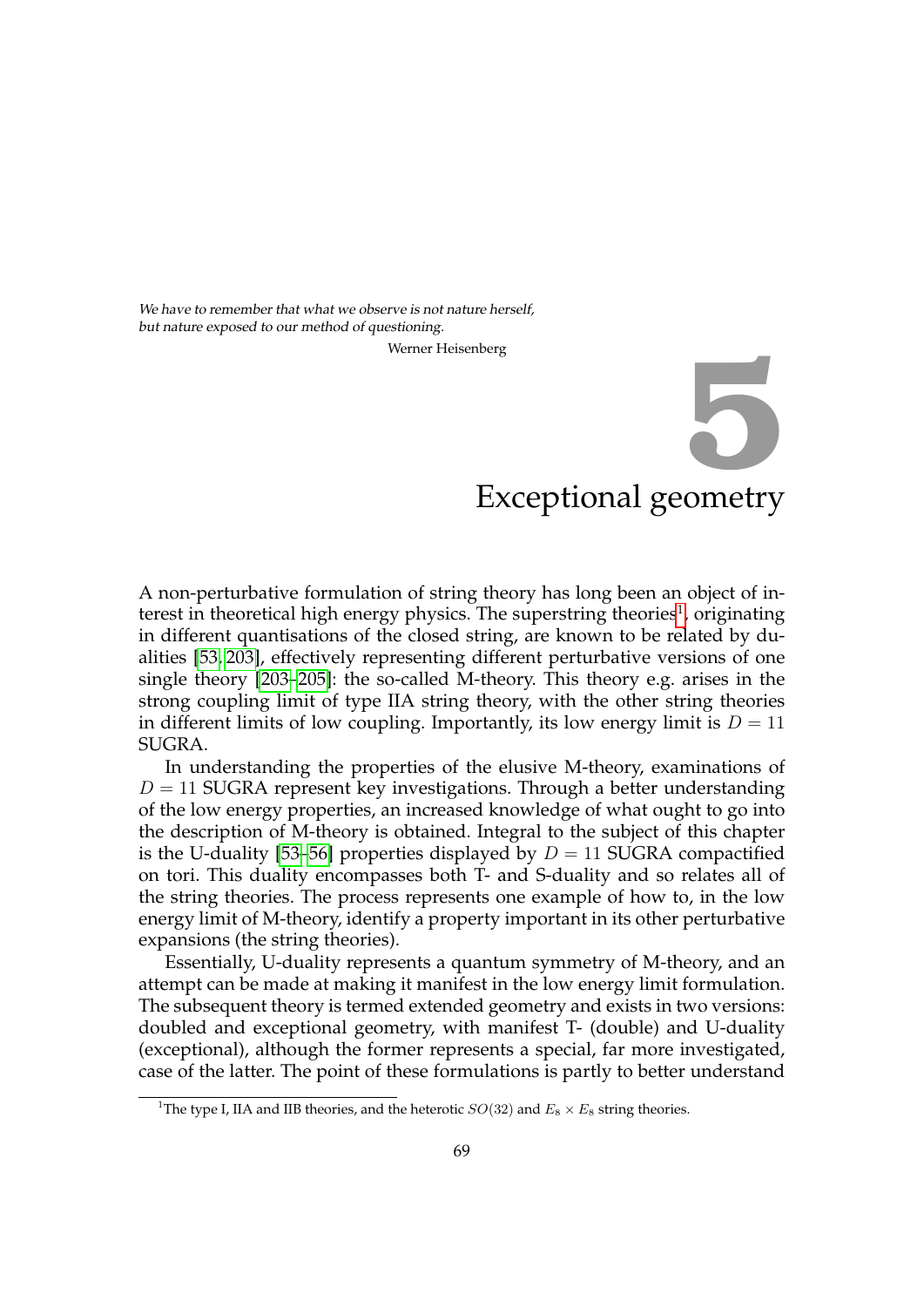the effects of U-duality in general, but can also be regarded as a step towards M-theory. A consistent description at low energy, enlarged in lower dimensions  $(D < 11)$  to encompass the U-duality usually broken there, might be possible to extend to higher energy levels or give a clue to how that is to be done. Such attempts have been made in other contexts before, especially for T-duality [\[146–](#page-115-0) [148,](#page-115-1) [206,](#page-119-1) [207\]](#page-119-2), but also concerning theories describing M-branes [\[208](#page-119-3)[–211\]](#page-119-4). For example, a current and important venue of research concerns the M5 theory (in  $D = 6$ ) which relates the concepts of  $D = 4$  gauge theory and  $D = 2$  conformal field theory (CFT) [\[212–](#page-119-5)[214\]](#page-119-6).

This chapter will start out with a description of how U-duality shows up in  $D = 11$  SUGRA and what it is characterised by, mainly following [\[56\]](#page-109-1). Subsequently, the geometric construction for including manifest U-duality in SUGRA will be described (initially in terms of T-duality), followed by the current situation for exceptional geometry and the investigations therein, partly related to Paper III. For a full, detailed and rather recent review of the field, [\[215\]](#page-119-7) is recommended.

# **5.1 U-duality**

The dualities relating the superstring theories partly figure in a context where brane charges and momenta are treated on an equal basis. To (by construction) get to this property, it is necessary to consider a spacetime with directions conjugate to the brane charges. At the same time, the symmetries of the SUGRA theory, a version of eq. [\(3.1b\)](#page-29-0), must be preserved. Both criteria are fulfilled by a compactification of the  $D = 11$  SUGRA theory on a torus of dimension d, where discrete momenta and brane windings on the torus form the multiplets of the U-duality groups [\[55\]](#page-109-2), thereby capturing properties hidden in the  $D = 11$  theory; the possible remnants from M-theory.

The SUGRA theory compactified in this way displays a superalgebra decomposed into the maximal superalgebra of the ensuing  $D = 11 - d$  theory. The  $N$ -extended algebra transforms under

$$
SO(1,10-d) \times SO(d),\tag{5.1}
$$

where the latter describes the symmetry relations between the different sets of supercharges, and thus represents a part of the (local) R-symmetry. For an  $\mathcal{N} = 1$ theory, this symmetry is simply described by  $U(1)$ , but it varies with d to extend beyond  $SO(d)$ . The former part naturally denotes the Lorentz group in the uncompactified dimensions, so that the correct properties of the theory (in total) are preserved, in line with a valid construction as outlined above.

The interesting result of the compactification is the properties of the subsequent theory. It turns out to be invariant under a global symmetry  $G_d$  containing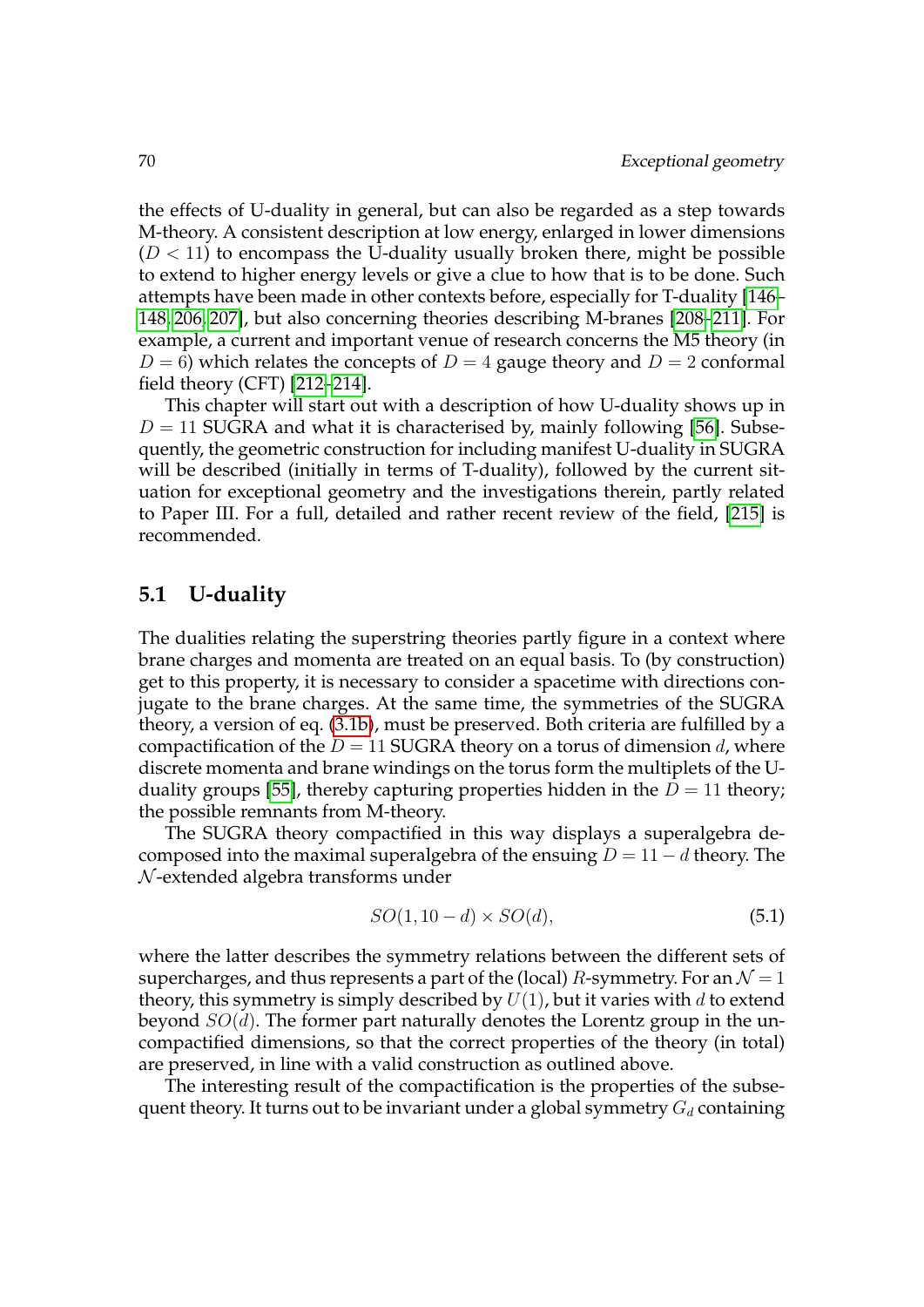<span id="page-82-0"></span>

| D  | d | $G_d = E_{d(d)}$                          | $H_d$                |
|----|---|-------------------------------------------|----------------------|
| 10 |   | $\mathbb{R}^+$                            |                      |
| 9  | 2 | $Sl(2,\mathbb{R})\times\mathbb{R}^+$      | U(1)                 |
| 8  | 3 | $Sl(3,\mathbb{R})\times Sl(2,\mathbb{R})$ | $SO(3) \times U(1)$  |
| 7  | 4 | $Sl(5,\mathbb{R})$                        | SO(5)                |
| 6  | 5 | $SO(5,5,\mathbb{R})$                      | $SO(5) \times SO(5)$ |
| 5  | 6 | $E_{6(6)}$                                | USp(8)               |
| 4  |   | $E_{7(7)}$                                | SU(8)                |
| 3  |   | $E_{8(8)}$                                | SO(16)               |

Table 5.1: The symmetry groups of U-duality displayed in  $D$  dimensions after a compactification of  $D = 11$  SUGRA on tori of dimension  $d(T^d)$ , representing the internal symmetries of the compactified directions. These are the Cremmer–Julia symmetry groups, or equivalently: the exceptional symmetry groups  $E_{d(d)}$ . Their maximal compact subgroups  $H_d$  correspond to the R-symmetry of the superalgebra. [\[216,](#page-119-8)217]

$$
SO(d-1, d-1, \mathbb{R}) \bowtie Sl(d, \mathbb{R}),\tag{5.2a}
$$

<span id="page-82-1"></span>which denotes a continuous symmetry group generated by two non-commuting subgroups. The former of the two groups incorporates T-duality, whereas the corresponding for the latter is S-duality, so that the described global symmetry incorporates the dualities between the string theories. In addition, the latter group represents a subgroup of the diffeomorphism symmetry.

In total, the global symmetry  $G_d$  is that of  $E_{d(d)}(\mathbb{R})$  [\[216,](#page-119-8) [217\]](#page-119-9), as listed in table [5.1,](#page-82-0) i.e. the normal real form of the exceptional group  $E_d$ . However, in the quantum theory the gauge potentials transform non-trivially under  $E_d$ , so that the continuous symmetry cannot be valid. Effectively, the states charged under the gauge potentials are required to have quantised charges, reducing the continuous symmetry described above to the part of it that remains unbroken in the quantum theory: the discrete symmetry

$$
E_{d(d)}(\mathbb{Z}).\tag{5.2b}
$$

This is the symmetry group of the U-duality.

Technically, a few more proofs (of the absence of further restrictions) are required before the last statement can be made, in general. For example, the diffeomorphism symmetry in  $D = 11$  SUGRA can be shown to give  $Sl(d, \mathbb{Z})$  as an exact symmetry [\[53,](#page-109-0) [218\]](#page-119-10) of the quantised theory. Another, further requirement is the fact that T-duality, described by  $SO(d-1, d-1, \mathbb{Z})$ , holds to all orders [\[219\]](#page-119-11) in type IIA string perturbation theory. With  $d \leq 7$ , this is sufficient to prove the exact quantum symmetry to be  $E_{d(d)}(\mathbb{Z})$  [\[53,](#page-109-0)[218\]](#page-119-10). For the general statement, verifications extended all the way to  $d = 11$  [\[220](#page-120-0)[–222\]](#page-120-1) are necessary. However, the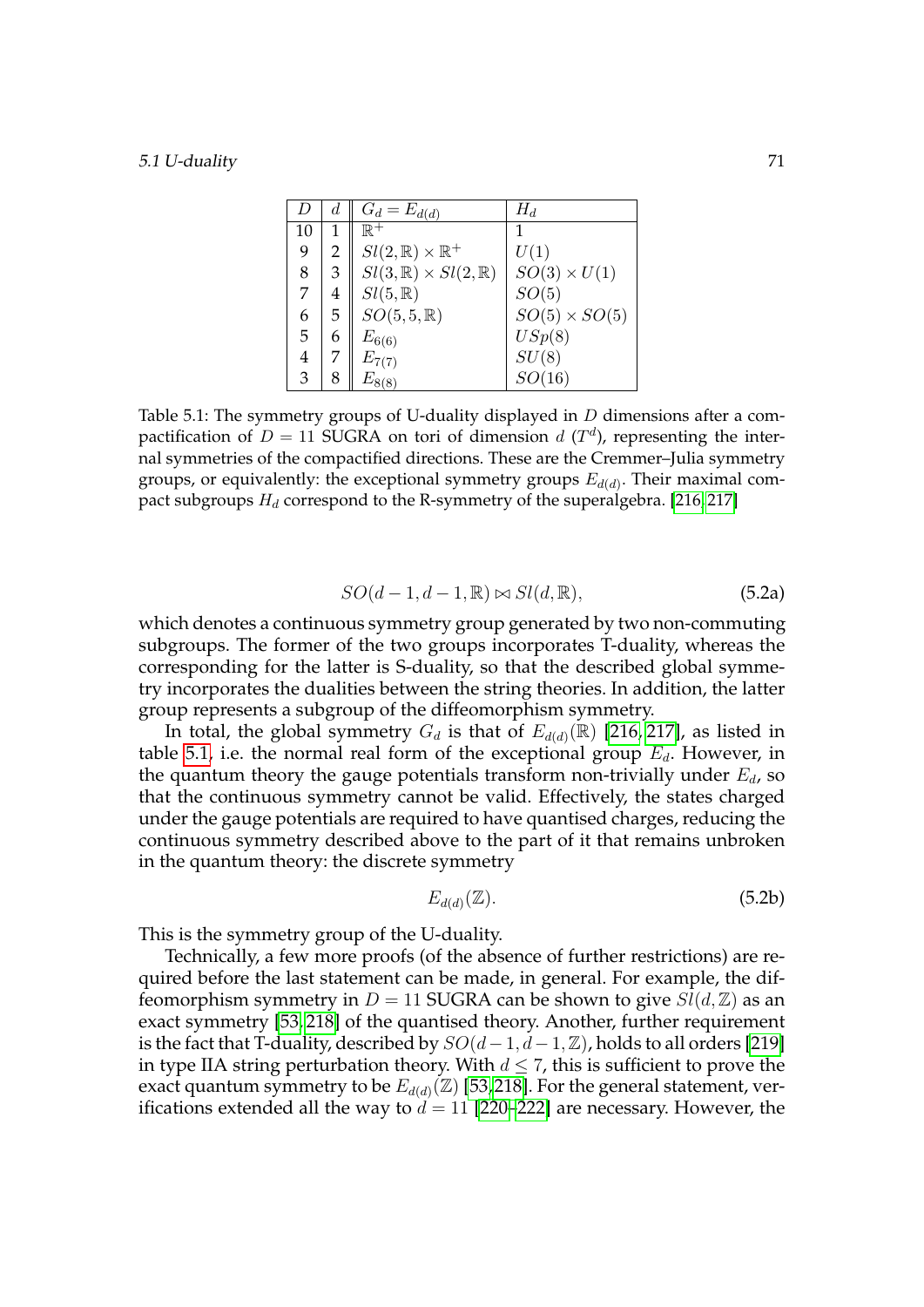interpretations, and relations, of the special cases of  $d \geq 10$  are slightly different from the ones previously mentioned.

In summary, the symmetry group in eq. [\(5.2b\)](#page-82-1) describes how U-duality relates the different superstring theories (effectively through S- and T-duality) as equivalent perturbative expansions of one and the same theory. The process of compacitification of  $D = 11$  SUGRA on tori therefore correctly captures not only the equivalent treatment of momenta and brane charges first identified among the string theories, but the entire quantum symmetry connected to that equivalence. A recognition made possible by the complementary situation of the string and SUGRA theories, perturbative with respect to M-theory in different senses: the former in a weak coupling limit, the latter in a low energy limit, but neither in both senses. Most importantly, one property of M-theory, U-duality, has been uncovered.

# **5.2 The geometric construction**

With one property of M-theory identified, it is possible to extend the low energy limit of it. That is, the maximal SUGRA theory might be altered (in  $D < 11$ ) to comprise the  $E_{d(d)}$  symmetry. The reason for this procedure, as previously mentioned, mostly is the opportunity it offers at examining what U-duality brings about in a theory. Along with the reflections in the previous chapters of this thesis, symmetries made manifest simplify investigations of different kinds in a theory. Secondly, of course, it can also be termed an intermediate step towards M-theory, which certainly must display the  $E_{d(d)}$  symmetry as well as, in a low energy limit: maximal SUGRA. The resulting formulation though, is neither that of M-theory, nor in proper terms its low energy limit.

So, how to incorporate the  $E_{d(d)}$  symmetry? That question was first addressed in terms of T-duality, the part of U-duality that shows up in the weak coupling limit of perturbation theory. There, the symmetry group of relevance is

$$
O(d, d, \mathbb{Z}).\tag{5.3}
$$

and the ensuing formulation, first examined in a purely mathematical context [\[113,](#page-113-2) [116,](#page-113-3) [117\]](#page-113-4), is termed doubled geometry [\[31\]](#page-108-0). It represents a special case, more easily handled than the full U-duality, thoroughly examined [\[31,](#page-108-0) [113](#page-113-2)[–145\]](#page-115-2) and providing the guidelines for the exceptional setting.

Integral to the construction, regardless of the symmetry under consideration, is that the compactified theory (as described in the previous section) naturally separates into the compactified (internal) and uncompactified directions. The latter represents the original theory in the dimensions remaining after the  $T^d$ compactification, and is well-known. The former, on the other hand, represents an additional feature, not quite fit to capture the desired symmetry. It is what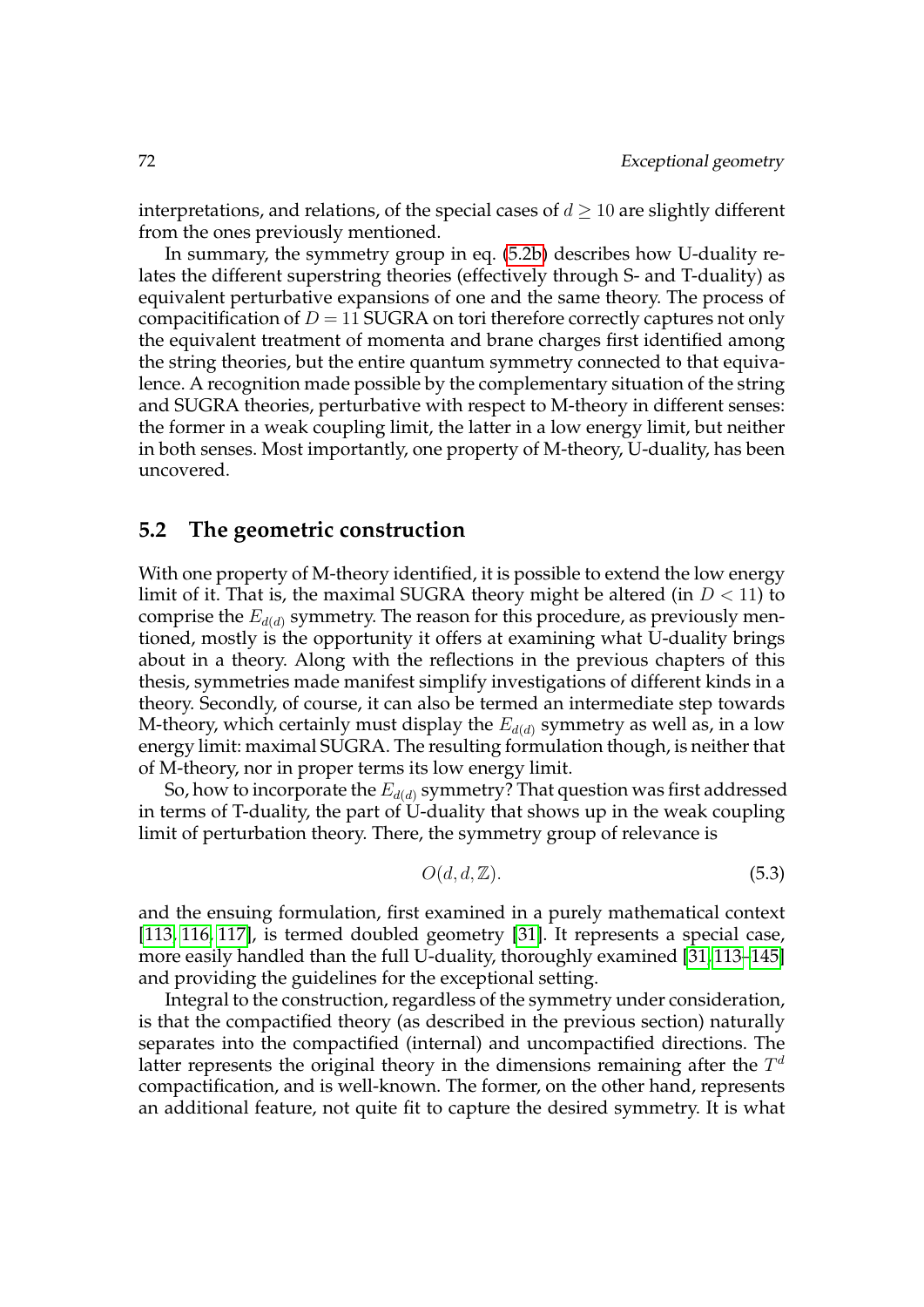is altered in order to take care of the duality symmetry (manifesting it in the description) and, consequently, the only part of the description of special significance. Regardless of the setting, the compactified directions represent the first object of investigation.

#### **5.2.1 T-duality construction**

The concept of a geometric description of T-duality is central to doubled geometry, giving rise to the term 'generalised geometry'. It is through an alteration of the geometry that the desired symmetry invariance is captured.

In specific, the space of the (string) theory, compactified on a torus  $T^d$ , is a fibre bundle, which locally looks like the (direct) product of a base space and a fibre; at each point of the spacetime (not subject to compactification) a copy of the  $T<sup>d</sup>$  is attached. In the geometric formulation, the space is extended with respect to the torus fibration, which introduces the concept of a generalised tangent space. A cotangent space is added to the original tangent space, so that the fibration is described not by one, but two tori, dual to each other. This shape of the generalised tangent space (doubled coordinates with a duality constraint) causes the generalised metric — i.e. the overall metric with respect to the compactified directions — to split into an  $O(d, d)$  invariant metric. In this way, the added geometric (by compactification) and non-geometric (by construction) backgrounds make room for the desired symmetry in the theory.

With a metric invariant under the desired symmetry, it possible to accommodate the rest of the theory to it. The present T-duality naturally affects the gauge transformations, which means that the original infinitesimal transformations of tensors, the Lie derivative in the direction of a diffeomorphism parameter, falls short of capturing the  $O(d, d)$  symmetry. For a correct geometric encoding of the diffeomorphisms (of the altered theory), the Lie bracket must be generalised appropriately, which is achieved through replacing the ordinary Lie bracket with the Courant bracket.

The change from the original Lie algebra, which for a theory of gravity is  $\mathfrak{gl}(n)$ , is such that, with a diffeomorphism parameter  $u^n$  and a vector  $v^n$ , an infinitesimal transformation is altered from $2$ 

$$
\delta_u v^m = \mathcal{L}_u v^m = [u, v]^m = u^n \partial_n v^m - (\partial_n u^m) v^n \tag{5.4}
$$

to that of a generalised Lie algebra with a generalised Lie derivative (a Dorfman

<span id="page-84-0"></span><sup>&</sup>lt;sup>2</sup>Capital letters here refer to inner coordinates (coordinates on the generalised tangent space) in terms of the forms of the uncompactified theory, and minuscule letters to the original spacetime of the extended theory (in exceptional geometry:  $(11 - d)$ -dimensional). For example, the Lie derivative naturally is only altered with respect to the inner directions. Note that all forms are bosonic, despite the overlap with the superspace notation.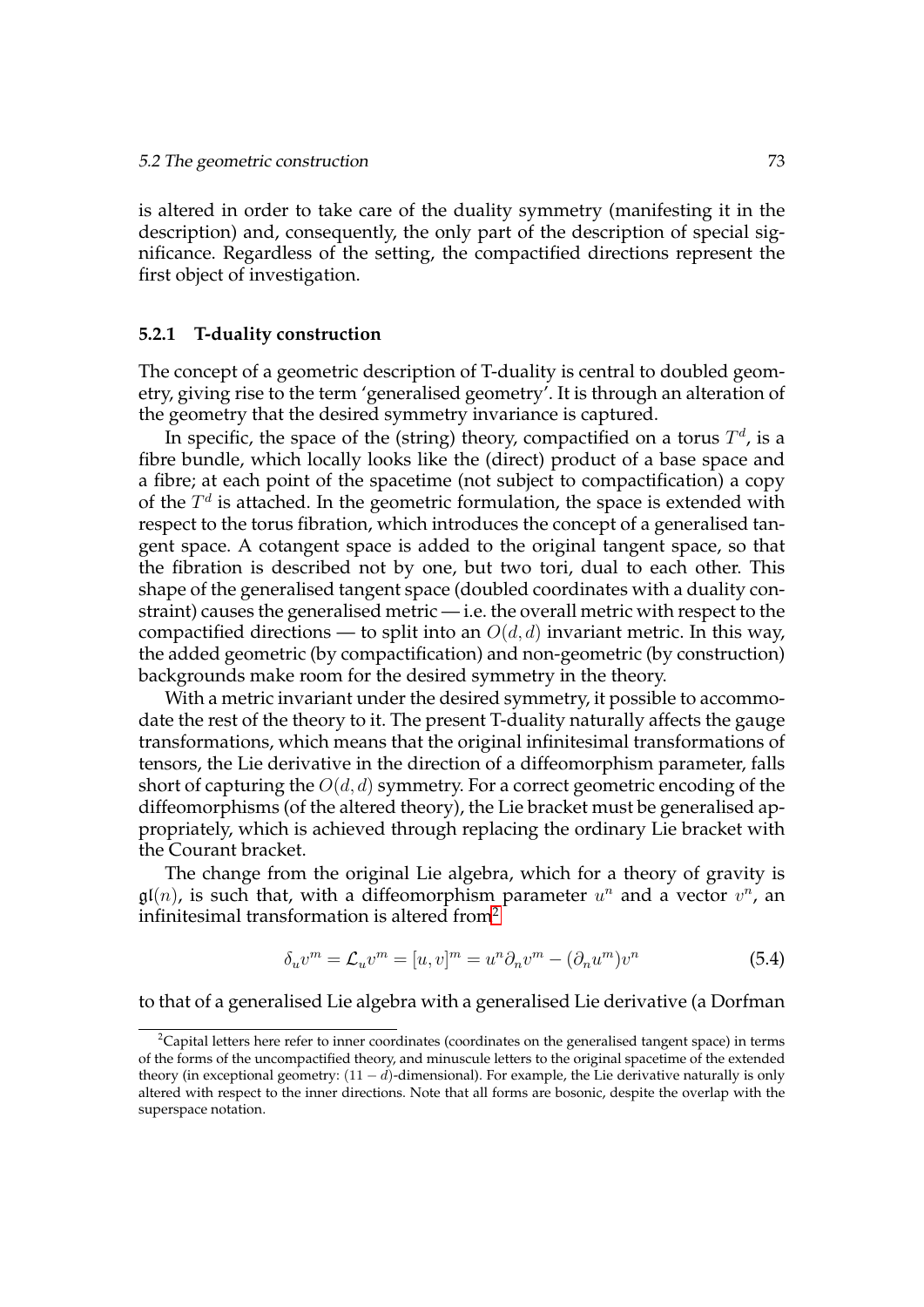derivative): [\[42,](#page-108-1) [114,](#page-113-5) [115\]](#page-113-6)

$$
\mathcal{L}_U V^M = \mathcal{L}_U V^M + Y^{MN}{}_{PQ} (\partial_N U^P) V^Q,
$$
  
\n
$$
Y^{MN}{}_{PQ} = \eta^{MN} \eta_{PQ}.
$$
\n(5.5)

Effectively, the original transportation term  $(u^n \partial_n v^m)$  is kept, while the matrix of infinitesimal transformations, through the projection  $Y^{MN}{}_{PQ}$ , is extended beyond  $\mathfrak{gl}(n)$  to include the  $O(d,d)$  transformations. For example,  $\mathscr{L}_U$  preserves the  $O(d, d)$  structure through

<span id="page-85-2"></span><span id="page-85-0"></span>
$$
\mathcal{L}_U \eta_{MN} = 0. \tag{5.6}
$$

However, the algebra generated by the generalised Lie derivative only closes provided a restriction on the theory. The corresponding, conventional constraint in doubled geometry, the so-called *section condition* is [\[114\]](#page-113-5)

$$
\eta^{MN}\partial_M \otimes \partial_N = 0. \tag{5.7a}
$$

This version of the constraint, where the derivatives may act on arbitrary, separate objects, is termed *strong*. It is necessary for the closure of the algebra in doubled geometry, although the *weak* version

$$
\eta^{MN}\partial_M\partial_N = 0\tag{5.7b}
$$

is enough to capture the level matching constraint in closed string theory, and therefore sometimes is used for preliminary investigations. Effectively, the restriction of the section condition (when solved for) puts the theory on a subspace equalling the normal space of the theory; different solutions of it represent dual theories, like the different string theories. This e.g. makes the section condition, and how it arises, interesting with respect to one of the venues of research mentioned in section [5.3.4.](#page-96-0)

In the presence of the strong section condition, the Lie algebra is valid and transforms among itself according to

<span id="page-85-1"></span>
$$
[\mathcal{L}_U, \mathcal{L}_V] = \mathcal{L}_{[[U,V]],}
$$
\n(5.8)

with the Courant bracket [\[115\]](#page-113-6)

$$
[U, V]^M = \frac{1}{2} (\mathcal{L}_U V^M - \mathcal{L}_V U^M) =
$$
\n
$$
= U^N \partial_N V^M - (\partial_N U^M) V^N + \frac{1}{2} Y^{MN}{}_{PQ} \Big[ (\partial_N U^P) V^Q - U^Q \partial_N V^P \Big].
$$
\n(5.9b)

This presents the natural way of generalising the Lie algebra, when the Lie derivative is generalised according to eq. [\(5.5\)](#page-85-0). In total, the altered Lie algebra ensures that the theory locally displays the  $O(d, d)$  symmetry.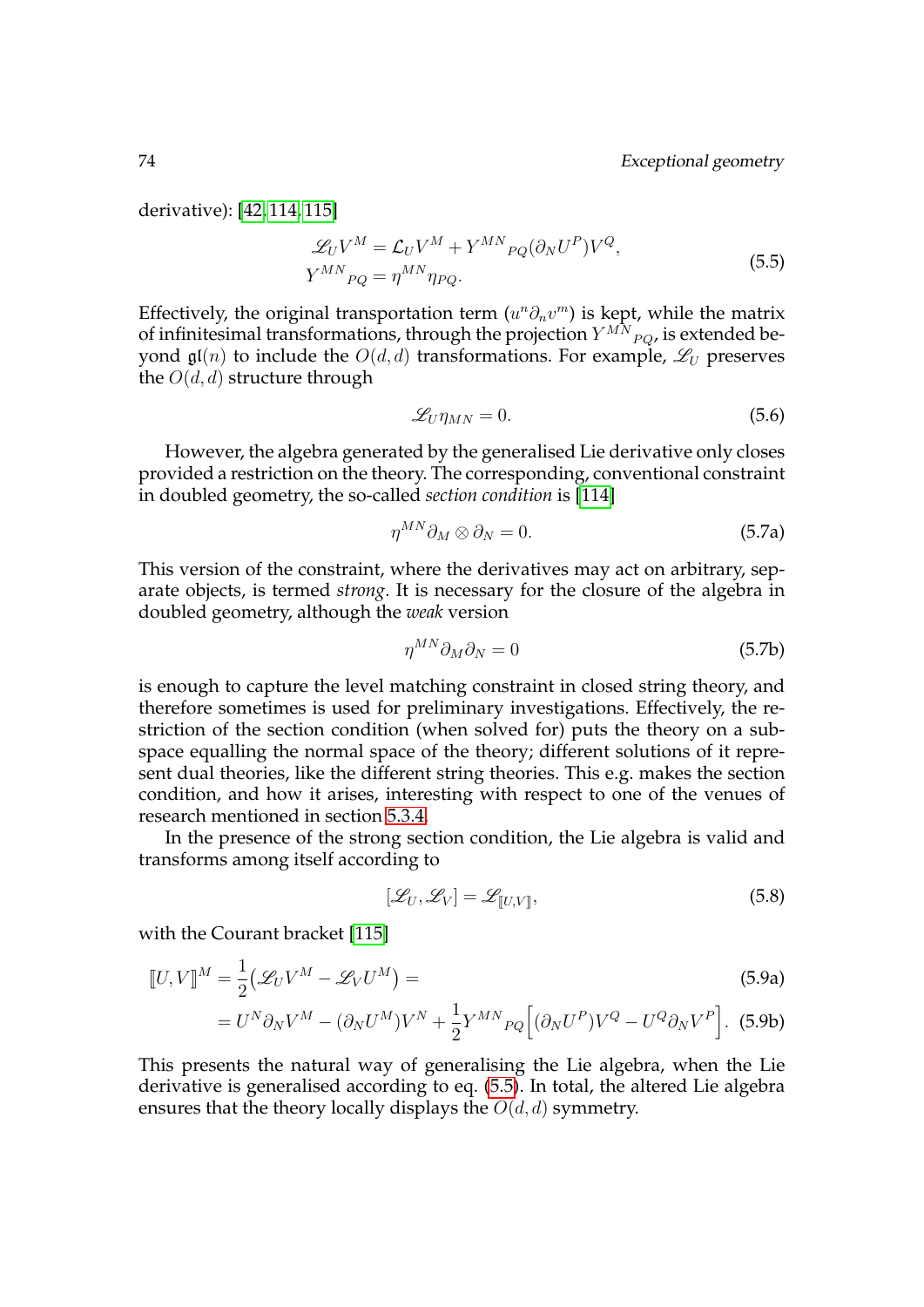Conceptually, this provides a geometric interpretation of T-duality, although further properties must be considered for a general reformulation of the theory, both in terms of the construction and its implications for the rest of the theory. For example, the generalised metric contains both the string theory metric and the B-field, the latter of which may have non-trivial flux, in which case a suitable alteration of the construction is required for the formulation to fully work [\[32\]](#page-108-2). That process of extending the theory will not be touched upon here.

In summary, the doubled geometry unifies the bosonic degrees of freedom (the fields of the theory) in the generalised metric  $G$ . It contains the string theory metric and the B-field. Meanwhile, the gauge symmetries and diffeomorphisms of the theory are encoded by the generalised Lie derivative, resulting e.g. in that an infinitesimal bosonic symmetry transformation is given by

<span id="page-86-0"></span>
$$
\delta_U G = \mathcal{L}_U G. \tag{5.10}
$$

In addition, the R-symmetry of the superalgebra translates into the maximal compact subgroup of the symmetry, rendering the actual symmetry to  $G_d/H_d$ in analogy with the situation in exceptional geometry. The modulo  $H$  describes the equivalence between the different sets of supercharges.

#### **5.2.2 U-duality construction**

Generalised geometry in the sense of capturing the U-duality properties, socalled *exceptional geometry*, was first recognised by [\[31,](#page-108-0)[32\]](#page-108-2) and represents a rather recent object of research. Although increasingly popular, its properties [\[31](#page-108-0)[–52\]](#page-109-3) are nowhere near as well understood as those of doubled geometry.

The geometric construction in the U-duality setting very much resembles the doubled geometry, with an extension of the original theory through a generalised tangent space, a generalised metric and a generalised Lie algebra. Only, the additional symmetry accommodated for is exceptional instead of double, and the theory concerned is that of supergravity. It represents a generalisation of the doubled geometry, in that it is non-perturbative in the coupling constant.

Exceptional geometry fundamentally differs from doubled geometry in that:

- The generalised tangent space (of d dimensions) added to the  $D = 11 d$ maximal SUGRA theory displays  $E_{d(d)}$  invariance.
- The diffeomorphisms are invariant under  $e_{d(d)}$  and a real scaling instead of  $\mathfrak{gl}(n)$ : the symmetry group is  $E_{d(d)}\times \mathbb{R}^+$ .
- The unification of the fields into the exceptional generalised metric makes manifest the equal treatment of momenta and brane charges.

The first statement effectively means that the compactified directions (the extended space) in exceptional geometry are described by something a bit more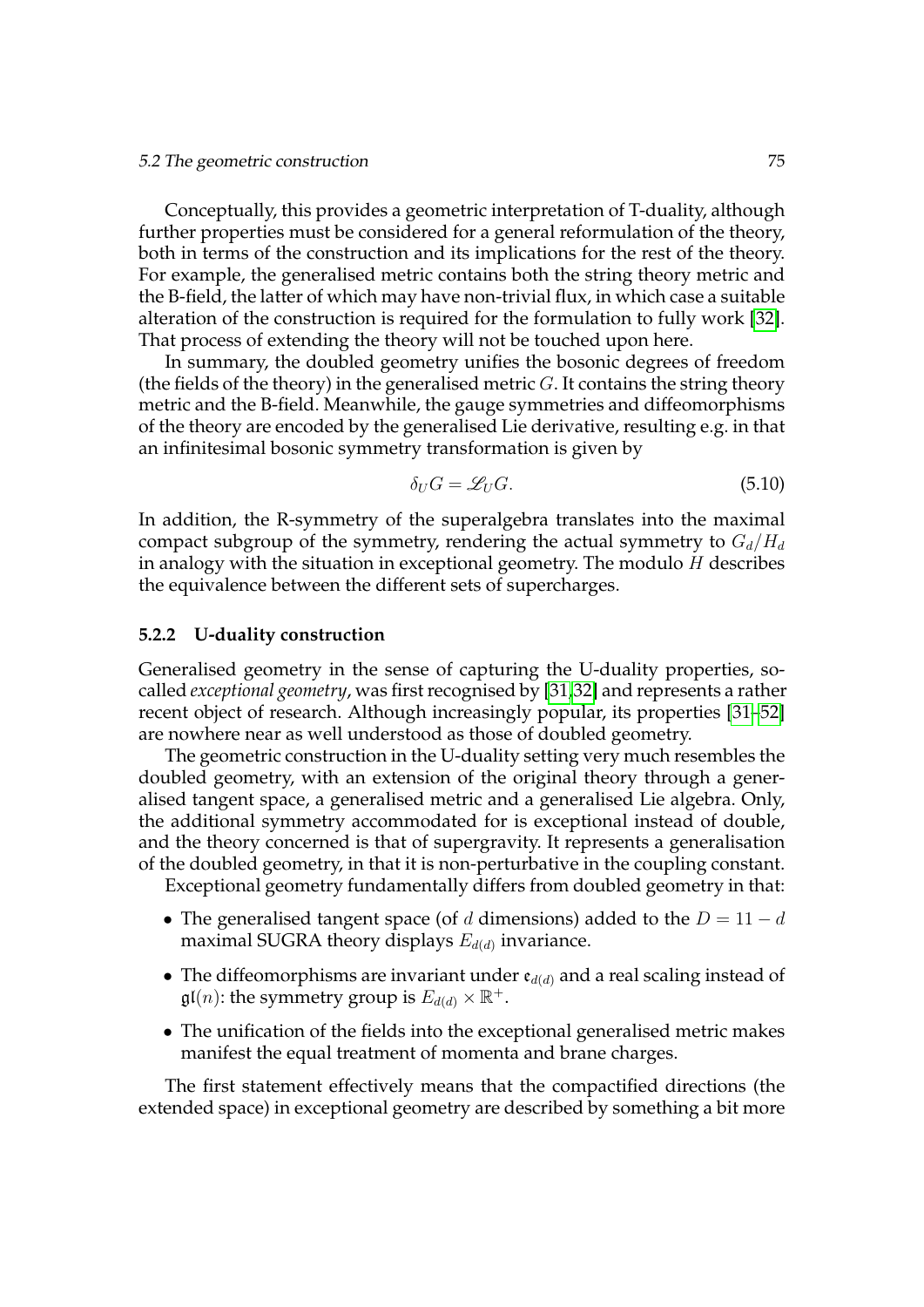exotic than a fibration of a pair of dual tori. The generalised tangent space introduced in the geometric description of the  $D < 11$  maximal SUGRA theory is constructed to accommodate the exceptional symmetry rather than the  $O(d, d)$ symmetry, and varies with  $d$  in unison with the specific symmetries shown in table [5.1.](#page-82-0)

The second point brings about a different generalisation of the Lie derivative compared with the case in doubled geometry. The projection  $Y^{MN}{}_{PQ}$  needs to remove the  $Gl(n)$  invariance and substitute it with the new symmetry properties, a feature achieved by [\[34,](#page-108-3) [35,](#page-108-4) [37–](#page-108-5)[40,](#page-108-6) [42\]](#page-108-1)

<span id="page-87-0"></span>
$$
\mathcal{L}_U V^M = \mathcal{L}_U V^M + Y^{MN}{}_{PQ} \partial_N U^P V^Q,
$$
  
\n
$$
Y^{MN}{}_{PQ} = \delta^M_P \delta^N_Q - \alpha P_{(adj)}{}^M{}_Q, {}^N{}_P + \beta \delta^M_Q \delta^N_P.
$$
\n(5.11a)

Here, the first term in  $Y^{MN}{}_{PQ}$  removes the undesired infinitesimal transformations. The second term adds the ones corresponding to the  $E_{d(d)}$  through a projection onto the adjoint representation of  $E_{d(d)}$ , while the third is responsible for the real scaling. The  $(\alpha, \beta)$  represent real scalars set by the particular theory (value of  $d$  etc.) under consideration.

Furthermore, as in doubled geometry, the generalised Lie algebra does not close on its own. The necessary and conventional (strong) section condition is

$$
Y^{MN}{}_{PQ}\partial_M \otimes \partial_N = 0,\tag{5.11b}
$$

a condition with a weak counterpart, just as in doubled geometry. The strong section condition needs to hold for the metric to be invariant, with some additional constraints, which restricts  $Y^{MN}{}_{PQ}$  to the  $R_2$  representation (2-forms) in  $E_{d(d)}$  for  $d \leq 6$  [\[42\]](#page-108-1), compare to section [5.3.1.](#page-90-0) The Lie bracket is also altered in order to accommodate for the closure of the algebra, compare to eq. [\(5.8\)](#page-85-1), into an exceptional Courant bracket [\[32\]](#page-108-2) corresponding to that of eq. [\(5.9a\)](#page-85-2).

The third statement refers to the treatment of the fields in the theory. While the symmetries (of U-duality) are taken care of by the added space and altered Lie derivative (including both S- and T-duality properties) the fields are incorporated into the extended metric, as in doubled geometry. Infinitesimal symmetry transformations are equally given by eq. [\(5.10\)](#page-86-0). The difference is that the full dual situation is contained in the formulation: U-duality is present.

In total, there are naturally more differences between the doubled and exceptional geometries than what is listed above. In general, the properties of the latter are both generalised with respect to the former, and more complicated. There is also a definite difference in interpretation of the higher  $d$ -dimensional formulations.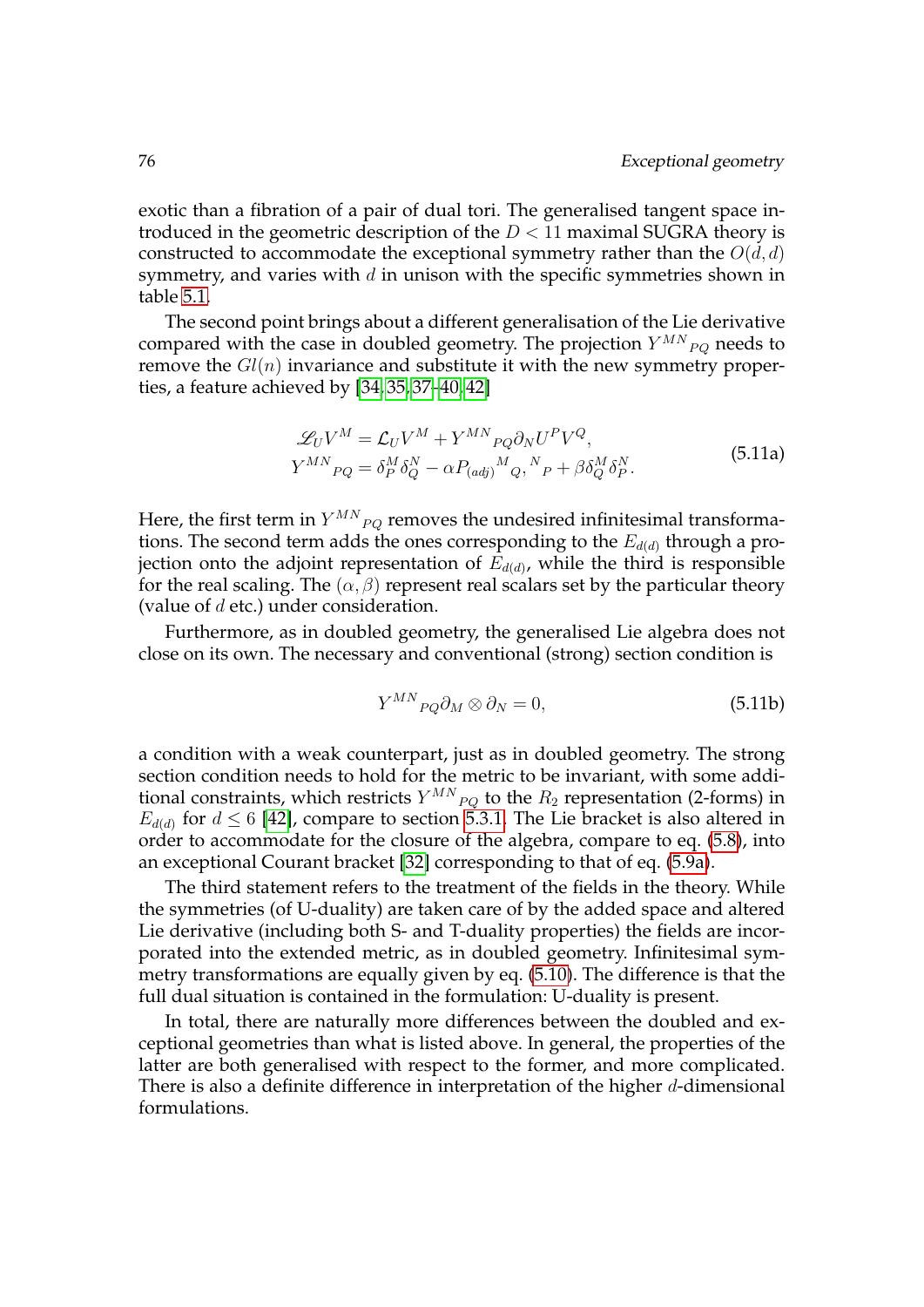# **5.2.3 Directions in relation to extended geometry**

Once the geometric formulation of the U- or T-duality is set, the theory splits into two parts: the inner and the outer directions, where the former refers to the compactified part of the theory and, in extension, to the new physics. At this point, it is optional to extend the spacetime to the same symmetry, obtaining more than SUGRA with U-duality, by considering *extended* geometry instead of *generalised*, a distinction increasingly made these last years and not necessarily rigorous in e.g. Paper III. The investigations of the tangent space coincide. Furthermore, it is possible to investigate the consequences of the geometry, or (in extended geometry) to proceed to what a field theory would correspond to. The former is the venue of research of Paper III and consequently the one addressed (primarily) in this thesis. However, there is also a lot of research done on the field theories [\[48–](#page-109-4)[50,](#page-109-5) [114,](#page-113-5) [115,](#page-113-6) [120,](#page-113-7) [121,](#page-114-0) [137,](#page-115-3) [138,](#page-115-4) [141,](#page-115-5) [142,](#page-115-6) [144,](#page-115-7) [145,](#page-115-2) [223](#page-120-2)[–225\]](#page-120-3). Either way, a complicating factor in exceptional geometry is the difficulties of analysing concepts with respect to a general  $d$ , due to the properties of the  $E_{d(d)}$ representations. Most often, an analysis has to be performed for each value of d.

# **The doubled & exceptional field theories**

An extension of the geometrical approach is to be found in doubled (DFT) and exceptional (EFT) field theory, where the prime interest is the fields of the theory instead of the geometry. The EFT structure is similar to that of  $(11 - d)$  gauged maximal SUGRA [\[226,](#page-120-4) [227\]](#page-120-5), except in that the fields depend on the extended space. Matters of interest are, for example, the gauge structure and the connections, the supersymmetry algebra and the form of the action. In part, the results from the field theory approaches and the investigations from a geometric point of view concern the same issues, and can then be translated from one formulation to the other. For example, the difference between investigations regarding the gauge structure and the connections on the generalised tangent space of a certain theory is mostly a matter of notation.

#### **Comment on the generality of the construction**

Some years ago, the question was raised of whether or not the global structure of exceptional geometry was that of a manifold, and tensors too constrained (e.g. to flat space) to form a consistent theory. Since then, however, progress on the intrinsic structure of the theory has been made. This includes, for example, additional knowledge of the finite transformations, soon to be described in section [5.3.1.](#page-90-0) The accompanying gerbe structure is relevant for coordinate patches through overlaps, and thereby for the associated manifold. On the whole, the theory of exceptional geometry represents a promising candidate with respect to general applications, such as the possibility to get at gauged SUGRA.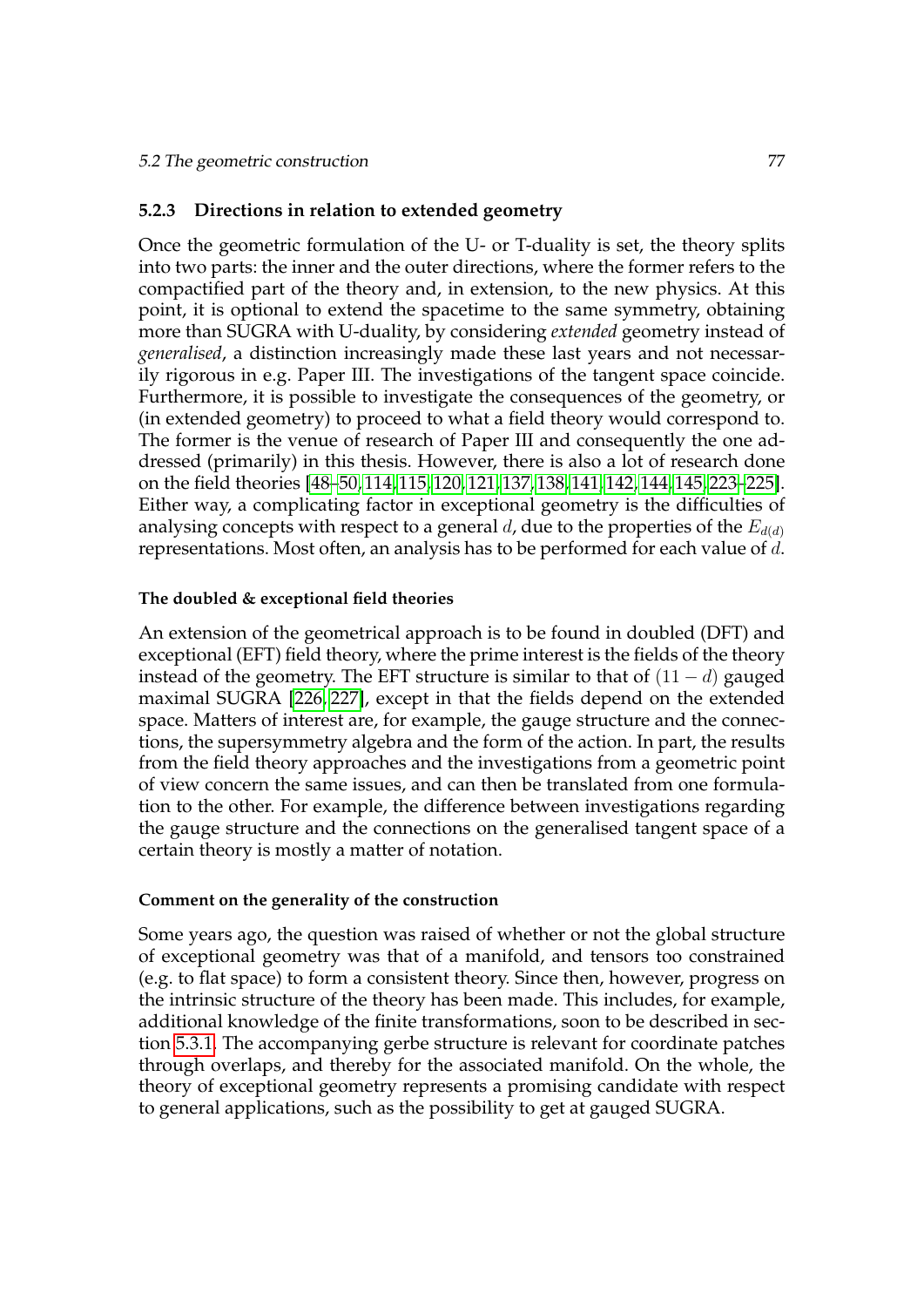# **5.3 Exceptional geometry**

In exploring the theory of (extended) exceptional geometry, there are a few fundamental questions concerning the theory:

- 1. What symmetries does it show?
- 2. What tensor formalism and curvature is it characterised by?
- 3. What is the associated dynamics?

The first question refers to both local and global symmetries, where the latter so far has proven difficult to describe in a general way. For an illustration of the concepts, the case of doubled geometry will have to suffice.

The second question has been addressed in a general way for  $d \leq 7$  (the cases most easily investigated), which was the subject of Paper III, but remains to be further investigated for  $d > 8$ . It is a matter complicated by the presence of extra parts in the affine connection of the covariant derivative, which cannot be allowed to be part of the effective theory.

Thirdly, it is desirable to have a full classification of the dynamics and the gauge structures of the fields present in the theory. This matter is possible to approach, in a geometric setting, both from the observed structure of the tensor formalism and through an extension of ordinary gravity. Primarily, it is the bosonic sector that is subject to an analysis, as the extension to fermions is wellknown.

These issues will now be described in more detail, prior to an outlook with respect to the different venues of research within exceptional geometry. Since the formulation is rather recent, there exist both many diverse investigations and concepts of interest yet to be approached.

# **5.3.1 Transformations within**  $E_{d(d)}(\mathbb{R})$

In any theory, it is desirable to have a complete classification of the constituent, local symmetries. This is of course also true in exceptional geometry. With a division of these transfromations into those finite and infinitesimally small, the latter is represented by the Lie algebra and well-known. The finite transformations, however, are far from completely classified.

# **Diffeomorphisms**

Given the Lie derivative of eq. [\(5.11\)](#page-87-0) the classification of the infinitesimal transformations in exceptional geometry equals the identification of the projection  $Y^{MN}{}_{PQ}$  in the different d-dimensional compactifications. This tensor is completely determined by the requirement that the transformations generated by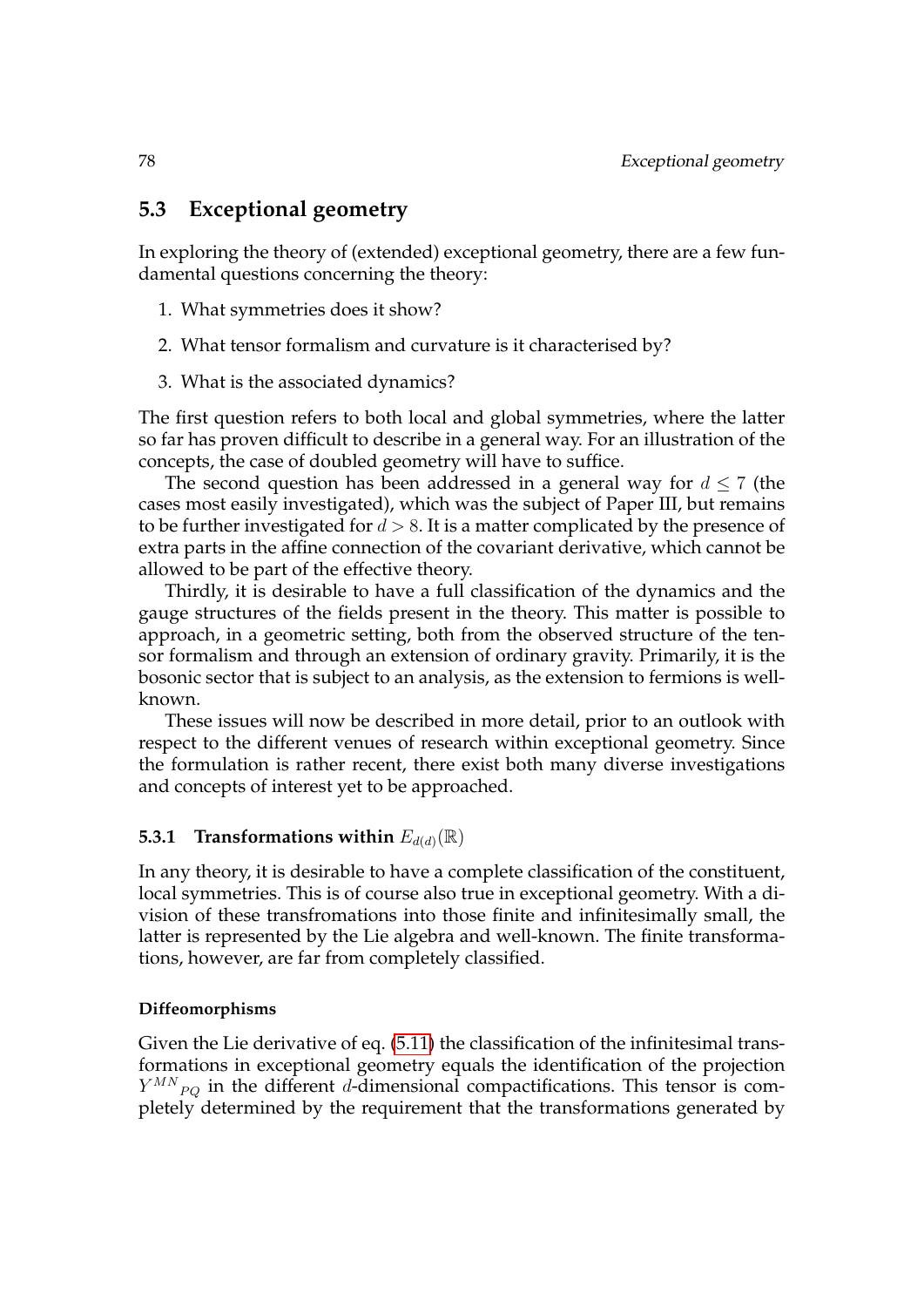### 5.3 Exceptional geometry 79

the Lie derivative represent a Lie algebra, which — in addition to the section condition — is fulfilled iff [\[42\]](#page-108-1)

$$
\left(Y^{MN}{}_{TQ}Y^{TP}{}_{RS} - Y^{MN}{}_{RS}\delta^P_Q\right)\partial_{(N}\otimes\partial_P)\n\left(Y^{MN}{}_{TQ}Y^{TP}{}_{[SR)} + 2Y^{MN}{}_{[R|T|}Y^{TP}{}_{S)Q} - Y^{MN}{}_{[RS]}\delta^P_Q - 2Y^{MN}{}_{[S|Q]}\delta^P_R\right)\partial_{[N}\otimes\partial_P.
$$
\n(5.12)

all vanish.  $[SR]$  denotes either the anti- or symmetrisation of the S and R indices, with any |X| remaining put, while the  $[NP)^*$  is opposite to the first bracket, so that the second expression really represents two different objects.

The section condition, as mentioned previously, restricts the projection tensor to a projection into 2-forms for  $d \leq 6$ , while it for higher d also allows for an additional term. The above displayed terms then set further restrictions, e.g. resulting in a projection for  $d = 3$ :

$$
Y^{i\alpha,j\beta}{}_{k\gamma,l\delta} = 4\delta^{ij}_{kl}\delta^{\alpha\beta}_{\gamma\delta},\tag{5.13}
$$

where each inner index M for  $d = 3$  is represented by a vector and a spinor index: *i* $\alpha$ , as a result of the restriction of the 1-form of the  $D = 11$  theory to the subgroup symmetry present after compactification. [\[42\]](#page-108-1)

In this way, the infinitesimal transformations have been deduced for  $d \le 7$ [\[42\]](#page-108-1). In general, the  $d > 7$  theories represent special cases, and this is no exception. The Lie derivative for  $d = 8$  cannot be restricted into an ordinary Lie algebra [\[40,](#page-108-6) [42\]](#page-108-1), but requires further identifications [\[50,](#page-109-5) [51\]](#page-109-6) for the correct geom-etry [\[52\]](#page-109-3) to be captured. The formulations with  $d > 8$  remain to be addressed for a full identification of the infinitesimal symmetries.

#### <span id="page-90-0"></span>**Finite transformations**

Despite the fact that the compactification of  $D = 11$  SUGRA on tori is a thoroughly understood and entirely feasible procedure, the finite transformations of the ensuing theory remain to be pinned down in their entirety. In this respect, the effects of the compactification need to be further recognised.

The situation in doubled geometry, simpler yet relevant, has been investigated in [\[134,](#page-114-1) [139,](#page-115-8) [141,](#page-115-5) [142\]](#page-115-6), with parallels to the exceptional case. The situation is as follows:

• In doubled geometry, any global continuous symmetry ought to also be a local symmetry, due to the string theory background, where all global symmetries are gauged [\[228\]](#page-120-6). As such, all the continuous symmetries should be possible to express in terms of the Lie derivative, and the other transformations correspond to discrete, finite (large) transformations. By extension, this should hold in exceptional geometry too.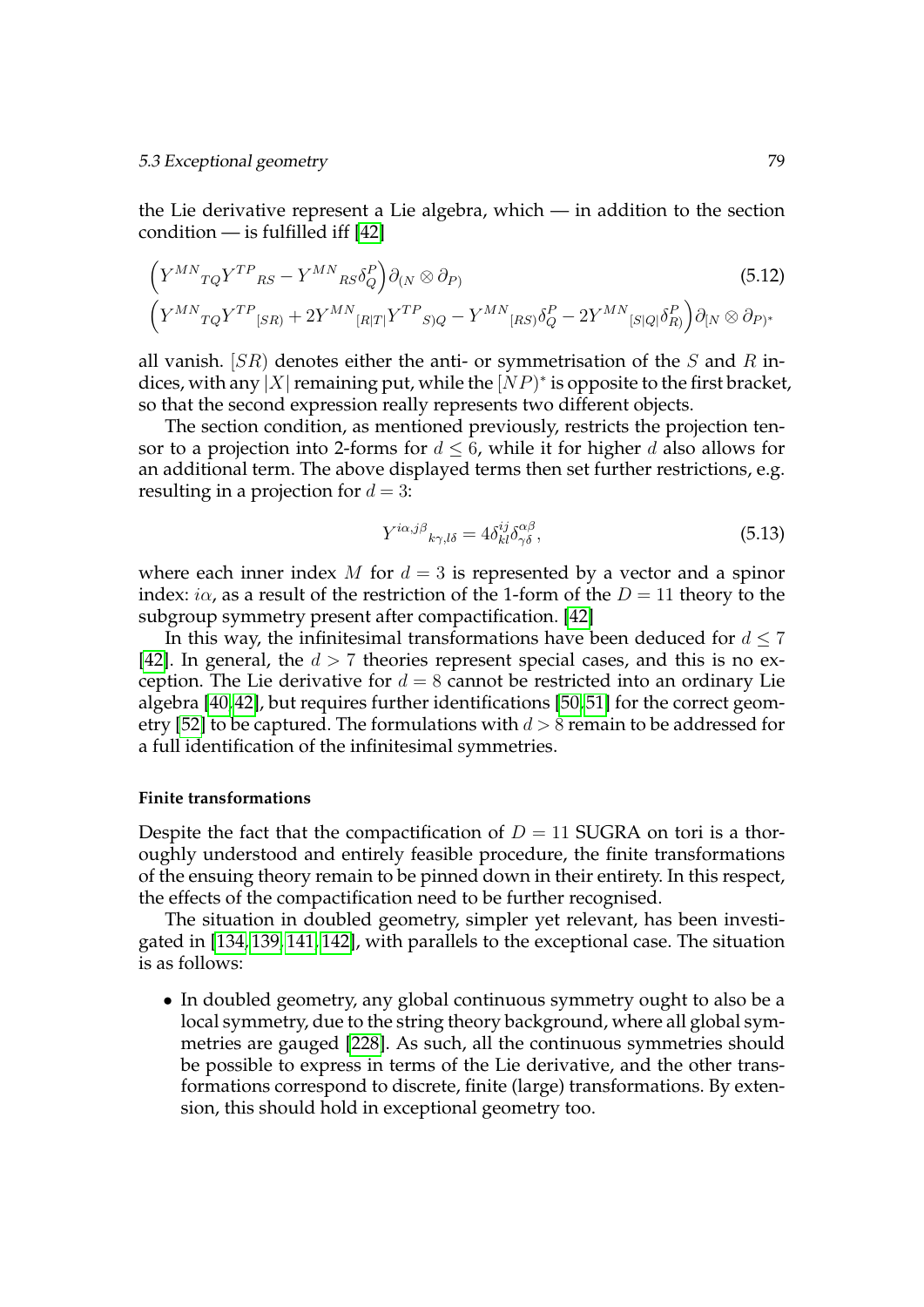• The finite transformations of tensors in doubled geometry, conjectured in [\[134\]](#page-114-1), correspond to an exponentiation of the Lie derivative:

$$
e^{\mathcal{L}_{\xi}} = e^{\mathcal{L}_{\xi} - a^t} = e^{\xi + a - a^t}.
$$
\n(5.14)

Any such exponentiation is equivalent to the finite transformations, allowing for non-translating transformations. However, the situation is not easily generalised to exceptional geometry, as that exponentiated Lie derivative contains a term different from  $a<sup>t</sup>$ , with properties complicating the formulation of the finite transformations on a form other than that of an infinite series, contrary to what is true in doubled geometry. [\[139\]](#page-115-8)

• The continuous, finite transformations display a so-called *gerbe* structure; two finite transformations describe a third up to non-translating transformations

$$
e^{\Delta}, \qquad \Delta: \quad [\mathcal{L}_U, \mathcal{L}_V] = \mathcal{L}_{[U,V]} + \Delta_{U,V}.
$$

The deviation is possible to describe, in doubled geometry, in terms of the symmetry algebra  $O(d, d)$ , and is trivial for three consecutive finite transformations. The characteristics are equivalent to those displayed by a fibre bundle, which effectively is the topology of the theory once the section condition is solved for. In exceptional geometry, on the other hand, a higher gerbe structure is expected — perhaps infinite — e.g. due to the presence of higher n-form potentials in some of the compactifications. [\[139\]](#page-115-8)

Although this constitutes a promising conceptual knowledge of the situation in exceptional geometry, a better insight into the finite transformations is required for a thorough understanding of the global 'isometries'[3](#page-91-0) .

# **5.3.2 Torsion, curvature & the tensor formalism**

With the symmetries of the theory (partially) recognised, the next concern is for the tensor formalism. It needs to be well-defined and, preferably, easy to deal with — a feature complicated by the already mentioned difficulties in making statements for general d. The former is in turn connected to the torsion of the theory, or rather the part of it which is not allowed, and leads on to a recognition of the curvature of the theory, in total presenting a full description of the exceptional space.

# **The affine connection**

The covariant derivative in exceptional geometry is such that

$$
D_M V^N = \partial_M V^N + \Gamma_{MN}{}^P V_P,\tag{5.16}
$$

<span id="page-91-0"></span><sup>3</sup>Non-distorting mappings.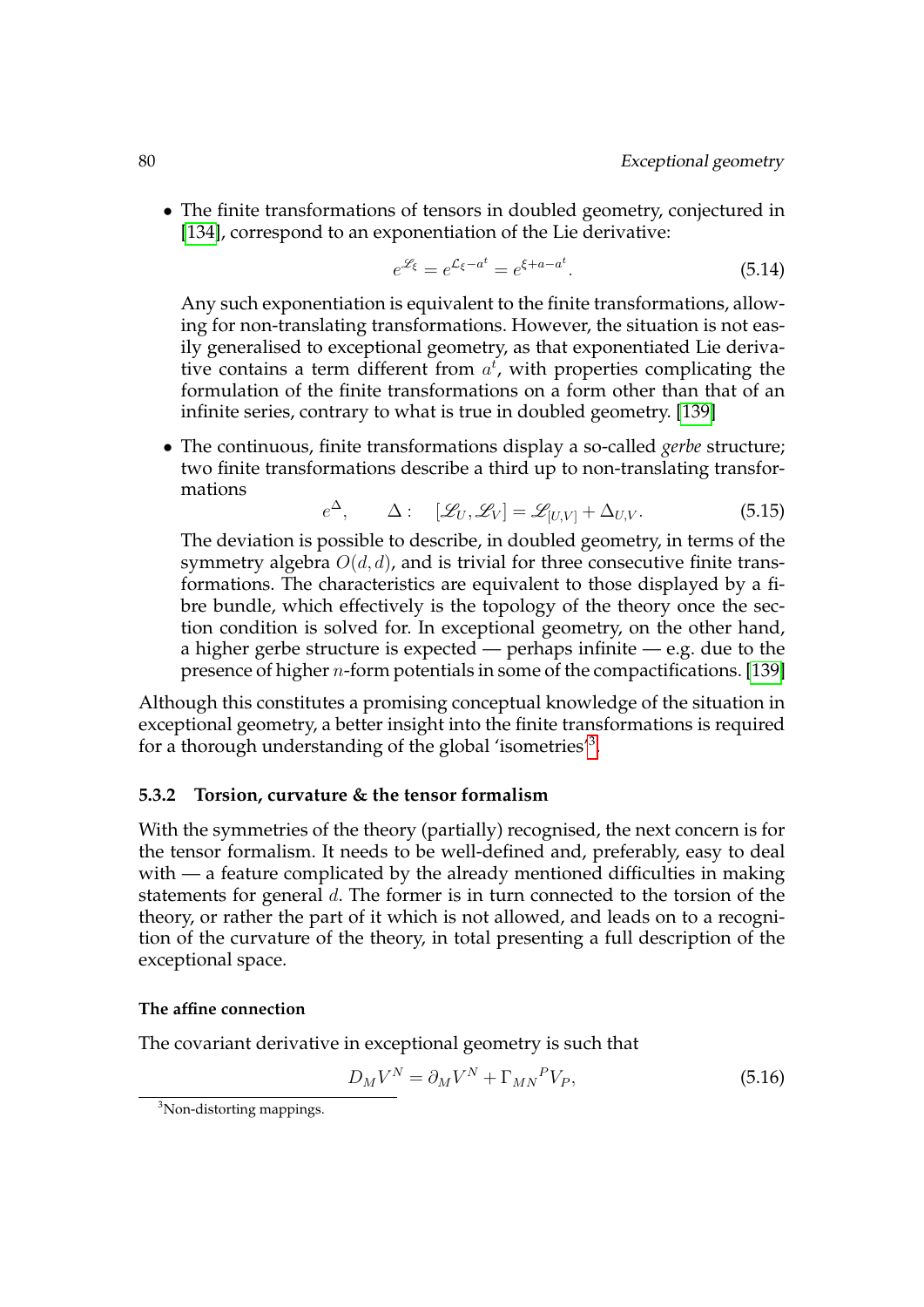### 5.3 Exceptional geometry 81

with  $\Gamma_{MN}{}^P$  representing the affine connection in the Lie algebra ( $\mathfrak{e}_{d(d)} \oplus \mathbb{R}$ ). For consistency, the covariant derivative of a tensor must also constitute a tensor, which it does not automatically do. In ordinary differential geometry, this is solved for in terms of the compatibility condition, i.e. the requirement of the vielbein to be covariantly constant:

<span id="page-92-1"></span>
$$
D_M E_N{}^A = \partial_M E_N{}^A + \Gamma_{MN}{}^P E_P{}^A - E_N{}^B \Omega_{MB}{}^A = 0,\tag{5.17}
$$

with  $\Omega_{MB}{}^A$  as the spin connection $^4$  $^4$ . With this relation, the spin connection usually is expressed in terms of the vielbein and derivatives thereof through a restriction to zero torsion; enough of an additional constraint for the curvature to be solved for. However, in exceptional geometry additional components show up in the affine connection, complicating the procedure.

#### **Torsion and non-torsion**

In ordinary differential geometry, the torsion tensor is proportional to the antisymmetrised affine connection

$$
T_{MNP} \propto \Gamma_{[MN]P},\tag{5.18}
$$

which means that the two first indices in  $\Gamma$  are symmetrised when the torsion is set to zero. This is a consistent constraint that fails in exceptional geometry as the affine connection contains unconventional parts, not transforming homogeneously. Instead, the relevant components need to be divided into two categories: *torsion* and *non-torsion*. The former transforms with the Lie derivative as ordinary torsion does and can be put to zero, and the latter represents the parts subject to further examinations and constraints.

In this way, a feature of exceptional geometry is that the torsion is not completely determined, with respect to the non-torsion part. Non-torsion components in  $\Gamma$  that are left undetermined by eq. [\(5.17\)](#page-92-1) cannot be part of a welldefined covariant derivative, and need to drop out of the theory (action, supersymmetry variations, etc.) for consistency. Either a constraint on the affine connection needs to be imposed, or the unwanted irreducible representations thereof need to fall out of the relevant description. In specific, the Ricci tensor and scalar must be possible to construct from the affine connection in an unambiguous way, compare to eq. [\(5.20\)](#page-94-0).

#### <span id="page-92-2"></span>**Consistent tensor formalisms**

There exist different approaches to a formulation excluding the undetermined non-torsion from the theory, equivalent in their effects but slightly different in their consequences for the interpretation of the theory.

<span id="page-92-0"></span> $<sup>4</sup>$ In a comparison with section [2.2.3,](#page-24-0) note that the conventional notation in extended geometry here</sup> displayed neither refers to superspace components, nor implicitly antisymmetrised indices.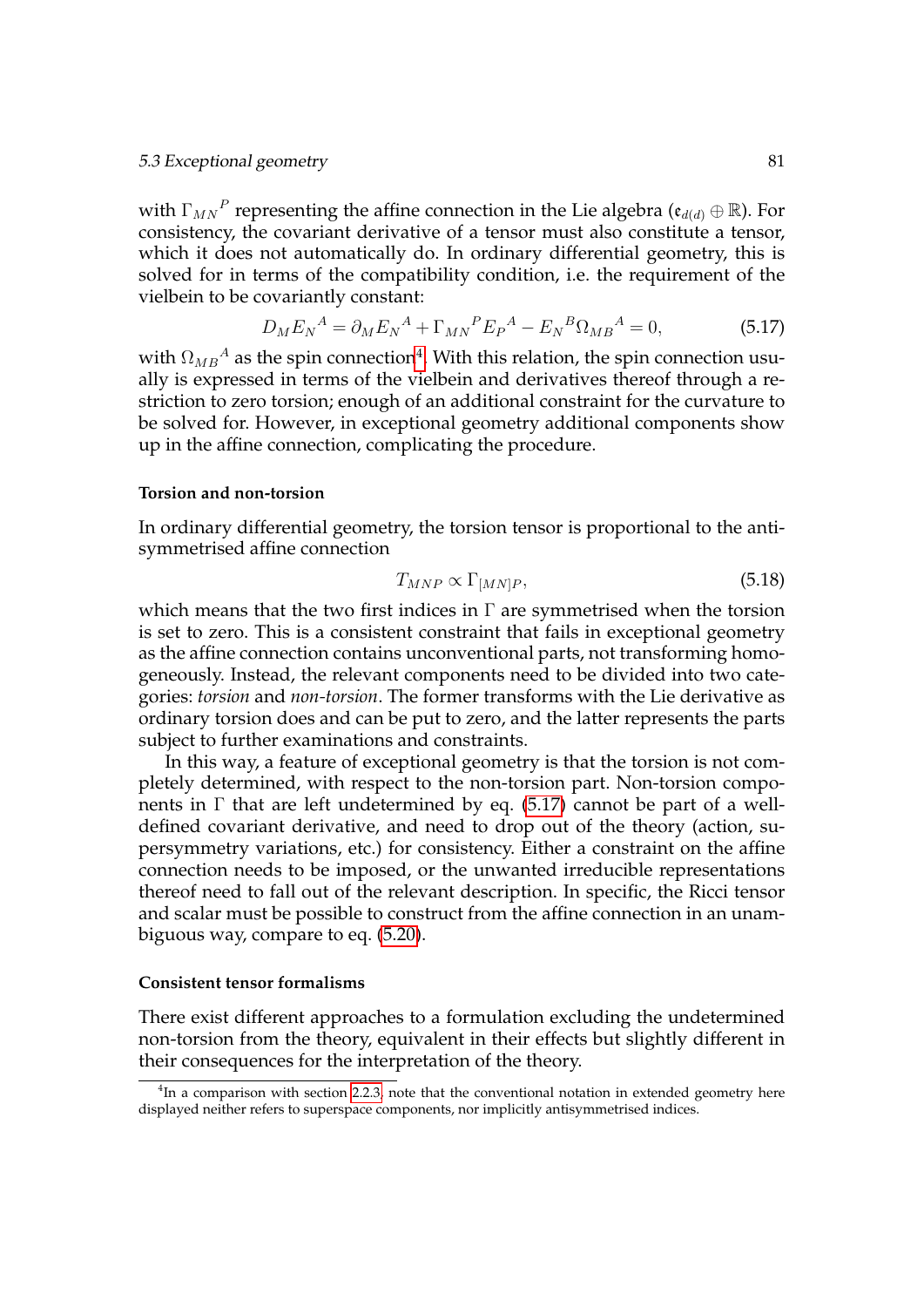The most obvious approach, pursued in [\[40,](#page-108-6) [44\]](#page-109-7), is that it is possible to deduce the relevant conditions on the affine connection for it not to contain undetermined non-torsion, and apply constraints on it in order to ensure that it does not. For  $d < 8$ , with a torsion set to zero, this translates into the vanishing of the affine connection in the covariant derivative, fulfilled if

$$
Y_{MN}^{QR}\Gamma_{QR}^{P} + Y_{MN}^{PQ}\Gamma_{RQ}^{R} = 0,
$$
\n
$$
(5.19)
$$

as noted in Paper III.

On the other hand, it is possible to observe that the affine connection contains no undetermined non-torsion if the partial derivatives  $\partial_M$  in the Lie derivative are replaced with covariant ones. This leads to the recognition of that there is a covariant mapping of the covariant derivative between certain modules, and to the approach of Paper III ( $d \le 7$ ) and [\[45\]](#page-109-8) ( $d = 7$ ). The latter was extended with respect to d in [\[47\]](#page-109-9), but for  $d > 8$ , the discussion in [\[51\]](#page-109-6) gives the so far best suggestions on how to extend the Lie derivative in a desirable way, specialised further for  $d = 8$  in [\[52\]](#page-109-3).

The procedure consists of a classification of between which (pairs of) modules the covariant derivative is allowed to act; i.e. how a tensor might be altered by it in a consistent way, without the introduction of undetermined non-torsion components. The relevant restriction on the theory then becomes a restriction on the modules involved, rather than constraints on the affine connection. It presents a geometric solution to the problem in question — how to obtain a well-defined covariant derivative — and the properties of the affine connection remain untouched.

Conceptually, the first approach provides torsion-free projections of the affine connections (one for each d), unique and possible to use in a derivation of the curvature of the theory. However, the initial connections giving rise to the projections remain failing with respect to uniqueness, which ought not to be. Only in  $d = 4$  has a remedy been identified [\[44\]](#page-109-7), providing a manifestly covariant tensor formalism. The second approach, on the other hand, removes that issue. Consequently, while the effects of the two approaches (the results obtainable in the theory) are equivalent, there is a subtle difference between them, concerning the treatment of the symmetry of the theory: manifest or not, reflecting upon the fundamental understanding of what governs the theory.

A useful illustration can be provided by an analogy to Maxwell's theory, where the tensor formalism may be described either in terms of the electric and magnetic fields  $(\mathbb{E}, \mathbb{B})$ , or in terms of 4-tensors. Lorentz covariance is present in both settings, but while the existence of a manifestly Lorentz covariant formulation is apparent in the first approach, it is not realised in anything but the second one. In a manifest situation, all components represent tensors under the specified symmetry transformations, thus constituting a complete tensor formalism, with no further improvements to be wished for.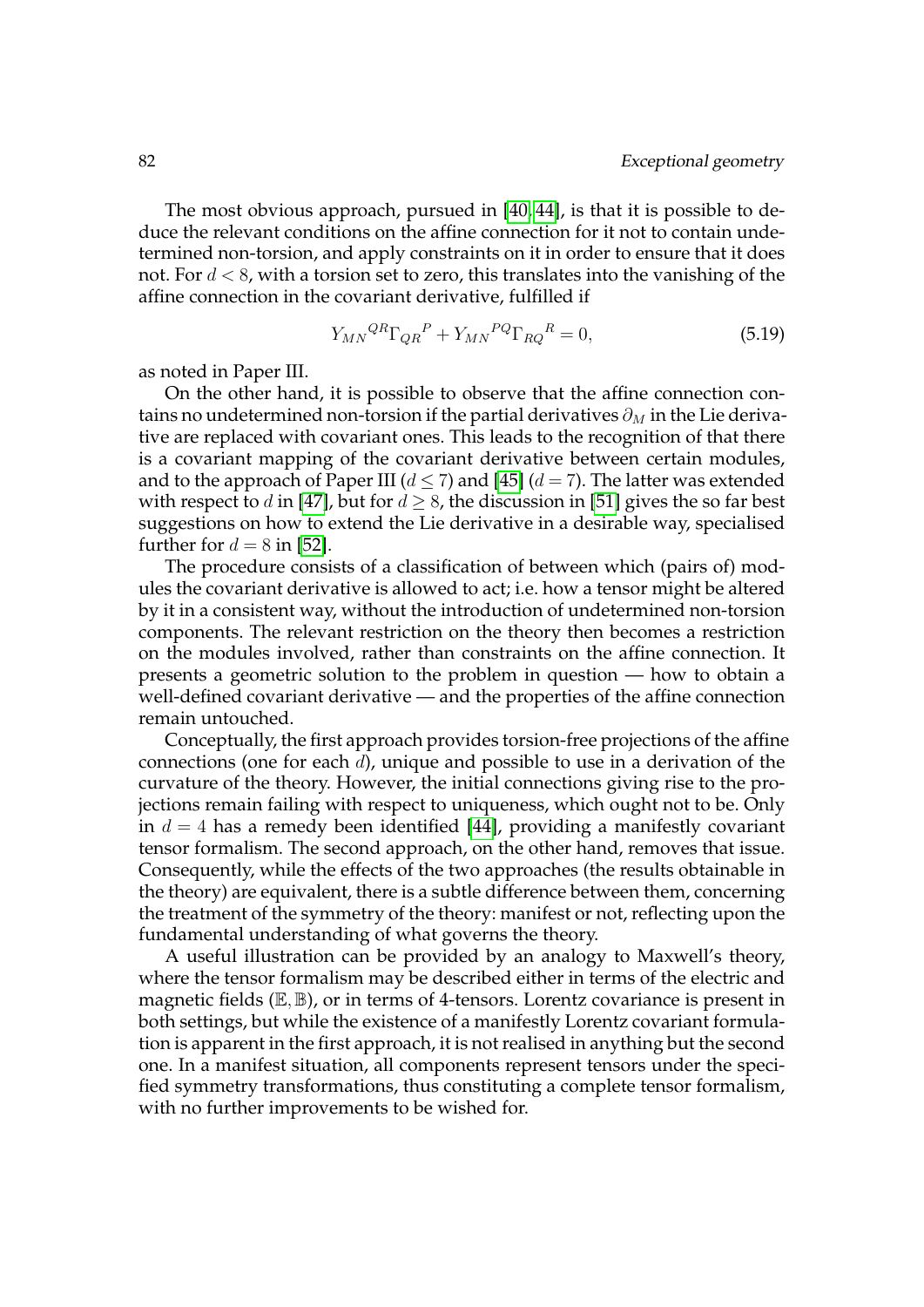In exceptional geometry, the relevant symmetry is represented either by the global  $E_{d(d)}(\mathbb{Z})$  transformations or (somewhat stricter) the extended diffeomorphisms, but the principle remains the same. The geometry of the theory is constructed to encode U-duality as a manifest symmetry. An approach where the theory at a tensorial level is 'reduced' to a matching between which intermediate results, obtained from the different forms present in the theory, provide the correct end result, fails to retain the manifest formulation. Such is the removal of parts of the affine connection, in contrast to a recognition of where the theory is consistent.

The value of the approaches in Paper III and [\[45,](#page-109-8) [47,](#page-109-9) [52\]](#page-109-3) thus lies in the end result being given in terms of a tensor formalism with manifest U-duality. It is also nice to have a slightly more general formulation, valid beyond a specific d. However, most importantly, a valid tensor formalism exists, despite the nontorsion problematics, and further properties of the exceptional geometry may be examined consistently.

### **Curvature**

The presence of a well-defined tensor formalism makes it possible to proceed with the examination of the curvature in exceptional geometry. The generalisa-tion from ordinary geometry<sup>[5](#page-94-1)</sup> to the exceptional extension is fairly straightforward. However, a Riemann tensor cannot be constructed, because the extended version does not represent an object transforming as a tensor. The Ricci tensor, on the other hand, is perfectly well-defined in  $\mathfrak{g} \ominus \mathfrak{h}$ :

<span id="page-94-0"></span>
$$
R_{MN} = \partial_{(M}\Gamma_{|P|N)}^P - \partial_P\Gamma_{(MN)}^P +
$$
  
+ 
$$
\Gamma_{(MN)}^Q\Gamma_{PQ}^P - \frac{1}{2}\Gamma_{PM}^Q\Gamma_{QN}^P - \frac{1}{2}\Gamma_{P(M)}^Q\Gamma_{N)Q}^P,
$$
 (5.20)

with a restriction to vanishing torsion, as pointed out in Paper III ( $d \leq 7$ ). It is the Ricci tensor and scalar that describe the curvature in exceptional geometry.

# **5.3.3 Dynamics from the tensor formalism**

With a consistent geometric formulation and a valid tensor formalism, as at least mostly provided for  $d \leq 8$ , the next relevant venue of research concerns the dynamics and the gauge structure of the existing fields. These are in need of a full classification.

The (extended) dynamics take place in  $G/H$ , with  $G$  and  $H$  representing the symmetry group and its maximal compact subgroup in the d-compactification,

<span id="page-94-1"></span><sup>&</sup>lt;sup>5</sup>Any construction in exceptional geometry ought to fall back on the case of ordinary geometry under the condition  $Y_{MN}{}^{PQ} = 0$ . Likewise, the extended geometry represents a generalisation with respect to a non-zero projection tensor and the subsequent extended Lie derivative.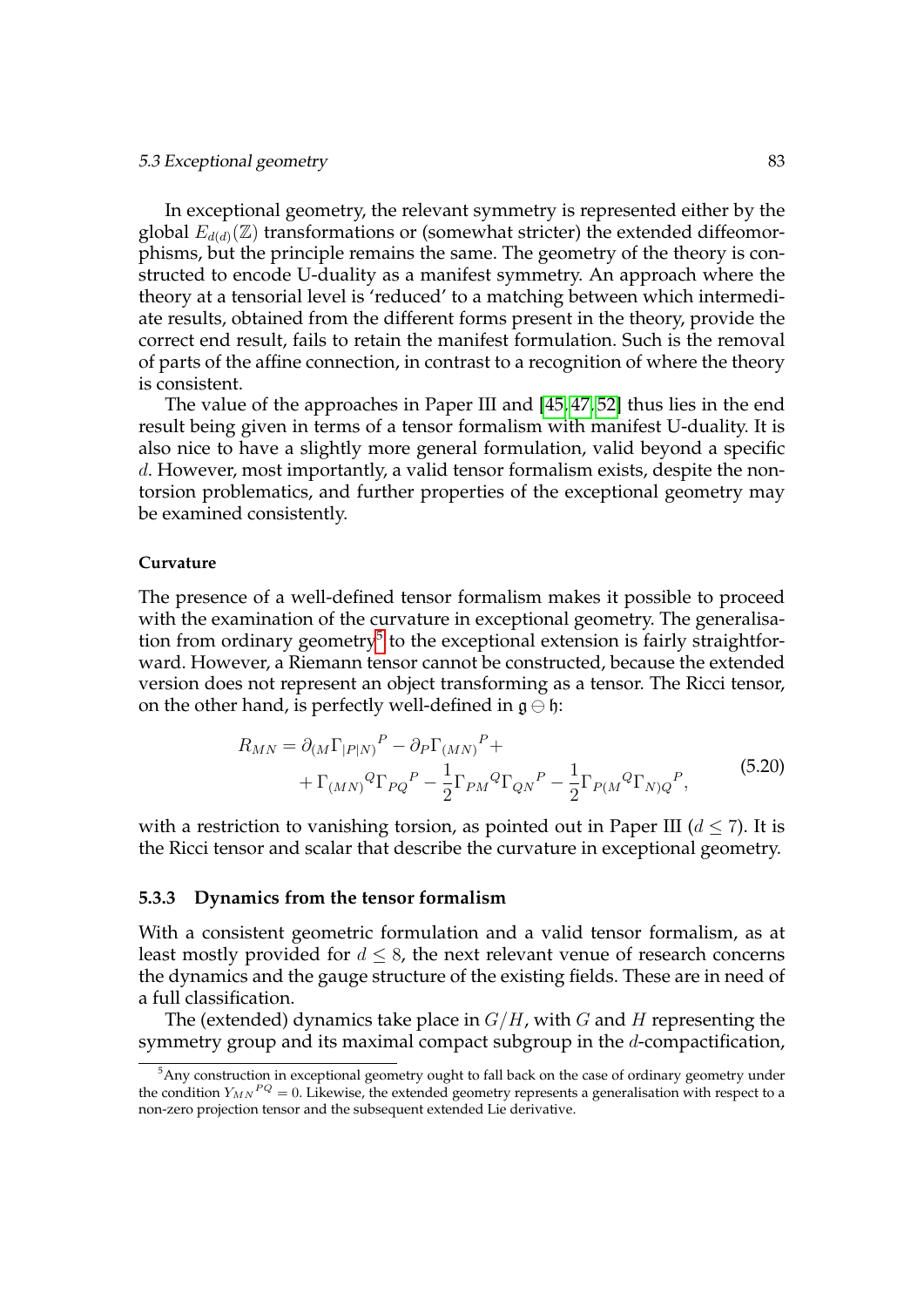listed in table [5.1.](#page-82-0) With an appropriate tensor formalism, local  $H_d$  covariance is manifest and represents gauge. However, it is possible to proceed in slightly different ways to obtain the dynamics and the gauge structure of the theory. The actual situation is in need of further investigation for a full recognition of the inherent properties.

The starting point, in a geometric setting, can e.g. either be from the tensor structures observed in relation to the requirements concerning the affine connection, or from the identified curvature and how it ought to appear in an action to fit with the unextended theory. The former primarily focuses on the gauge fields of the compactified theory, while the latter represents an initial attempt at capturing the gravitational dynamics.

#### **Implications from the tensor structure**

The identification of between which modules the covariant, extended Lie derivative is allowed to act consistently, described in the previous section, by default brings about a recognition of the gauge structure and dynamics of the gauge fields in the compactified theory. These, as in doubled geometry [\[123,](#page-114-2) [126,](#page-114-3) [133\]](#page-114-4), show up in the modules arising from the compactification of the theory, and the dynamics in the inner directions is naturally limited by the consistent action of the Lie derivative. From this, both gauge symmetries and field equations can be deduced.

As such, the observed tensor structure in Paper III and [\[45,](#page-109-8) [47,](#page-109-9) [52\]](#page-109-3) provides a first recognition of the gauge structure and dynamics. The modules are  $R_n$ (*n*-forms in  $D = 11$ ) with a structure given by

$$
R_{n-1}
$$
  $\leftarrow$   $R_n$   $\leftarrow$   $R_{n+1}$    
Field strength  $\leftarrow$  Guide parameter (5.21)

As in [\[46\]](#page-109-10), the investigation can be extended to the supermultiplets associated with these (known) fields, in a setting with manifest U-duality. The degrees of freedom in the modules between which transformations are allowed then set the bosonic matter fields, to which spinor and auxiliary fields are added in a way suitable to represent the desired supermultiplets. However, this type of procedure merely deals with the gauge fields known from compactification, and says nothing about e.g. the properties associated with gravity.

# **The bosonic action**

In order to capture the gravitational dynamics of exceptional geometry, it is possible to look to the unextended theory for a representation of the interactions, which with an accurate extension ought to provide the correct physics. In this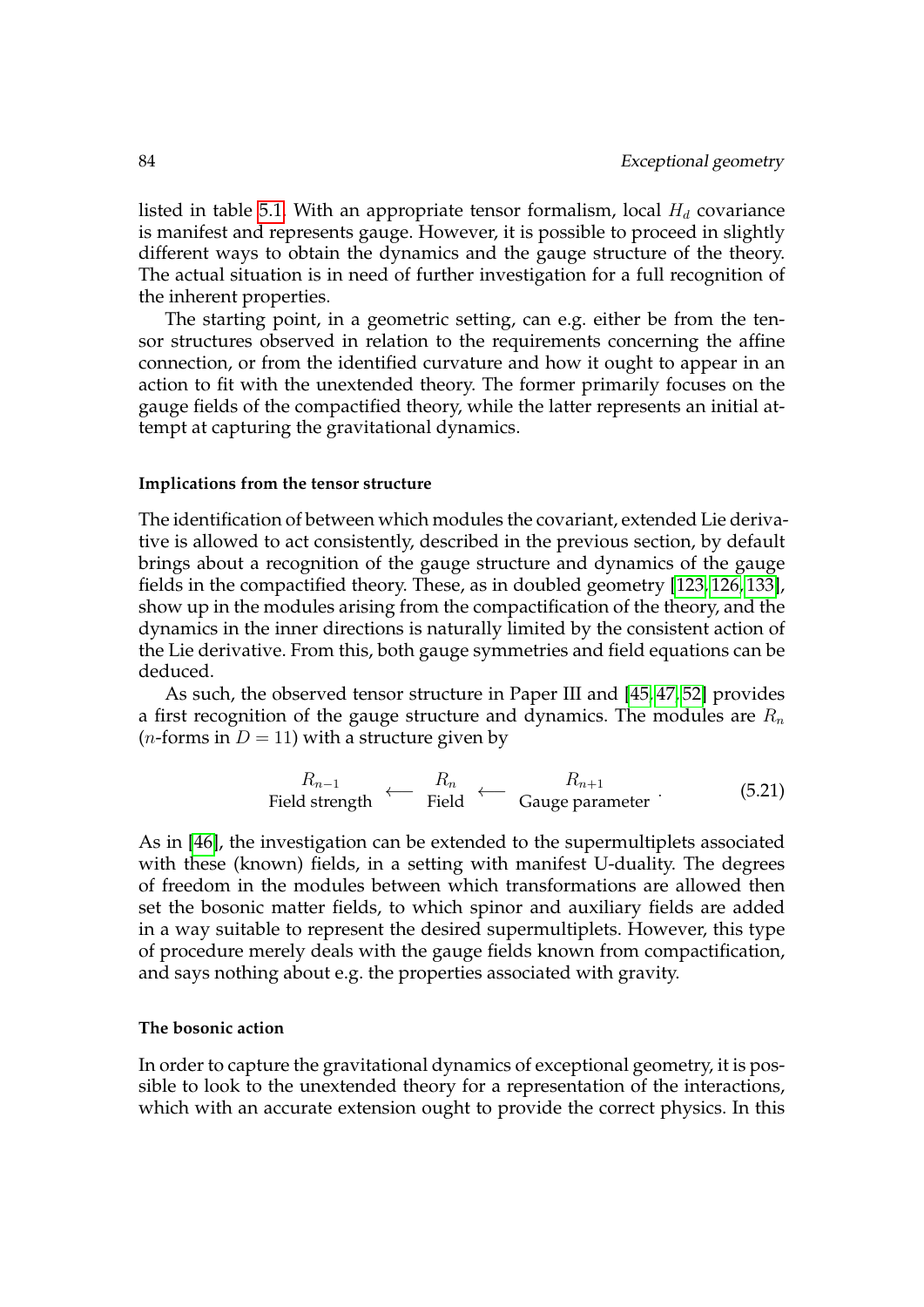manner a candidate for the bosonic action is obtainable through a generalisation of gravity to  $E_{d(d)} \times \mathbb{R}^+$ , with the bosonic properties effectively described by the action

$$
S_B \sim \int R, \quad R_{MN} = 0,\tag{5.22}
$$

in line with the conjecture presented in [\[40\]](#page-108-6). Its precise interpretation is complicated by the difficulties in introducing an integration measure (with respect to the extended metric) without breaking the covariance of the exceptional geometry theory, with respect to the inner directions (the others are considered a separate case). For example, a covariant formulation cannot rely on a solution of the section condition, as the covariance is broken once the section condition is solved for. Consequently, the treatment of the real, physical space (in general) is complicated, as is the issue of how to perform partial integration, partly discussed in Paper III. The precise appearance of the action remains to be fully investigated.

However, with the bosonic properties determined, the extension to the fermionic ones is set, and can be determined, by the extended connection, which provides the description of the supersymmetry algebra. This was, for example, shown in the setting of projected affine connections in [\[43\]](#page-109-11), and the argument also holds for the manifest interpretation. Because of this, the fermionic sector is often termed to follow from the bosonic one, with  $S_B$  constituting the remaining issue.

# <span id="page-96-0"></span>**5.3.4 Matters of interest**

There are many ways of approaching the (relatively) new field of exceptional geometry, and different opinions of what is important to investigate in it. Some frequently encountered settings, apart from the geometric approach here presented, are field theory descriptions concerning strings, the scalar particle, etc. Regardless of the strategy, the development is promising.

#### **Examples of features remaining to be examined**

Effectively, quite a number of interesting venues of research within exceptional geometry (primarily from a geometric point of view) have already been discussed in the previous sections of this chapter. The finite transformations,  $d > 7$ examinations of concepts in general and the affine connection  $(d > 8)$  in particular, the action, etc., remain merely partially investigated. However, apart from those main issues, there exist interesting points to be made concerning features of the theory which have not been much investigated yet, the ranking of which of course is individual. Among these are the three examples of: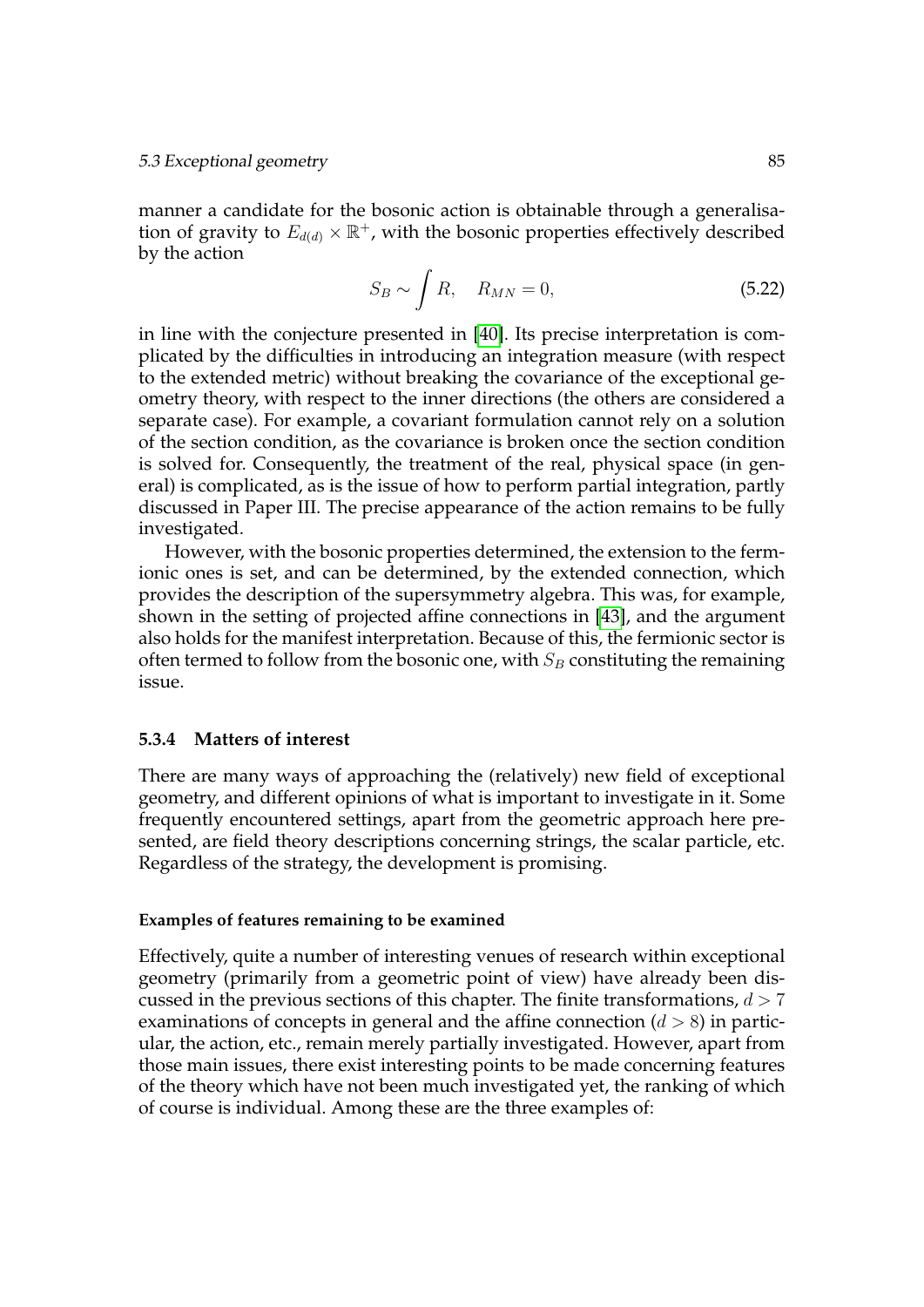— The possibility of an underlying geometric structure, giving rise to the section condition in a way similar to an equation of motion.

As previously mentioned, the section condition is necessary for the closure of the exceptional Lie algebra, and different solutions of it provide dual theories. This raises the question of if it is a feature, not simply to be identified, but originating in a more general interpretation of the geometry. Clearly, it is a condition for the theory to be consistent, and so it may arise naturally from the formulation. The advantage of such a formulation would primarily be the associated manifest properties, but the concept is intriguing and might give a better understanding of the observed dualities.

— The description of branes in exceptional geometry and what that may say of M-branes.

At the beginning of this chapter, one of the most promising lines of investigation leading up to M-theory (apart from exceptional geometry) was described to concern the M-branes, with the M5-branes of special interest. The importance of the M-branes in string and M-theory suggests that a better understanding of them would provide essential information on the non-perturbative physics of M-theory. As such, investigations in the setting of the non-perturbative, low energy limit provided by exceptional geometry ought to be highly relevant for a better understanding of M-theory, investigations that have been initiated in terms of brane solutions in [\[229](#page-120-7)[–231\]](#page-120-8).

— The formulation of an exceptional supergeometry, geometrically extending superspace and including both U-duality and supersymmetry.

It would be interesting to see what a theory, extended like exceptional geometry but based on superspace instead of spacetime, would look like. A theory with both U-duality and supersymmetry manifest $6$  would be especially interesting with respect to maximal supersymmetry. As already mentioned, this type of formulation might facilitate the identification of characteristics in SUGRA, although the  $D = 11$  theory would not be subject to any change. At least, it might help in the interpretation of e.g. the UV cancellations. However, the concept and its applications are much more general. Note that it differs from the superalgebras existing in EFT much as the pure spinor formalism differs from the component theory.

At present, it is unclear how to introduce maximal supersymmetry in exceptional geometry. The corresponding pure spinor would be infinitely reducible, and attempts at introducing the concept have so far proven futile. It seems the geometric setting (of superspace) must be analysed further, perhaps initially in doubled geometry, as initiated in [\[232,](#page-120-9) [233\]](#page-120-10).

<span id="page-97-0"></span> $6$ Or nearly so, in the sense of a pure spinor formalism.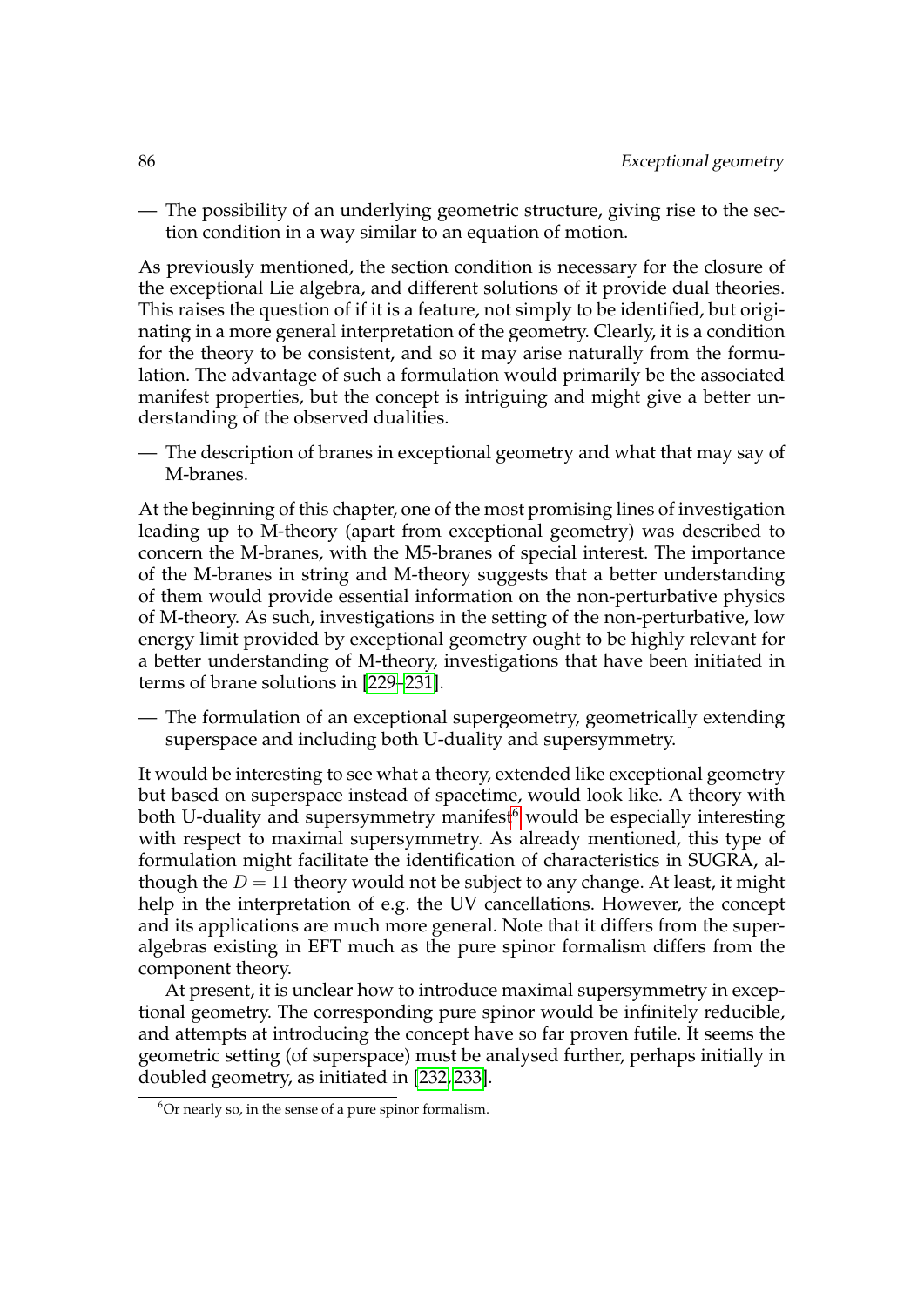# **General outlook**

In total, exceptional geometry constitutes a promising theory growing in interest. It is still at an initial stage, with basic features under consideration and rapid development. Whereas the geometric groundwork for encoding manifest U-duality for the most part is laid, further work on higher level components is necessary. This includes the interesting results connected to tensors, field dynamics and branes, many of which have the potential to yield more information on M-theory. Importantly, M-theory characteristics or the effects thereof still remain to be identified. So far, the picture unfolding is in accordance with the construction, but reasonably new effects ought to show up as well. The theory, overall, represents a world of possibilities for the deduction of non-perturbative features of M-theory.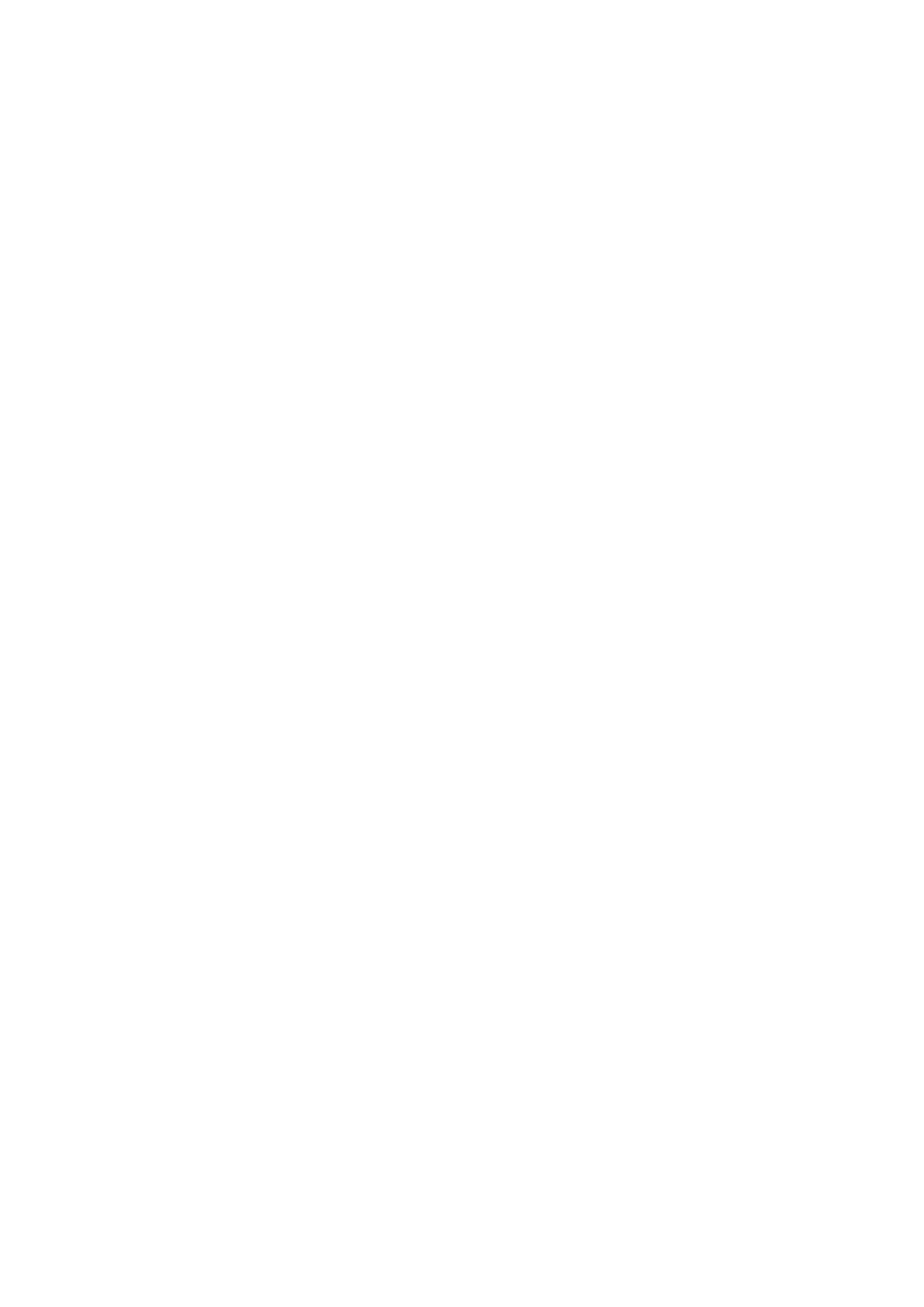Science is built up of facts, as a house is with stones. But a collection of facts is no more a science than a heap of stones is a house.

Henri Poincaré

# Manifesting characteristics **6**

There is a common thread to much of the discussion in the previous chapters, discernible to the attentive reader: the theme of manifest constructions with respect to the essentials of the theories, yielding formalisms advantageous for the investigations of diverse properties. The process of identifying the underlying structure of a theory is not an easy task, but upon the recognition of the key features, it is often rewarding to introduce a formulation with the key features explicitly expressed or, failing that, present in a way where the structures can be drawn upon to access the true features of the theory. It is an issue of clarity. As cumbersome as the wrong choice of a description can be, with (insurmountable) difficulties in proving relations etc., as facilitating the right formulation can be.

There are three steps in this kind of process:

- 1. Identifying a key property, such as a symmetry.
- 2. Making that symmetry present in the descriptions in a way as explicit as possible, preferably manifest (inherent and explicit).
- 3. Investigating the theory, in a manner compatible with the previous point.

Of these steps, the discussion in this thesis does not particularly address the first point, except in the sense where it equals the third. At the investigation of any theory, it is important to keep an open mind to what causes the effects, as that might give clues to further key properties, or at least to possible benefits from other treatments.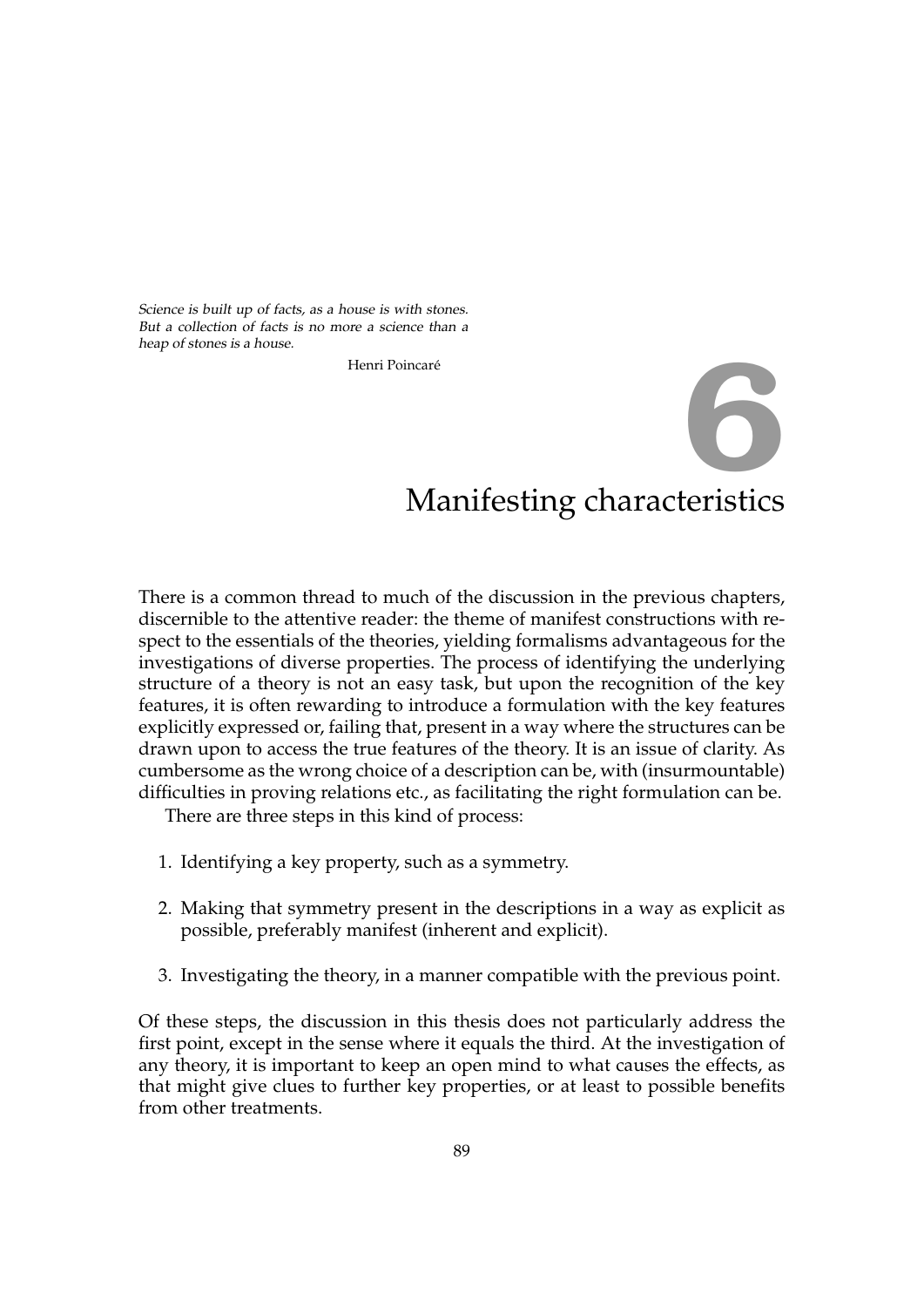# **Manifesting properties**

The situation in exceptional geometry is a prime example of the second point above. The formulation of the theory itself is currently under development; although the geometric formulation including the U-duality has been identified, the finer points on how the theory works with respect to the alterations are in various degrees of progress towards identification. To fully access the benefits of the formulation, it is important to keep the symmetry manifest and not to disregard pointers towards possible reinterpretations and overall constructions. True, properties may be well caught by a description lacking in this sense, but that cannot be termed to represent a full investigation. As such, the geometric formulation is at the centre of chapter [5](#page-80-1) rather than the associated field theories; not as a statement of importance, but in line with the conceptual approach of the work presented in the Papers, influenced largely by my supervisor Martin Cederwall. Recall the discussion on the tensor formalism of Paper III in section [5.3.2.](#page-92-2)

With respect to this argumentation, the pure spinor formalism falls somewhat short, as discussed in section [3.4.4.](#page-48-0) The inherent supersymmetry is not explicitly present. In addition, the construction may seem somewhat contrived. However, it does capture the maximal supersymmetry in a manifest way, barring explicitness of the actual workings of the present supersymmetry. The former is a requirement, the latter a circumstance yet to be circumvented. It is a fact that the formalism holds a lot of inexplicit symmetry, e.g. through Qequivalence — it is difficult to spot equivalent descriptions, and to recognise them as such. For the moment, however, it represents the best formulation available, which is apparent in comparison with other approaches, treating maximal supersymmetry, and their results with respects to issues where the properties of the supersymmetry play a central role.

# **Investigating properties: Born–Infeld theory**

With respect to the pure spinor Papers (I, II, IV and V) there are two contexts to the investigations, with new approaches enabled by the pure spinor formalism. The first has hardly been mentioned up until now, as it represents a sidetrack in comparison to the rest. Despite this, it fits completely well with the overall theme of the Papers.

Paper I concerns the extension of maximal SYM to Born–Infeld theory [\[57\]](#page-109-12), which shows up in the low energy limit of string theory as part of the bosonic half of the theory describing D-branes [\[58–](#page-109-13)[68\]](#page-110-1). This (full) theory is interesting with respect to higher energy physics and M-theory, which indirectly (in a perturbative setting) might be analysed in terms of the D-brane properties, a process yielding clues to what components and dualities the M-theory ought to sport. In specific, Born–Infeld theory shows up with respect to the D-branes in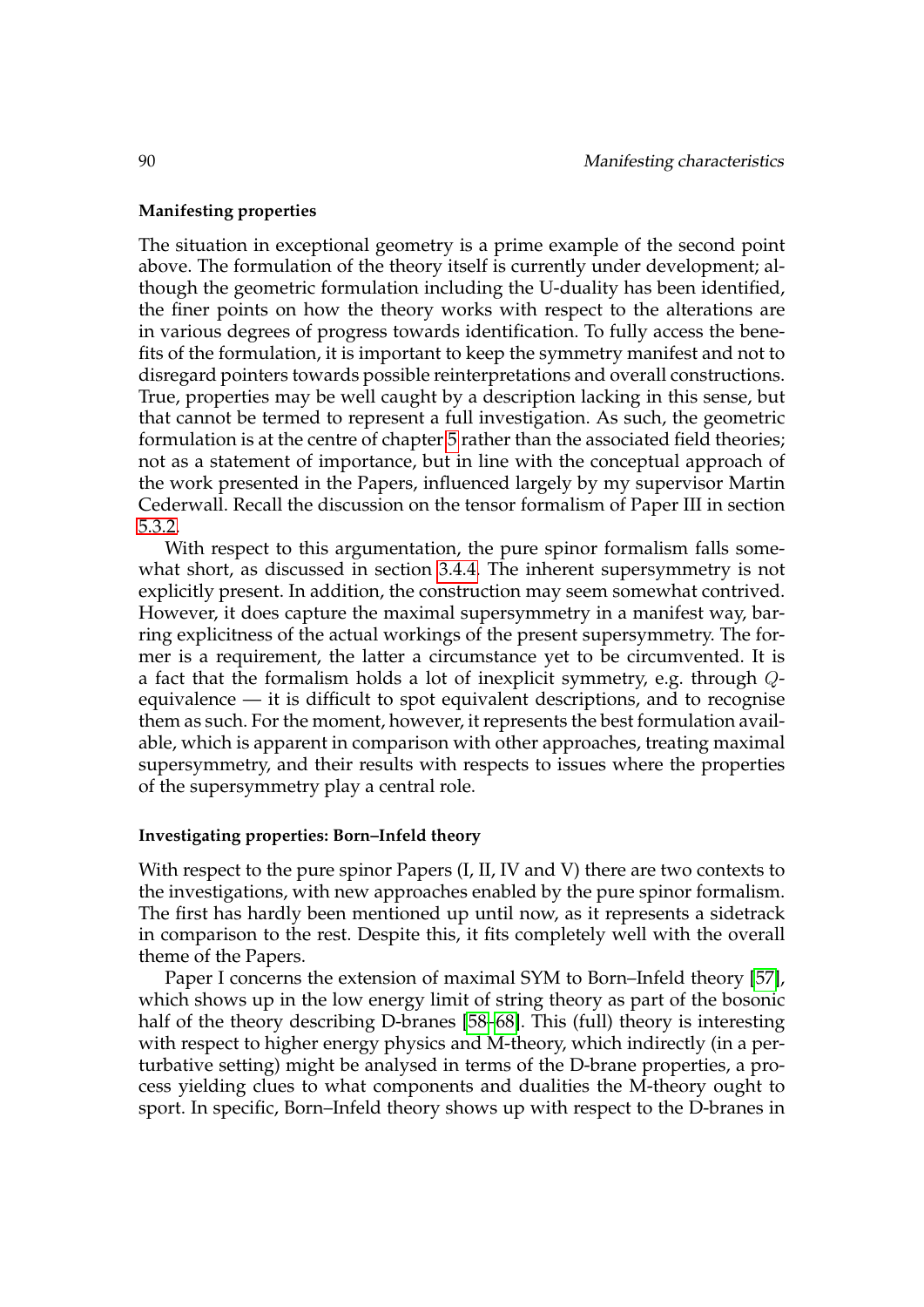terms of the Dirac–Born–Infeld action [\[60\]](#page-110-2). By the Born–Infeld theory extension however, we here denote the full bosonic part of the action for the D-branes, which can be expressed in terms of a series expansion in the slope parameter  $(\alpha)$  [\[10](#page-106-0)[–13,](#page-106-1) [15,](#page-107-0) [69\]](#page-110-3), with maximal SYM at the lowest order of the relevant perturbation theory.

The extension of the SYM theory to a series expansion in  $\alpha'$  was initiated in [\[13\]](#page-106-1) through an identification of the second order  $(\alpha'^2)$  correction to the SYM action, representing the first non-zero correction, followed not by the third or-der [\[234,](#page-120-11) [235\]](#page-120-12), but a fourth [\[236\]](#page-121-0). In Paper I, the result at  $\alpha'^2$  was reformulated in terms of operators acting on the superfield  $\psi$ , making it possible to perform a full analysis of what, by consistency of the master equation, would represent the abelian and non-abelian Born–Infeld actions in the pure spinor formalism. The procedure constitutes a prime example of how to get to the properties of one theory by extending another (paralleling the situation in exceptional geometry), in order to expand the knowledge of the first theory, a process vital for the formulation of the target theory, be it Born–Infeld or M-theory.

The Born–Infeld theory itself is only well-known in a component formalism sense with respect to the abelian theory, where the action is described by an infinite polynomial. The purpose of Paper I was to investigate the possible simplifications brought about by the pure spinor formalism, with the ultimate goal of a formulation of the non-abelian action. Although this goal was not reached, the simplifications were indeed impressive, with an abelian action of only two terms. Also worth mentioning, is that the actions presented in Paper I are not strictly proven to directly correspond to the actual Born–Infeld theories. However, they coincide up to the fourth order in  $\alpha'$ , which is a strong indication of that they represent the relevant theories.

Happily, the investigations of the non-abelian action abandoned in Paper I were continued in [\[149,](#page-115-9) [150\]](#page-115-10). There, the correct term  $S_3 \sim \psi^3$  in the action was used to devise an iterative procedure for obtaining the infinite polynomial, total action; a very satisfying result. Note however, that quite a number of the calculations (preliminary to the  $S_3$  discussion) presented there were given, or implicit by presentation of results, in Paper I.

In total, this nicely illustrates the simplifications brought about by the inherent supersymmetry (if not manifest).

#### **Investigating properties: amplitude calculations**

The main topic of the pure spinor investigations in the Papers is the description of amplitude diagrams in the pure spinor setting. As discussed in chapter [4,](#page-58-0) this is far from the only approach to the issue, yet promising with respect to results on the perturbative behaviour in the UV regime.

The approach is relevant simply for encoding maximal supersymmetry in a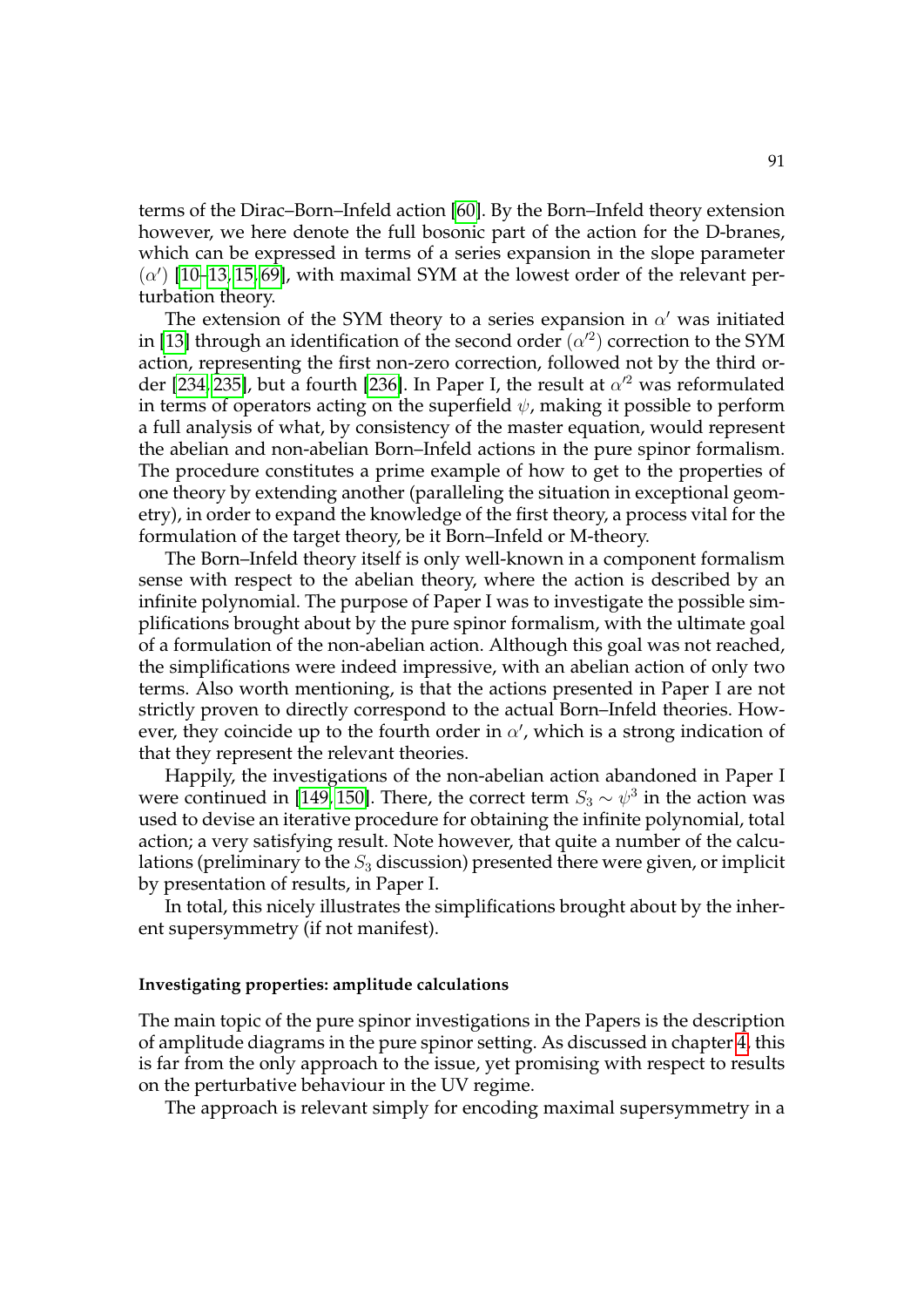field theory setting, but the difference between Paper II and IV is also a good example of the importance of drawing upon the symmetry properties of the theory as much as possible, throughout the investigations. The key development in Paper IV was the reformulation of the propagator, in specific the expression for the  $b$ -ghost. In the two articles, these entities are  $Q$ -equivalent, yet the results easily identified in Paper IV are difficult to even discern in Paper II — they are present, but elusive. In Paper IV, the mere choice of pairing derivatives (often acting on each other with significant implications for the end result) with the pure spinor, like

$$
(\lambda \gamma^{(n)} D), \tag{6.1}
$$

makes the existence and vanishing of different combinations (more) explicit, partly by

- symmetries between the (covariant) spinor derivatives.
- two spinor derivatives acting on each other explicitly resulting in the combination of two pure spinors.

To spot the same characteristics by Fierz identities is a messy business, and it is significant to note that the supersymmetry constraints on the formalism are tightly connected to the pure spinor, consequently to be exploited to the outmost.

This (further) illustrates the importance of keeping the key properties of a theory manifest. Visibility is a central concept. Part of the problematics arising in the pure spinor formalism ought of course to be the result of a symmetry not truly manifest in the description. However, this only makes it all the more important to keep the symmetries (to the degree present) as discernible as possible.

# **Summary & outlook**

In the investigation of a theory or a property thereof, it is key to catch the essence of what causes the behaviour:

- By this, it is easier to spot and identify (new) properties.
- Also, this shows an understanding of the theory, truly required for a full recognition of what it constitutes.

Although, naturally, the first requirement is to recognise cause and effect, through the intermediate, highly relevant investigations outside the manifest approach. In total, it represents how science, as we know it, is expanded.

A second relevant discussion on visibility with respect to the pure spinor formalism was brought up at the end of chapter [3:](#page-28-0) the opaqueness of what is going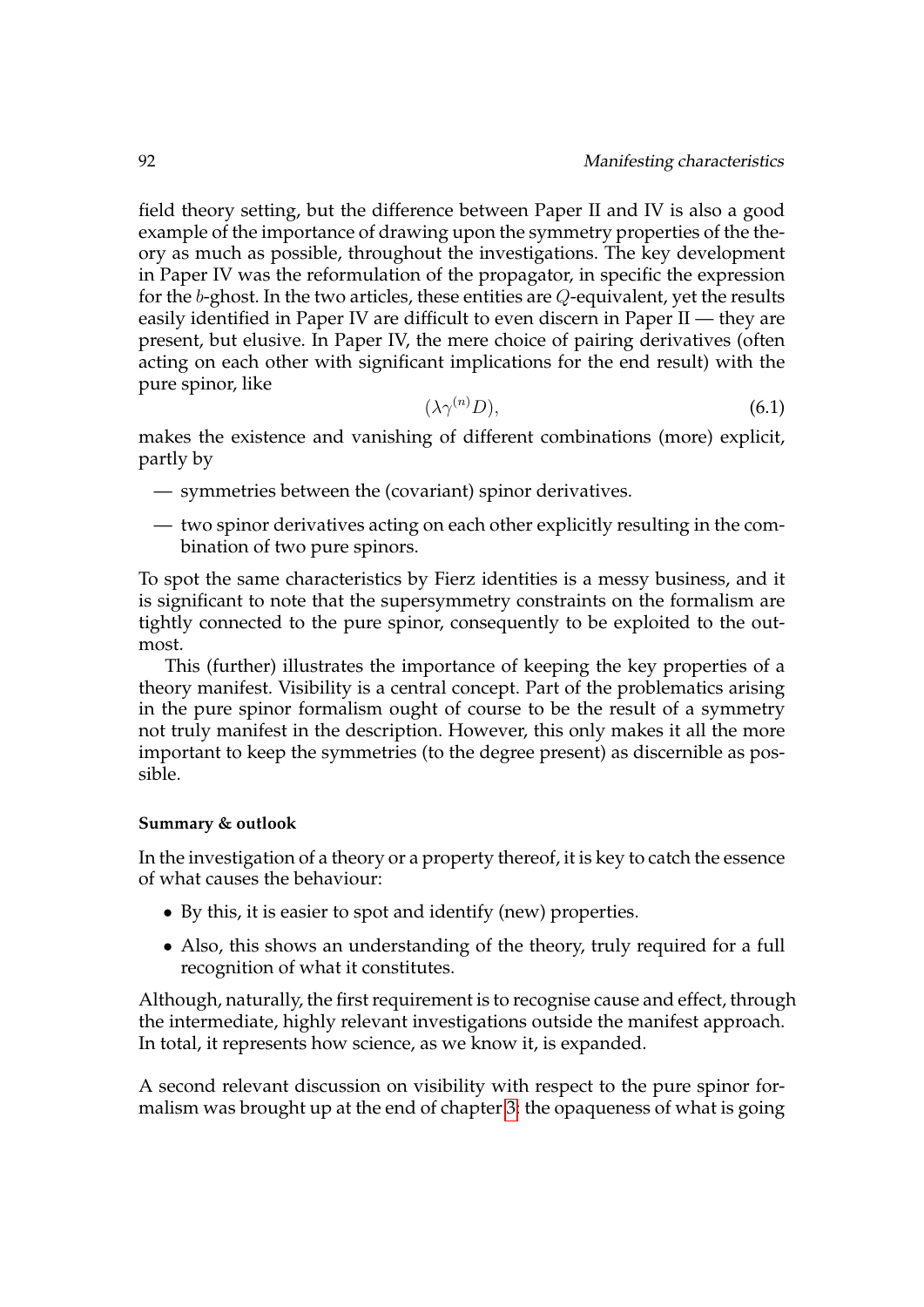on with respect to the component algebra, and the subsequent difficulties in interpreting the results in terms of known concepts for comparisons etc. This is the major reason for why the results of Paper IV and V remain to be confirmed, apart from the adequateness of a second opinion. The pure spinor formalism and the results provided by it in many ways are regarded with slight scepticism in the general community of high energy physics. In that sense, a breakthrough is yet to come, though highly anticipated by e.g. Green, who expresses his hopes for an increased interest each year at the Strings conference. It remains yet to be seen when (if) he is proven right.

To a lesser degree, the establishment of an approach as a well-known method of investigation also is relevant with respect to extended geometry. It is a process equally important to the one of capturing the manifest characteristics in the first place.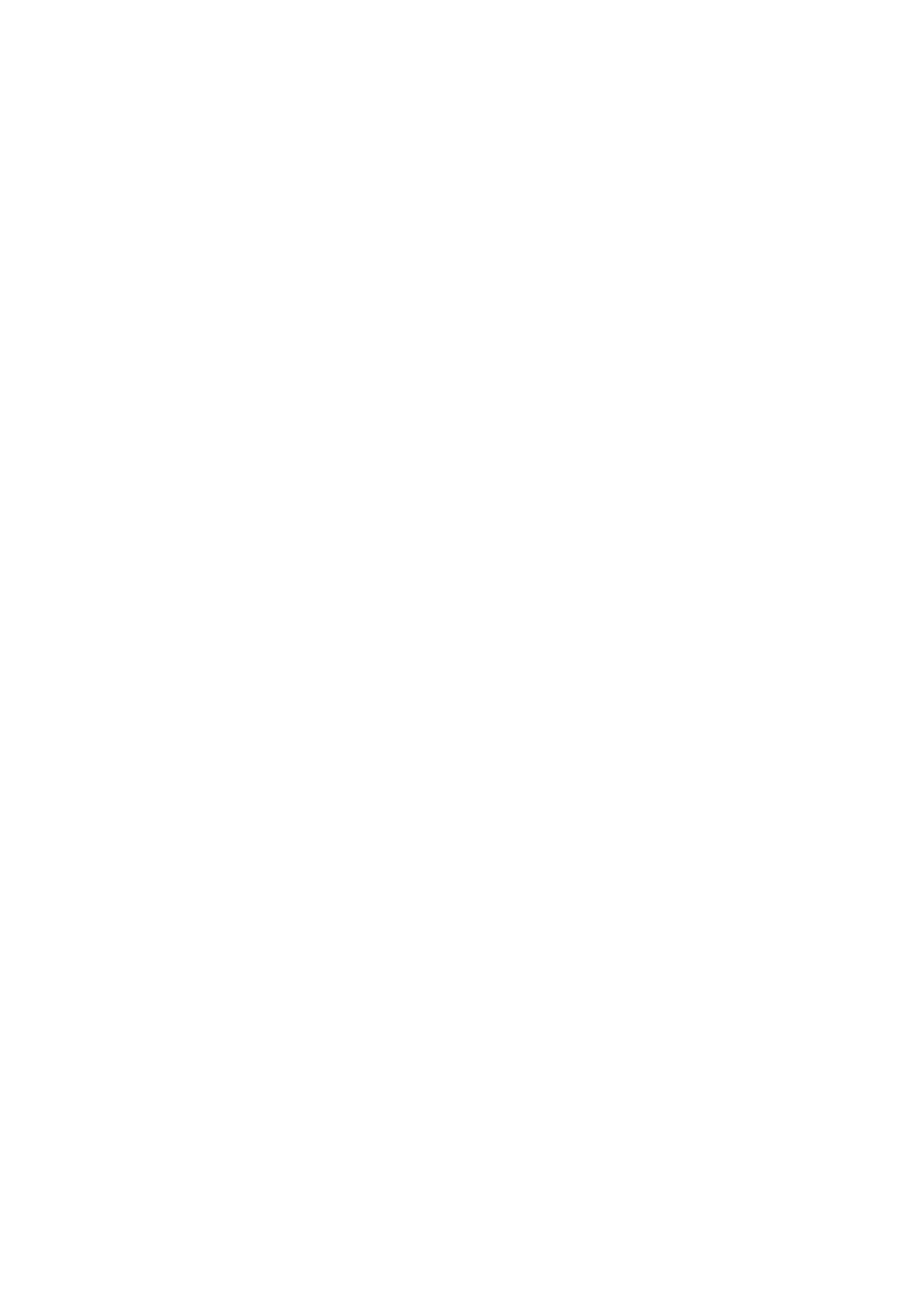# References

- [1] L. Brink, J. Scherk and J. H. Schwarz, *Supersymmetric Yang–Mills theories*, *Nucl. Phys. B* **121** (1977) 77.
- [2] F. Gliozzi, J. Scherk and D. I. Olive, *Supersymmetry, supergravity theories and the dual spinor model*, *Nucl. Phys. B* **122** (1977) 253.
- [3] E. Cremmer, B. Julia and J. Scherk, *Supergravity theory in* 11 *dimensions*, *Phys. Lett. B* **76** (1978) 409.
- [4] E. Cremmer and S. Ferrara, *Formulation of eleven-dimensional supergravity in superspace*, *Phys. Lett. B* **91** (1980) 61.
- [5] L. Brink and P. S. Howe, *Eleven-dimensional supergravity on the mass-shell in superspace*, *Phys. Lett. B* **91** (1980) 384.
- [6] B. de Wit and H. Nicolai,  $\mathcal{N} = 8$  *supergravity*, *Nucl. Phys. B* **208** (1982) 323.
- [7] W. Siegel, *Superfields in higher dimensional space-time*, *Phys. Lett. B* **80** (1979) 220.
- [8] B. E. W. Nilsson, *Pure spinors as auxiliary fields in the ten-dimensional supersymmetric Yang–Mills theory*, *Class. Quantum Grav.* **3** (1986) L41.
- [9] P. S. Howe, *Weyl superspace*, *Phys. Lett. B* **415** (1997) 149, [[arXiv:hep-th/9707184](http://xxx.lanl.gov/abs/arXiv:hep-th/9707184)].
- <span id="page-106-0"></span>[10] M. Cederwall, U. Gran, M. Nielsen and B. E. W. Nilsson, *Manifestly supersymmetric M-theory*, *J. High Energy Phys.* **10** (2000) 041, [[arXiv:hep-th/0007035](http://xxx.lanl.gov/abs/arXiv:hep-th/0007035)].
- [11] M. Cederwall, U. Gran, M. Nielsen and B. E. W. Nilsson (2000) *Generalised 11-dimensional supergravity*, [[arXiv:hep-th/0010042](http://xxx.lanl.gov/abs/arXiv:hep-th/0010042)].
- [12] M. Cederwall, B. E. W. Nilsson and D. Tsimpis, *The structure of maximally supersymmetric Yang–Mills theory: constraining higher-order corrections*, *J. High Energy Phys.* **06** (2001) 034, [[arXiv:hep-th/0102009](http://xxx.lanl.gov/abs/arXiv:hep-th/0102009)].
- <span id="page-106-1"></span>[13] M. Cederwall, B. E. W. Nilsson and D. Tsimpis,  $D=10$  super-Yang-Mills at  $O(\alpha'^2)$ , *J. High Energy Phys.* **07** (2001) 042, [[arXiv:hep-th/0104236](http://xxx.lanl.gov/abs/arXiv:hep-th/0104236)].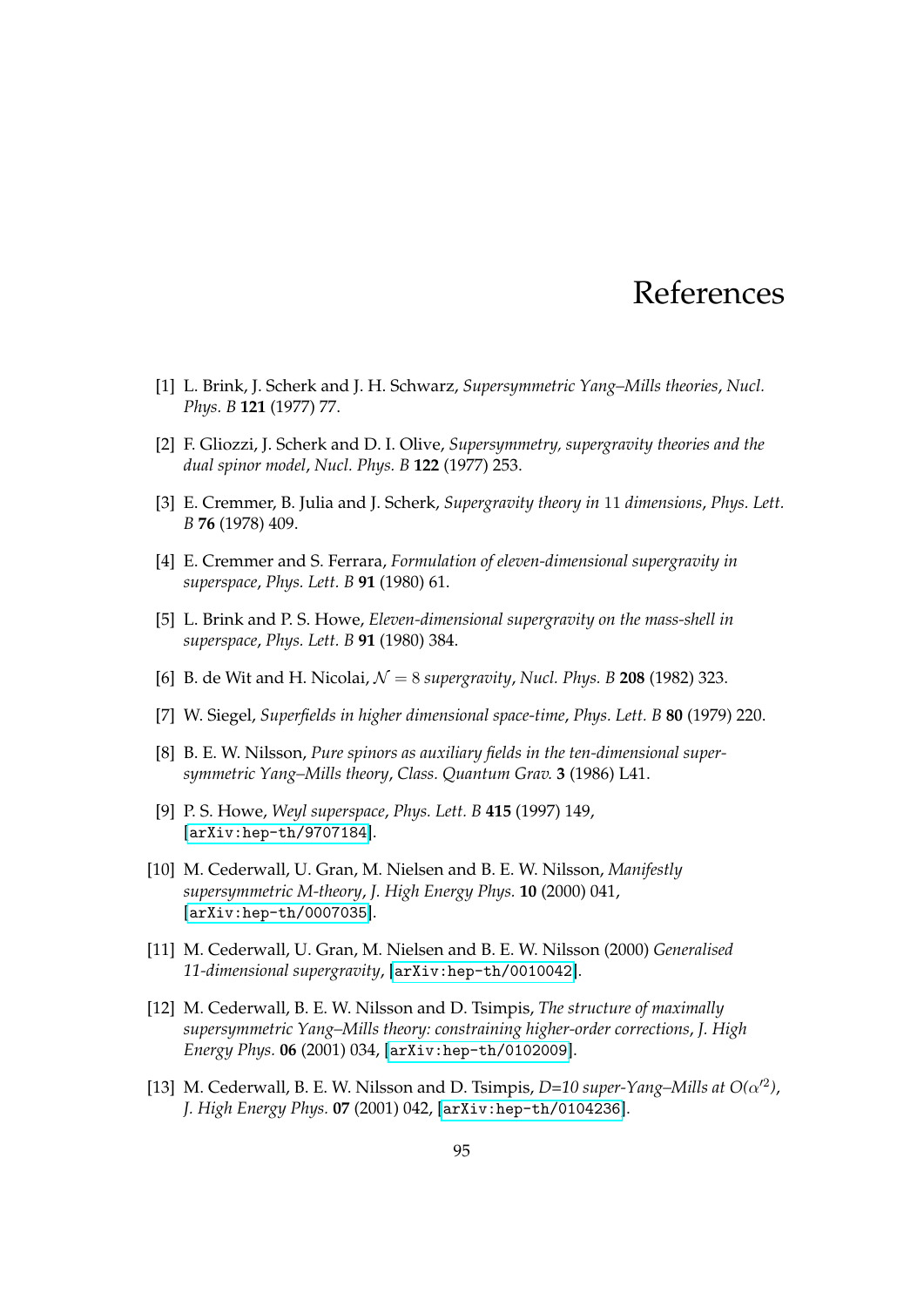#### 96 References

- [14] M. Cederwall, B. E. W. Nilsson and D. Tsimpis, *Spinorial cohomology and maximally supersymmetric theories*, *J. High Energy Phys.* **02** (2002) 009, [[arXiv:hep-th/0110069](http://xxx.lanl.gov/abs/arXiv:hep-th/0110069)].
- <span id="page-107-0"></span>[15] M. Cederwall, U. Gran, B. E. W. Nilsson and D. Tsimpis, *Supersymmetric corrections to eleven-dimensional supergravity*, *J. High Energy Phys.* **05** (2005) 052, [[arXiv:hep-th/0409107](http://xxx.lanl.gov/abs/arXiv:hep-th/0409107)].
- [16] N. Berkovits, *Super-Poincar´e covariant quantisation of the superstring*, *J. High Energy Phys.* **04** (2000) 018, [[arXiv:hep-th/0001035](http://xxx.lanl.gov/abs/arXiv:hep-th/0001035)].
- [17] N. Berkovits and B. C. Vallilo, *Consistency of super-Poincaré covariant superstring tree amplitudes*, *J. High Energy Phys.* **07** (2000) 015, [[arXiv:hep-th/0004171](http://xxx.lanl.gov/abs/arXiv:hep-th/0004171)].
- [18] N. Berkovits, *Cohomology in the pure spinor formalism for the superstring*, *J. High Energy Phys.* **09** (2000) 046, [[arXiv:hep-th/0006003](http://xxx.lanl.gov/abs/arXiv:hep-th/0006003)].
- [19] N. Berkovits, *Relating the RNS and pure spinor formalisms for the superstring*, *J. High Energy Phys.* **08** (2001) 026, [[arXiv:hep-th/0104247](http://xxx.lanl.gov/abs/arXiv:hep-th/0104247)].
- [20] N. Berkovits, *Covariant quantisation of the superparticle using pure spinors*, *J. High Energy Phys.* **09** (2001) 016, [[arXiv:hep-th/0105050](http://xxx.lanl.gov/abs/arXiv:hep-th/0105050)].
- [21] N. Berkovits and O. Chandia, *Lorentz invariance of the pure spinor BRST cohomology for the superstring*, *Phys. Lett. B* **514** (2001) 394, [[arXiv:hep-th/0105149](http://xxx.lanl.gov/abs/arXiv:hep-th/0105149)].
- [22] N. Berkovits and P. S. Howe, *Ten-dimensional supergravity constraints from the pure spinor formalism for the superstring*, *Nucl. Phys. B* **635** (2002) 75, [[arXiv:hep-th/0112160](http://xxx.lanl.gov/abs/arXiv:hep-th/0112160)].
- [23] N. Berkovits, *Towards covariant quantisation of the supermembrane*, *J. High Energy Phys.* **09** (2002) 051, [[arXiv:hep-th/0201151](http://xxx.lanl.gov/abs/arXiv:hep-th/0201151)].
- [24] N. Berkovits, *Multiloop amplitudes and vanishing theorems using the pure spinor formalism for the superstring*, *J. High Energy Phys.* **09** (2004) 047, [[arXiv:hep-th/0406055](http://xxx.lanl.gov/abs/arXiv:hep-th/0406055)].
- [25] L. Anguelova, P. A. Grassi and P. Vanhove, *Covariant one-loop amplitudes in* D = 11, *Nucl. Phys. B* **702** (2004) 269, [[arXiv:hep-th/0408171](http://xxx.lanl.gov/abs/arXiv:hep-th/0408171)].
- [26] N. Berkovits and N. Nekrasov, *The character of pure spinors*, *Lett. Math. Phys.* **74** (2005) 75, [[arXiv:hep-th/0503075](http://xxx.lanl.gov/abs/arXiv:hep-th/0503075)].
- [27] N. Berkovits, *Pure spinor formalism as an* N = 2 *topological string*, *J. High Energy Phys.* **10** (2005) 089, [[arXiv:hep-th/0509120](http://xxx.lanl.gov/abs/arXiv:hep-th/0509120)].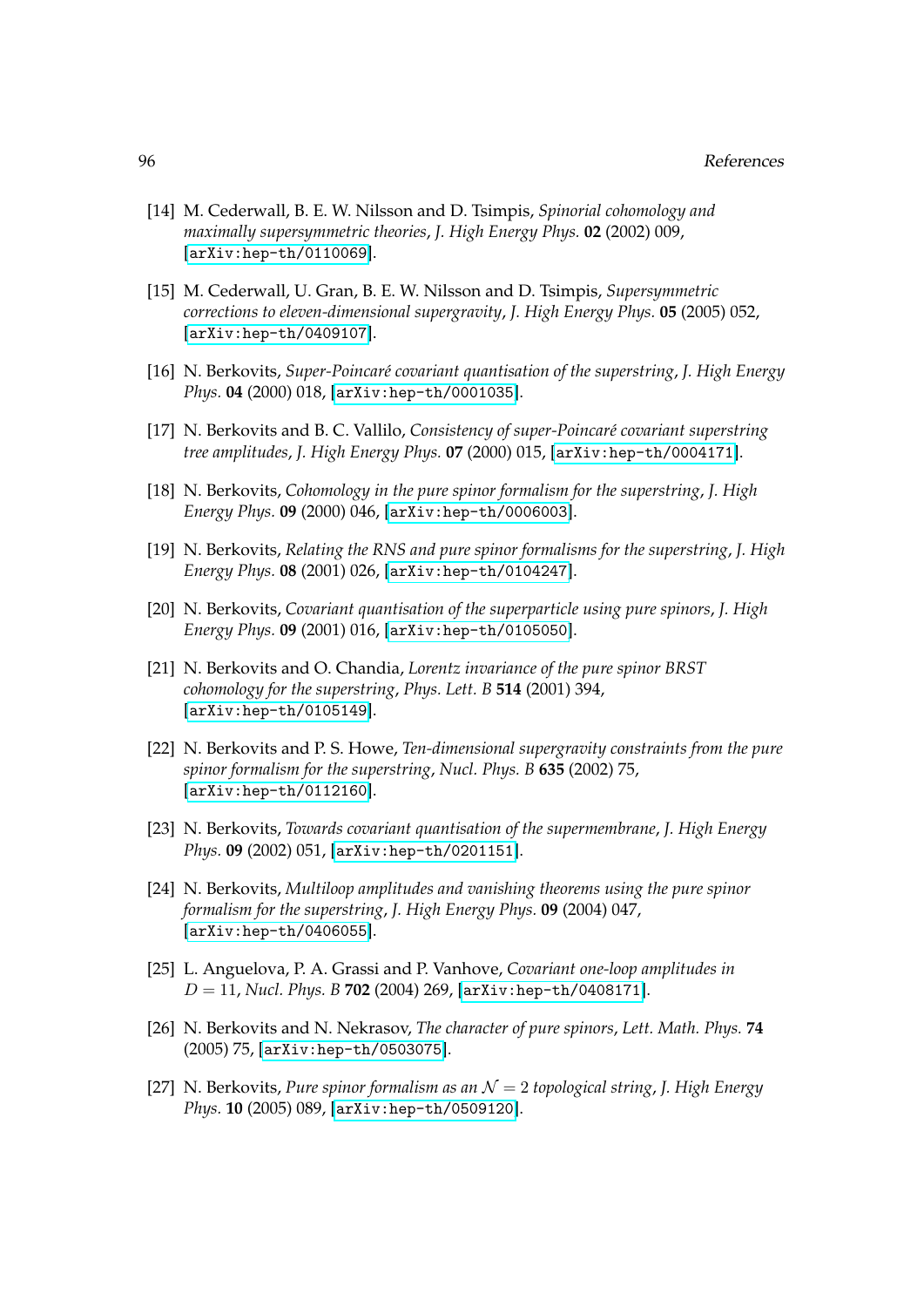- [28] N. Berkovits and N. Nekrasov, *Multiloop superstring amplitudes from non-minimal pure spinor formalism*, *J. High Energy Phys.* **12** (2006) 029, [[arXiv:hep-th/0609012](http://xxx.lanl.gov/abs/arXiv:hep-th/0609012)].
- [29] M. Cederwall, *Towards a manifestly supersymmetric action for 11-dimensional supergravity*, *J. High Energy Phys.* **01** (2010) 117, [[arXiv:0912.1814](http://xxx.lanl.gov/abs/0912.1814)].
- [30] M. Cederwall, D = 11 *supergravity with manifest supersymmetry*, *Mod. Phys. Lett. A* **25** (2010) 3201, [[arXiv:1001.0112](http://xxx.lanl.gov/abs/1001.0112)].
- [31] C. M. Hull, *Generalised geometry for M-theory*, *J. High Energy Phys.* **07** (2007) 079, [[arXiv:hep-th/0701203](http://xxx.lanl.gov/abs/arXiv:hep-th/0701203)].
- [32] P. P. Pacheco and D. Waldram, *M-theory, exceptional generalised geometry and superpotentials*, *J. High Energy Phys.* **09** (2008) 123, [[arXiv:0804.1362](http://xxx.lanl.gov/abs/0804.1362)].
- [33] C. Hillmann, *Generalised*  $E_{7(7)}$  *coset dynamics and*  $D = 11$  *supergravity*, *J. High Energy Phys.* **03** (2009) 135, [[arXiv:0901.1581](http://xxx.lanl.gov/abs/0901.1581)].
- [34] D. S. Berman and M. J. Perry, *Generalised geometry and M theory*, *J. High Energy Phys.* **06** (2011) 074, [[arXiv:1008.1763](http://xxx.lanl.gov/abs/1008.1763)].
- [35] D. S. Berman, H. Godazgar and M. J. Perry, SO(5, 5) *duality in M-theory and generalised geometry*, *Phys. Lett. B* **700** (2011) 65, [[arXiv:1103.5733](http://xxx.lanl.gov/abs/1103.5733)].
- [36] A. Coimbra, C. Strickland-Constable and D. Waldram, *Supergravity as generalised geometry I: type II theories*, *J. High Energy Phys.* **11** (2011) 091, [[arXiv:1107.1733](http://xxx.lanl.gov/abs/1107.1733)].
- [37] D. S. Berman, E. T. Musaev and M. J. Perry, *Boundary terms in generalised geometry and doubled field theory*, *Phys. Lett. B* **706** (2011) 228, [[arXiv:1110.3097](http://xxx.lanl.gov/abs/1110.3097)].
- [38] D. S. Berman, H. Godazgar, M. Godazgar and M. J. Perry, *The local symmetries of M-theory and their formulation in generalised geometry*, *J. High Energy Phys.* **01** (2012) 012, [[arXiv:1110.3930](http://xxx.lanl.gov/abs/1110.3930)].
- [39] D. S. Berman, H. Godazgar, M. J. Perry and P. West, *Duality invariant actions and generalised geometry*, *J. High Energy Phys.* **02** (2012) 108, [[arXiv:1111.0459](http://xxx.lanl.gov/abs/1111.0459)].
- [40] A. Coimbra, C. Strickland-Constable and D. Waldram,  $E_{d(d)} \times \mathbb{R}^+$  *generalised geometry, connections and M theory*, *J. High Energy Phys.* **02** (2014) 054, [[arXiv:1112.3989](http://xxx.lanl.gov/abs/1112.3989)].
- [41] D. S. Berman, E. T. Musaev and D. C. Thompson, *Duality invariant M-theory: gauged supergravities and Scherk–Schwarz reductions*, *J. High Energy Phys.* **10** (2012) 174, [[arXiv:1208.0020](http://xxx.lanl.gov/abs/1208.0020)].
- [42] D. S. Berman, M. Cederwall, A. Kleinschmidt and D. C. Thompson, *The gauge structure of generalised diffeomorphisms*, *J. High Energy Phys.* **01** (2013) 064, [[arXiv:1208.5884](http://xxx.lanl.gov/abs/1208.5884)].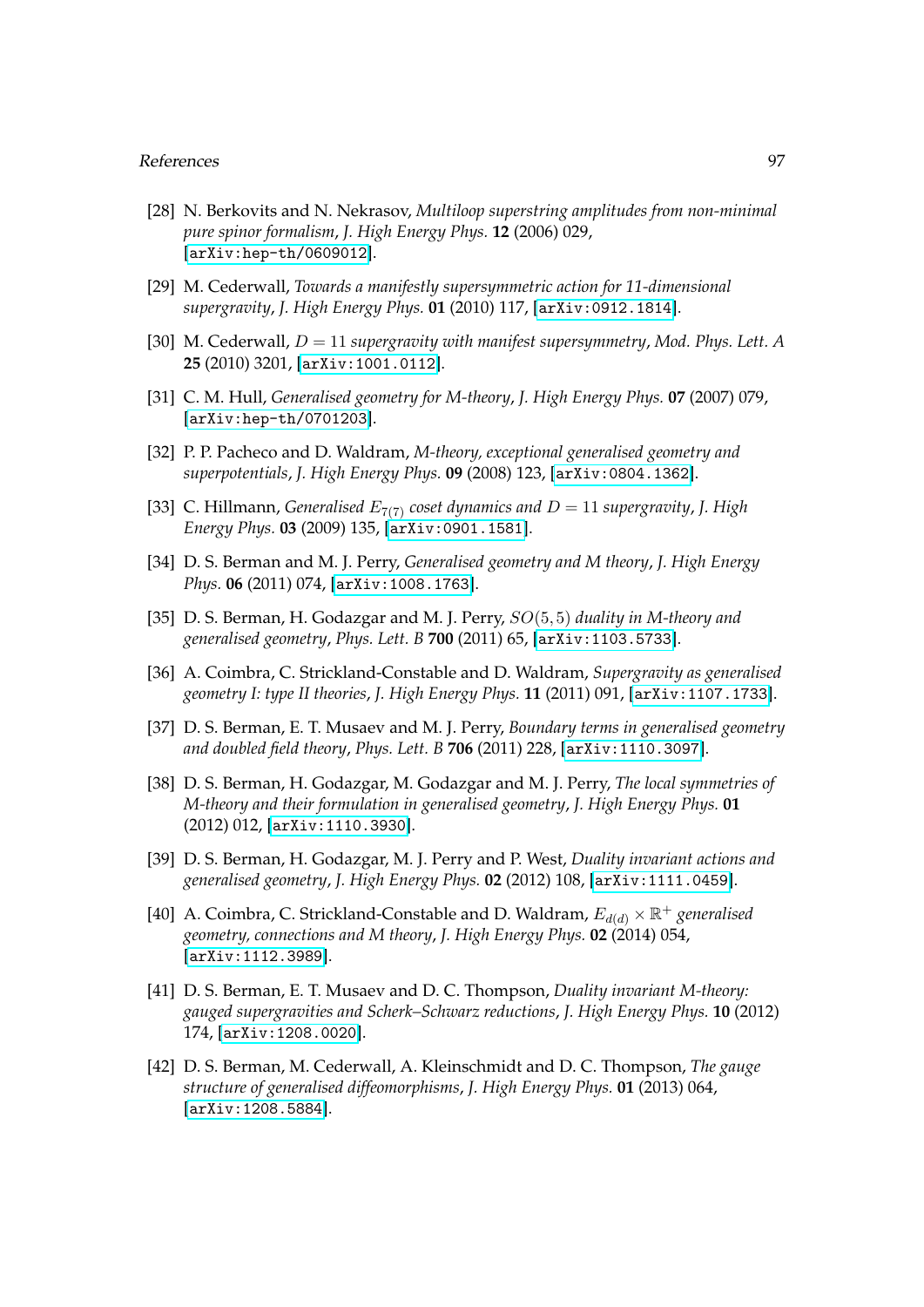- [43] A. Coimbra, C. Strickland-Constable and D. Waldram, *Supergravity as generalised* geometry II:  $E_{d(d)} \times \mathbb{R}^+$  and M theory, J. High Energy Phys. **03** (2014) 019, [[arXiv:1212.1586](http://xxx.lanl.gov/abs/1212.1586)].
- [44] J.-H. Park and Y. Suh, *U-geometry:* SL(5), *J. High Energy Phys.* **04** (2013) 147, [[arXiv:1302.1652](http://xxx.lanl.gov/abs/1302.1652)].
- [45] G. Aldazabal, M. Graña, D. Marqués and J. A. Rosabal, *Extended geometry and gauged maximal supergravity*, *J. High Energy Phys.* **06** (2013) 046, [[arXiv:1302.5419](http://xxx.lanl.gov/abs/1302.5419)].
- [46] M. Cederwall, *Non-gravitational exceptional supermultiplets*, *J. High Energy Phys.* **07** (2013) 025, [[arXiv:1302.6737](http://xxx.lanl.gov/abs/1302.6737)].
- [47] G. Aldazabal, M. Graña, D. Marqués and J. A. Rosabal, *The gauge structure of exceptional field theories and the tensor hierarchy*, *J. High Energy Phys.* **04** (2014) 049, [[arXiv:1312.4549](http://xxx.lanl.gov/abs/1312.4549)].
- [48] O. Hohm and H. Samtleben, *Exceptional field theory I:*  $E_{6(6)}$  *covariant form of M-theory and type IIB*, *Phys. Rev. D* **89** (2014) 066016, [[arXiv:1312.0614](http://xxx.lanl.gov/abs/1312.0614)].
- [49] O. Hohm and H. Samtleben, *Exceptional field theory II: E<sub>7(7)</sub>, Phys. Rev. D* 89 (2014) 066017, [[arXiv:1312.4542](http://xxx.lanl.gov/abs/1312.4542)].
- [50] O. Hohm and H. Samtleben, *Exceptional field theory III:*  $E_{8(8)}$ , *Phys. Rev. D* 90 (2014) 066002, [[arXiv:1406.3348](http://xxx.lanl.gov/abs/1406.3348)].
- [51] J. Rosabal (2014) *On the exceptional generalised Lie derivative for*  $d \ge 7$ *,* [[arXiv:1410.8148](http://xxx.lanl.gov/abs/1410.8148)].
- [52] M. Cederwall and J. A. Rosabal (2015) E<sup>8</sup> *geometry*, [[arXiv:1504.04843](http://xxx.lanl.gov/abs/1504.04843)].
- [53] C. M. Hull and P. K. Townsend, *Unity of superstring dualities*, *Nucl. Phys. B* **438** (1995) 109, [[arXiv:hep-th/9410167](http://xxx.lanl.gov/abs/arXiv:hep-th/9410167)].
- [54] E. Cremmer, H. Lü, C. N. Pope and K. S. Stelle, *Spectrum-generating symmetries for BPS solitons*, *Nucl. Phys. B* **520** (1998) 132, [[arXiv:hep-th/9707207](http://xxx.lanl.gov/abs/arXiv:hep-th/9707207)].
- [55] E. Cremmer, B. Julia, H. Lü and C. N. Pope, *Dualisation of dualities. 1.*, *Nucl. Phys. B* **523** (1998) 73, [[arXiv:hep-th/9710119](http://xxx.lanl.gov/abs/arXiv:hep-th/9710119)].
- [56] N. A. Obers and B. Pioline, *U-duality and M-theory*, *Phys. Rept.* **318** (1999) 113, [[arXiv:hep-th/9809039](http://xxx.lanl.gov/abs/arXiv:hep-th/9809039)].
- [57] M. Born and L. Infeld, *Foundations of the new field theory*, *Proc. Roy. Soc. Lond. A* **144** (1934) 425.
- [58] C. G. Callan, C. Lovelace, C. R. Nappi and S. A. Yost, *String loop corrections to beta functions*, *Nucl. Phys. B* **288** (1987) 525.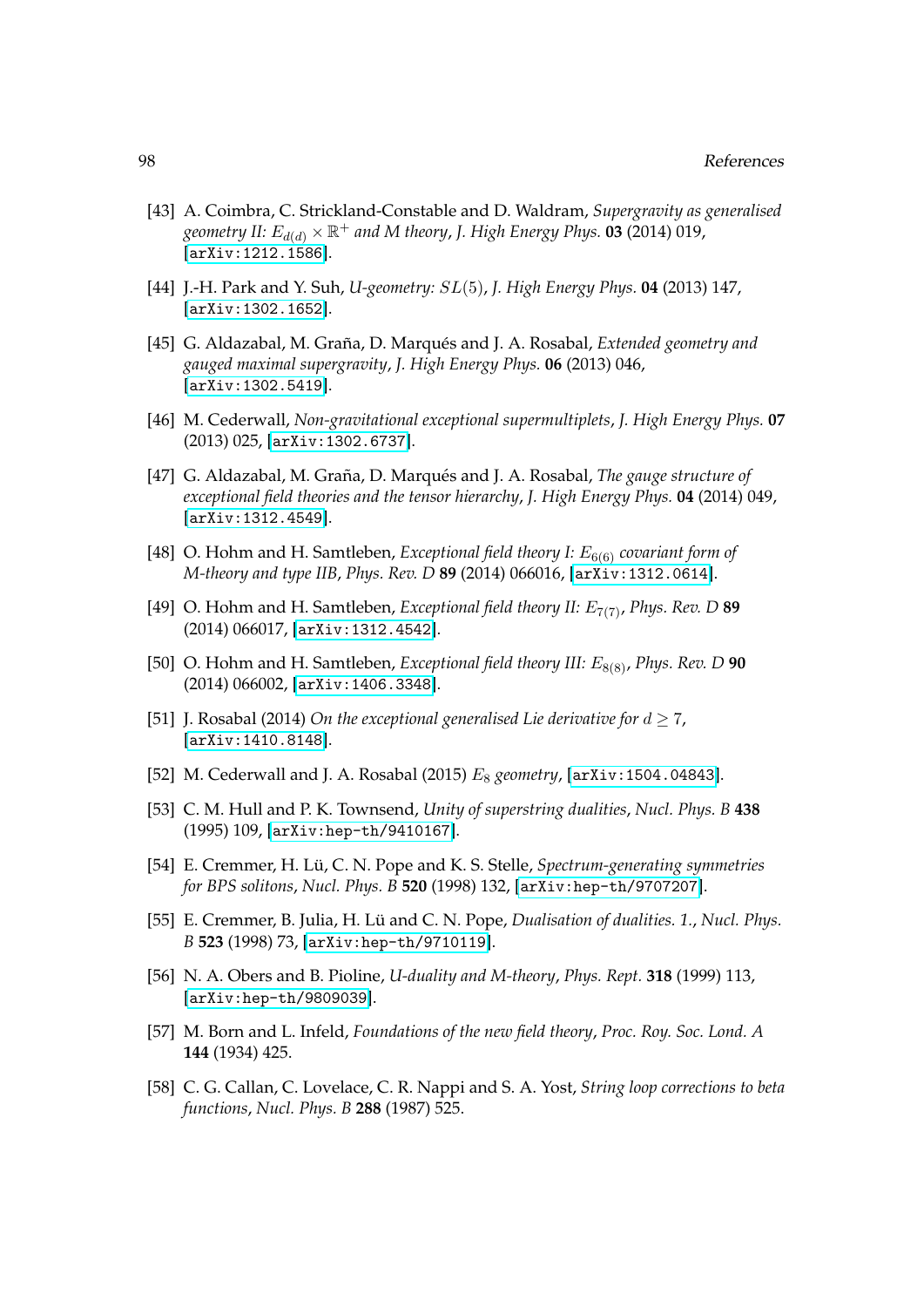- [59] J. Dai, R. G. Leigh and J. Polchinski, *New connections between string theories*, *Mod. Phys. Lett. A* **4** (1989) 2073.
- [60] R. Leigh, *Dirac–Born–Infeld action from Dirichlet* σ*-model*, *Mod. Phys. Lett. A* **4** (1989) 2767.
- [61] J. Polchinski, *Dirichlet branes and Ramond–Ramond charges*, *Phys. Rev. Lett.* **75** (1995) 4724, [[arXiv:hep-th/9510017](http://xxx.lanl.gov/abs/arXiv:hep-th/9510017)].
- [62] E. Witten, *Bound states of strings and* p*-branes*, *Nucl. Phys. B* **460** (1996) 335, [[arXiv:hep-th/9510135](http://xxx.lanl.gov/abs/arXiv:hep-th/9510135)].
- [63] M. R. Douglas, *Branes within branes*, *In "Cargese 1997, Strings, branes and dualities"* (1995) 267, [[arXiv:hep-th/9512077](http://xxx.lanl.gov/abs/arXiv:hep-th/9512077)].
- [64] M. B. Green, C. M. Hull and P. K. Townsend, *D-brane Wess–Zumino actions, T-duality and the cosmological constant*, *Phys. Lett. B* **382** (1996) 65, [[arXiv:hep-th/9604119](http://xxx.lanl.gov/abs/arXiv:hep-th/9604119)].
- [65] M. Cederwall, A. von Gussich, B. E. W. Nilsson and A. Westerberg, *The Dirichlet super-three-brane in ten-dimensional type IIB supergravity*, *Nucl. Phys. B* **490** (1997) 163, [[arXiv:hep-th/9610148](http://xxx.lanl.gov/abs/arXiv:hep-th/9610148)].
- [66] M. Aganagic, C. Popescu and J. H. Schwarz, *D-brane actions with local kappa symmetry*, *Phys. Lett. B* **393** (1997) 311, [[arXiv:hep-th/9610249](http://xxx.lanl.gov/abs/arXiv:hep-th/9610249)].
- [67] M. Cederwall, A. von Gussich, B. E. W. Nilsson, P. Sundell and A. Westerberg, *The Dirichlet super-*p*-branes in ten-dimensional type IIA and IIB supergravity*, *Nucl. Phys. B* **490** (1997) 179, [[arXiv:hep-th/9611159](http://xxx.lanl.gov/abs/arXiv:hep-th/9611159)].
- [68] E. Bergshoeff and P. K. Townsend, *Super D-branes*, *Nucl. Phys. B* **490** (1997) 145, [[arXiv:hep-th/9611173](http://xxx.lanl.gov/abs/arXiv:hep-th/9611173)].
- [69] P. S. Howe and D. Tsimpis, *On higher order corrections in M theory*, *J. High Energy Phys.* **09** (2003) 038, [[arXiv:hep-th/0305129](http://xxx.lanl.gov/abs/arXiv:hep-th/0305129)].
- [70] M. T. Grisaru, P. van Nieuwenhuizen and J. A. M. Vermaseren, *One-loop renormalisability of pure supergravity and of Maxwell–Einstein theory in extended supergravity*, *Phys. Rev. Lett.* **37** (1976) 1662.
- [71] M. T. Grisaru, *Two-loop renormalisability of supergravity*, *Phys. Lett. B* **66** (1977) 75.
- [72] S. Deser, J. H. Kay and K. S. Stelle, *Renormalisability properties of supergravity*, *Phys. Rev. Lett.* **38** (1977) 527, [[arXiv:1506.03757](http://xxx.lanl.gov/abs/1506.03757)].
- [73] E. Tomboulis, *On the two-loop divergences of supersymmetric gravitation*, *Phys. Lett. B* **67** (1977) 417.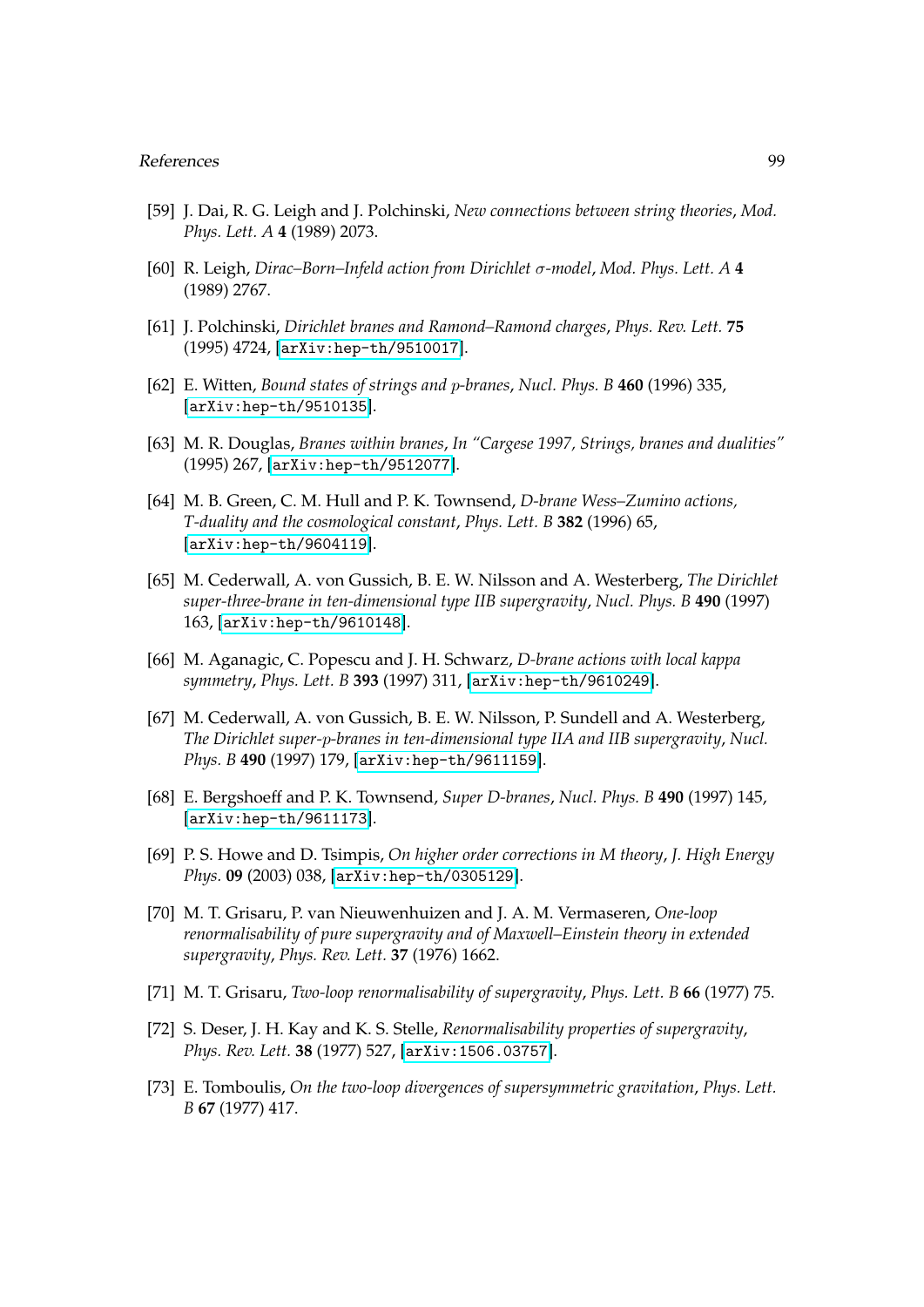- [74] S. Deser and J. H. Kay, *Three-loop counterterms for extended supergravity*, *Phys. Lett. B* **76** (1978) 400.
- [75] S. Deser and U. Lindström, *Extended supersymmetry invariants by dimensional reduction*, *Phys. Lett. B* **90** (1980) 68.
- [76] P. S. Howe and U. Lindström, Higher order invariants in extended supergravity, *Nucl. Phys. B* **181** (1981) 487.
- [77] R. E. Kallosh, *Counterterms in extended supergravities*, *Moscow 1981, Proceedings, Quantum Grarity* (1981) 415.
- [78] M. B. Green, J. H. Schwarz and L. Brink,  $\mathcal{N}=4$  *Yang–Mills and*  $\mathcal{N}=8$ *supergravity as limits of string theories*, *Nucl. Phys. B* **198** (1982) 474.
- [79] S. Mandelstam, *Light-cone superspace and the ultraviolet finiteness of the*  $\mathcal{N} = 4$ *model*, *Nucl. Phys. B* **213** (1983) 149.
- [80] L. Brink, O. Lindgren and B. E. W. Nilsson, *The ultraviolet finiteness of the*  $\mathcal{N} = 4$ *Yang–Mills theory*, *Nucl. Phys. B* **213** (1983) 323.
- [81] P. S. Howe, K. S. Stelle and P. K. Townsend, *Miraculous ultraviolet cancellations in supersymmetry made manifest*, *Nucl. Phys. B* **236** (1984) 125.
- [82] Z. Bern, L. J. Dixon, D. C. Dunbar and D. A. Kosower, *One-loop* n*-point gauge theory amplitudes, unitarity and collinear limits*, *Nucl. Phys. B* **425** (1994) 217, [[arXiv:hep-ph/9403226](http://xxx.lanl.gov/abs/arXiv:hep-ph/9403226)].
- [83] Z. Bern, L. J. Dixon, D. C. Dunbar and D. A. Kosower, *Fusing gauge theory tree amplitudes into loop amplitudes*, *Nucl. Phys. B* **435** (1995) 59, [[arXiv:hep-ph/9409265](http://xxx.lanl.gov/abs/arXiv:hep-ph/9409265)].
- [84] Z. Bern, J. S. Rozowsky and B. Yan, *Two-loop four-gluon amplitudes in*  $\mathcal{N} = 4$ *super-Yang–Mills*, *Phys. Lett. B* **401** (1997) 273, [[arXiv:hep-ph/9702424](http://xxx.lanl.gov/abs/arXiv:hep-ph/9702424)].
- [85] Z. Bern, L. J. Dixon, D. C. Dunbar, M. Perelstein and J. S. Rozowsky, *On the relationship between Yang–Mills theory and gravity and its implication for ultraviolet divergences*, *Nucl. Phys. B* **530** (1998) 401, [[arXiv:hep-th/9802162](http://xxx.lanl.gov/abs/arXiv:hep-th/9802162)].
- [86] P. S. Howe and K. S. Stelle, *Supersymmetry counterterms revisited*, *Phys. Lett. B* **554** (2003) 190, [[arXiv:hep-th/0211279](http://xxx.lanl.gov/abs/arXiv:hep-th/0211279)].
- [87] O. Chandia and B. C. Vallilo, *Conformal invariance of the pure spinor superstring in a curved background*, *J. High Energy Phys.* **04** (2004) 041, [[arXiv:hep-th/0401226](http://xxx.lanl.gov/abs/arXiv:hep-th/0401226)].
- [88] L. J. Dixon (2010) *Ultraviolet behaviour of*  $\mathcal{N} = 8$  *supergravity*, [[arXiv:1005.2703](http://xxx.lanl.gov/abs/1005.2703)].
- [89] Z. Bern, J. J. Carrasco, L. J. Dixon, H. Johansson, D. A. Kosower and R. Roiban, *Three-loop superfiniteness of*  $\mathcal{N} = 8$  *supergravity*, *Phys. Rev. Lett.* **98** (2007) 161303, [[arXiv:hep-th/0702112](http://xxx.lanl.gov/abs/arXiv:hep-th/0702112)].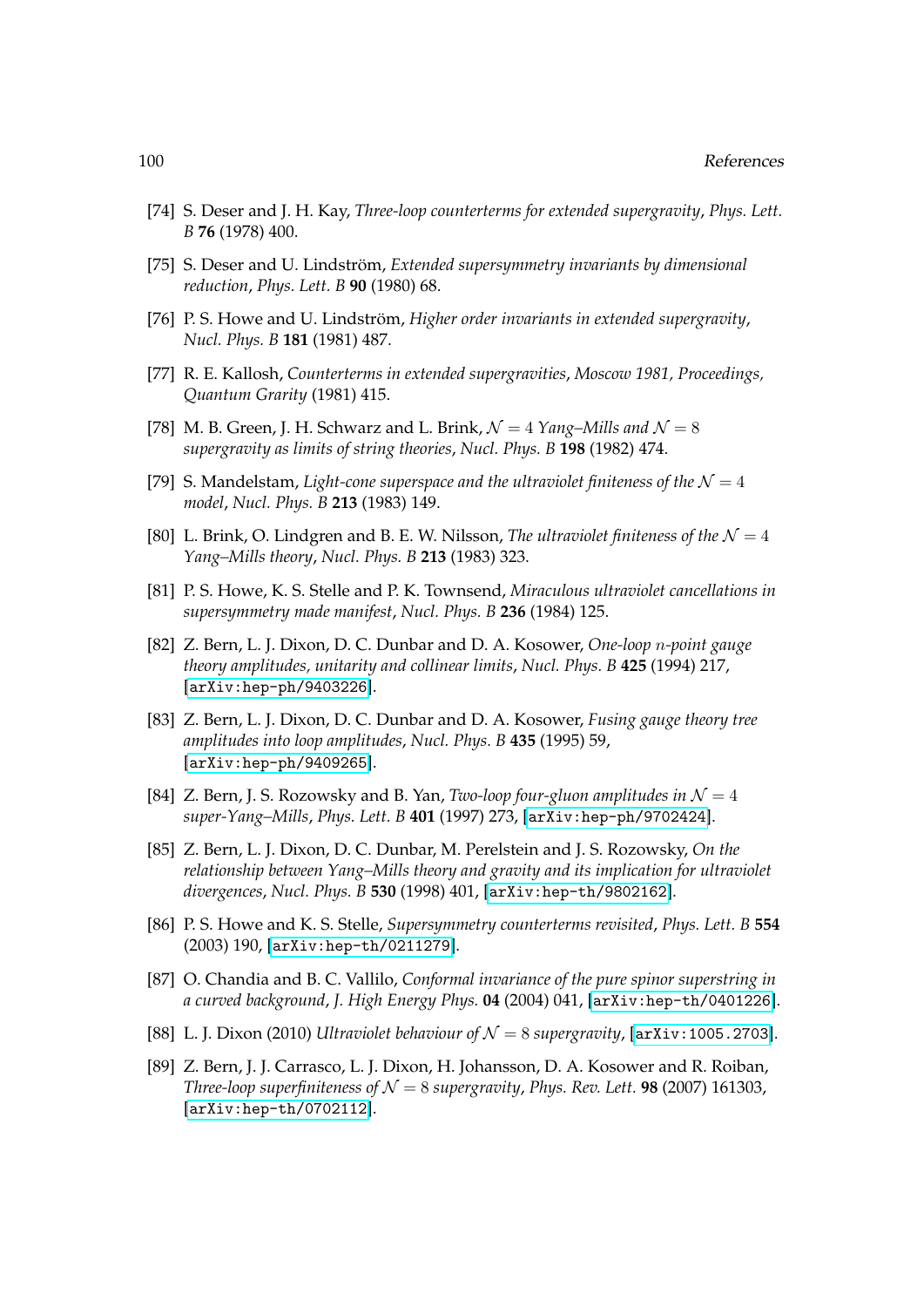- [90] N. E. J. Bjerrum-Bohr and P. Vanhove, *On cancellations of ultraviolet divergences in supergravity amplitudes*, *Fortsch. Phys.* **56** (2008) 824, [[arXiv:0806.1726](http://xxx.lanl.gov/abs/0806.1726)].
- [91] Z. Bern, J. J. Carrasco, L. J. Dixon, H. Johansson and R. Roiban, *Manifest ultraviolet behavior for the three-loop four-point amplitude of*  $\mathcal{N} = 8$  *supergravity*, *Phys. Rev. D* **78** (2008) 105019, [[arXiv:0808.4112](http://xxx.lanl.gov/abs/0808.4112)].
- [92] R. Kallosh, C. H. Lee and T. Rube, N = 8 *supergravity 4-point amplitudes*, *J. High Energy Phys.* **02** (2009) 050, [[arXiv:0811.3417](http://xxx.lanl.gov/abs/0811.3417)].
- [93] G. Bossard, P. S. Howe and K. S. Stelle, *The ultra-violet question in maximally supersymmetric field theories*, *Gen. Rel. Grav.* **41** (2009) 919, [[arXiv:0901.4661](http://xxx.lanl.gov/abs/0901.4661)].
- [94] Y. Aisaka and N. Berkovits, *Pure spinor vertex operators in Siegel gauge and loop amplitude regularisation*, *J. High Energy Phys.* **07** (2009) 062, [[arXiv:0903.3443](http://xxx.lanl.gov/abs/0903.3443)].
- [95] Z. Bern, J. J. Carrasco, L. J. Dixon, H. Johansson and R. Roiban, *The ultraviolet behaviour of*  $\mathcal{N} = 8$  *supergravity at four loops, Phys. Rev. Lett.* **103** (2009) 081301, [[arXiv:0905.2326](http://xxx.lanl.gov/abs/0905.2326)].
- [96] J. Brödel and L. J. Dixon,  $R^4$  counterterm and  $E_{7(7)}$  symmetry in maximal *supergravity*, *J. High Energy Phys.* **05** (2010) 003, [[arXiv:0911.5704](http://xxx.lanl.gov/abs/0911.5704)].
- [97] H. Elvang, D. Z. Freedman and M. Kiermaier, *A simple approach to counterterms in* N = 8 *supergravity*, *J. High Energy Phys.* **11** (2010) 016, [[arXiv:1003.5018](http://xxx.lanl.gov/abs/1003.5018)].
- [98] P. Vanhove (2010) *The critical ultraviolet behaviour of*  $\mathcal{N} = 8$  *supergravity amplitudes*, [[arXiv:1004.1392](http://xxx.lanl.gov/abs/1004.1392)].
- [99] G. Bossard, C. Hillmann and H. Nicolai, E7(7) *symmetry in perturbatively quantised* N = 8 *supergravity*, *J. High Energy Phys.* **12** (2010) 052, [[arXiv:1007.5472](http://xxx.lanl.gov/abs/1007.5472)].
- [100] Z. Bern, J. J. M. Carrasco, L. J. Dixon, H. Johansson and R. Roiban, *The complete four-loop four-point amplitude in*  $\mathcal{N} = 4$  *super-Yang–Mills theory, Phys. Rev. D* 82 (2010) 125040, [[arXiv:1008.3327](http://xxx.lanl.gov/abs/1008.3327)].
- [101] G. Bossard, P. S. Howe and K. S. Stelle, *On duality symmetries of supergravity invariants*, *J. High Energy Phys.* **01** (2011) 020, [[arXiv:1009.0743](http://xxx.lanl.gov/abs/1009.0743)].
- [102] N. Beisert, H. Elvang, D. Z. Freedman, M. Kiermaier, A. Morales and S. Stieberger,  $E_{7(7)}$  *constraints on counterterms in*  $\mathcal{N} = 8$  *supergravity*, *Phys. Lett. B* **694** (2010) 265, [[arXiv:1009.1643](http://xxx.lanl.gov/abs/1009.1643)].
- [103] J. Björnsson and M. B. Green, 5 loops in 24/5 dimensions, J. High Energy Phys. 08 (2010) 132, [[arXiv:1004.2692](http://xxx.lanl.gov/abs/1004.2692)].
- [104] J. Björnsson, *Multi-loop amplitudes in maximally supersymmetric pure spinor field theory*, *J. High Energy Phys.* **01** (2011) 002, [[arXiv:1009.5906](http://xxx.lanl.gov/abs/1009.5906)].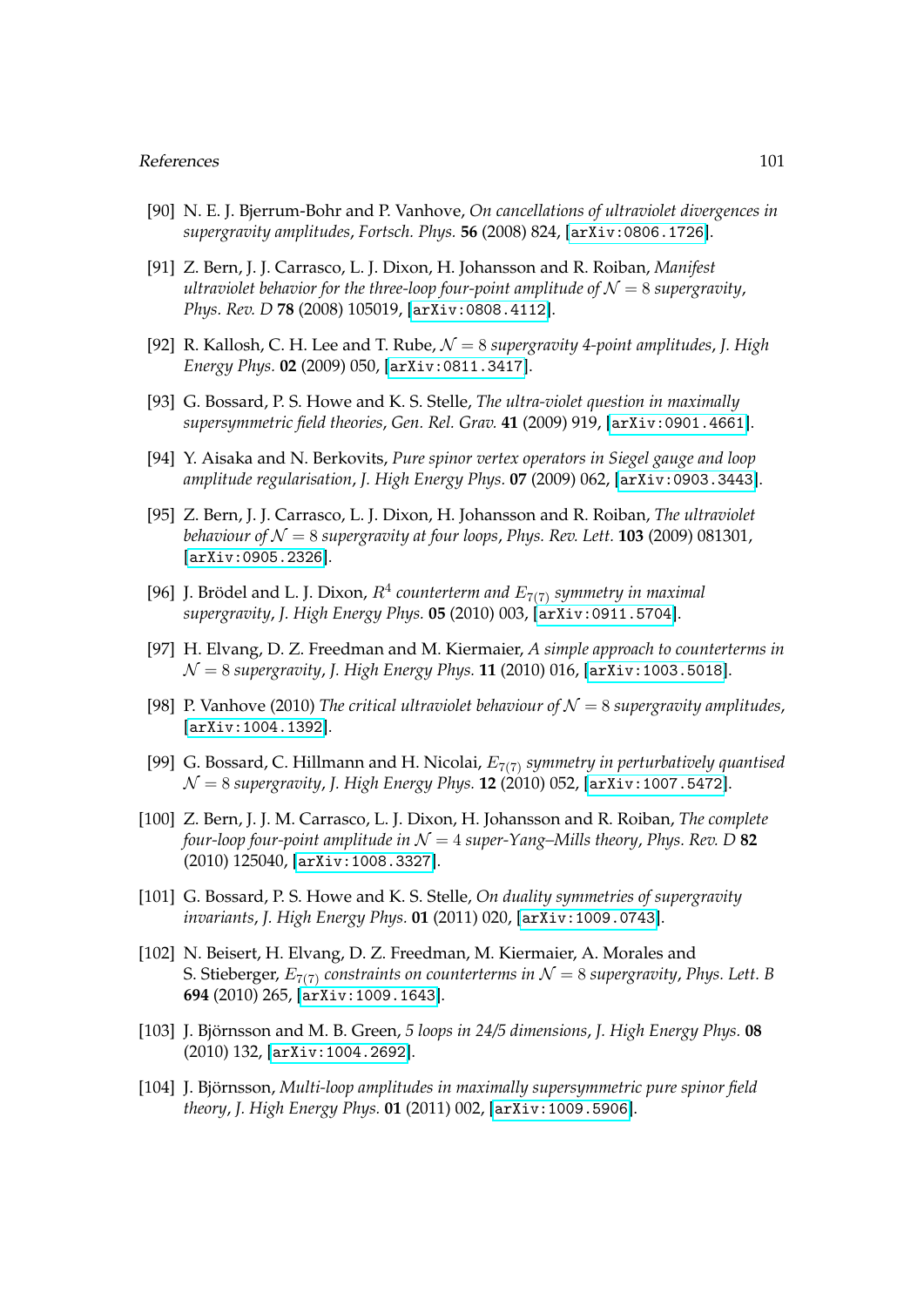- [105] Z. Bern, J. J. M. Carrasco, L. J. Dixon, H. Johansson and R. Roiban, *Simplifying multiloop integrands and ultraviolet divergences of gauge theory and gravity amplitudes*, *Phys. Rev. D* **85** (2012) 105014, [[arXiv:1201.5366](http://xxx.lanl.gov/abs/1201.5366)].
- [106] Z. Bern, J. J. M. Carrasco, H. Johansson and R. Roiban, *The five-loop four- point amplitude of*  $\mathcal{N} = 4$  *super-Yang–Mills theory, Phys. Rev. Lett.* **109** (2012) 241602, [[arXiv:1207.6666](http://xxx.lanl.gov/abs/1207.6666)].
- [107] Z. Bern, J. J. M. Carrasco, L. J. Dixon, M. R. Douglas, M. von Hippel and H. Johansson, D = 5 *maximally supersymmetric Yang–Mills theory diverges at six loops*, *Phys. Rev. D* **87** (2013) 025018, [[arXiv:1210.7709](http://xxx.lanl.gov/abs/1210.7709)].
- [108] R. Kallosh (2014) *An update on perturbative*  $\mathcal{N} = 8$  *supergravity*, [[arXiv:1412.7117](http://xxx.lanl.gov/abs/1412.7117)].
- [109] Z. Bern, E. Herrmann, S. Litsey, J. Stankowicz and J. Trnka (2014) *Logarithmic singularities and maximally supersymmetric amplitudes*, [[arXiv:1412.8584](http://xxx.lanl.gov/abs/1412.8584)].
- [110] Y. Wang and X. Yi (2015) *Constraining higher derivative supergravity with scattering amplitudes*, [[arXiv:1502.03810](http://xxx.lanl.gov/abs/1502.03810)].
- [111] Y. Wang and X. Yi (2015) *Supervertices and non-renormalisation conditions in maximal supergravity theories*, [[arXiv:1505.05861](http://xxx.lanl.gov/abs/1505.05861)].
- [112] G. Bossard and A. Kleinschmidt (2015) *Supergravity divergences, supersymmetry and automorphic forms*, [[arXiv:1506.00657](http://xxx.lanl.gov/abs/1506.00657)].
- [113] N. Hitchin, *Generalised Calabi–Yau manifolds*, *Quart. J. Math.* **54** (2003) 281, [[arXiv:math/0209099](http://xxx.lanl.gov/abs/arXiv:math/0209099)].
- [114] C. Hull and B. Zwiebach, *Double field theory*, *J. High Energy Phys.* **09** (2009) 099, [[arXiv:0904.4664](http://xxx.lanl.gov/abs/0904.4664)].
- [115] C. Hull and B. Zwiebach, *The gauge algebra of double field theory and Courant brackets*, *J. High Energy Phys.* **09** (2009) 090, [[arXiv:0908.1792](http://xxx.lanl.gov/abs/0908.1792)].
- [116] N. Hitchin (2010) *Lectures on generalised geometry*, [[arXiv:1008.0973](http://xxx.lanl.gov/abs/1008.0973)].
- [117] M. Gualtieri (2004) *Generalised complex geometry*, [[arXiv:math/0401221](http://xxx.lanl.gov/abs/arXiv:math/0401221)].
- [118] C. M. Hull, *A geometry for non-geometric string backgrounds*, *J. High Energy Phys.* **10** (2005) 065, [[arXiv:hep-th/0406102](http://xxx.lanl.gov/abs/arXiv:hep-th/0406102)].
- [119] C. M. Hull, *Doubled geometry and T-folds*, *J. High Energy Phys.* **07** (2007) 080, [[arXiv:hep-th/0605149](http://xxx.lanl.gov/abs/arXiv:hep-th/0605149)].
- [120] O. Hohm, C. Hull and B. Zwiebach, *Background independent action for double field theory*, *J. High Energy Phys.* **07** (2010) 016, [[arXiv:1003.5027](http://xxx.lanl.gov/abs/1003.5027)].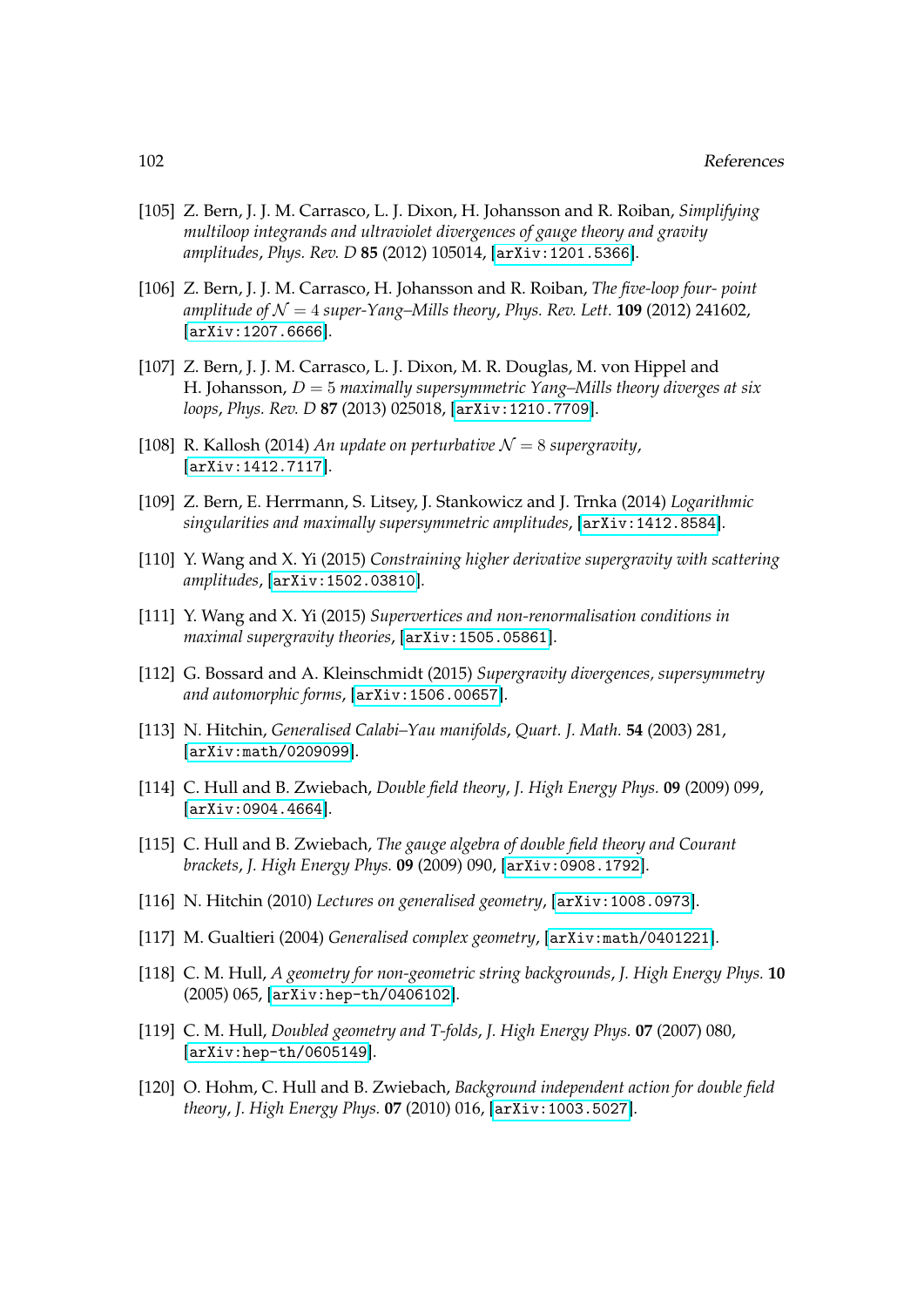- [121] O. Hohm, C. Hull and B. Zwiebach, *Generalised metric formulation of double field theory*, *J. High Energy Phys.* **08** (2010) 008, [[arXiv:1006.4823](http://xxx.lanl.gov/abs/1006.4823)].
- [122] I. Jeon, K. Lee and J.-H. Park, *Differential geometry with a projection: application to double field theory*, *J. High Energy Phys.* **04** (2011) 014, [[arXiv:1011.1324](http://xxx.lanl.gov/abs/1011.1324)].
- [123] O. Hohm and S. K. Kwak, *Frame-like geometry of double field theory*, *J. Phys. A* **44** (2011) 085404, [[arXiv:1011.4101](http://xxx.lanl.gov/abs/1011.4101)].
- [124] I. Jeon, K. Lee and J.-H. Park, *Stringy differential geometry, beyond Riemann*, *Phys. Rev. D* **84** (2011) 044022, [[arXiv:1105.6294](http://xxx.lanl.gov/abs/1105.6294)].
- [125] D. Andriot, M. Larfors, D. Lüst and P. Patalong, A ten-dimensional action for *non-geometric fluxes*, *J. High Energy Phys.* **09** (2011) 134, [[arXiv:1106.4015](http://xxx.lanl.gov/abs/1106.4015)].
- [126] O. Hohm, S. K. Kwak and B. Zwiebach, *Unification of type II strings and T-duality*, *Phys. Rev. Lett.* **107** (2011) 171603, [[arXiv:1106.5452](http://xxx.lanl.gov/abs/1106.5452)].
- [127] O. Hohm, S. K. Kwak and B. Zwiebach, *Double field theory of type II strings*, *J. High Energy Phys.* **09** (2011) 013, [[arXiv:1107.0008](http://xxx.lanl.gov/abs/1107.0008)].
- [128] O. Hohm and S. K. Kwak, N = 1 *supersymmetric double field theory*, *J. High Energy Phys.* **03** (2012) 080, [[arXiv:1111.7293](http://xxx.lanl.gov/abs/1111.7293)].
- [129] I. Jeon, K. Lee and J.-H. Park, *Supersymmetric double field theory: stringy reformulation of supergravity*, *Phys. Rev. D* **85** (2012) 089903, [[arXiv:1112.0069](http://xxx.lanl.gov/abs/1112.0069)].
- [130] O. Hohm and B. Zwiebach, *On the Riemann tensor in double field theory*, *J. High Energy Phys.* **05** (2012) 126, [[arXiv:1112.5296](http://xxx.lanl.gov/abs/1112.5296)].
- [131] D. Andriot, O. Hohm, M. Larfors, D. Lüst and P. Patalong, A geometric action for *non-geometric fluxes*, *Phys. Rev. Lett.* **108** (2012) 261602, [[arXiv:1202.3060](http://xxx.lanl.gov/abs/1202.3060)].
- [132] D. Andriot, O. Hohm, M. Larfors, D. Lüst and P. Patalong, *Non-geometric fluxes in supergravity and double field theory*, *Fortsch. Phys.* **60** (2012) 1150, [[arXiv:1204.1979](http://xxx.lanl.gov/abs/1204.1979)].
- [133] I. Jeon, K. Lee and J.-H. Park, *Ramond–Ramond cohomology and* O(D, D*) T-duality*, *J. High Energy Phys.* **09** (2012) 079, [[arXiv:1206.3478](http://xxx.lanl.gov/abs/1206.3478)].
- [134] O. Hohm and B. Zwiebach, *Large gauge transformations in double field theory*, *J. High Energy Phys.* **02** (2013) 075, [[arXiv:1207.4198](http://xxx.lanl.gov/abs/1207.4198)].
- [135] O. Hohm and B. Zwiebach, *Towards an invariant geometry of double field theory*, *J. Math. Phys.* **54** (2013) 032303, [[arXiv:1212.1736](http://xxx.lanl.gov/abs/1212.1736)].
- [136] D. S. Berman, C. D. A. Blair, E. Malek and M. J. Perry, *The* O<sub>D.D</sub> geometry of string *theory*, *Int. J. Mod. Phys. A* **29** (2014) 1450080, [[arXiv:1303.6727](http://xxx.lanl.gov/abs/1303.6727)].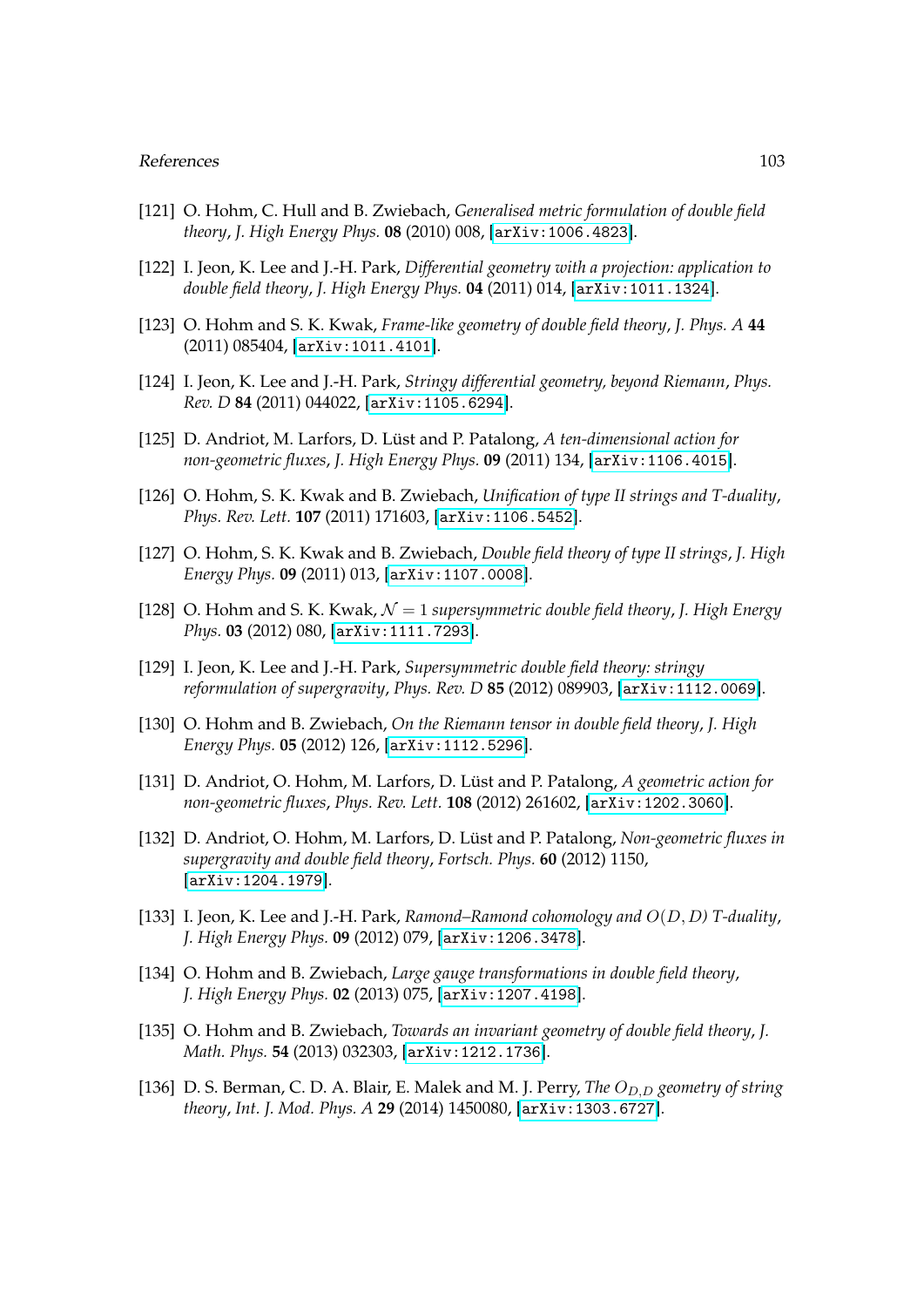- [137] J.-H. Park, *Comments on double field theory and diffeomorphisms*, *J. High Energy Phys.* **06** (2013) 098, [[arXiv:1304.5946](http://xxx.lanl.gov/abs/1304.5946)].
- [138] O. Hohm, D. Lüst and B. Zwiebach, *The spacetime of double field theory: review*, *remarks, and outlook*, *Fortsch. Phys.* **61** (2013) 926, [[arXiv:1309.2977](http://xxx.lanl.gov/abs/1309.2977)].
- [139] D. S. Berman, M. Cederwall and M. J. Perry, *Global aspects of double geometry*, *J. High Energy Phys.* **09** (2014) 066, [[arXiv:1401.1311](http://xxx.lanl.gov/abs/1401.1311)].
- [140] M. Cederwall, *The geometry behind double geometry*, *J. High Energy Phys.* **09** (2014) 070, [[arXiv:1402.2513](http://xxx.lanl.gov/abs/1402.2513)].
- [141] G. Papadopoulos, *Seeking the balance: patching double and exceptional field theories*, *J. High Energy Phys.* **10** (2014) 089, [[arXiv:1402.2586](http://xxx.lanl.gov/abs/1402.2586)].
- [142] C. M. Hull, *Finite gauge transformations and geometry in double field theory*, *J. High Energy Phys.* **04** (2015) 109, [[arXiv:1406.7794](http://xxx.lanl.gov/abs/1406.7794)].
- [143] M. Cederwall, *T-duality and non-geometric solutions from double geometry*, *Fortsch. Phys.* **62** (2014) 942, [[arXiv:1409.4463](http://xxx.lanl.gov/abs/1409.4463)].
- [144] R. Blumenhagen, F. Hassler and D. Lüst, *Double field theory on group manifolds*, *J. High Energy Phys.* **02** (2015) 001, [[arXiv:1410.6374](http://xxx.lanl.gov/abs/1410.6374)].
- [145] R. Blumenhagen, P. du Bosque, F. Hassler and D. Lüst (2015) *Generalised metric formulation of double field theory on group manifolds*, [[arXiv:1502.02428](http://xxx.lanl.gov/abs/1502.02428)].
- [146] M. J. Duff, *Duality rotations in string theory*, *Nucl. Phys. B* **335** (1990) 610.
- [147] A. A. Tseytlin, *Duality symmetric formulation of string world sheet dynamics*, *Phys. Lett. B* **242** (1990) 163.
- [148] A. A. Tseytlin, *Duality symmetric closed string theory and interacting chiral scalars*, *Nucl. Phys. B* **350** (1991) 395.
- [149] C.-M. Chang, Y.-H. Lin, Y. Wang and X. Yin (2014) *Deformations with maximal supersymmetries part 1: on-shell formulation*, [[arXiv:1403.0545](http://xxx.lanl.gov/abs/1403.0545)].
- [150] C.-M. Chang, Y.-H. Lin, Y. Wang and X. Yin (2014) *Deformations with maximal supersymmetries part 2: off-shell formulation*, [[arXiv:1403.0709](http://xxx.lanl.gov/abs/1403.0709)].
- [151] M. Cederwall, *Pure spinor superfields an overview*, *Springer Proc. Phys.* **153** (2014) 61, [[arXiv:1307.1762](http://xxx.lanl.gov/abs/1307.1762)].
- [152] P. Ramond, *Dual theory for free fermions*, *Phys. Rev. D* **3** (1971) 2415.
- [153] Y. A. Golfand and E. P. Likhtman, *Extension of the algebra of Poincaré group generators and violation of p invariance*, *JETP Lett.* **13** (1971) 323.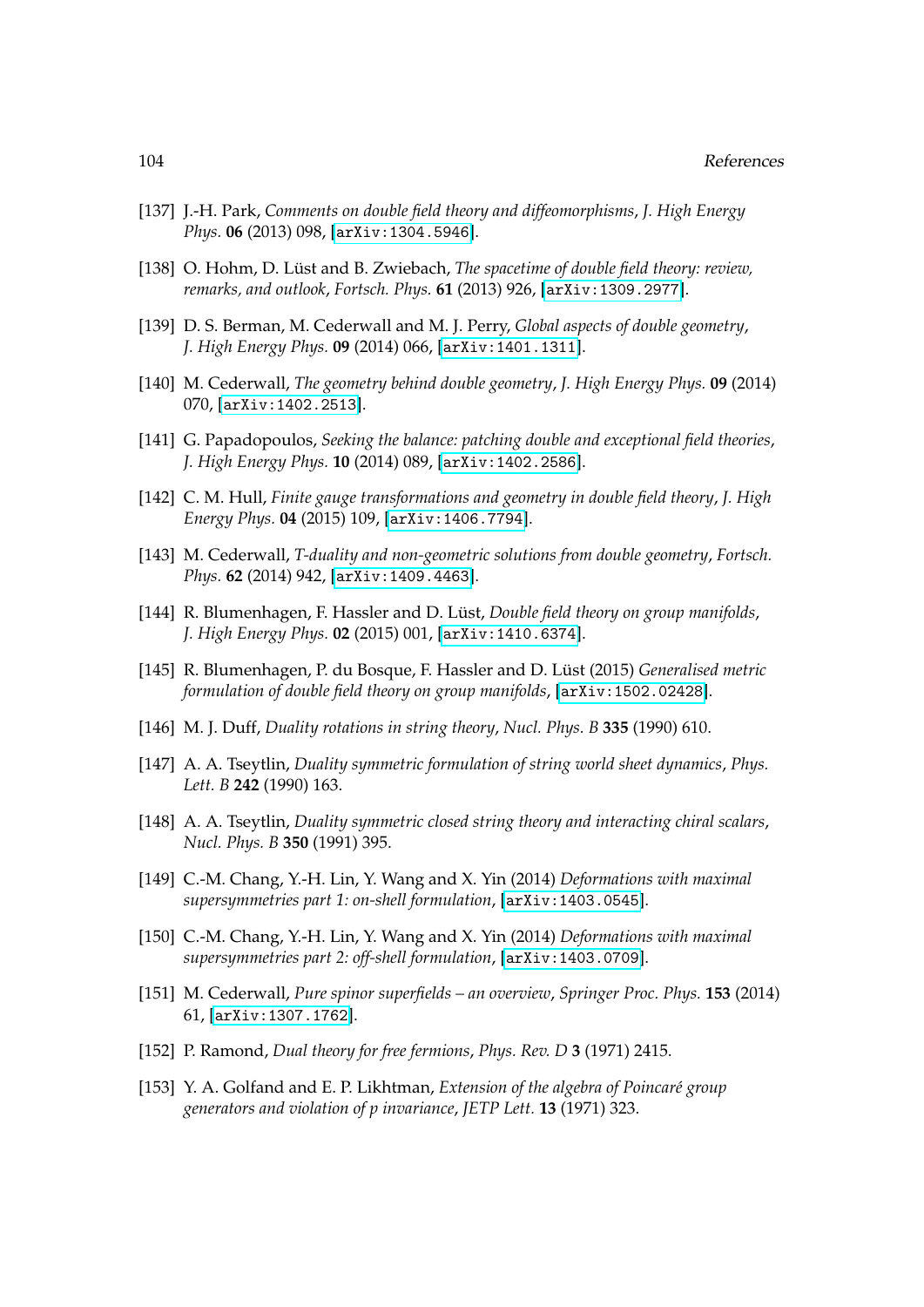- [154] J. Wess and B. Zumino, *Supergauge transformations in four-dimensions*, *Nucl. Phys. B* **70** (1974) 39.
- [155] S. Coleman and J. Mandula, *All possible symmetries of the S-matrix*, *Phys. Rev.* **159** (1967) 1251.
- [156] F. Englert and R. Brout, *Broken symmetry and the mass of gauge vector mesons*, *Phys. Rev. Lett.* **13** (1964) 321.
- [157] P. W. Higgs, *Broken symmetries, massless particles and gauge fields*, *Phys. Lett.* **12** (1964) 132.
- [158] P. W. Higgs, *Broken symmetries and the masses of gauge bosons*, *Phys. Rev. Lett.* **13** (1964) 508.
- [159] G. Aad *et al.*, *Measurements of Higgs boson production and couplings in diboson final states with the ATLAS detector at the LHC*, *Phys. Lett. B* **726** (2013) 88, [[arXiv:1307.1427](http://xxx.lanl.gov/abs/1307.1427)].
- [160] S. Chatrchyan *et al.*, *Study of the mass and spin-parity of the Higgs boson candidate via its decays to Z boson pairs*, *Phys. Rev. Lett.* **110** (2013) 081803, [[arXiv:1212.6639](http://xxx.lanl.gov/abs/1212.6639)].
- [161] J. Fuchs and C. Schweigert, *Symmetries, Lie algebras and representations: a graduate course for physicists*. Cambridge University Press, Cambridge, UK, 2003.
- [162] J. E. Humphreys, *Introduction to Lie algebras and representation theory*. Springer, New York, USA, 1972.
- [163] N. Dragon, *Torsion and curvature in extended supergravity*, *Z. Phys. C* **2** (1979) 29.
- [164] M. E. Peskin and D. V. Schroeder, *An introduction to quantum field theory*. Westview Press, Boulder, Colorado, USA, 1995.
- [165] D. Z. Freedman and A. Van Proeyen, *Supergravity*. Cambridge University Press, Cambridge, UK, 2012.
- [166] I. A. Batalin and G. A. Vilkovisky, *Gauge algebra and quantisation*, *Phys. Lett. B* **102** (1981) 27.
- [167] A. Fuster, M. Henneaux and A. Maas, *BRST-antifield quantisation: a short review*, *Int. J. Geom. Meth. Mod. Phys.* **2** (2005) 939, [[arXiv:hep-th/0506098](http://xxx.lanl.gov/abs/arXiv:hep-th/0506098)].
- [168] M. B. Green and J. H. Schwarz, *Covariant description of superstrings*, *Phys. Lett. B* **136** (1984) 367.
- [169] A. Neveu and J. H. Schwarz, *Factorisable dual model of pions*, *Nucl. Phys. B* **31** (1971) 86.
- [170] P. Ramond, *Dual theory for free fermions*, *Phys. Rev. D* **3** (1971) 2415.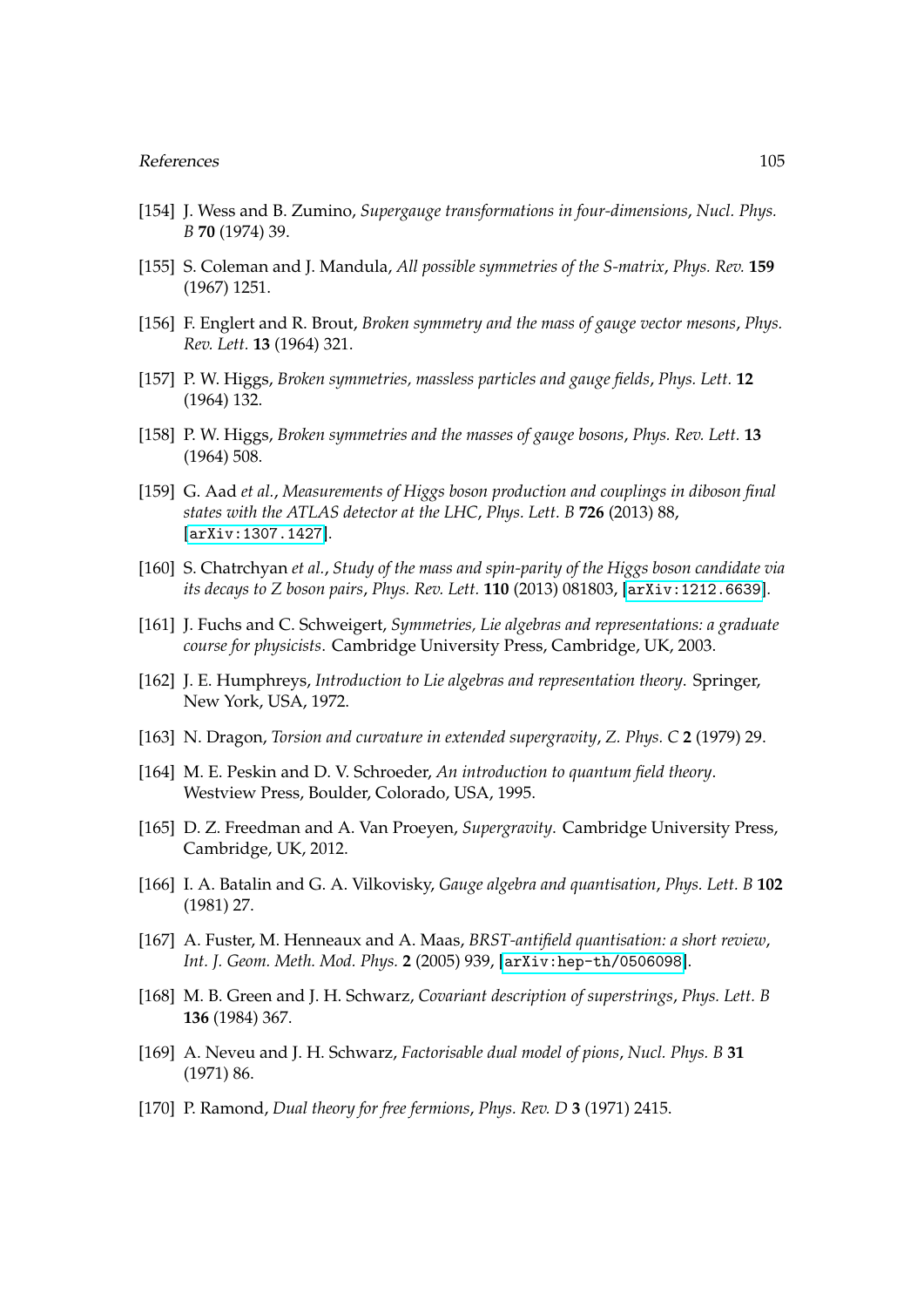- [171] W. Siegel, *Classical superstring mechanics*, *Nucl. Phys. B* **263** (1986) 93.
- [172] M. Cederwall,  $\mathcal{N} = 8$  *superfield formulation of the Bagger–Lambert– Gustavsson model*, *J. High Energy Phys.* **09** (2008) 116, [[arXiv:0808.3242](http://xxx.lanl.gov/abs/0808.3242)].
- [173] M. Cederwall, *Superfield actions for*  $\mathcal{N} = 8$  *and*  $\mathcal{N} = 6$  *conformal theories in three dimensions*, *J. High Energy Phys.* **10** (2008) 070, [[arXiv:0809.0318](http://xxx.lanl.gov/abs/0809.0318)].
- [174] W. Siegel, *Introduction to string field theory*, *World Scientific* (1988) [[arXiv:hep-th/0107094](http://xxx.lanl.gov/abs/arXiv:hep-th/0107094)].
- [175] M. Nakahara, *Geometry, topology and physics*. IOP Publishing Ltd., London, UK, 1990.
- [176] M. Chesterman, *Ghost constraints and the covariant quantisation of the superparticle in ten-dimensions*, *J. High Energy Phys.* **02** (2004) 011, [[arXiv:hep-th/0212261](http://xxx.lanl.gov/abs/arXiv:hep-th/0212261)].
- [177] M. Chesterman, *On the pure spinor superparticle cohomology*, *Nucl. Phys. Proc. Suppl.* **171** (2007) 269.
- [178] M. Cederwall and J. Palmkvist (2015) *Superalgebras, constraints and partition functions*, [[arXiv:1503.06215](http://xxx.lanl.gov/abs/1503.06215)].
- [179] R. Akhoury, *Mass divergences of wide-angle scattering amplitudes*, *Phys. Rev. D* **19** (1979) 1250.
- [180] A. H. Mueller, *On the asymptotic behavior of the Sudakov form-factor*, *Phys. Rev. D* **20** (1979) 2037.
- [181] J. C. Collins, *Algorithm to compute corrections to the Sudakov form-factor*, *Phys. Rev. D* **22** (1980) 1478.
- [182] A. Sen, *Asymptotic behavior of the Sudakov form-factor in QCD*, *Phys. Rev. D* **24** (1981) 3281.
- [183] G. F. Sterman, *Summation of large corrections to short distance hadronic cross-sections*, *Nucl. Phys. B* **281** (1987) 310.
- [184] J. Botts and G. F. Sterman, *Sudakov effects in hadron-hadron elastic scattering*, *Phys. Lett. B* **224** (1989) 201.
- [185] S. Catani and L. Trentadue, *Resummation of the QCD perturbative series for hard processes*, *Nucl. Phys. B* **327** (1989) 323.
- [186] G. P. Korchemsky, *Sudakov form-factor in QCD*, *Phys. Lett. B* **220** (1989) 629.
- [187] L. Magnea and G. F. Sterman, *Analytic continuation of the Sudakov form-factor in QCD*, *Phys. Rev. D* **42** (1990) 4222.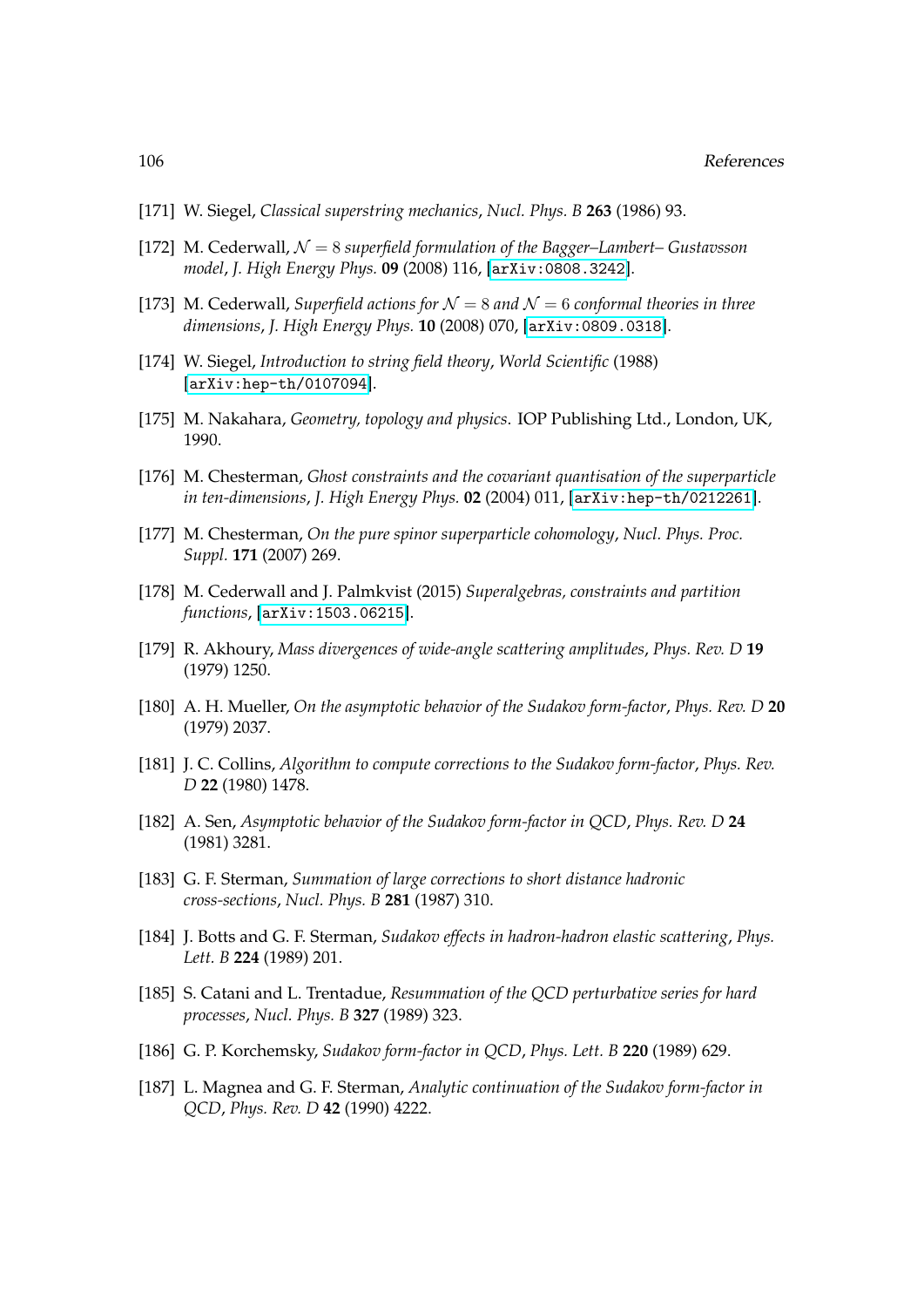- [188] G. P. Korchemsky and G. Marchesini, *Resummation of large infrared corrections using Wilson loops*, *Phys. Lett. B* **313** (1993) 433.
- [189] S. Catani, *The singular behaviour of QCD amplitudes at two-loop order*, *Phys. Lett. B* **427** (1998) 161, [[arXiv:hep-ph/9802439](http://xxx.lanl.gov/abs/arXiv:hep-ph/9802439)].
- [190] G. F. Sterman and M. E. Tejeda-Yeomans, *Multi-loop amplitudes and resummation*, *Phys. Lett. B* **552** (2003) 48, [[arXiv:hep-ph/0210130](http://xxx.lanl.gov/abs/arXiv:hep-ph/0210130)].
- [191] L. J. Dixon, L. Magnea and G. F. Sterman, *Universal structure of subleading infrared poles in gauge theory amplitudes*, *J. High Energy Phys.* **08** (2008) 022, [[arXiv:0805.3515](http://xxx.lanl.gov/abs/0805.3515)].
- [192] S. Weinberg, *Infrared photons and gravitons*, *Phys. Rev.* **140** (1965) B516.
- [193] S. G. Naculich, H. Nastase and H. J. Schnitzer, *Two-loop graviton scattering relation* and IR behaviour in  $N = 8$  *supergravity*, *Nucl. Phys. B* **805** (2008) 40, [[arXiv:0805.2347](http://xxx.lanl.gov/abs/0805.2347)].
- [194] A. G. Grozin, *Lectures on multiloop calculations*, *Int. J. Mod. Phys. A* **19** (2004) 473, [[arXiv:hep-ph/0307297](http://xxx.lanl.gov/abs/arXiv:hep-ph/0307297)].
- [195] J. Wess and B. Zumino, *A Lagrangian model invariant under supergauge transformations*, *Phys. Lett. B* **49** (1974) 52.
- [196] J. Iliopoulos and B. Zumino, *Broken supergauge symmetry and renormalisation*, *Nucl. Phys. B* **76** (1974) 310.
- [197] S. Ferrara, J. Iliopoulos and B. Zumino, *Supergauge invariance and the Gell–Mann–Low eigenvalue*, *Nucl. Phys. B* **77** (1974) 413.
- [198] A. Galperin, E. Ivanov, S. Kalitsyn, V. Ogievetsky and E. Sokatchev, *Unconstrained*  $\mathcal{N} = 2$  *matter, Yang–Mills and supergravity theories in harmonic superspace*, *Class. Quant. Grav.* **1** (1984) 469.
- [199] H. Kawai, D. C. Lewellen and S. H. H. Tye, *A relation between tree amplitudes of closed and open strings*, *Nucl. Phys. B* **269** (1986) 1.
- [200] S. Stieberger and T. R. Taylor, *Supersymmetry relations and MHV amplitudes in superstring theory*, *Nucl. Phys. B* **793** (2008) 83, [[arXiv:0708.0574](http://xxx.lanl.gov/abs/0708.0574)].
- [201] S. Stieberger and T. R. Taylor, *Complete six-gluon disk amplitude in superstring theory*, *Nucl. Phys. B* **801** (2008) 128, [[arXiv:0711.4354](http://xxx.lanl.gov/abs/0711.4354)].
- [202] S. Stieberger, *Constraints on tree-level higher order gravitational couplings in superstring theory*, *Phys. Rev. Lett.* **106** (2011) 111601, [[arXiv:0910.0180](http://xxx.lanl.gov/abs/0910.0180)].
- [203] E. Witten, *String theory dynamics in various dimensions*, *Nucl. Phys. B* **443** (1995) 85, [[arXiv:hep-th/9503124](http://xxx.lanl.gov/abs/arXiv:hep-th/9503124)].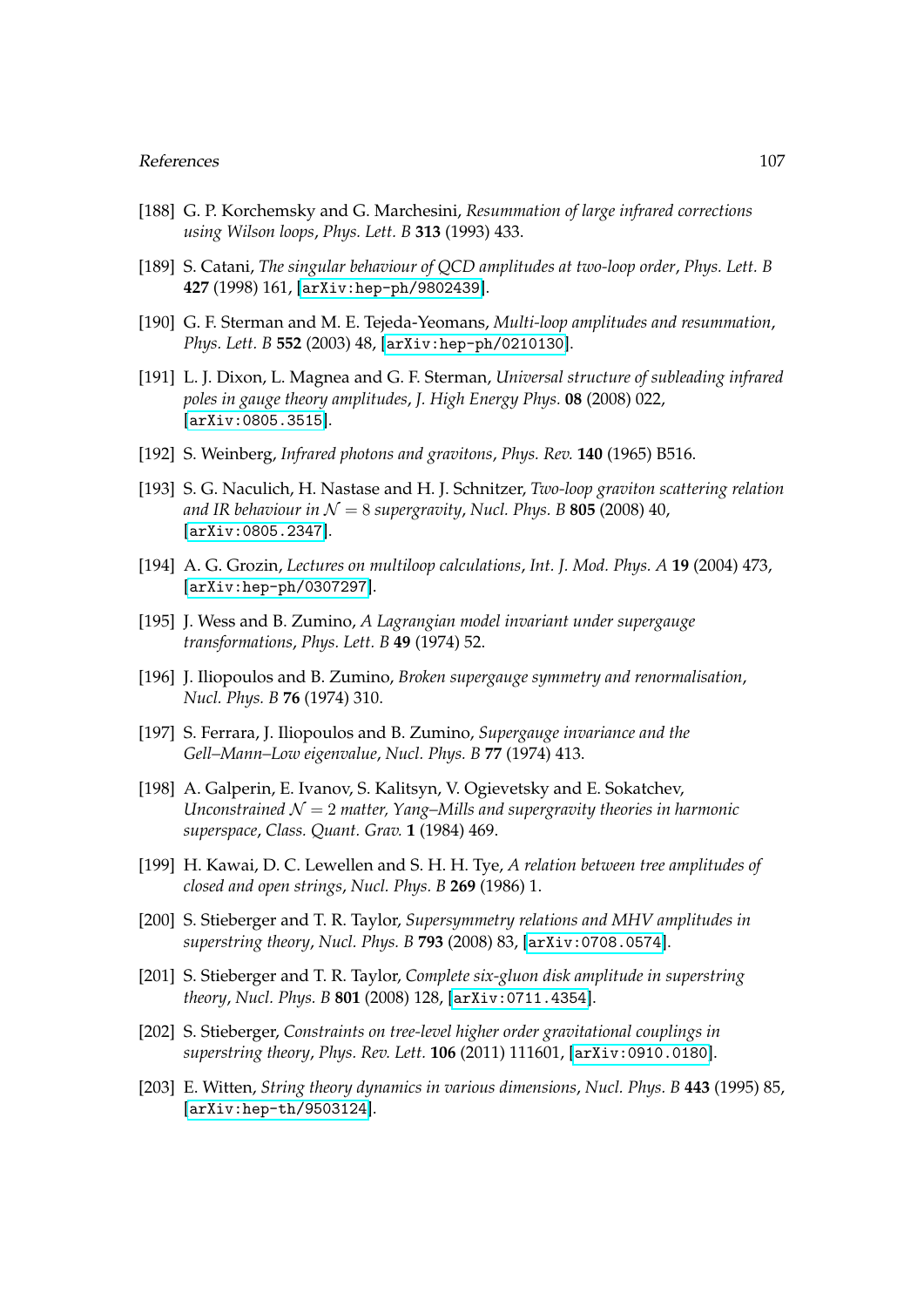- [204] P. K. Townsend, *The eleven-dimensional supermembrane revisited*, *Phys. Lett. B* **350** (1995) 184, [[arXiv:hep-th/9501068](http://xxx.lanl.gov/abs/arXiv:hep-th/9501068)].
- [205] P. Horava and E. Witten, *Heterotic and type I string dynamics from eleven-dimensions*, *Nucl. Phys. B* **460** (1996) 506, [[arXiv:hep-th/9510209](http://xxx.lanl.gov/abs/arXiv:hep-th/9510209)].
- [206] J. Maharana and J. H. Schwarz, *Noncompact symmetries in string theory*, *Nucl. Phys. B* **390** (1993) 3, [[arXiv:hep-th/9207016](http://xxx.lanl.gov/abs/arXiv:hep-th/9207016)].
- [207] J. H. Schwarz and A. Sen, *Duality symmetric actions*, *Nucl. Phys. B* **411** (1994) 35, [[arXiv:hep-th/9304154](http://xxx.lanl.gov/abs/arXiv:hep-th/9304154)].
- [208] J. Bagger and N. Lambert, *Modeling multiple M2's*, *Phys. Rev. D* **75** (2007) 045020, [[arXiv:hep-th/0611108](http://xxx.lanl.gov/abs/arXiv:hep-th/0611108)].
- [209] A. Gustavsson, *Algebraic structures on parallel M2-branes*, *Nucl. Phys. B* **811** (2009) 66, [[arXiv:0709.1260](http://xxx.lanl.gov/abs/0709.1260)].
- [210] O. Aharony, O. Bergman, D. L. Jafferis and J. Maldacena, N = 6 *superconformal Chern–Simons-matter theories, M2-branes and their gravity duals*, *J. High Energy Phys.* **10** (2008) 091, [[arXiv:0806.1218](http://xxx.lanl.gov/abs/0806.1218)].
- [211] N. Drukker, M. Mariño and P. Putrov, *From weak to strong coupling in ABJM theory*, *Commun. Math. Phys.* **306** (2011) 511, [[arXiv:1007.3837](http://xxx.lanl.gov/abs/1007.3837)].
- [212] D. Gaiotto,  $\mathcal{N} = 2$  *dualities*, *J. High Energy Phys.* **08** (2012) 034, [[arXiv:0904.2715](http://xxx.lanl.gov/abs/0904.2715)].
- [213] L. F. Alday, D. Gaiotto and Y. Tachikawa, *Liouville correlation functions from four-dimensional gauge theories*, *Lett. Math. Phys.* **91** (2010) 167, [[arXiv:0906.3219](http://xxx.lanl.gov/abs/0906.3219)].
- [214] N. Lambert., C. Papageorgakis and M. Schmidt-Sommerfeld, *M5-branes, D4-branes and quantum 5D super-Yang–Mills*, *J. High Energy Phys.* **01** (2011) 083, [[arXiv:1012.2882](http://xxx.lanl.gov/abs/1012.2882)].
- [215] D. S. Berman and D. C. Thompson, *Duality symmetric string and M-theory*, *Phys. Rept.* **566** (2014) 1, [[arXiv:1306.2643](http://xxx.lanl.gov/abs/1306.2643)].
- [216] E. Cremmer, *Supergravities in 5 dimensions*, *In "Cambridge 1980, Proceedings, Superspace and supergravity"* (1980) 267.
- [217] B. Julia, *Group disintegrations*, *Conf. Proc. C* **8006162** (1980) 331.
- [218] C. M. Hull and P. K. Townsend, *Enhanced gauge symmetries in superstring theories*, *Nucl. Phys. B* **451** (1995) 525, [[arXiv:hep-th/9505073](http://xxx.lanl.gov/abs/arXiv:hep-th/9505073)].
- [219] N. A. Obers and B. Pioline, *U-duality and M-theory, an algebraic approach*, *In "Corfu 1998, Quantum aspects of gauge theories, supersymmetry and unification"* (1998) 424, [[arXiv:hep-th/9812139](http://xxx.lanl.gov/abs/arXiv:hep-th/9812139)].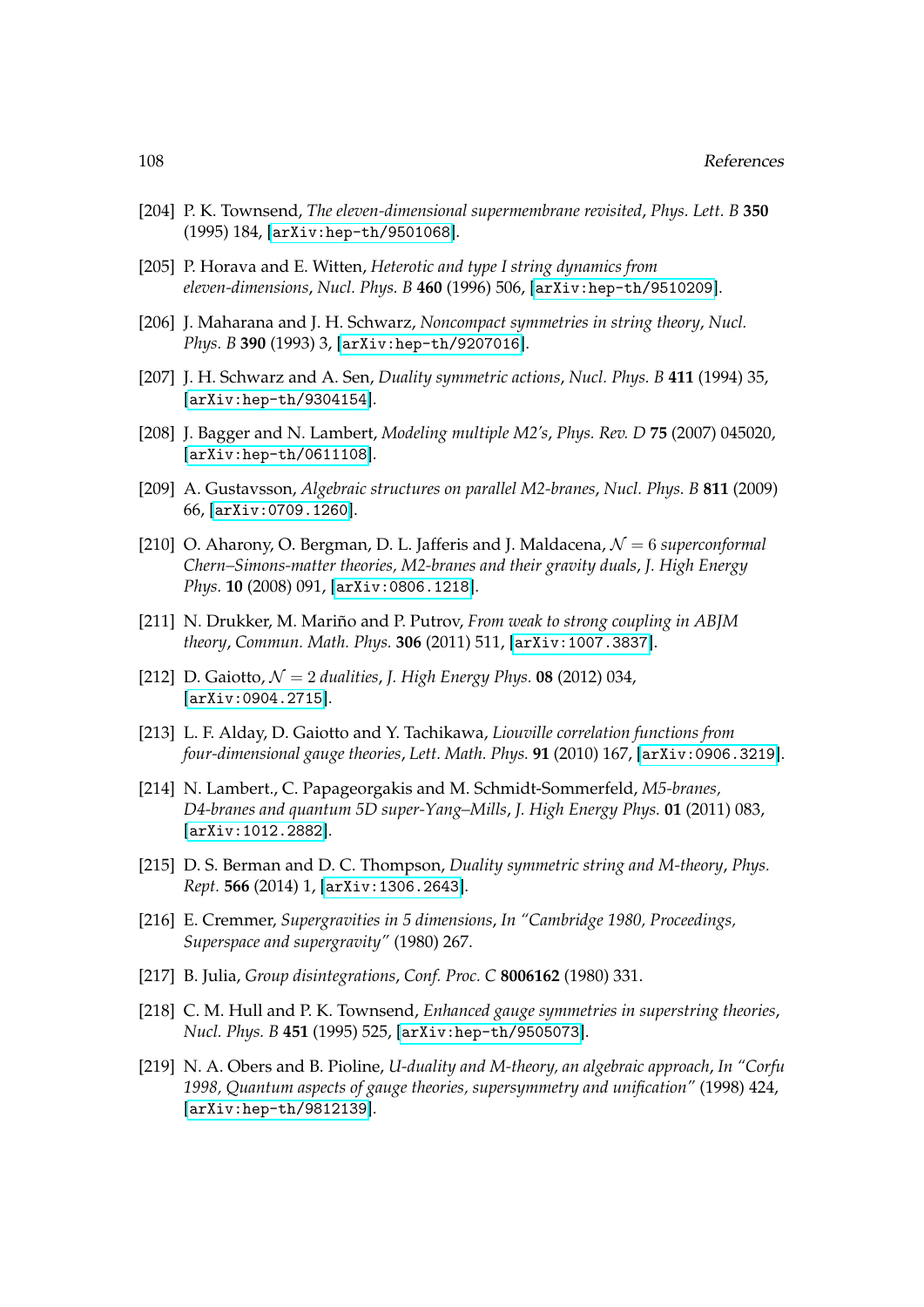## References 109

- [220] H. Nicolai, *The integrability of*  $\mathcal{N} = 16$  *supergravity*, *Phys. Lett. B* **194** (1987) 402.
- [221] P. C. West, E<sup>11</sup> *and M theory*, *Class. Quantum Grav.* **18** (2001) 4443, [[arXiv:hep-th/0104081](http://xxx.lanl.gov/abs/arXiv:hep-th/0104081)].
- [222] T. Damour, M. Henneaux and H. Nicolai, E<sup>10</sup> *and a 'small tension expansion' of M theory*, *Phys. Rev. Lett.* **89** (2002) 221601, [[arXiv:hep-th/0207267](http://xxx.lanl.gov/abs/arXiv:hep-th/0207267)].
- [223] W. Siegel, *Two-vierbein formalism for string-inspired axionic gravity*, *Phys. Rev. D* **47** (1993) 5453, [[arXiv:hep-th/9302036](http://xxx.lanl.gov/abs/arXiv:hep-th/9302036)].
- [224] W. Siegel, *Superspace duality in low-energy superstrings*, *Phys. Rev. D* **48** (1993) 2826, [[arXiv:hep-th/9305073](http://xxx.lanl.gov/abs/arXiv:hep-th/9305073)].
- [225] W. Siegel (1993) *Manifest duality in low-energy superstrings*, [[arXiv:hep-th/9308133](http://xxx.lanl.gov/abs/arXiv:hep-th/9308133)].
- [226] B. de Wit, H. Samtleben and M. Trigiante, *The maximal* D = 5 *supergravities*, *Nucl. Phys. B* **716** (2005) 215, [[arXiv:hep-th/0412173](http://xxx.lanl.gov/abs/arXiv:hep-th/0412173)].
- [227] B. de Wit, H. Samtleben and M. Trigiante, *The maximal* D = 4 *supergravities*, *J. High Energy Phys.* **06** (2007) 049, [[arXiv:0705.2101](http://xxx.lanl.gov/abs/0705.2101)].
- [228] T. Banks and L. J. Dixon, *Constraints on string vacua with space-time supersymmetry*, *Nucl. Phys. B* **307** (1988) 93.
- [229] J. Berkeley, D. S. Berman and F. J. Rudolph, *Strings and branes are waves*, *J. High Energy Phys.* **06** (2014) 006, [[arXiv:1403.7198](http://xxx.lanl.gov/abs/1403.7198)].
- [230] D. S. Berman and F. J. Rudolph, *Branes are waves and monopoles*, *J. High Energy Phys.* **05** (2015) 015, [[arXiv:1409.6314](http://xxx.lanl.gov/abs/1409.6314)].
- [231] D. S. Berman and F. J. Rudolph, *Strings, branes and the self-dual solutions of exceptional field theory*, *J. High Energy Phys.* **05** (2015) 130, [[arXiv:1412.2768](http://xxx.lanl.gov/abs/1412.2768)].
- [232] M. Hatsuda, K. Kamimura and W. Siegel, *Superspace with manifest T-duality from type II superstring*, *J. High Energy Phys.* **06** (2014) 039, [[arXiv:1403.3887](http://xxx.lanl.gov/abs/1403.3887)].
- [233] M. Hatsuda, K. Kamimura and W. Siegel, *Ramond–Ramond gauge fields in superspace with manifest T-duality*, *J. High Energy Phys.* **02** (2015) 134, [[arXiv:1411.2206](http://xxx.lanl.gov/abs/1411.2206)].
- [234] A. Collinucci, M. de Roo and M. G. C. Eenink, *Supersymmetric Yang–Mills theory at order* α 03 , *J. High Energy Phys.* **06** (2002) 024, [[arXiv:hep-th/0205150](http://xxx.lanl.gov/abs/arXiv:hep-th/0205150)].
- [235] M. Cederwall, B. E. W. Nilsson and D. Tsimpis, *Spinorial cohomology of abelian*  $D = 10$  superYang–Mills at  $O(\alpha'^3)$ , J. High Energy Phys. **11** (2002) 023, [[arXiv:hep-th/0205165](http://xxx.lanl.gov/abs/arXiv:hep-th/0205165)].